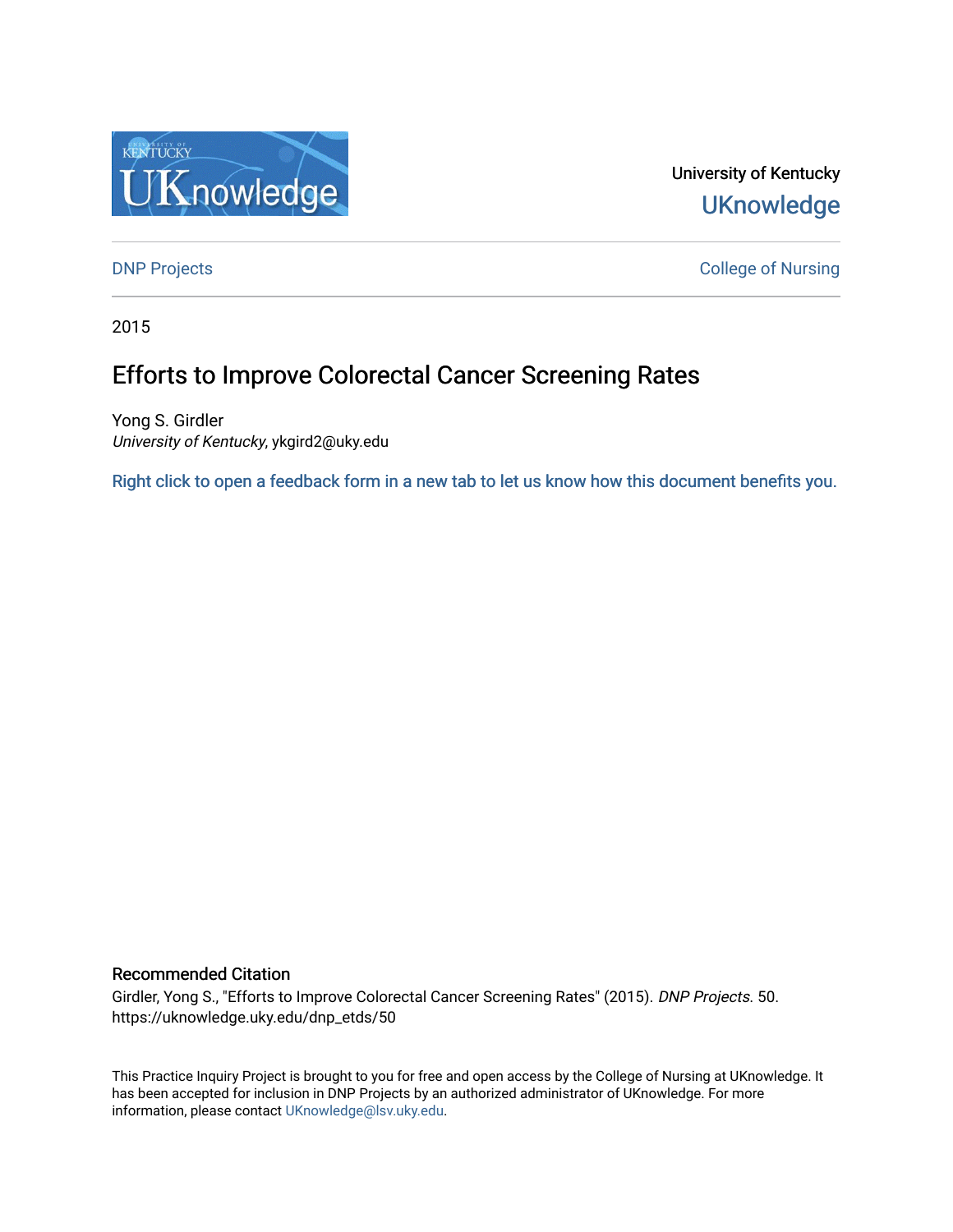## **STUDENT AGREEMENT:**

I present that my Pracitce Inquiry Project is my original work. Proper attribution has been given to all outside sources. I understand that I am solely responsible for obtaining any needed copyright permissions. I have obtained needed written permission statements(s) from the owner(s) of each third-party copyrighted matter to be included in my work, allowing eletronic distribution (if such use is not permitted by the fair use doctrine).

I hereby grant to the University of Kentucky and its agents a royalty-free, non-exclusive, and irrevocable license to archive and make accessible my work in whole or in part in all forms of media, now or hereafter known. I agree that the document mentioned above may be available immediately for worldwide access unless a preapproved embargo applies. I also authorize that the bibliographic information of the document be accessible for harvesting and reuse by third-party discovery tools such as search engines and indexing services in order to maximize the online discoverability of the document. I retain all other ownership rights to the copyright of my work. I also retain the right to use in future works (such as articles or books) all or part of my work. I understand that I am free to register the copyright to my work.

## **Review, Approval and Acceptance**

The document mentioned above has been reviewed and accepted by the student's advisor, on behalf of the advisory committee, and by the Associate Dean for MSN and DNP Studies, on behalf of the program; we verify that this is the final, approved version of the student's Practice Inquiry Project including all changes required by the advisory committee. The undersigned agree to abide by the statements above.

> Yong Seon Girdler, Student Dr. Sharon Lock, Advisor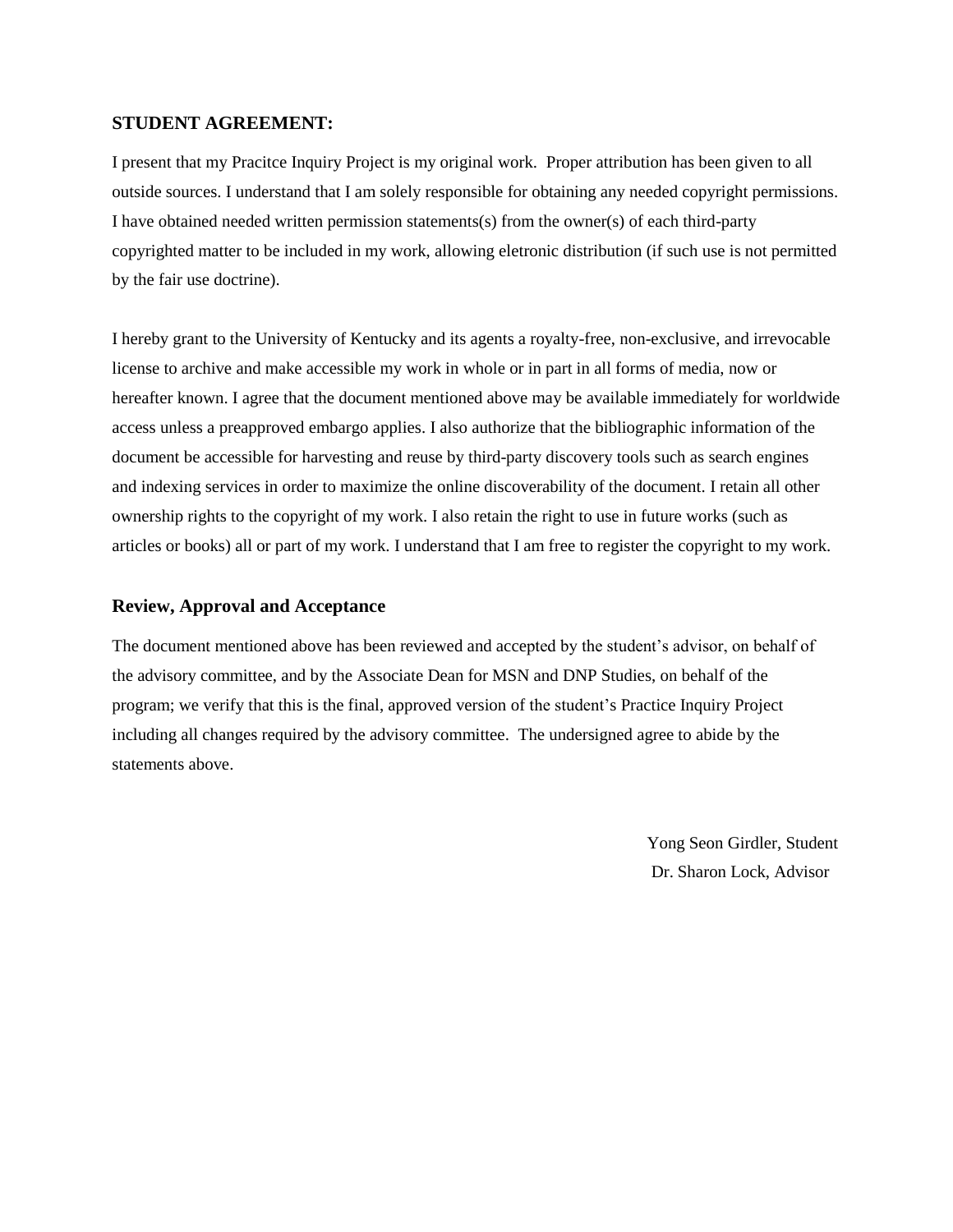DNP Practice Inquiry Project Report

Efforts to Improve Colorectal Cancer Screening Rates

Yong Seon Girdler, RN

University of Kentucky

College of Nursing

Spring 2015

Sharon Lock, PhD, APRN, Committee Chair

Kathy Wheeler, PhD, APRN, FNP-C, FAAP, Committee Member

Henrietta S. Bada, MD, MPH, Professor of Pediatrics Vice Chair Academic Affairs, Clinical Mentor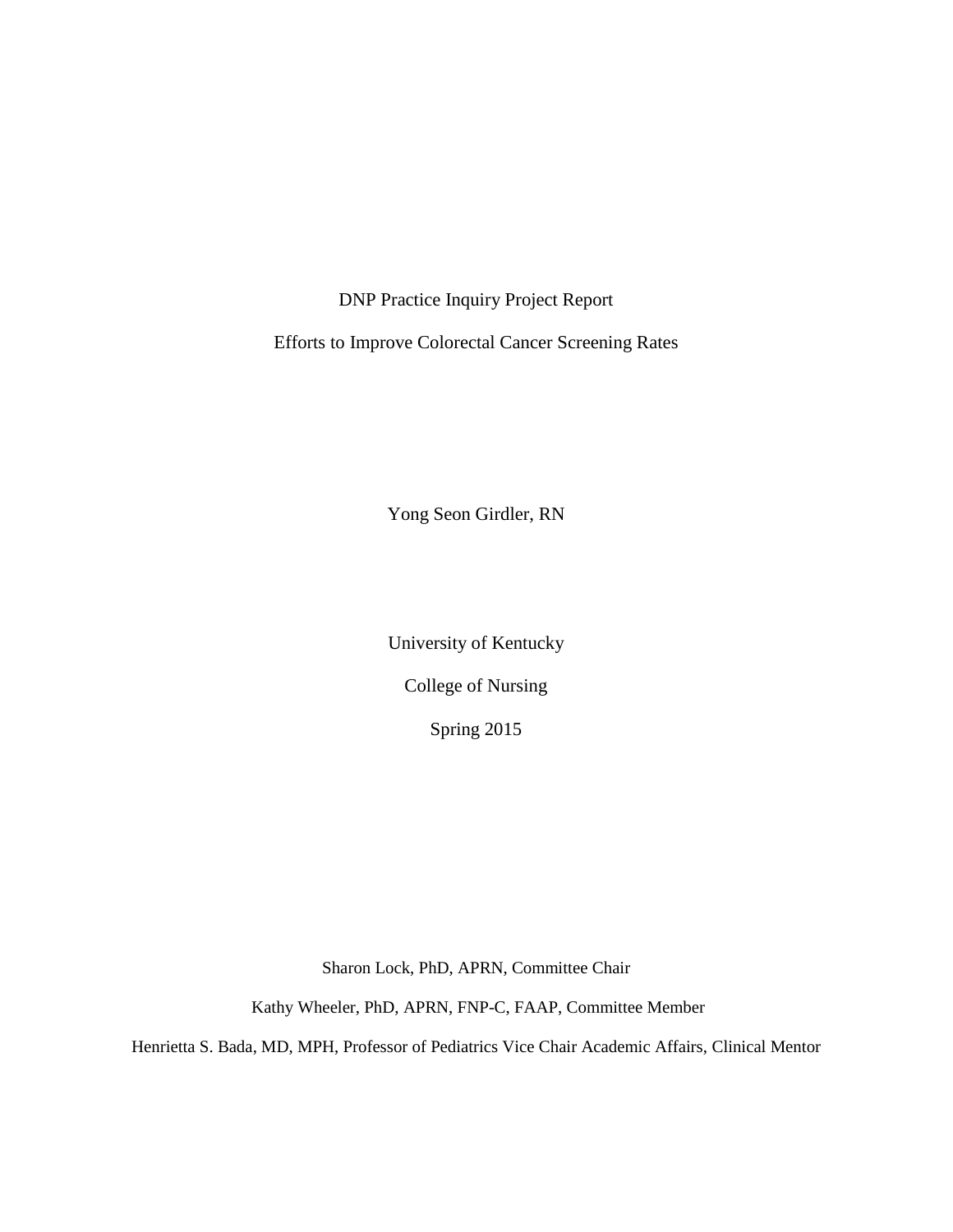## Dedication

This Capstone Project is dedicated to my mom (Do Soo Kim) who passed away in January 2015. She gave the greatest love and everything to her children. Without her love and sacrifice, I could not have come this far. To my sons, Kent and Benton, who are the strongest pillars in my life. Because of you, I am becoming a better and stronger person. To Carolyn and Don Hawkins, who provide their love and support to my boys and I. Because of you, I could stand my feet on the ground when my life turned up-side down.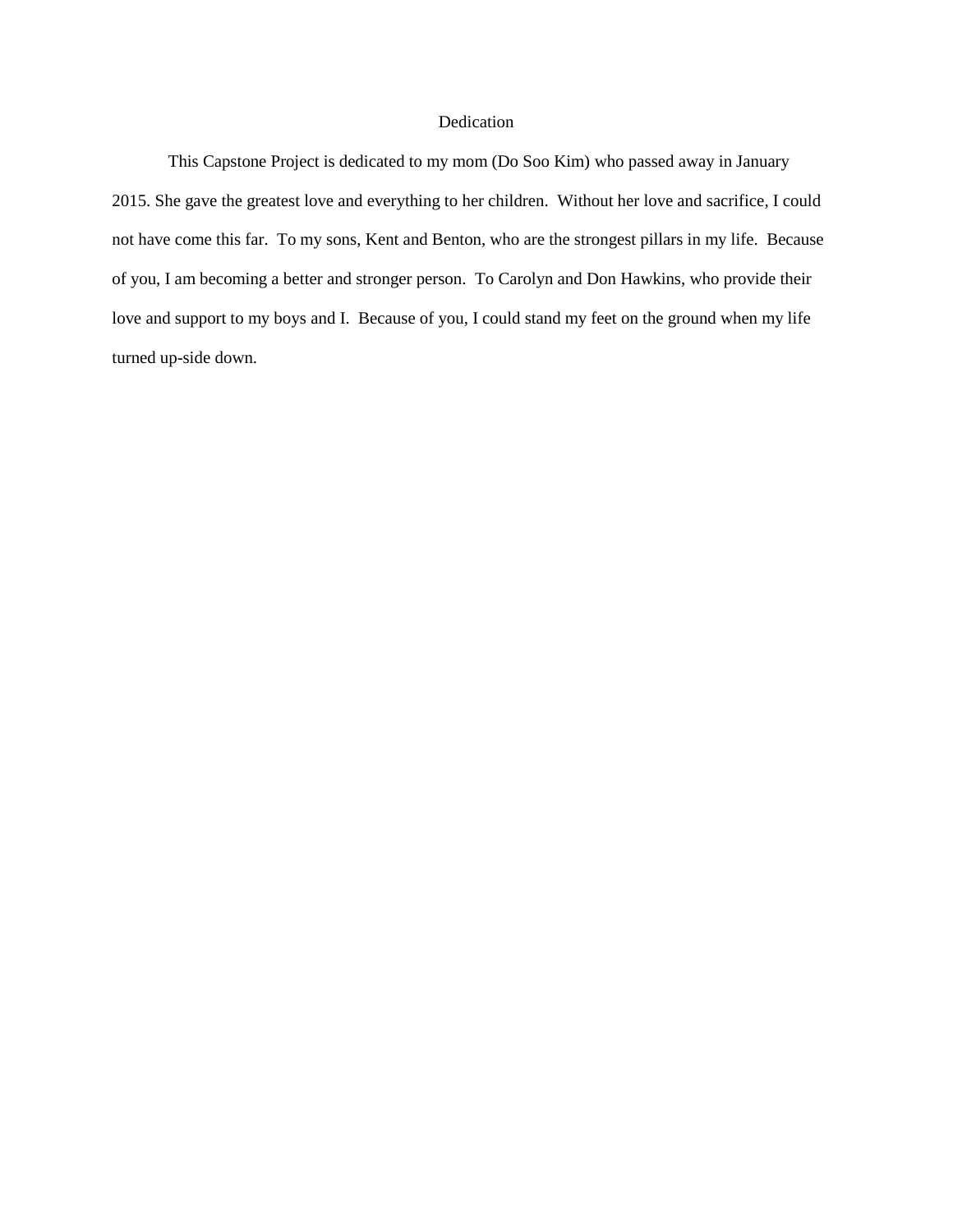#### Acknowledgements

I would like to thank the following people for their commitment, help, guidance, and supports for my DNP Practice Inquiry Project.

**Dr. Sharon Lock** (my faculty advisor and committee chair) - You guided me through the whole process of the DNP Capstone Project. Your guidance and help were critical to my success in completion of the project.

**Dr. Henrietta Bada** (my committee member) **-**You taught me how to utilize Redcap and analyze Data. Your intelligence and experience helped me to overcome my shortcomings in data analysis and interpretation. I was so honored working with you for my project.

**Dr. Kathy Wheeler** (my committee member) **-**You spent your time in reading, reviewing, and providing advices which strengthened my manuscripts.

**All Professors** (who taught me in the College of Nursing) - Your encouragement and support led me to this success.

**My classmates** - We went together through this journey. You inspired me.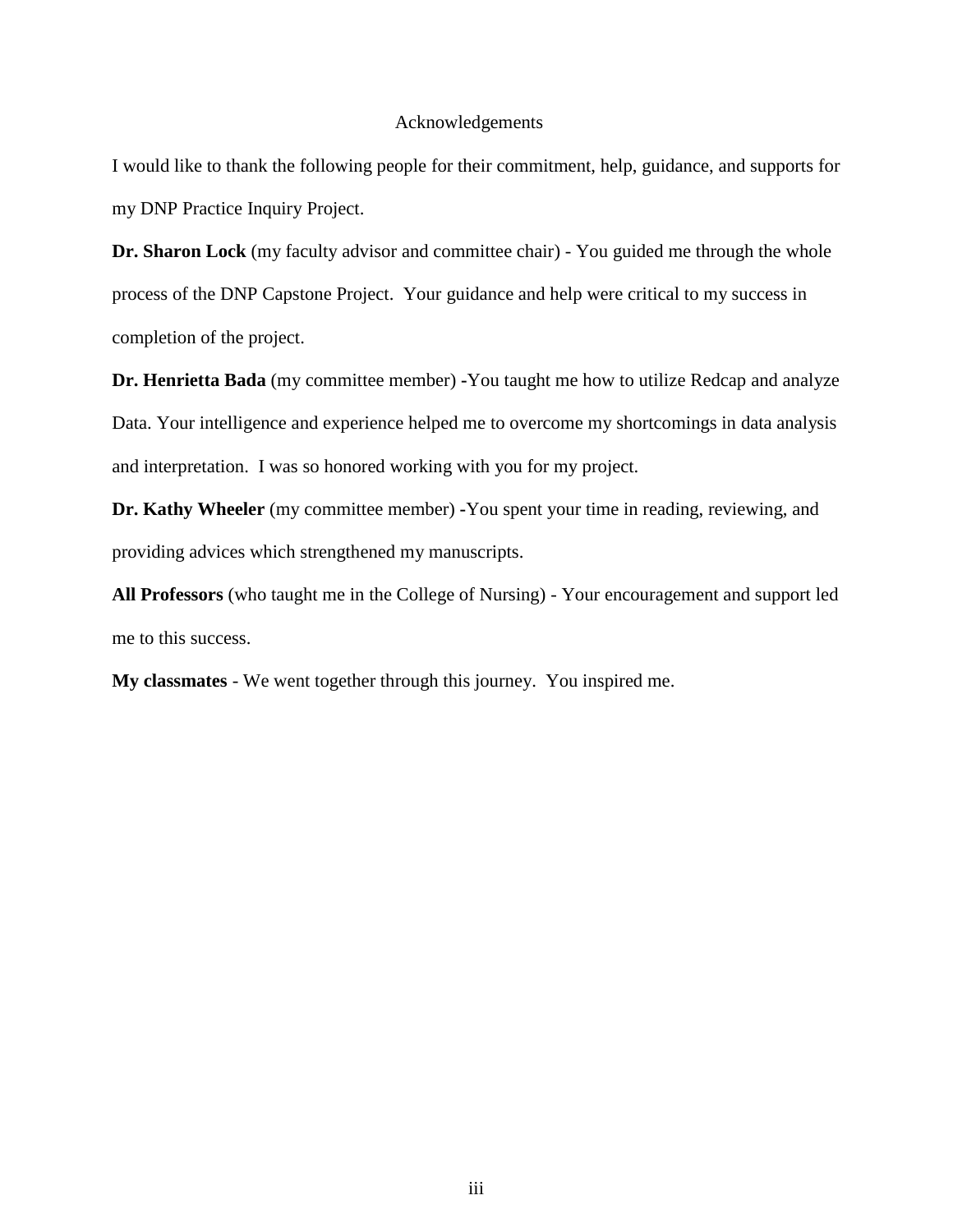| Manuscript 1:                                                                                                                                                              |
|----------------------------------------------------------------------------------------------------------------------------------------------------------------------------|
|                                                                                                                                                                            |
| Manuscript 2:                                                                                                                                                              |
|                                                                                                                                                                            |
| Manuscript 3:                                                                                                                                                              |
| A Descriptive Study to Examine the Relationship between Advanced Practice Registered<br>Nurse Knowledge and Self-Reported Referral Rates for Colorectal Cancer Screening47 |
|                                                                                                                                                                            |
|                                                                                                                                                                            |
|                                                                                                                                                                            |
| Appendix C: Screening for CRC-Clinical Summary of USPSTF Recommendation (2008) 78                                                                                          |
|                                                                                                                                                                            |

## Table of Contents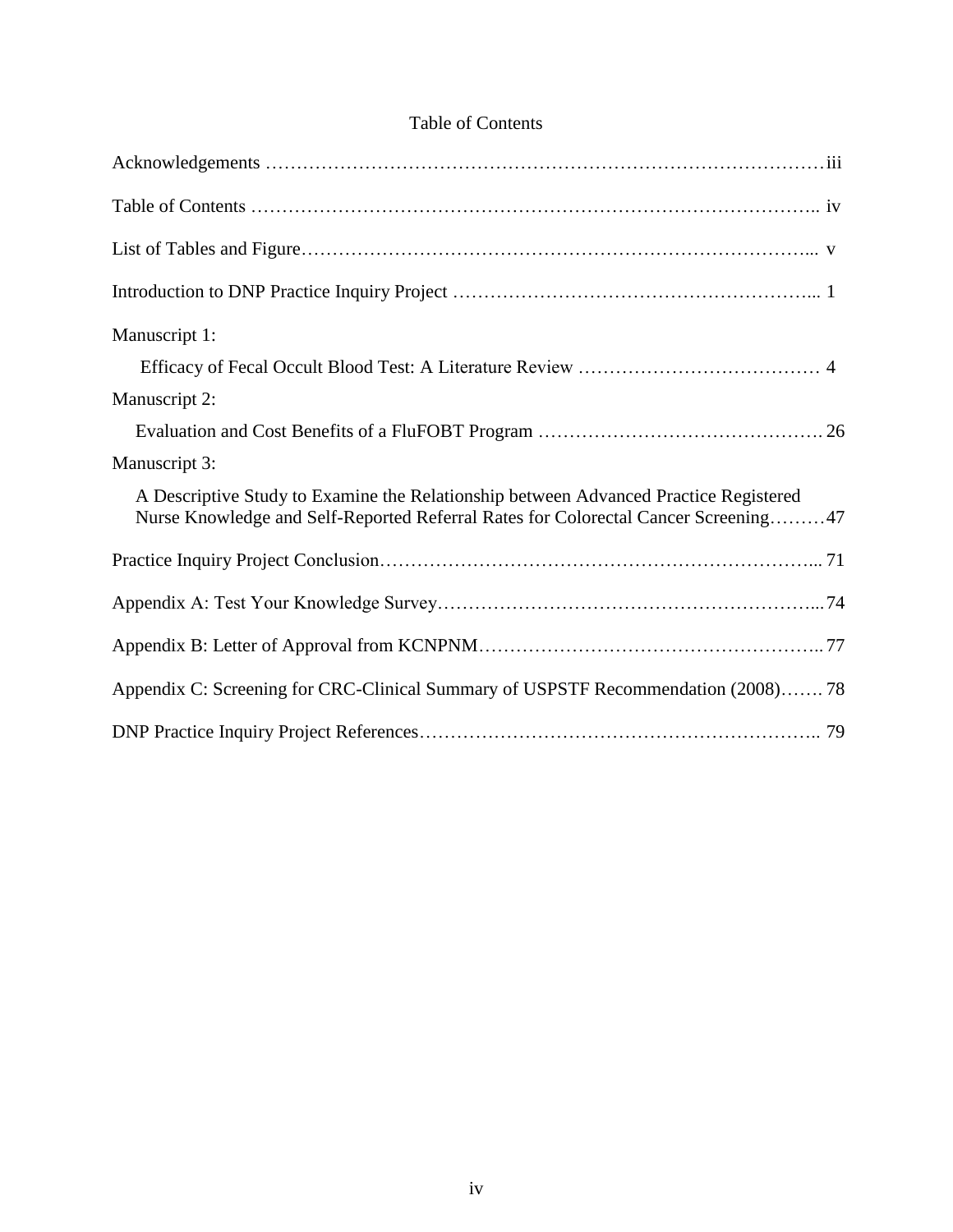## List of Tables and Figure

| Table 5.1: APRN Knowledge Level about the USPSTF CRC Screening Recommendation |  |
|-------------------------------------------------------------------------------|--|
|                                                                               |  |
| Table 5.2: APRN Knowledge Level about the USPSTF CRC Screening Recommendation |  |
|                                                                               |  |
| Table 5.3: APRN Knowledge Level about the USPSTF CRC Screening Recommendation |  |
|                                                                               |  |
|                                                                               |  |
|                                                                               |  |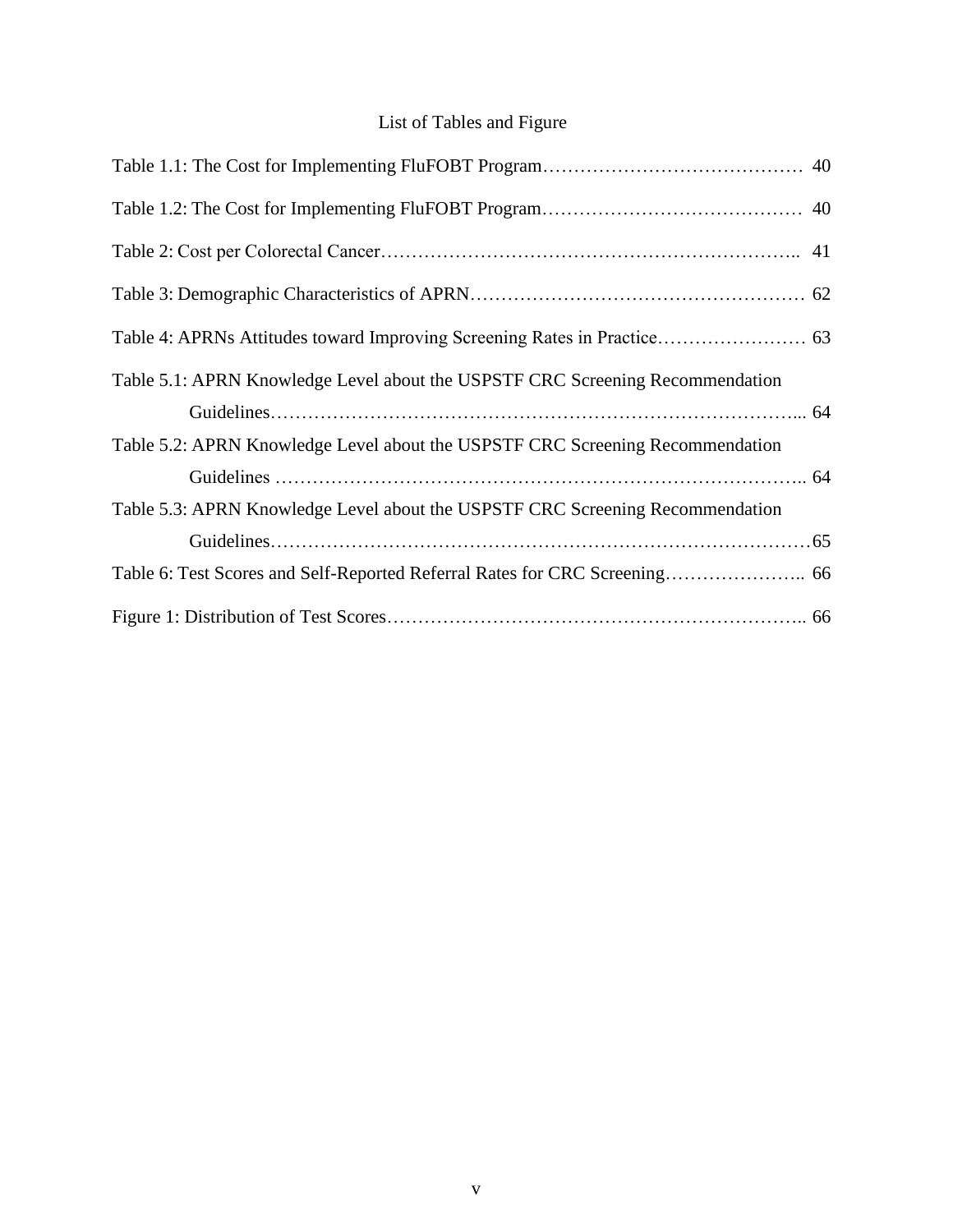Introduction to DNP Practice Inquiry Project

Yong Seon Girdler, RN

University of Kentucky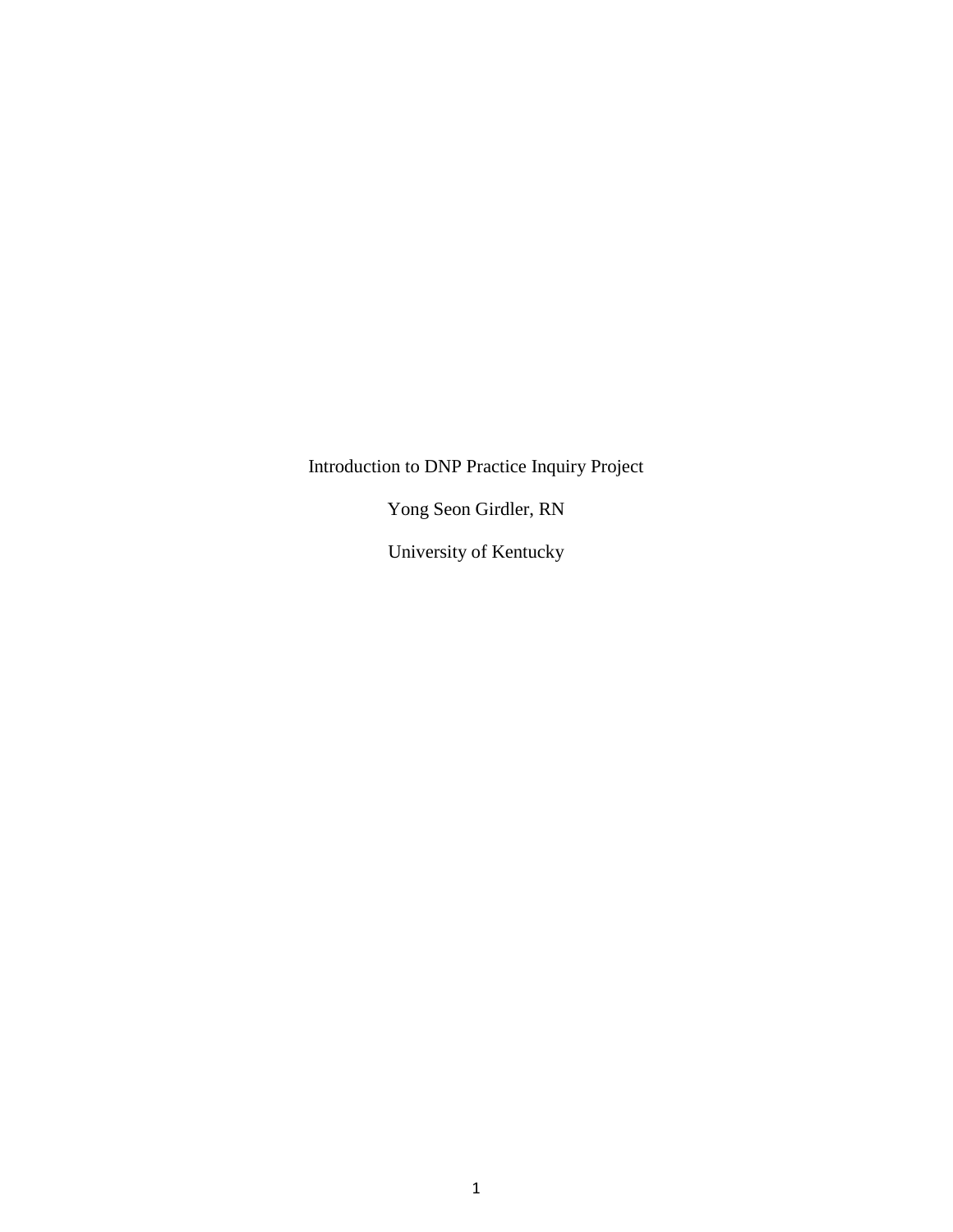#### Introduction

Colorectal cancer (CRC) is the second leading cause of cancer deaths in both men and women in the United States (U.S. Cancer Statistics Working Group, 2013). In 2011, 51,783 people died from CRC (Centers for Disease Control and Prevention [CDC], 2014a). CRC can be prevented by utilizing routine screening recommended by U.S. Preventive Service Task Force (USPSTF, 2008). USPSTF (2008) recommends people with average-risk be screened for CRC at age 50 years and older. Current low CRC screening rate at 64.5% in 2010 (CDC, 2013a) indicates that many more Americans will be diagnosed with CRC in the future. Researchers studying the causes of low participation in CRC screening have recognized that there are barriers related to use of invasive test methods (flexible sigmoidoscopy and colonoscopy) such as uninsured status, and lack of providers' recommendation. Fecal occult blood test (FOBT) such as high-sensitivity FOBT or fecal immunochemical test (FIT) is one of the recommended tests by USPSTF. A low sensitivity of gFOBT for detecting polyps and CRC is considered to be a major barrier in its utilization which is low at 10.4% as a screening modality (CDC, 2013b).

In an effort to increase CRC screening rates, to improve utilization of FOBT may be worth investigating. The initial focus of this DNP practice inquiry project was to examine the efficacy of FOBT and if utilization of FOBT will be a reliable test methods in detecting polyps or CRC. The first manuscript is a literature review of studies published between 2008 and 2015 that focused on the efficacy of FOBTs in people aged 50 years and older. During this review, FOBT was recognized as optimal alternative tests for those who are reluctant to undergo an invasive method for CRC screening although the efficacy of FIT is not as high as the efficacy of colonoscopy. With the findings from the literature review, the next step of this project was to identify a strategy that can promote increasing the utilization of FOBT. The second manuscript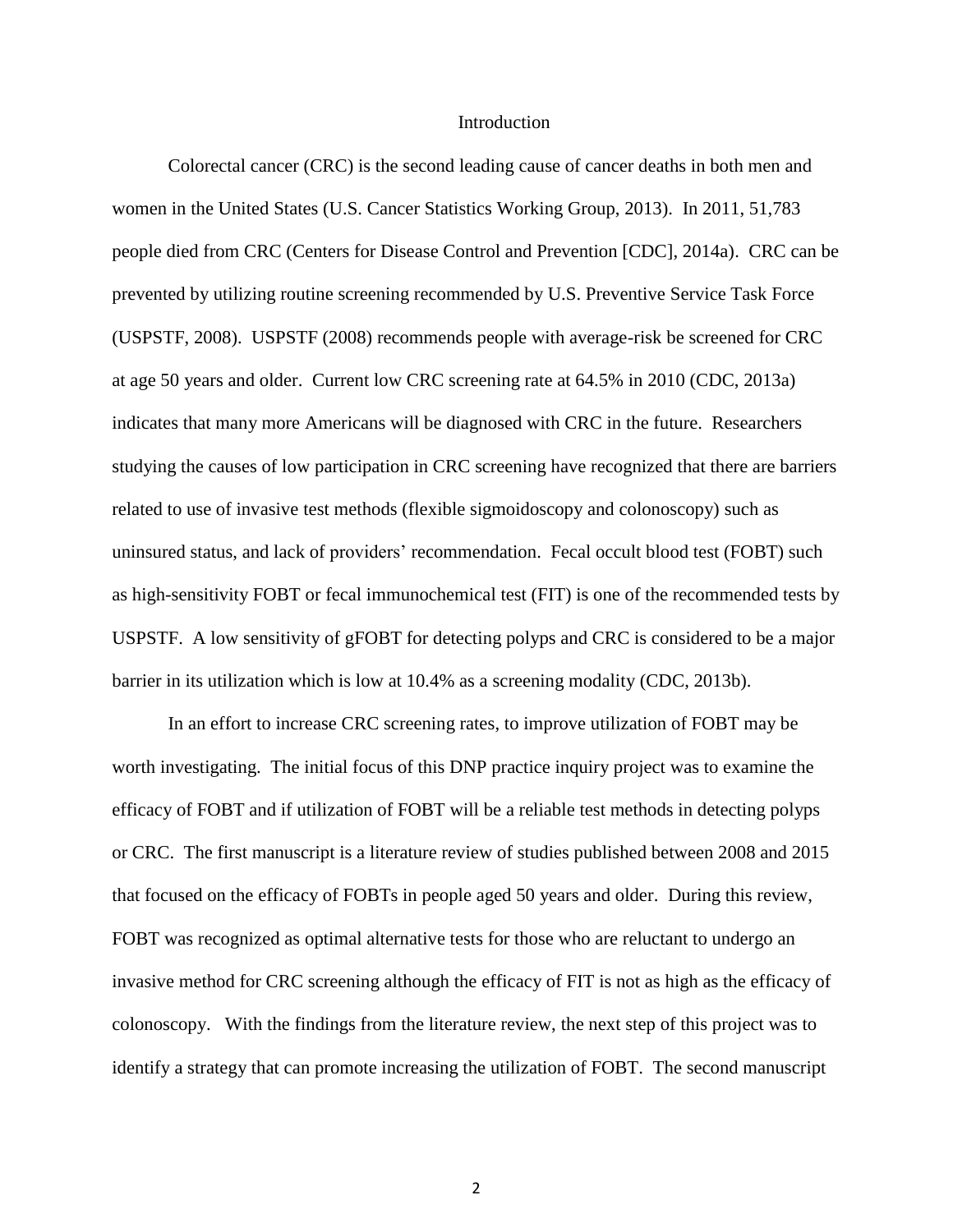evaluates an innovative program known as FluFOBT program to examine the potential impacts on improving CRC screening rates among low-income eligible adults. Findings from conducting an evaluation of the program showed its effectiveness in increasing CRC screening rates and having significant cost benefits. These findings led to curiosity about what advanced practice registered nurses (APRN) know of the current CRC screening recommendation guidelines and their attitude toward making a referral for CRC screening. The final manuscript focuses on examining the relationship between the APRN knowledge level of the current CRC screening recommendation guidelines and their self-reported referral rates of CRC screening by conducting online survey via Kentucky Coalition of Nurse Practitioners and Nurse Midwives listserv.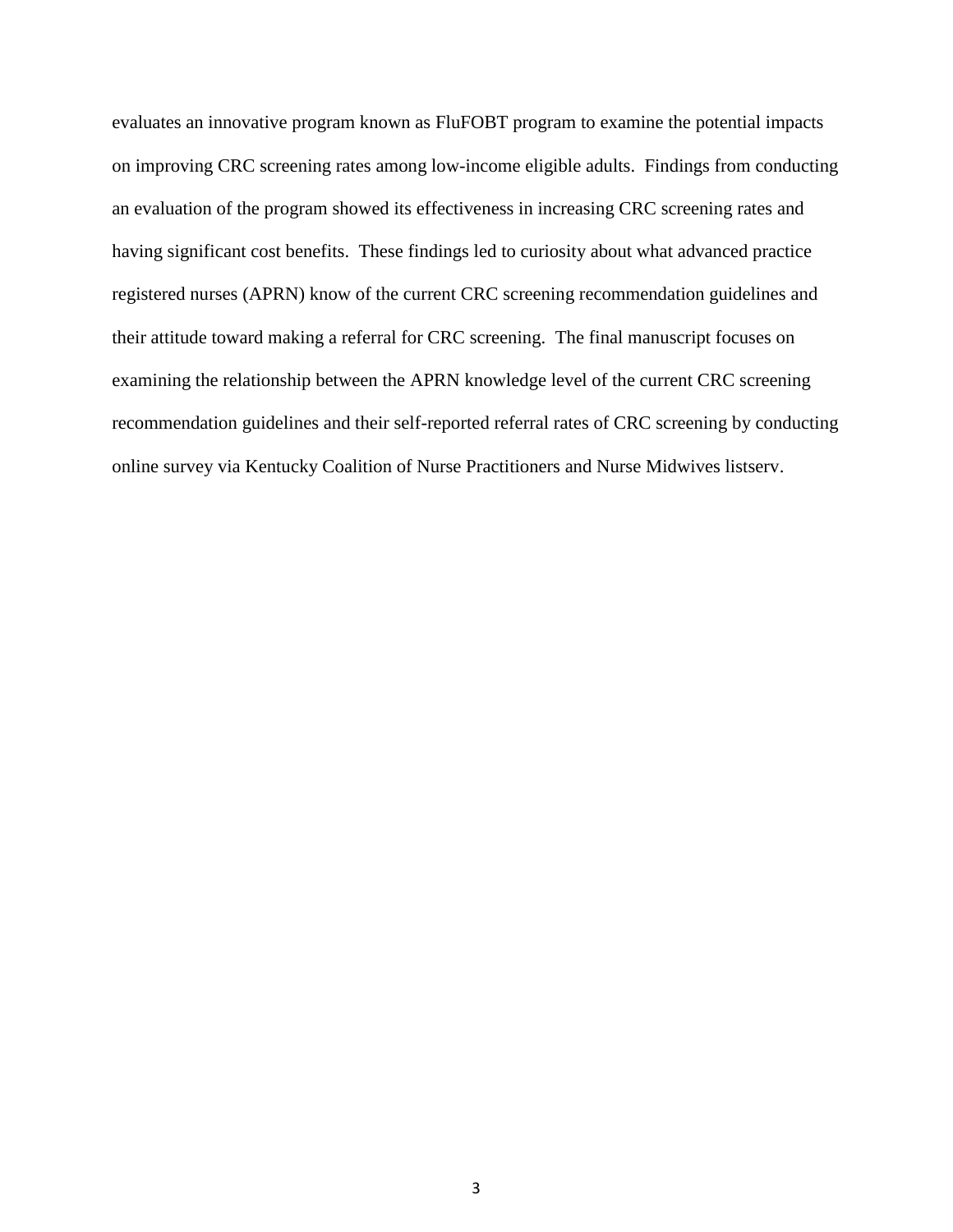Manuscript # 1:

Efficacy of Fecal Occult Blood Test: A Literature Review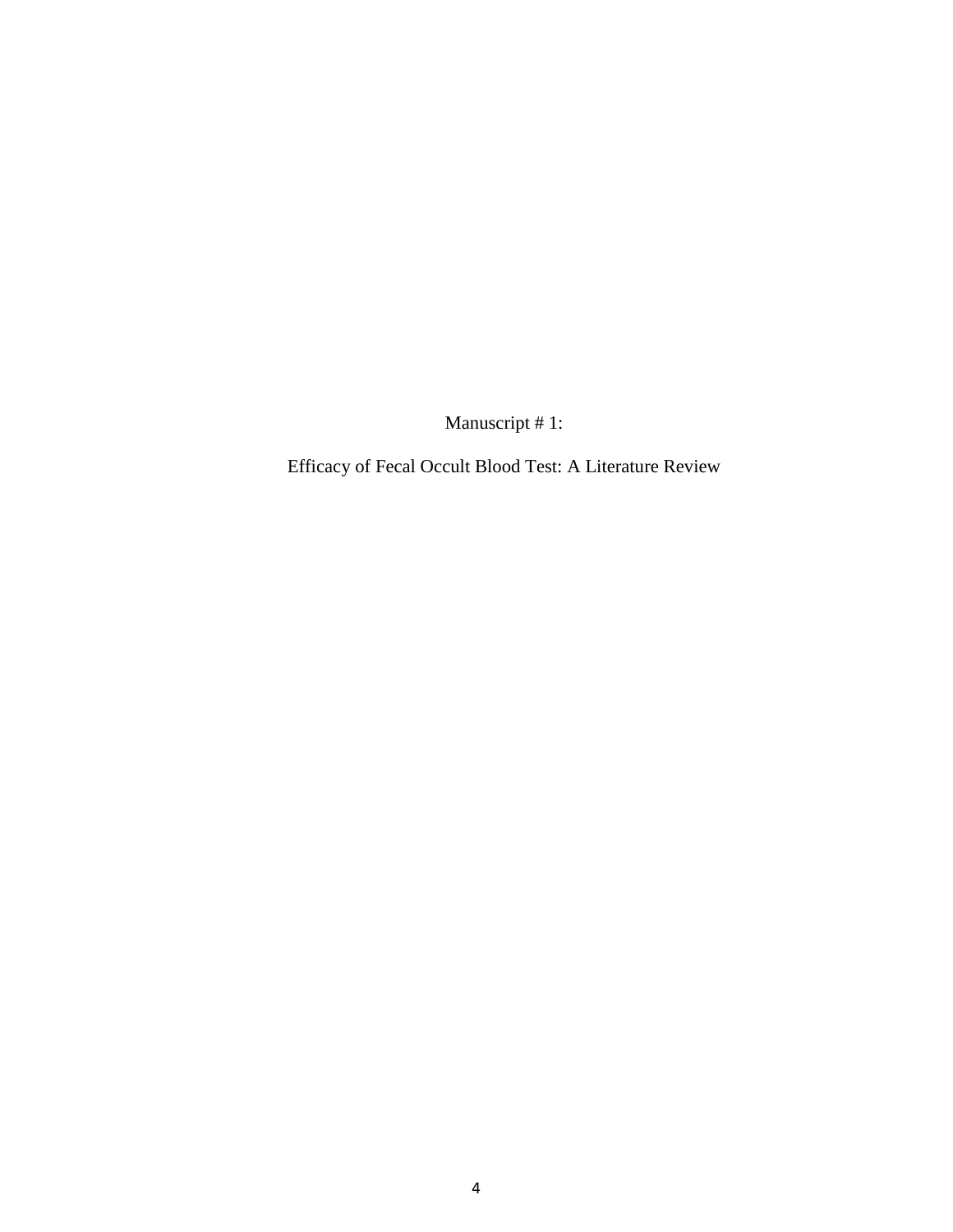Abstract

Colorectal Cancer (CRC) is the second leading cause of cancer deaths in both men and women in the United States. In 2011, 51,783 people including 26,804 men and 24,979 women died in 2011. Evidence-based CRC screening guidelines by U.S. Preventive Service Task Force (USPSTF, 2008) recommend a high-sensitivity fecal occult blood test (guaiac FOBT) and fecal immunochemical test (FIT) annually, but the utilization of both tests is low at 10.4%. Offering non-invasive methods to those who are reluctant to participate in CRC screening may be worth investigating. The purpose of this review of literature is to describe the efficacy of FOBT (guaiac-based FOBT [gFOBT] & fecal immunochemical test [FIT]) in screening CRC. Findings showed that FIT compared with gFOBT is superior in detecting CRC and advanced neoplasia and participating rates.

Keywords: colorectal cancer screening, screening modalities, fecal occult blood test, fecal immunochemical test, efficacy, fecal occult blood test randomized controlled trial, and fecal occult blood test systemic review.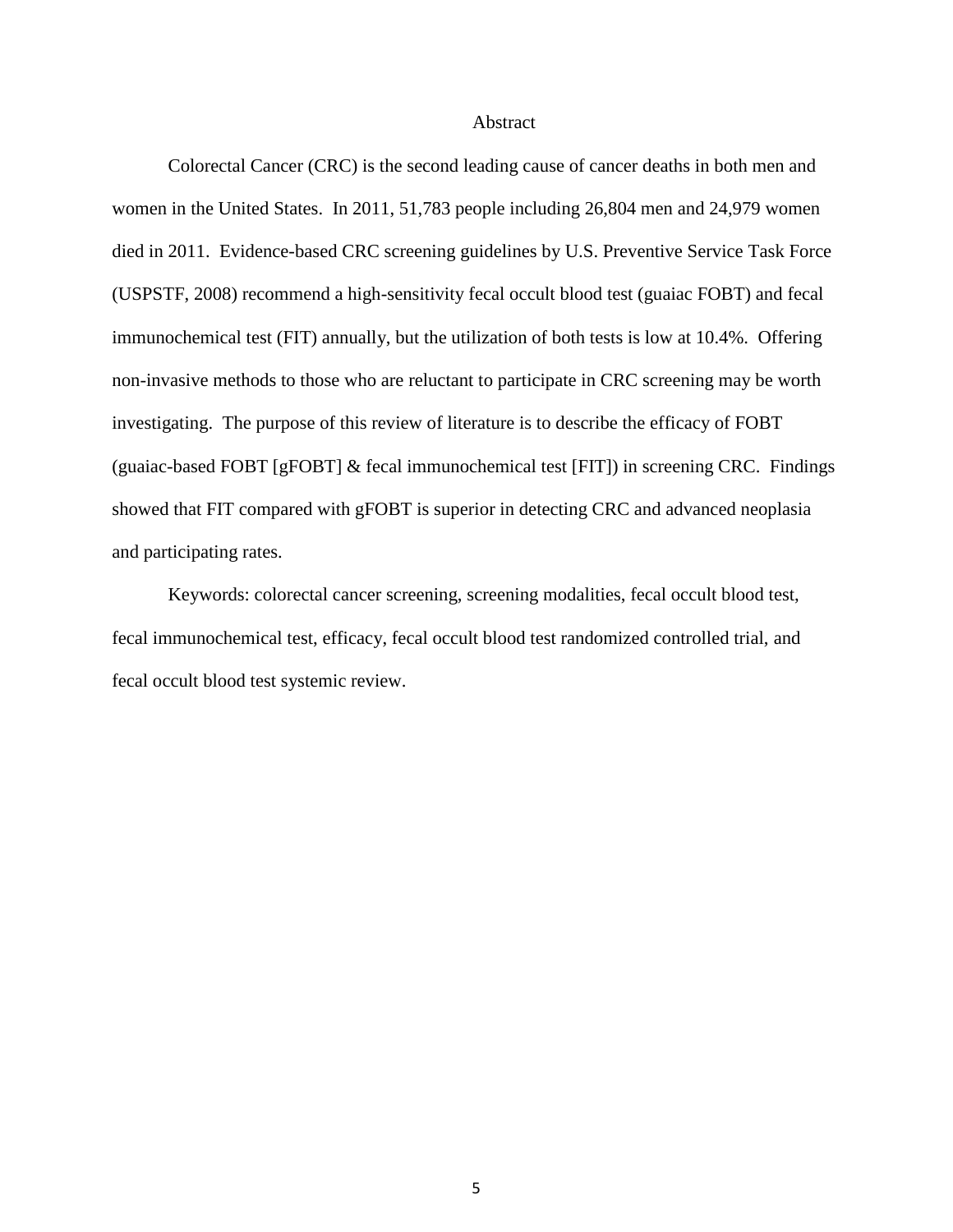### Efficacy Fecal Occult Blood Test:

#### A Literature Review

## Introduction

Colorectal cancer (CRC) is the second leading cause of cancer deaths in both men and women in the United States (U.S. Cancer Statistics Working Group, 2013). Although CRC deaths have been declining over the past two decades, 51,783 people including 26,804 men and 24,979 women died in 2011(Centers for Disease Control and Prevention [CDC], 2014) and nearly 50,310 were projected to die from it in 2014 (American Cancer Society [ACS], 2014a; Siegel, DeSantis, & Jemal, 2014). The incidence rates of CRC also have been decreasing by an average of 3.4% yearly over the past 10 years (Siegel et al., 2014). Regardless, 135,260 people were diagnosed with CRC in 2011 (CDC, 2014) and nearly136, 000 were expected to be diagnosed with CRC in 2014(Siegel et al., 2014). Incidence and death of CRC can be substantially reduced when recommended screening tests by U.S. Preventative Service Task Force (USPSTF, 2008) are properly utilized for eligible adults. Regrettably, the low CRC screening rate at 64.5% in 2010 (CDC, 2013a) indicates that many more American will be diagnosed with CRC in the future.

Research suggests that one barrier for CRC screening may be use of invasive methods such as sigmoidoscopy and colonoscopy. Offering non-invasive methods to those who are reluctant to participate in CRC screening may be worth investigating. The purpose of this review of literature is to describe efficacy of FOBT in screening CRC.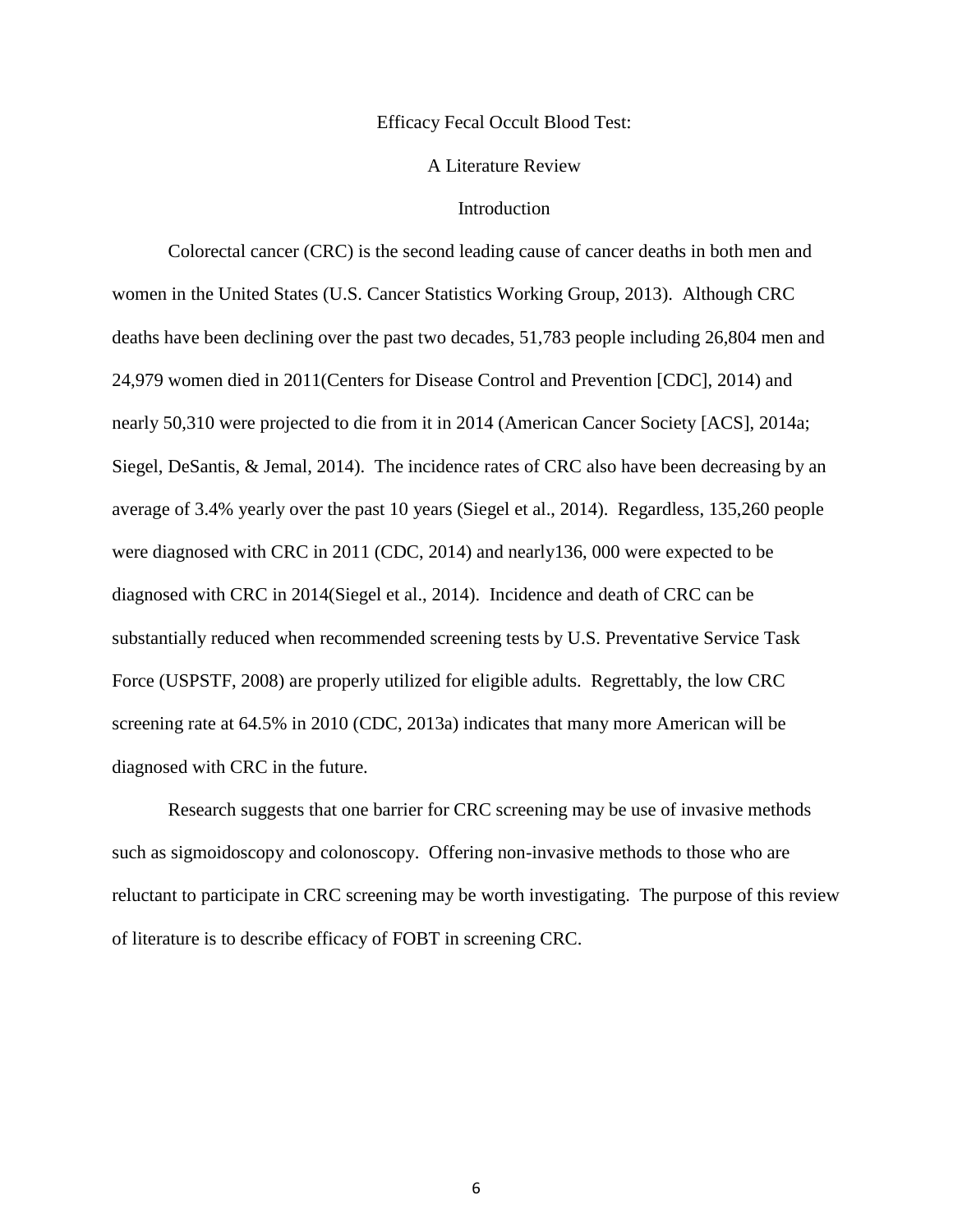#### **Background**

Detecting polyps or CRC at an early stage can be challenging as, generally, there are no apparent signs and symptoms. Even when CRC advances, the nonspecific nature of gastrointestinal symptoms makes it difficult to recognize CRC without appropriate tests. These nonspecific gastrointestinal symptoms include abdominal pain, rectal bleeding, anemia, unintended weight loss, and alteration in bowel habits (Jednak & Nostrant, 1998; Tomlinson, Wong, Au, & Schiller, 2012). CRC screening guidelines from USPSTF (2008) recommends people with average-risk (i.e. those who have no family history of colorectal neoplasia) be screened for CRC at age 50 years and older. Currently, there are several tests detecting CRC including sigmoidoscopy, standard colonoscopy, virtual (CT) colonoscopy, double contrast barium enema, fecal occult blood tests (FOBT) and stool DNA, (ACS, 2014b; National Cancer Institute[NCI], 2014a). The USPSTF CRC screening guidelines recommend utilization of the following three tests; high-sensitivity fecal occult blood test (FOBT) including fecal immunochemical test (FIT), sigmoidoscopy with FOBT, and colonoscopy (USPSTF, 2008). According to USPSTF CRC screening recommendations guidelines, high sensitivity FOBT or FIT (annually), sigmoidoscopy with FOBT (every 5 years with every 3 years), and colonoscopy (every 10 years) are recommended for adults with average risk (USPSTF, 2008). A colonoscopy is recommended as a follow-up test for people with abnormal findings as it is considered the gold standard procedure for making a diagnosis and preventing CRC by many expert medical groups.

Although effectiveness of these modalities in detecting polyps or CRC has been demonstrated in numerous studies, current low CRC screening rates indicate an under-utilization of these tests. Willingness to undergo a CRC screening test may be an important step for the eligible adults. Researchers studying the causes of low participation in CRC screening have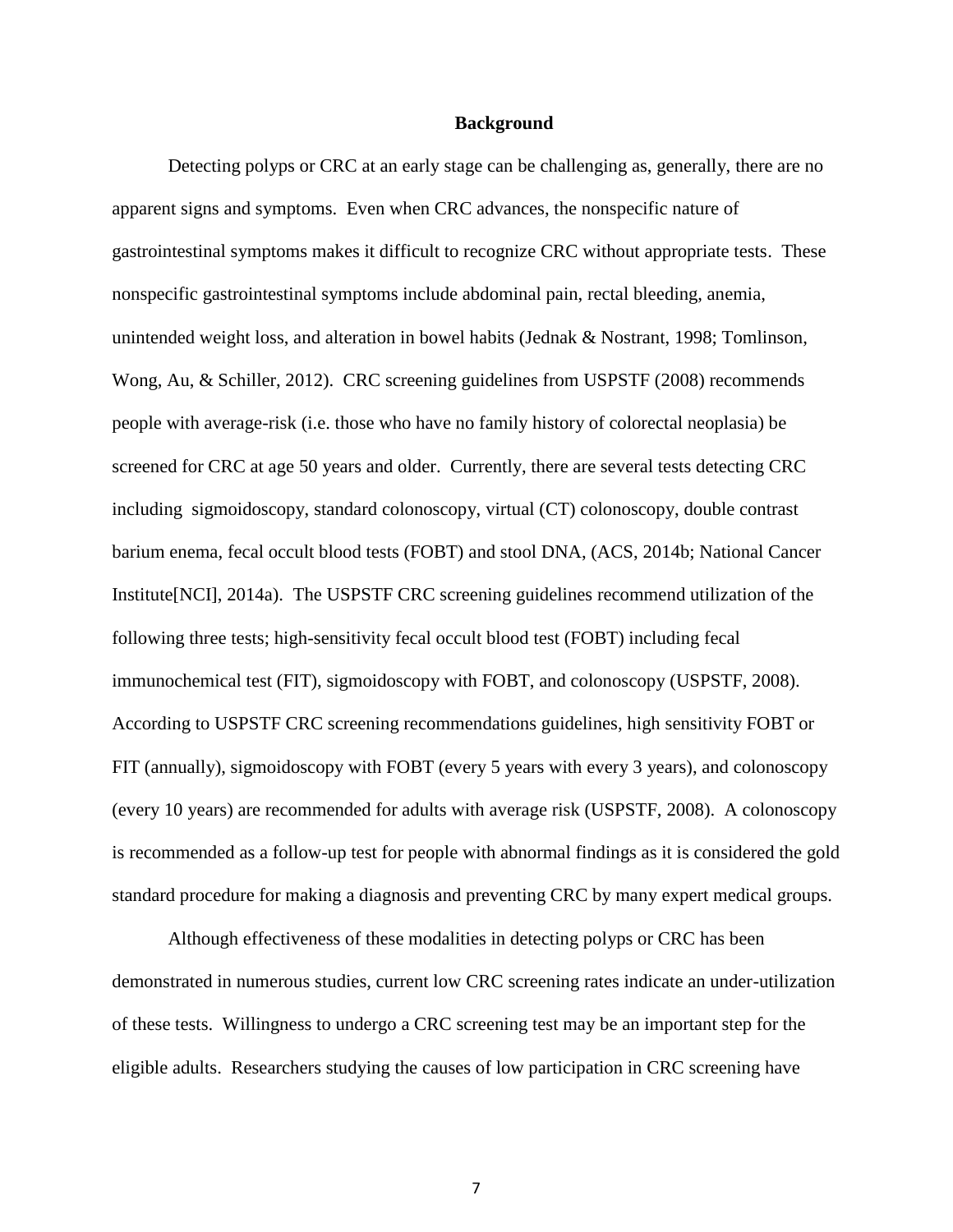recognized that there are barriers related to the tests that use invasive methods. In an effort to increase CRC screening rates, offering non-invasive methods to those who are reluctant to participate in CRC screening may be worth investigating. FOBT and FIT are both non-invasive methods recommended as screening tests by USPSTF, but the utilization of them are low at 10.4% (CDC, 2013b). Both high- sensitivity FOBT and FIT examine feces to detect occult blood and can be done at a user's convenience at his or her home. This may be an applicable choice for those who are unwilling to undergo colonoscopy or sigmoidoscopy.

FOBT was introduced around 1970 and has been evolving since then (Schapiro, 2007). FOBT detects hidden blood products in stool by using chemical guaiac. The concept of detecting occult blood in stool by using guaiac gum was credited to Van Deen in 1864 (Simon, 1985). This principle is based on the idea that the fragile blood vessels at the surface of enlarged polyps and CRC are easily damaged by the passing feces (ACS, 2014b). FOBT is divided into two groups; guaiac-based (gFOBT) and immunochemical (iFOBT or FIT). The earlier method known as gFOBT relies on detecting heme, the pigment-producing component of hemoglobin (Young, St. John, Rose, & Blake, 1990; Young, 2004). A reaction between heme and a 3-6% hydrogen peroxide developer in ethanol or methanol results in oxidation of guaiac causing the appearance of a blue color (Carroll, Seaman, & Halloran, 2014). GFOBT requires moderate amount of heme in order to produce the appearance of blue color, (Young et al., 2014). However, consumption of certain foods such as meat products, peroxide-rich fruits, and vegetables can influence the test result (Sinatra, St. John, & Young, 1999). Plant peroxides that are hemoproteins and bloods from meat products react with the hydrogen peroxide developer and produce oxidation of guaiac that may lead to a false positive test result (Sinatra et al., 1999; Young et al., 2014). Since heme from animal blood is similar to heme from human blood,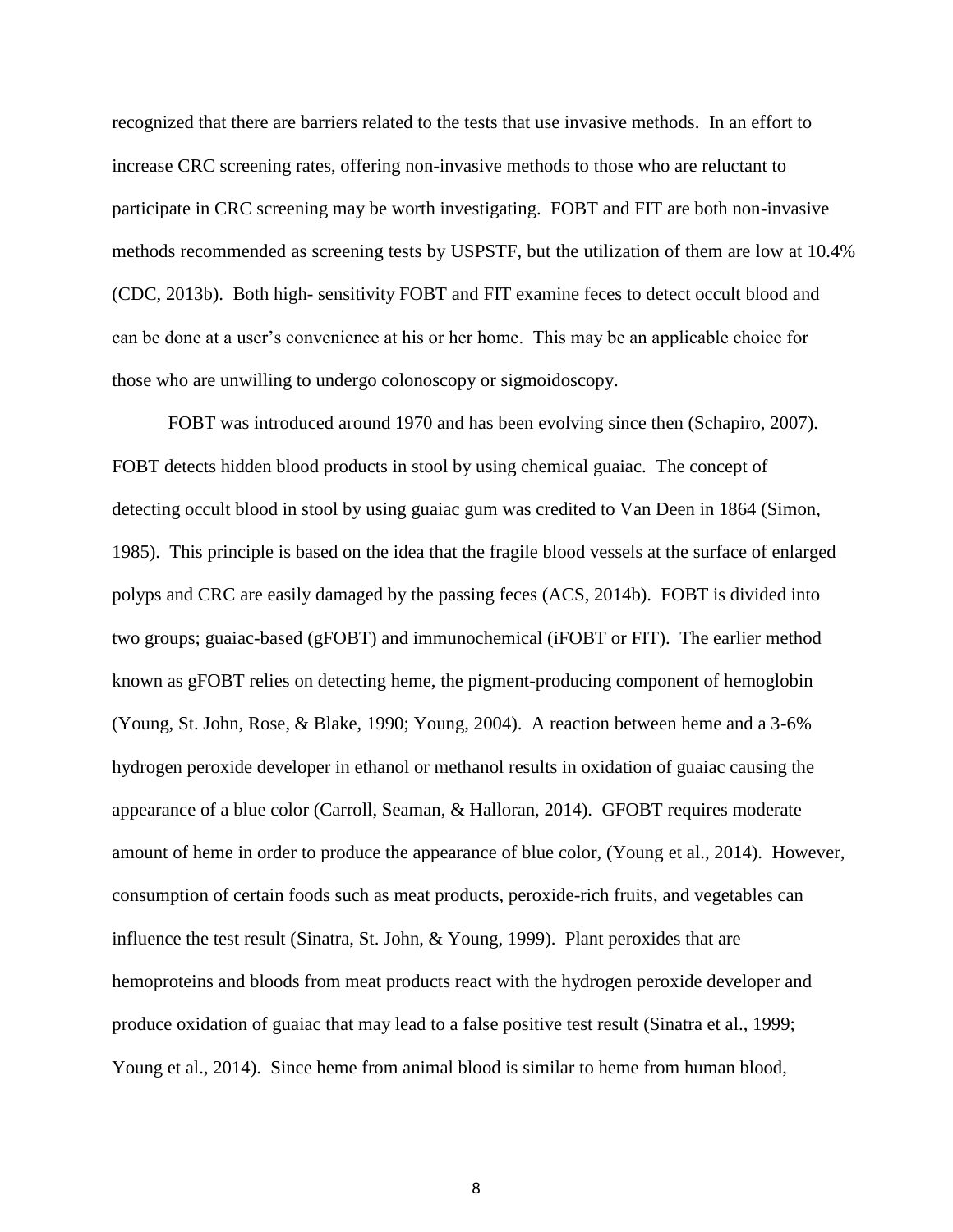gFOBT cannot distinguish them apart (Young et al., 2014). Antioxidants also disrupt the chemical reaction between heme and the hydrogen peroxide developer, and can lead to a false negative test result (Young, 2004).

FIT also examines blood in feces by utilizing antibodies rising against the globin portion of human hemoglobin. Globin is specific to species, thus the test result is less likely affected by the influence of hemoglobin from dietary resources and diet restriction prior to the FIT is unnecessary (Carroll et al., 2014). Human hemoglobin in stool binds to antibodies when it is mixed with the reaction mixture and gathers the complexes form of globin (Carroll et al., 2014). As a result, the fecal sample becomes turbid that can be measured by a turbidimeter (Carroll et al., 2014). A higher rate of the turbidity indicates higher human hemoglobin concentration in feces (Carroll et al., 2014). Globin in feces suggests bleeding from lower gastrointestinal (GI) tract such as the colon or rectum because globin from the upper GI tract including mouth, pharynx, esophagus, stomach, and duodenum are rapidly degraded while passing through the path of upper GI tract (Enterix Inc, 2013; Smith, Young, Cole, & Bampton, 2006).

The earlier gFOBT demonstrated a low sensitivity for detecting CRC (Imperiale, Ransohoff, Itzkowitz, Turnbull, & Ross, 2004), and thus was problematic as a modality for CRC screening. Rehydrating the stool samples has improved sensitivity, and newer gFOBT such as Hemoccult II Sensa were developed to improve sensitivity (Smith et al., 2006). Commonly used gFOBT tests require three stool samples ideally taken at three different times (Washington State Department of Health, 2010). GFOBT cards have three sections with two windows on each section. Patients are instructed to smear stool from two different parts of the sample in each window for three separate stool samples. After completion of all three sections, the gFOBT card needs to be sent to a laboratory or health care facility for analysis. Although most FITs continue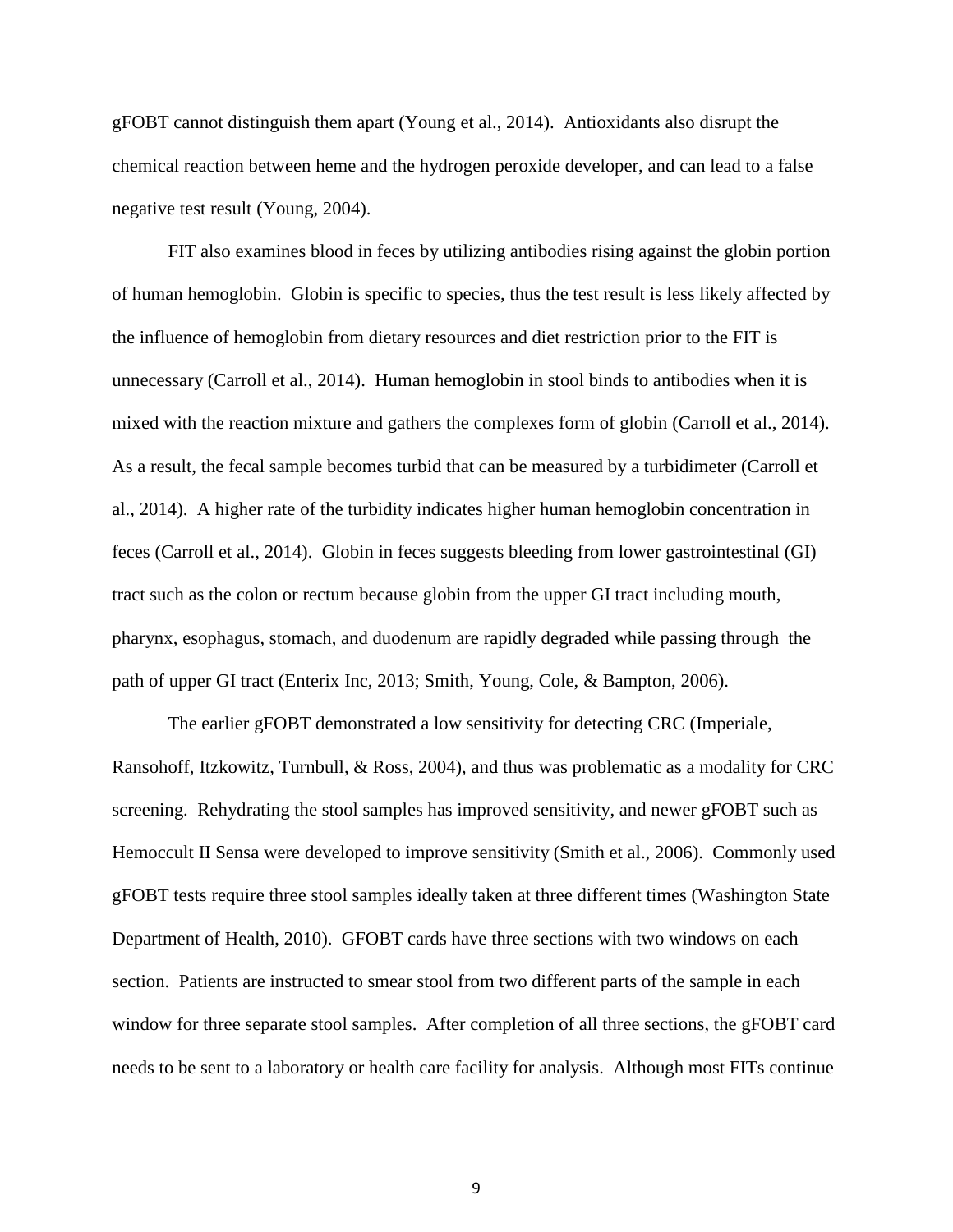to use a similar sampling technique with gFOBT, sampling methods have been evolving with FIT. A brush-based sampling method is a new- comer that requires for a user to swish the brush at the surface of the toilet bowel water after the stool is immersed (Young, 2004). InSure®FIT™, one of the new-comers using the brush technique, has two flaps where the swished brush will be dabbed (Enterix Inc, 2013). Two flaps require separate stool samples in order to improve detection of blood (Enterix Inc, 2013). After completion, the test is sent to designated laboratory for analysis.

Convenience and acceptability combined with ease and simplicity in stool sampling are characteristics for the ideal FOBT (Young, 2004). Researchers conducted a randomized cohort trial among urban residents aged between 50 and 69 years in Adelaide, Australia comparing participation rates among three groups; the Hemoccult SENSA (gFOBT) requiring three stool samplings using a spatula and the restriction of certain foods and drugs; FlexSure OBT (FIT) requiring three stool samplings using a spatula and no food and drug restriction; and InSure®FIT™ (FIT) requiring two samplings using a brush (Cole, Young, Esterman, Cadd, & Morcom, 2003). Cole et al. (2003) identified the highest participation in the group using InSure®FIT™ with 39.6% while the group using FlexSure had a participation rate of 30.5%. The group using the Hemoccult SENSA was the lowest at 23.4% in participation. This study demonstrated that convenience and acceptability play a vital role for people in determining whether or not to participate in CRC screening.

Large randomized controlled trials in Europe have also validated that FOBT can reduce CRC mortality (Bosetti et al., 2011; Hardcastle et al., 1996; Mandel et al., 2000). In order to be successful, a screening test must have several characteristic, including eligible individual's willingness to participate, convenience to the test, and the essential sensitivity/specificity of the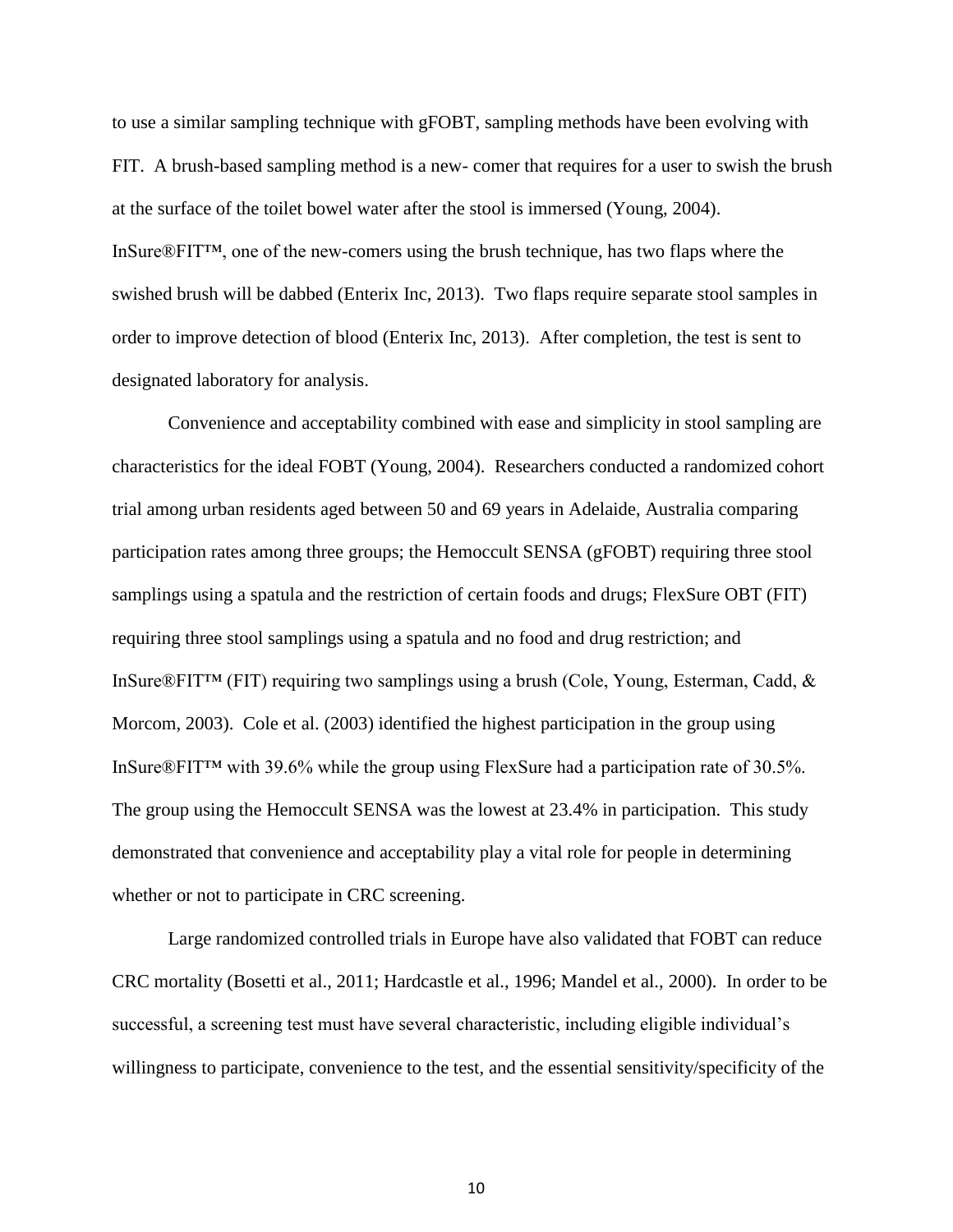test (Young et al., 2014). Sensitivity and specificity of FOBT also must be compatible compared with other modalities such as colonoscopy and sigmoidoscopy.

#### **Methods**

Electronic databases including the Cumulative Index to Nursing and Allied Health Literature (CINAHL), EBSCOhost, Pubmed, ScienceDirect, Cochrane Systematic Review, and Google Scholar were searched using the keywords colorectal cancer screening, screening modalities, fecal occult blood test, fecal immunochemical test, efficacy, fecal occult blood test randomized controlled trial, and fecal occult blood test systemic review. Inclusion criteria consisted of articles published between 2008 and 2015 that focused on the efficacy of FOBTs (gFOBT and FIT) in people aged 50 years and older. In order to assess the applicability of articles to the study, article titles and abstracts were initially reviewed. If titles and abstracts were not sufficient in providing eligibility, the entire article was reviewed.

#### **Search Results**

Twelve studies met the inclusion criteria. Three studies were randomized controlled trials (RCT) including Hol et al. (2009), Lindholm, Brevinge, and Haglind (2008), and Quintero et al. (2012). Cochrane Systematic Review included one study by Hewitson, Glasziou, Watson, Towler, and Irwig (2008). The remaining eight studies consisted of observational studies; Grazzini et al. (2009), Parra-Blanco et al. (2010), Kershenbaum, Flugelman, Lejbkowicz, Arad, and Rennert (2012), Ou et al. (2013), Shin et al. (2012), Parente et al. (2014), Quintero et al. (2014), and Turenhout et al. (2014). The sample size for three RCT studies ranged from 15,011 to 68,308. The Cochrane Systematic Review examined nine articles describing four RCTs consisting of more than 320,000 participants in a period of 8 to 18 years. Sample size for nine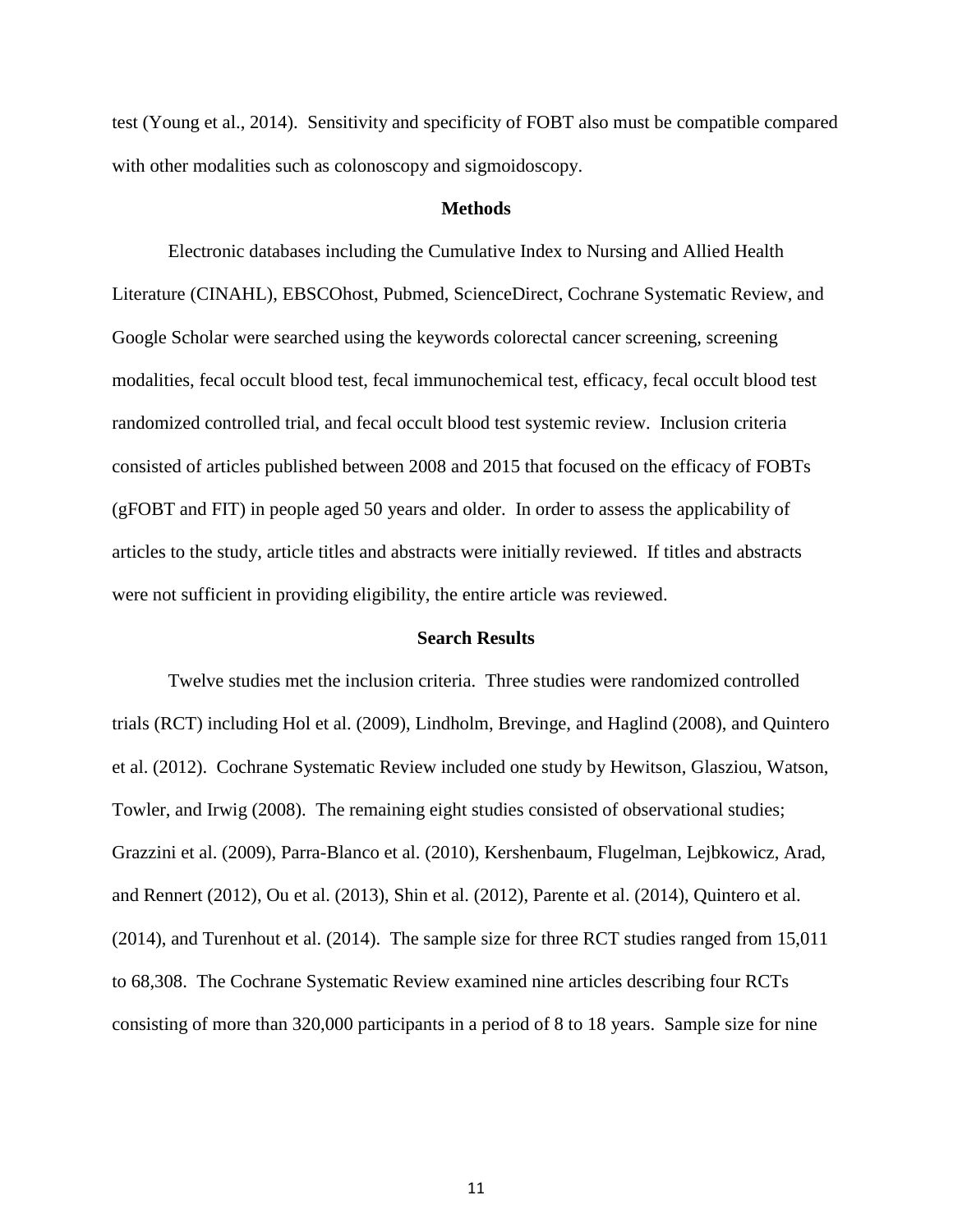observational studies ranged from 1,918 to 325, 881. Shin et al. (2012) did not specify the number of participants but described the total number of tests performed.

Researchers studied the effects of utilizing FOBTs as a CRC screening modality on the outcomes of performances in CRC detection rates and/or participation in CRC screening (Grazzini et al., 2009; Hol et al., 2009; Kershenbaum et al., 2012; Ou et al., 2013; Parra-Blanco et al., 2010; Quintero et al., 2012; Quintero et al., 2014; Shin et al., 2013; Turenhout et al., 2014) and reduction in CRC incidence and/or mortality (Hewitson et al., 2008; Lindholm et al., 2008; Parente et al., 2014). Other outcomes included cost effectiveness (Parente et al., 2014) and occurrence of major complications (Quintero et al., 2012).

## **Key Findings**

#### **CRC & Advanced Neoplasia Detection**

Most studies focused on FOBTs efficacy in detecting CRC and advanced neoplasia, including an adenoma  $\geq 10.0$ mm, villous adenoma, and early stage cancer based on the NCI definition (NCI, 2014b). When discussing the efficacy of a screening test, sensitivity, specificity, positive predictive values (PPV), and negative predictive values (NPV) are commonly used values. Sensitivity refers to the ability of a test to detect diseased individuals correctly, while specificity is defined as an ability of the test to identify disease-free individuals correctly (Parikh, Mathai, Parikh, Sekhar, & Thomas, 2008). The probability of having a disease with a positive result is known as PPV, while NPV is probability of not having a disease with a negative test result (Parikh et al., 2008).

The majority of studies reviewed agreed on the superior efficacy of FIT compared with the efficacy of gFOBT in detecting advanced neoplasia and CRC (Hewitson et al., 2008; Grazzini et al., 2009; Ou et al., 2013; Parra-Blanco et al., 2009; Shin et al., 2013). Sensitivities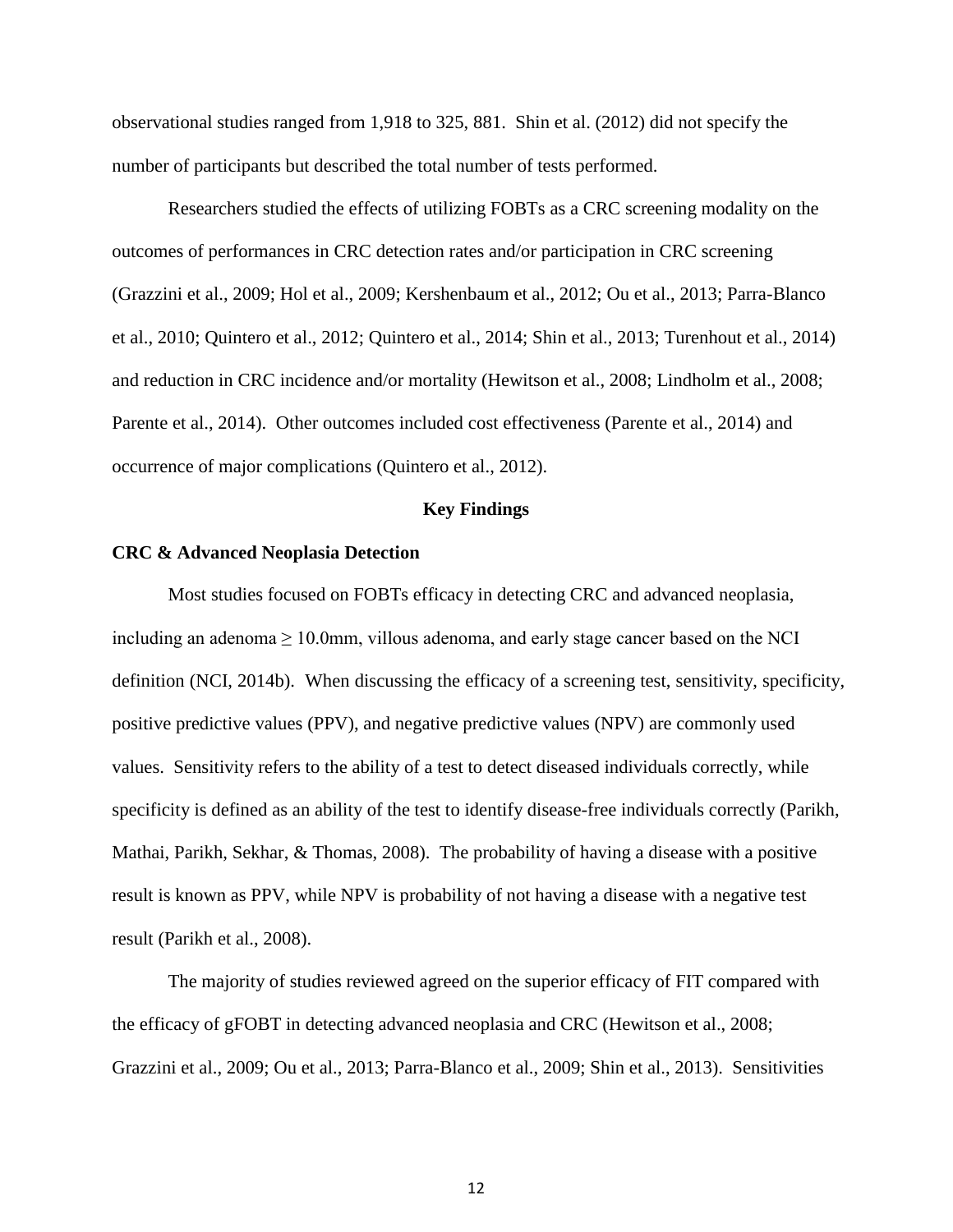of FIT and gFOBT were 61% versus 23.8% respectively in detecting significant neoplasia with food intake restrictions including red meats, vegetables, and vitamin C for three days prior to stool sampling (Parra-Blanco et al., 2009). Hewitson et al. (2008) found the sensitivity of gFOBT as ranging from 55% to 57% compared with the sensitivity of high-sensitive gFOBT ranging from 82% to 92%. Screening with high sensitivity gFOBT annually also demonstrated achieving high rates of cancer detection (Kershenbaum et al., 2012; Parra-Blanco et al., 2010). For example, Kershenbaum et al. (2012) found that annual Hemoccult Sensa (gFOBT) was achieving high success in detecting CRC by about 84-93% of expected CRC occurrence in Jewish populations aged 50-64 years and 90-99% for Jewish populations aged 65-74 years.

Interestingly, Shin et al. (2013) and Turenhout et al. (2014) recognized a difference in sensitivity of the FIT between in men and women. For instance, males had higher sensitivity by13% to 23% than females at all cut-off values; 50ng/ml, 75ng/ml, 100ng/ml, and 200ng/ml (Turenhout et al., 2014). Shin et al. (2013) reported smaller difference (5.87%) of sensitivity between men and women. Two studies (Castiglione, et al., 2007; Malila, Oivanen, Malminiemi, & Hakama, 2008) in Europe also reported similar findings of higher sensitivity of FIT in men than in women.

Parra-Blanco et al. (2009) found that PPV of FIT was 43.4% while PPV of gFOBT was 39.0%. Parra-Blanco et al., (2009) also learned that NPV of FIT was 97.5% and NPV of FOBT was 95.4%. Hol et al. (2010) reported similar results with findings from Parra-Blanco et al., (2009).

#### **Reducing CRC Incidence and Mortality**

Large RCTs (Bosetti et al., 2011; Hardcastle et al., 1996; Mandel et al., 2000) in Europe have demonstrated the effectiveness of gFOBT in reducing CRC mortality. Several studies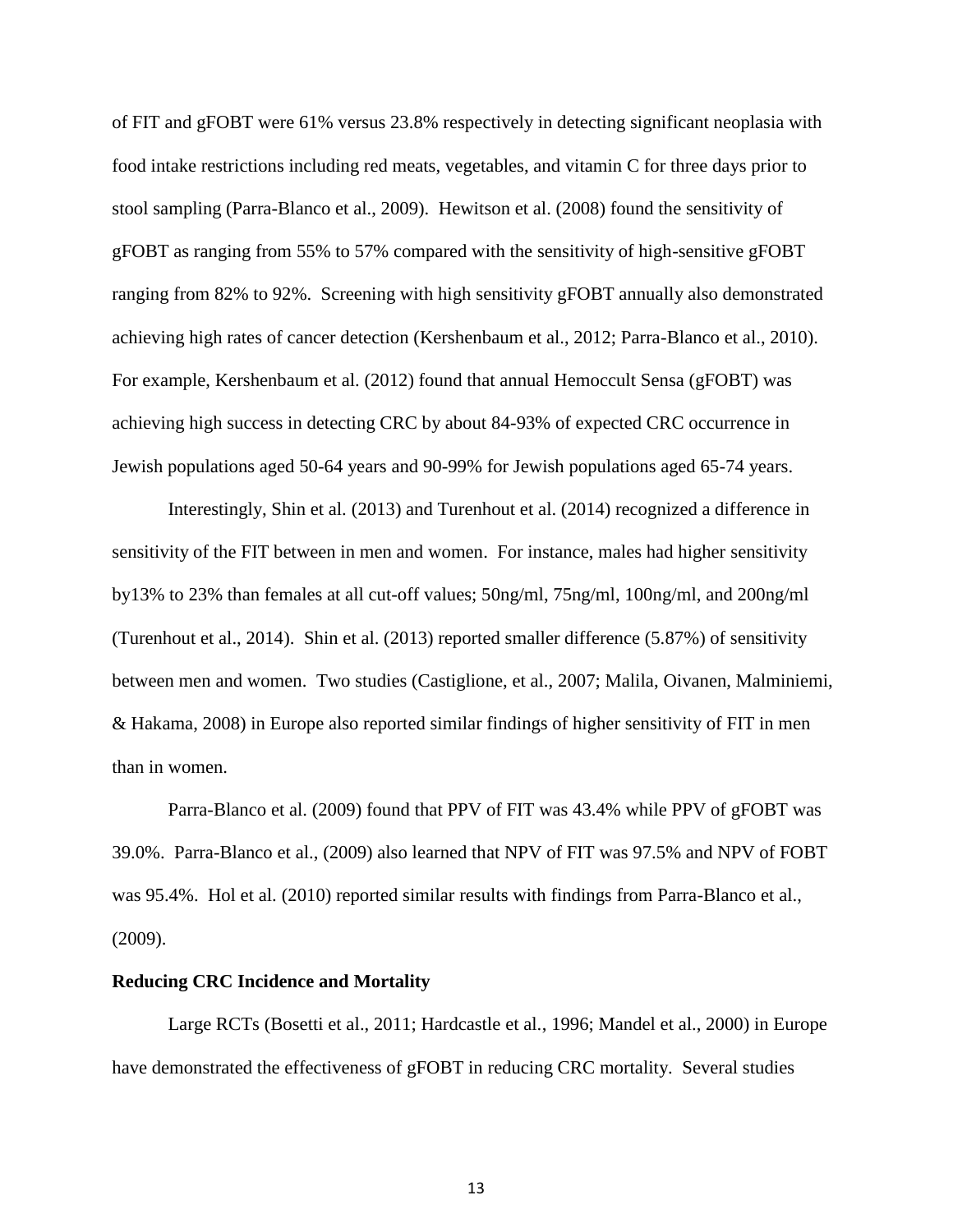showed similar results (Hewitson et al., 2008; Lindholm et al., 2008; Parente et al., 2014). Hewitson et al. (2008) concluded that combining the annual and biennial screening with FOBT reduced CRC mortality by 16% from conducting Cochrane systemic review of four RCTs. A study in Sweden for Goteborg citizens aged 60 to 64 years with high-sensitivity gFOBT following restrictions on foods (red meats, peroxidase-rich fruits and vegetables) and medicines (iron supplements and vitamin C) for two days prior to collecting stool samples, also showed a similar reduction rate of 16% in CRC mortality (Lindholm et al., 2008). However, the incidence of CRC or overall mortality rate of CRC after 19 years from the start of the trial showed no difference between the screened and controlled groups (Lindholm et al., 2008). Utilizing rehydrated gFOBT (high sensitivity FOBT) two to three times for CRC screening appears to facilitate reducing CRC mortality. Parente et al. (2014) also demonstrated 5-years mortality considerably reduced (19%) in screening group (19%) with a single FIT compared with nonscreening group (37%) or pre-screening group (41%).

#### **Participation Rate**

Utilization of FOBT seems to facilitate improved CRC screening rates among eligible adults who are reluctant to undergo invasive screening tests (i.e. flexible sigmoidoscopy & colonoscopy). FIT (61.5%) showed higher participation rates than gFOBT (49.5%) or flexible sigmoidoscopy (32.5%) (Hol et al., 2010). Quintero et al., (2012) also found similar results with a participation rate 34.2% for FOBT and 24.6% for colonoscopy (Quintero et al., 2012). Parente et al. (2014) found overall acceptance of FIT was 50%. However, some have found that women have higher participation rates in screening with gFOBT or FIT compared with men (Hol et al., 2010; Parra-Blanco et al., 2009).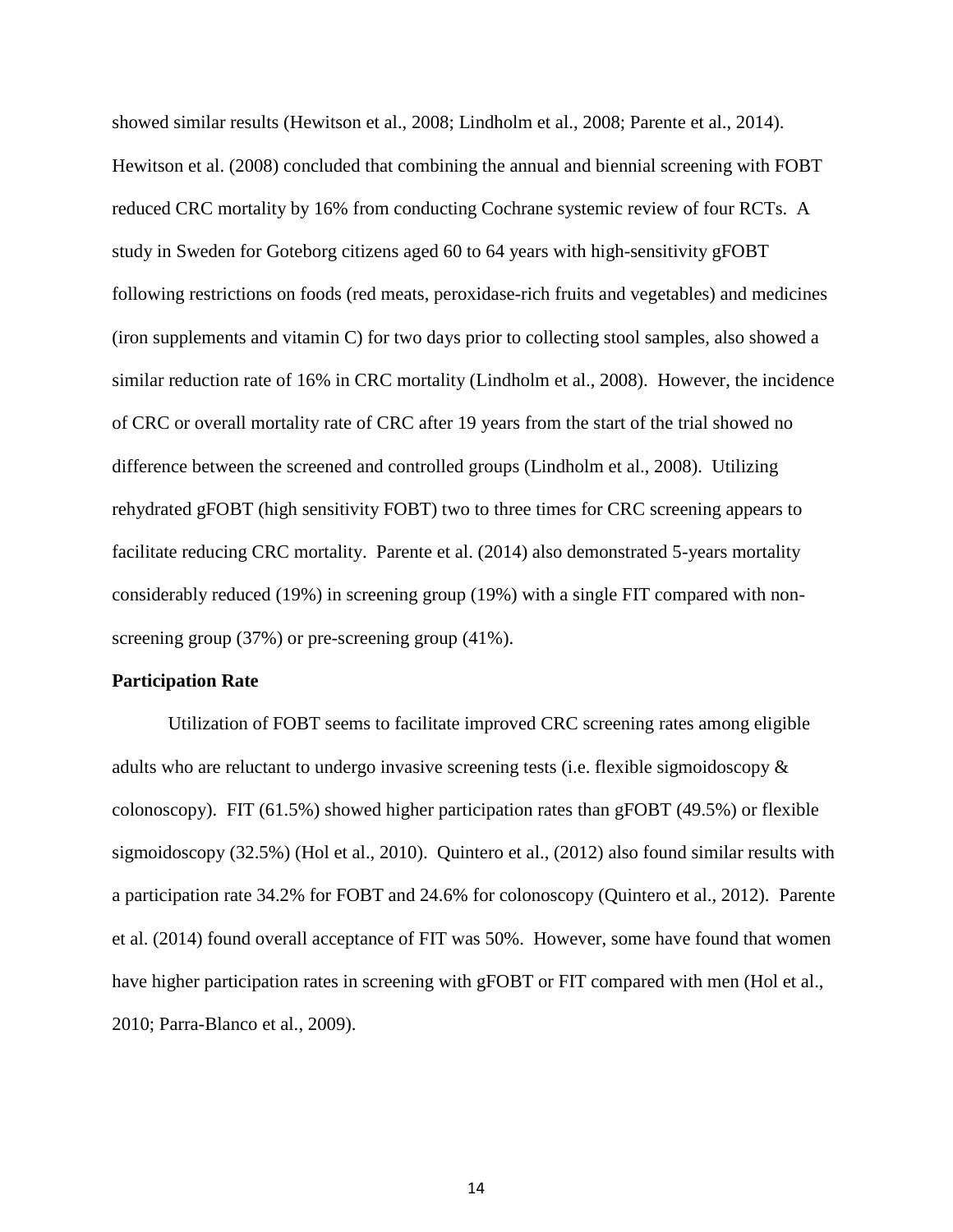## **Strategies and Cut-Off Values**

Two types of FOBT were evaluated in the studies reviewed; gFOBT and FIT. FIT consisted of two types; qualitative testing for positive or negative for blood in feces (qlFIT) and quantitative measuring hemoglobin content in feces (qnFIT). GFOBT was studied by Hol et al. (2009), Kershenbaum et al. (2012), Lindholm et al. (2008), Ou et al. (2013), and Parra-Blanco et al. (2010). Quantitative FIT was studied by Grazzini et al. (2009), Hol et al. (2009), Parente et al. (2014), Parra-Blanco et al. (2010), Quintero et al. (2012), Quintero et al. (2014), and Turenhout et al. (2014). Both quantitative and qualitative FIT was studied by Ou et al. (2013) and Shin et al. (2013) while FIT and gFOBT were examined by Ou et al. (2013) and Parra-Blanco et al. (2010).

Ou et al. (2013) argued that FIT performance was determined by the cut-off values of hemoglobin in feces ranging from 25 to 150 ng/mL. Three studies by Grazzini et al. (2009), Ou et al. (2013), and Turenhout et al. (2014) evaluated FOBT performances at different cut-off values of hemoglobin levels in feces. One study found that males had a higher sensitivity for CRC than females at all cut-off values, including 50ng/ml, 75ng/ml, 100ng/ml, and 200ng/ml (Turenhout et al., 2014). For example, the sensitivity of FIT for CRC at 75ng/ml was considerably higher (93%) in males compared with females (71%). On the other hand, FIT sensitivity for advanced adenomas demonstrated no significant difference for males and females. A study identified that biennial one-time FIT with a cut-off value of 100ng/ml had a higher detection rate for CRC and advanced adenoma than gFOBT (Grazzini et al., 2009), while another study reported that hemoglobin concentration in feces was increased in participants who had polyps bigger than 10mm or advanced adenomas (Ou et al., 2013). Repeated FIT screening with a cut-off value at 50ng/ml annually for three consecutive years demonstrated its compatibility to colonoscopy in CRC screening (Quintero et al., 2014). Repeated FIT has been found to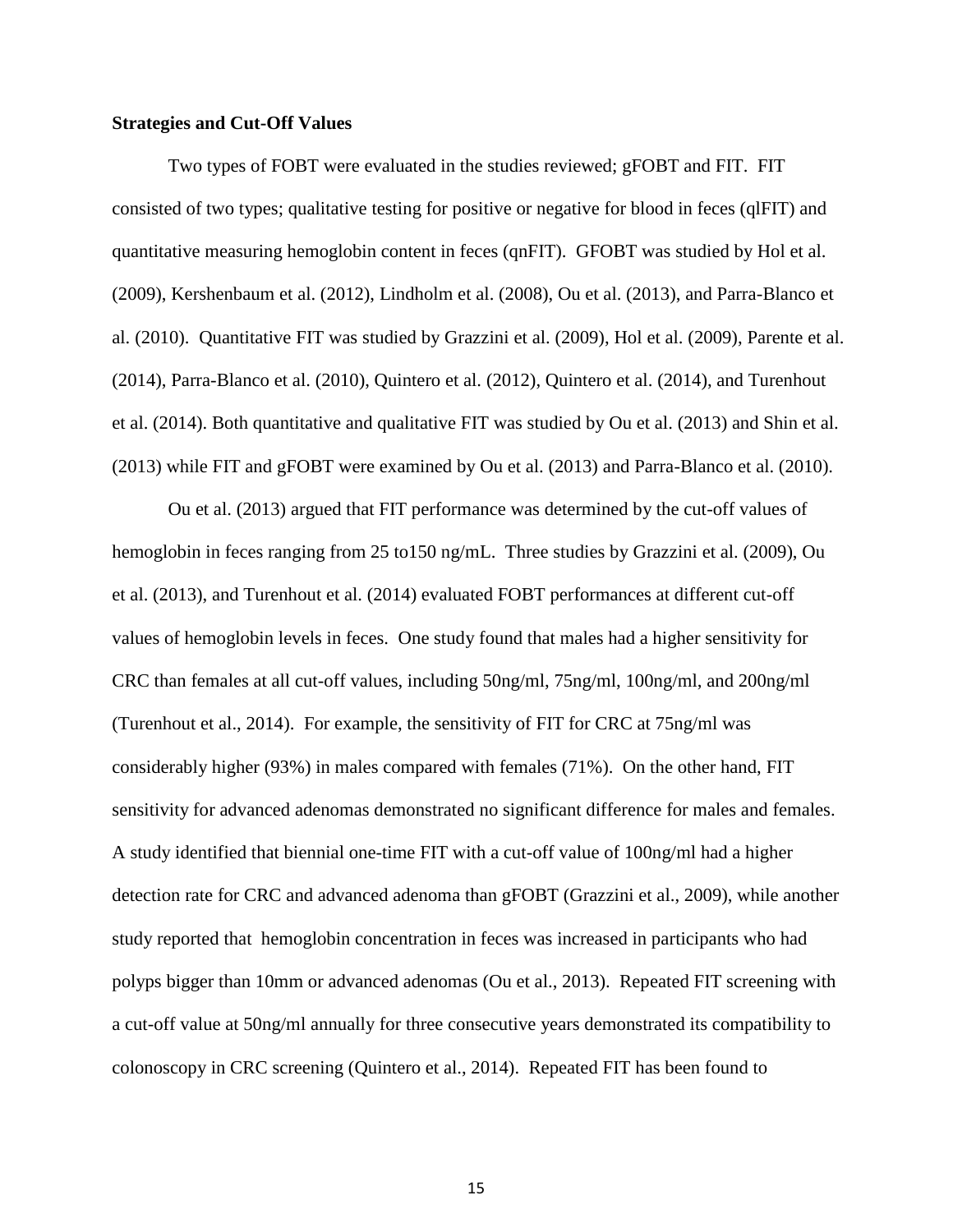substantially decrease the need for follow-up screening with colonoscopy by 2-4 folds (Parra-Blanco et al., 2009; Quintero et al., 2014).

Utilizing different strategies of FOBTs seems to influence their performances. Strategies can involve sampling frequency, cut-off values of hemoglobin level I feces, and restriction of diet and medicines. Employing an annual high sensitivity gFOBT (Kershenbaum et al., 2012; Parra-Blanco et al., 2010), a single fecal sample with FIT (Hol et al., 2009; Shin et al., 2013) one time, every two years (Grazzini et al., 2009; Parente et al., 2014; Quintero et al., 2012), or every year for 3 consecutive years (Quintero et al., 2014) were examined in studies. Some researchers asked participants receiving gFOBT to follow restriction of diet and medicines two to three days prior to stool sampling (Lindholm et al., 2008; Parra-Blanco et al., 2010; Kershenbaum et al., 2012). In addition, cut-off values of hemoglobin in feces were used at different levels; 50ng/ml (Ou et al., 2013; Parra-Blanco et al., 2010; Quintero et al., 2014; Turenhout et al., 2014; ), 75- 79ng/ml (Grazzini et al., 2009; Quintero et al., 2012; Turenhout et al., 2014), and 100ng/ml (Hol et al., 2010; Parente et al., 2014).

#### **Staging Distribution and Location**

Stage distribution of a cancer is considered a strong predictor for the 5-year survival rates commonly used in determining cancer outcomes (ACS, 2014b). In other words, detecting CRC at early stages significantly increases 5-year survival rate. Parente et al. (2014) found that overall 5-year survival rate was increased to 81.1 percent in screening group compared with nonscreening group (63%) or pre-screening groups (58.9%). CRC detection at stage 1 was 54.7% in the screening group while only 10% for the non-screening group and 15.8% for the pre-screening group. Stage distribution also markedly differed between the screening group and non-screening group (Parente et al., 2014). Kershenbaum et al. (2012) also identified that 70% of the cancer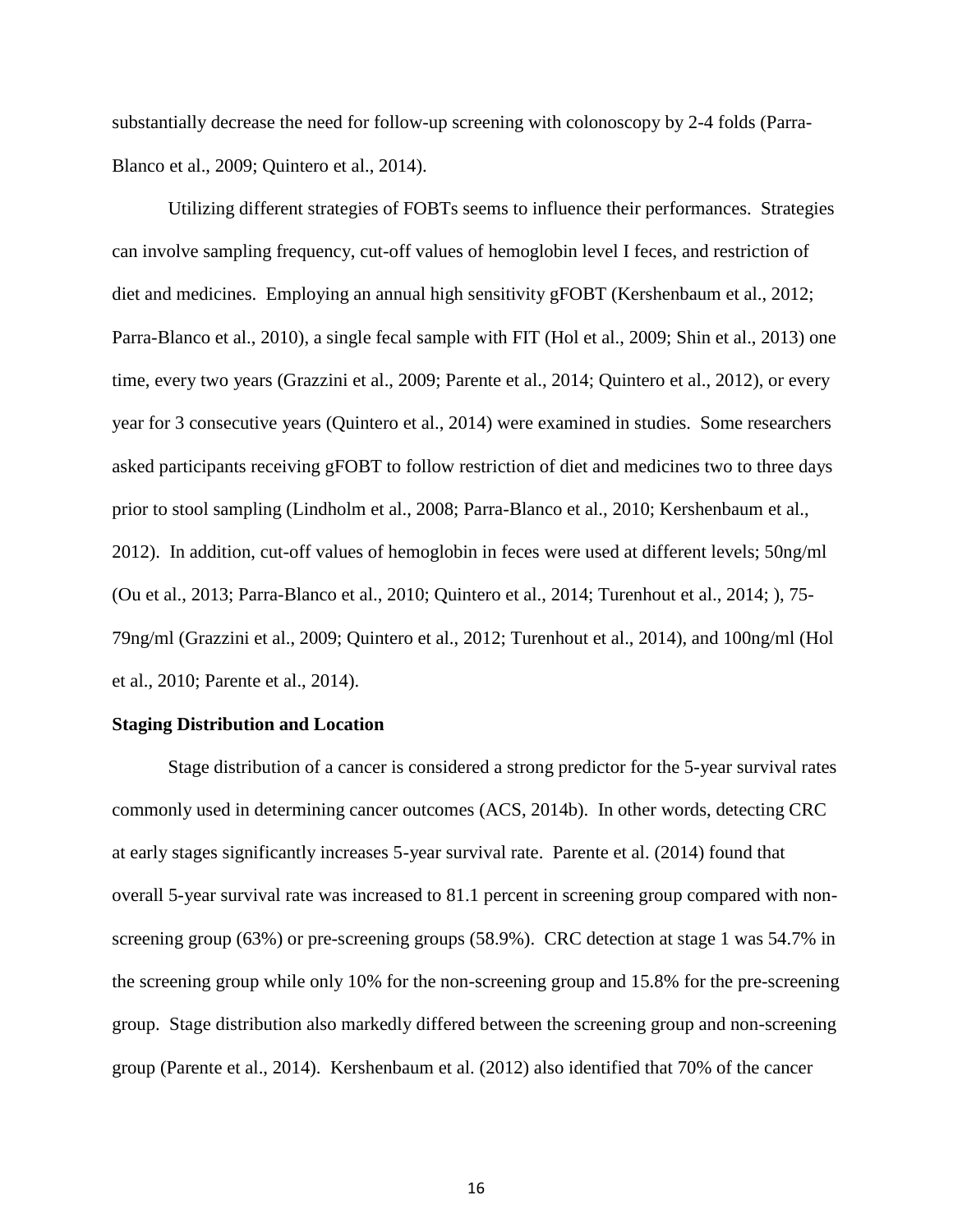detected among the Jewish population was at stages Duke's B and lower, meaning that the cancer invades only through the muscle layer (NCI, 2014c).

FIT and gFOBT exhibited differences in detecting advanced neoplasia depending on location. According to the study by Parra-Blanco et al. (2010), advanced neoplasia at proximal location was often found by FIT. Comparing the stage distribution of left and right-sided colon cancer, right-sided colon cancers were detected lower and in relatively advanced stages (Kershenbaum et al., 2012). Findings by Shin et al. (2013) also indicated that the FIT showed the highest sensitivity for the left and sigmoid colon at 87.9%, with the above finding by Kershenbaum et al. (2012). In addition, Shin et al. (2013) found that the sensitivity of FIT was highest for distal colon cancer at 65.9% and rectal cancer at 58.4% compared with proximal colon cancer. However, Quintero et al. (2012) reported that there was no significant difference between FIT and colonoscopy in detecting CRC based on location.

#### **Cost effectiveness**

CRC screening appears to be cost effective. FOBT reduced CRC incidence by detecting polyps or CRC at early stage which cost considerably less in treatment compared with the cost of advanced CRC. A study in the Lecco province of Italy by Parente et al. (2014) found the mean total cost for first year diagnosis were  $\epsilon$ 16,435 (\$18,571 based on the current money value),  $€20,862$  (\$23,574),  $€29,845$ (\$33,725), and  $€37,288$ (\$42,135) for stage I, II, III, and IV respectively.

## **Complications**

One study by Quintero et al. (2012) described 0.5% of participants experienced some form of complication from undergoing a colonoscopy. These complications included bleeding in 12 participants, hypotension or bradycardia in 10 participants, desaturation in 1 participant, and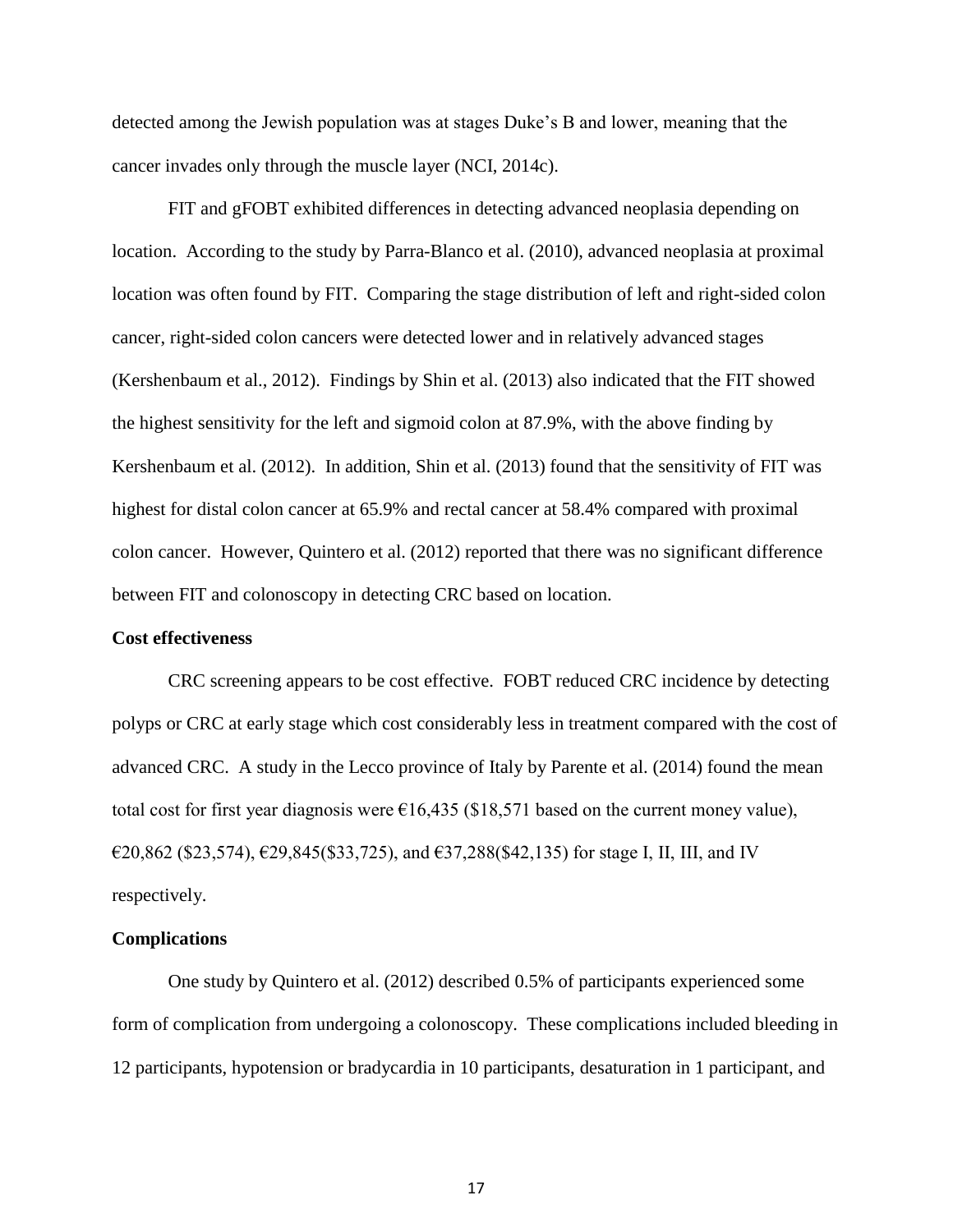bowel perforation in 1 participant. On the other hand, only 0.1% of participants in FIT group experienced bleeding, hypotension, or bradycardia. However, the complications in FIT group were related to colonoscopy as a follow up test after the participants had a positive result with FIT.

## **Discussion**

## **Critique of Studies**

Employing FIT compared with gFOBT was associated with a higher participation rate and superior efficacy in detecting advanced neoplasia and CRC, particularly in men. FIT was compatible with a colonoscopy in CRC screening when a cut-off value of 50ng/ml annually was repeatedly used for three consecutive years. FOBT has two types; gFOBT and FIT, which is also divided into qualitative test and quantitative test. Quantitative tests reviewed were measured with several cut-off values of hemoglobin in feces which influenced the performance of FIT. FOBT was also cost effective with few complications. Other interesting findings include the followings; higher FIT sensitivity for CRC in males than in females with all cut-off values, differences between gFOBT and FIT in detecting advanced neoplasia depending on the location of the CRC, and differences in finding CRC at stage distribution with FOBT between screening and non-screening groups.

## **Limitations**

Eight of twelve studies were observational. A limitation related to an observational study is its inability to show causal relationships between interventions and outcomes (Polit & Beck, 2010). Thus, the effect of employing FOBT for the reduction in CRC incidence and mortality rate cannot be fully established. Another limitation of an observational study is related to its strength of evidence, which is inferior compared with RCTs. This results in weakening the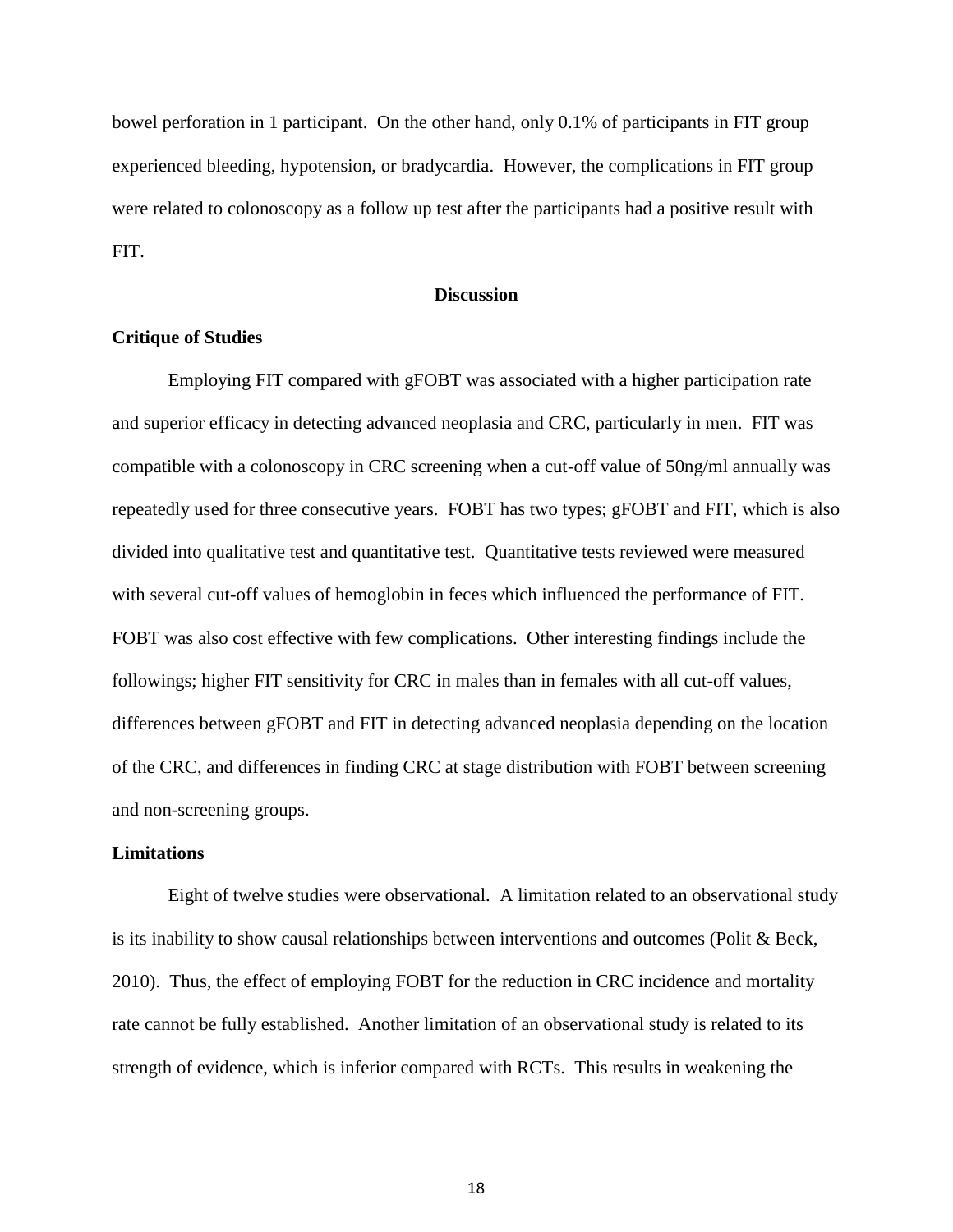strength of the findings from these studies. Other limitations are related to inconsistency in utilization of FOBT. For instance, reviewed studies used different cut-off values of hemoglobin in feces (25ng/ml, 50ng/ml, 75ng/ml, 100ng/ml, 125ng/ml, and 200ng/ml), different types (high sensitivity gFOBT, qualitative FIT, and quantitative FIT), and different frequency (annual versus biennial). These differences limit reasonable comparison of outcomes.

## **Implications for Practice**

Improving CRC screening rates among eligible adults is critical. Findings from reviewed studies support the utilization of annual FIT for CRC screening as currently recommended by USPSTF. Although the efficacy of FIT is not as high as the efficacy of colonoscopy, providers must understand that FIT has demonstrated significant improvement in its ability to detect advanced neoplasia and CRC recently. As a result, they should offer FIT for those who are hesitant to undergo colonoscopy or unable to be screened with colonoscopy due to their low socioeconomic status.

### **Conclusion**

A low sensitivity of gFOBT for detecting polyps and CRC is considered to be a major barrier in its utilization as a recommended screening modality by USPSTF. FIT compared with gFOBT demonstrated superiority in detecting CRC and advanced neoplasia and participation to screening. In consequence, FIT may be a reasonable test that can be accepted by a broad range of populations. Further research needs to be conducted to determine the most effective cut-off value of hemoglobin that is most effective in detecting polys and CRC. The USPSTF recommendations guidelines for CRC screening in 2008 will be up-dated in the near future. The research findings provided vital evidences that should be considered in up-dating recommended screening modalities for CRC screening.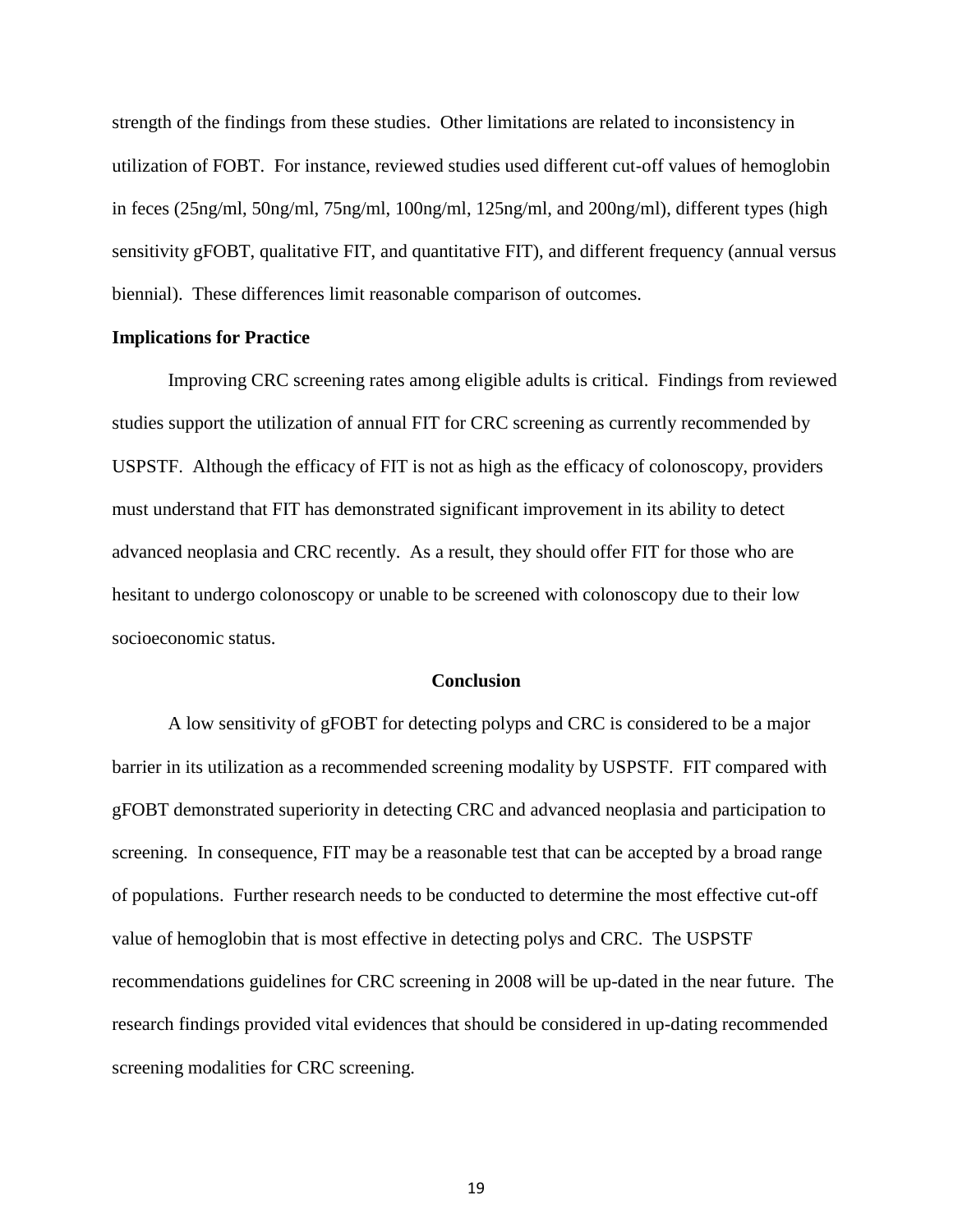#### References

- American Cancer Society. (2014a). Cancer facts & figures 2014. Atlanta: American Cancer Society; 2014. Retrieved from http://www.cancer.org/acs/groups/content/@research/documents/webcontent/acspc- 042151.pdf
- American Cancer Society. (2014b). Colorectal cancer. Retrieved from http://www.cancer.org/acs/groups/cid/documents/webcontent/003096-pdf.pdf
- Bosetti, C., Levi, F., Rosato, V., Bertoccio, P., Lucchini, F., Nagri, E., & Vecchia, C. (2011). Recent trends in colorectal cancer mortality in Europe. *International Journal of Cancer, 129*(1),180-191.
- Carroll, M., Seaman, H., & Halloran, S. (2014). Tests and investigations for colorectal cancer screening. *Clinical Biochemistry, 47*, 921-939.
- Castiglione, G., Visioli, C., Ciatto, S., Grazzini, G., Bonanomi, A., Rubeca, R., … Zappa, M. (2007). Sensitivity of latex agglutination faecal occult blood test in the Florence District population-based colorectal cancer screening programme. *British Journal of Cancer, 96*(11), 1750-1754.
- Centers for Disease Control and Prevention. (2014). Colorectal (colon) cancer. Retrieved from http://www.cdc.gov/cancer/colorectal/statistics/index.htm
- Centers for Disease Control and Prevention. (2013a). CDC health disparities inequalities report-United States 2013. Colorectal cancer incidence and screening-United States 2008 and 2010. *Morbidity and Mortality Weekly Report, 62*(3), 1-187. Retrieved from http://www.cdc.gov/mmwr/pdf/other/su6203.pdf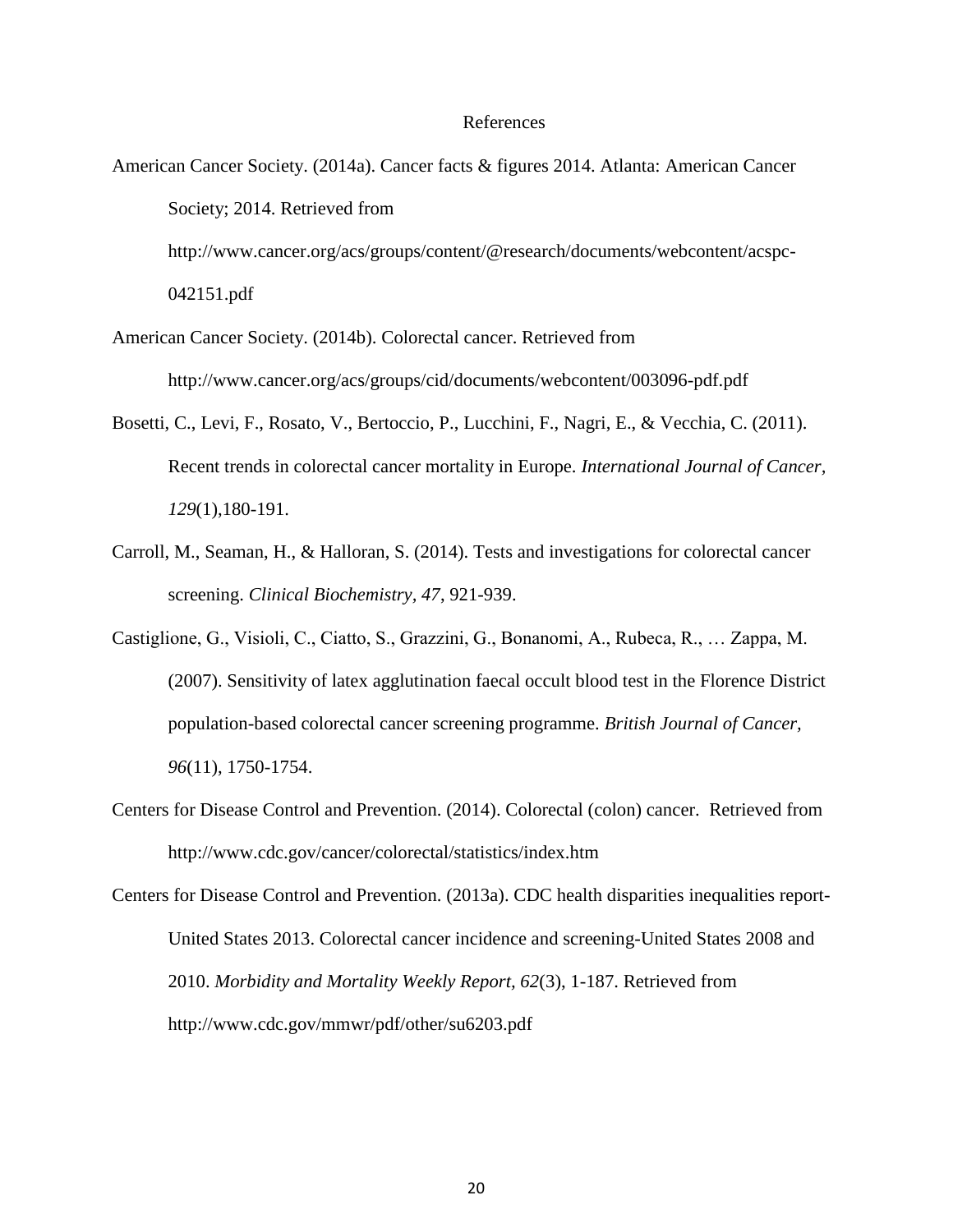- Centers for Disease Control and Prevention. (2013b). Morbidity and Mortality Weekly Report. Vital signs: Colorectal cancer screening test use -United States, 2012. Retrieved from http://www.cdc.gov/mmwr/preview/mmwrhtml/mm6244a4.htm?s\_cid=mm6244a4\_w
- Cole, S., Young, G., Esterman, A., Cadd, B., & Morcom, J. (2003). A randomized trial of the impact of new faecal haemoglobin test technologies on population participation in screening for colorectal cancer. *Journal of Medical Screening, 10*(3), 117-122.
- Enterix Inc. (2013). InSure®FIT™. An Easy-to-Use Blue Brush may save your life. Retrieved from http://www.insuretest.com/patient/how-to-use.php
- Grazzini, G., Visioli, C., Zorzi, M., Ciatto, S., Banovich, F., Bonanomi, A., … Zappa, M. (2009). Immunochemical faecal occult blood test: number of samples and positivity cutoff. What is the best strategy for colorectal cancer screening? *British Journal of Cancer, 100*, 259- 265.
- Hardcastle, J., Chamberlain, J., Robinson, M., Moss, S., Amar, S., Balfour, T., … Mangham, C. (1996). Randomised controlled trial of faecal-occult-blood screening for colorectal cancer. *The Lancet, 348*(9040), 1472-1477.
- Hewitson, P., Glasziou, P., Watson, E., Towler, B., & Irwig, L. (2008). Cochrane systemic review of colorectal cancer screening using the fecal occult blood test (Hemoccult): An update. *American Journal of Gastroenterology, 103*, 1541-1549.
- Hol, L., Leerdam, M., Ballegooijen, M., Vuuren, A., Dekken, H., Reijerink, J., … Kuipers, E. (2009). Screening for colorectal cancer: randomized trial comparing guaiac-based and immunochemical faecal occult blood testing and flexible sigmoidoscopy. *Gut, 59*, 62-68. Retrieved fromhttps://www.vumc.nl/afdelingen-

themas/41463/27797/2089686/4988843/6351361/Studiestof7.pdf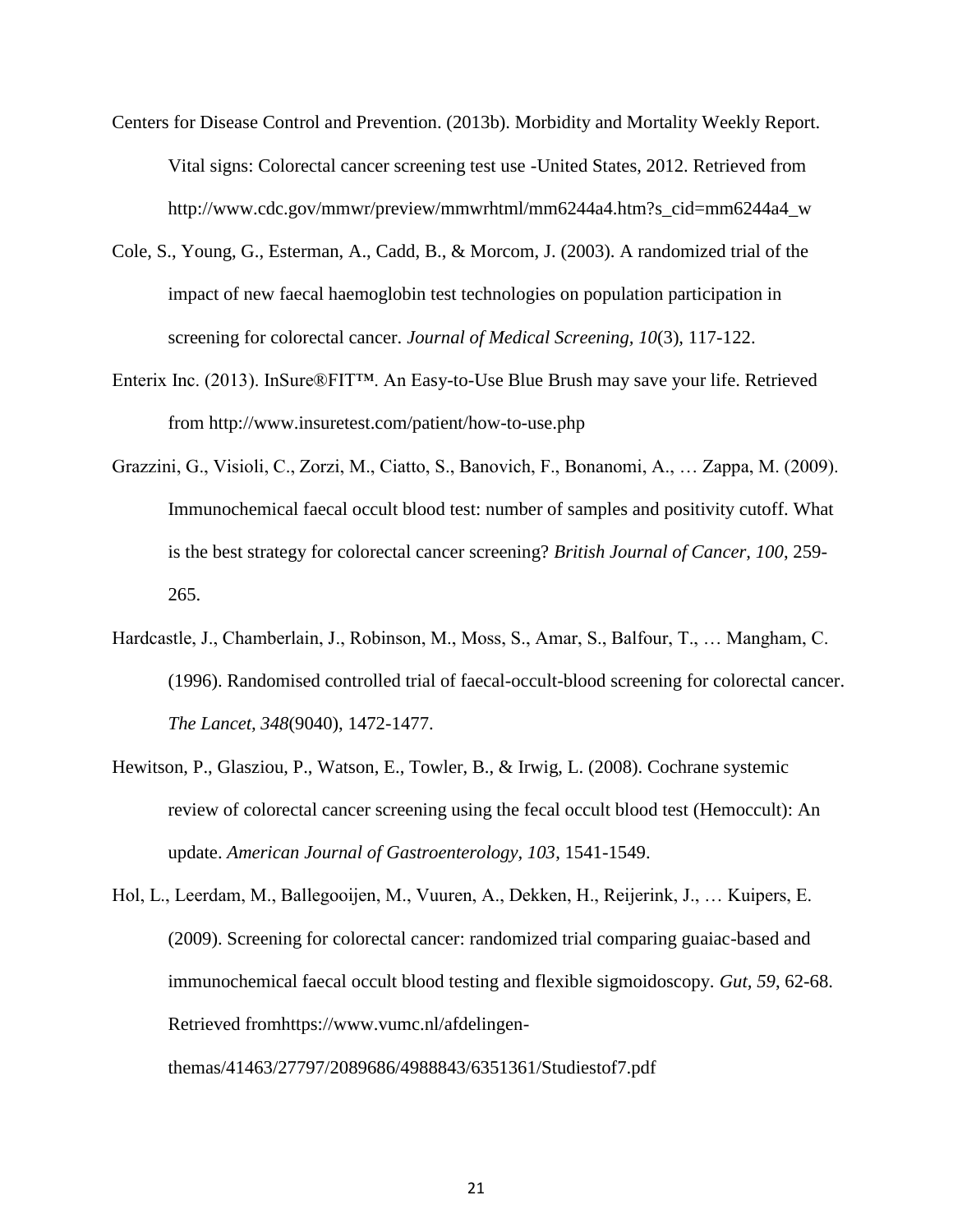- Imperiale, T., Ransohoff, D., Itzkowitz, S., Turnbull, B., & Ross, M. (2004). Fecal DNA versus fecal occult blood for colorectal-cancer screening in an average-risk population. *The New England Journal of Medicine, 351*(26), 2704-2714.
- Jednak, M. A., & Nostrant, T. T. (1998). Screening for colorectal cancer. Primary Care: *Clinics in Office Practice, 25*(2), 293-308.
- Kershenbaum, A., Flugelman, A., Lejbkowicz, F., Arad, H., & Rennert, G. (2013). Excellent performance of Hemoccult Sensa in organized colorectal cancer screening. *European Journal of Cancer, 49*(4), 923-930.
- Lindholm, E., Brevinge, H., & Haglind, E. (2008). Survival benefits in a randomized controlled trial of faecal occult blood screening for colorectal cancer. *British Journal of Surgery Society, 95*, 1029-1036.
- Malila, N., Oivanen, T., Malminiemi, O., & Hakama, M. (2008). Test, episode, and programme sensitivities of screening for colorectal cancer as a public health policy in Finland: Experimental design. *British Medical Journal, 337*, a226. doi: http://dx.doi.org/10.1136/bmj.a2261.
- Mandel, J., Church, T., Bond, J., Ederer, F., Geisser, M., Mongin, S., … Schuman, L. (2000). The effect of fecal occult-blood screening on the incidence of colorectal cancer. The New *England Journal of Medicine, 343*(22), 1603-1607.
- National Cancer Institute. (2014a). Colorectal Cancer Prevention (PDQ®). Retrieved from http://www.cancer.gov/cancertopics/pdq/prevention/colorectal/HealthProfessional
- National Cancer Institute. (2014b). Colorectal Cancer Screening (PDQ®). Retrieved from http://www.cancer.gov/cancertopics/pdq/screening/colorectal/HealthProfessional/page3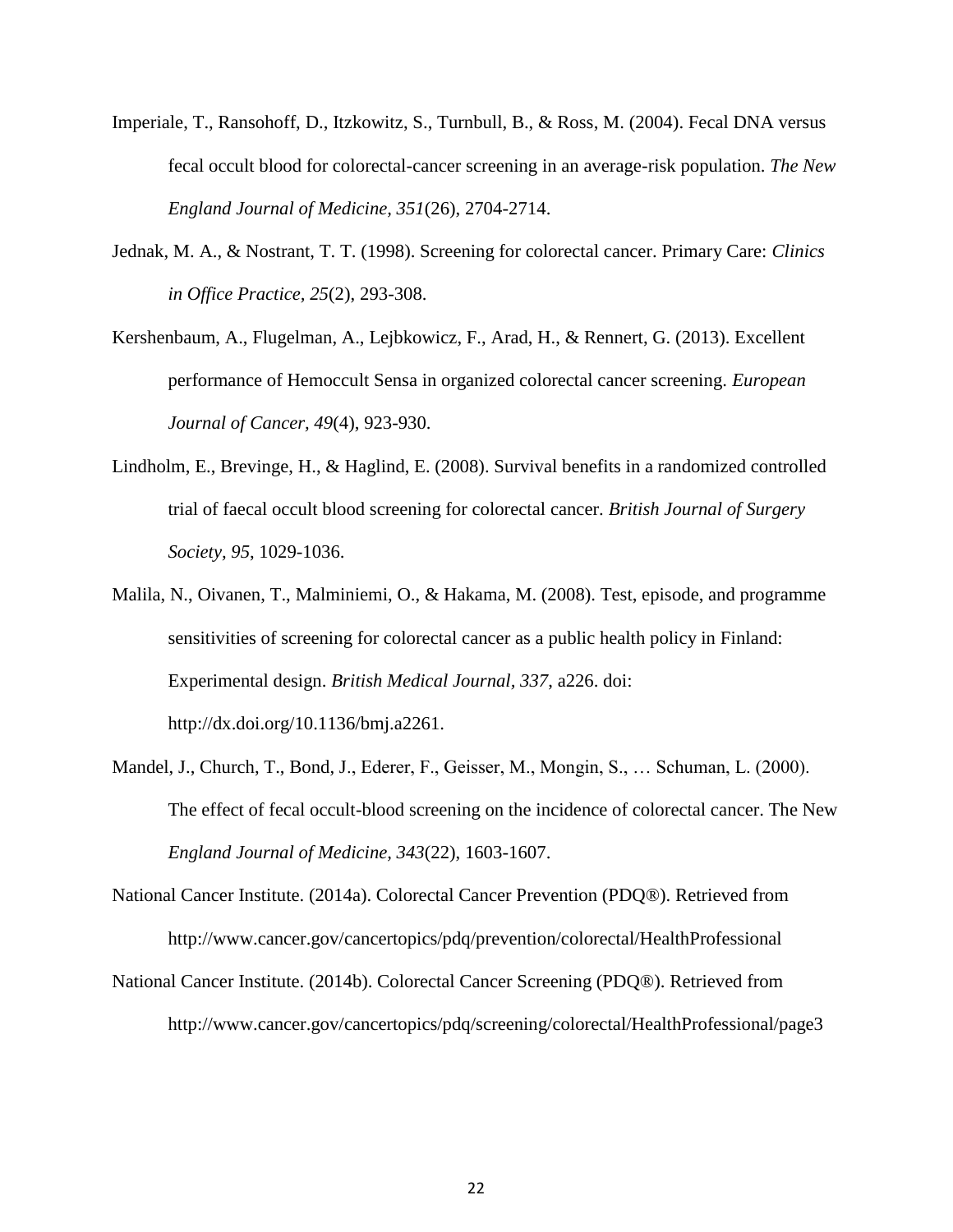National Cancer Institute. (2014c). Colon Cancer Treatment (PDQ®). Stage Information for Colon Cancer. Retrieved from

http://www.cancer.gov/cancertopics/pdq/treatment/colon/HealthProfessional/page3

- Ou, C., Kuo, F., Hsu, W., Lu, C., Yu, F., Kuo, C., … Hu, H. (2013). Comparison of the performance of guaiac-based and two immunochemical fecal occult blood tests for identifying advanced colorectal neoplasia in Taiwan. *Journal of Digestive Diseases, 14*(9), 474-483.
- Parente, F., Vailati, C., Boemo, C., Bonoldi, E., Ardizzoia, N., Ilardo, A., … Moretti, R. (2014). Improved 5-year survival of patients with immunochemical faecal blood test-screendetected colorectal cancer versus non-screening cancers in northern Italy. *Digestive and Liver Disease, 47*(2015), 68-72.
- Parikh, R., Mathai, A., Parikh, S., Sekhar, G., & Thomas, R. (2008). Understanding and using sensitivity, specificity and predictive values. *Indian Journal of Ophthalmology, 56*(1), 45- 50.
- Parra-Blanco, A., Gimeno-Garcia, A., Quintero, E., Nicolas, D., Moreno, S., Jimenez, S., …Lopez-Bastida, J. (2009). Diagnostic accuracy of immunochemical versus guaiac faecal occult blood tests for colorectal cancer screening. *The Journal of Gastroenterology, 45*, 703-712.
- Polit, D., & Beck, C. (2010). Essentials of Nursing Research. Appraising evidence for nursing practice (7th ed.). Wolters Kluwer/ Lippincott Williams & Wilkins. Philadelphia: PA.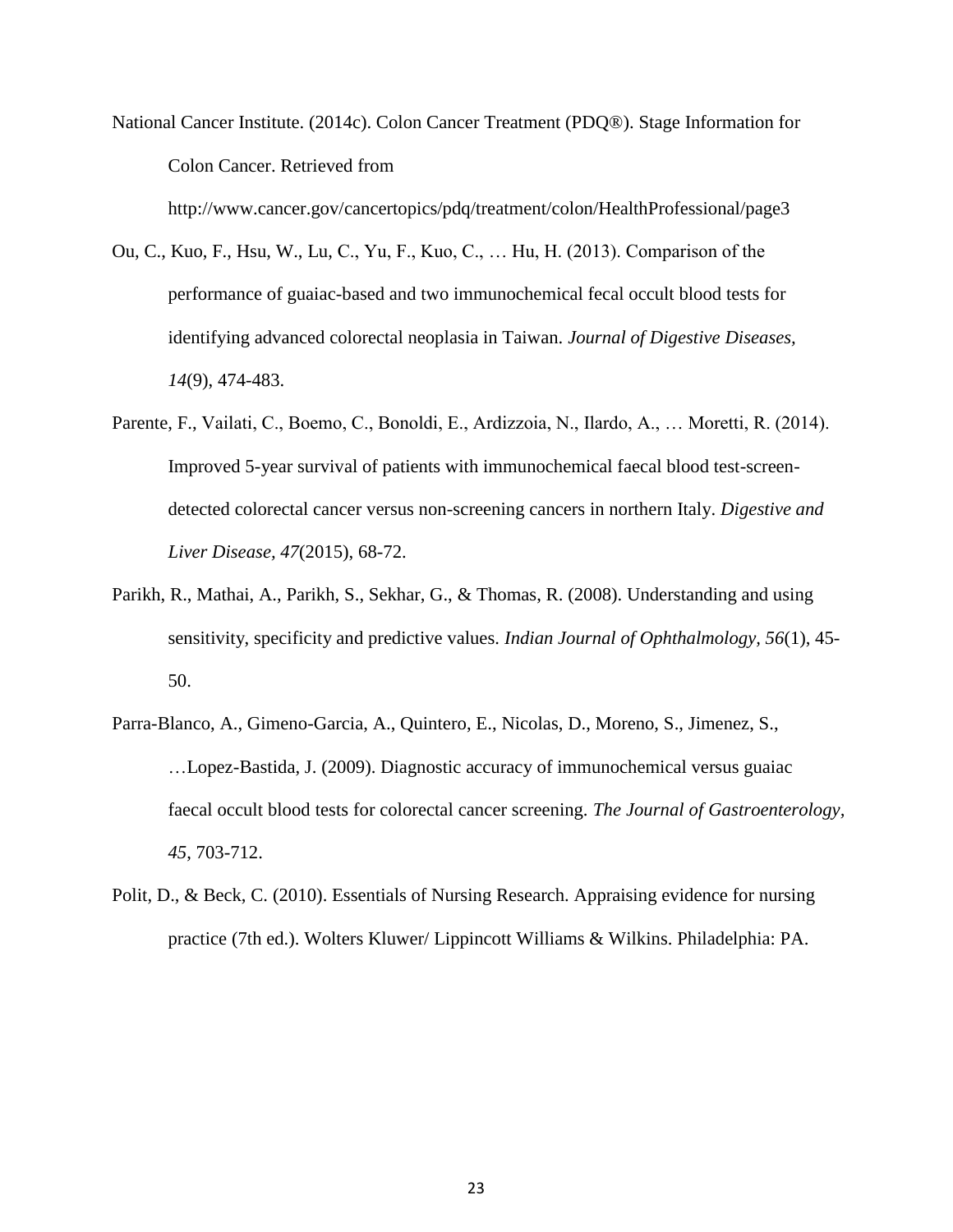- Quintero, E., Carrillo, M., Gimeno-Garcia, A., Hernandez-Guerra, M., Nicolas-Perez, D., Alonso-Abreu, I., … Abraira,V. (2014). Equivalency of fecal immunochemical tests and colonoscopy in familial colorectal cancer screening. *Gastroenterology, 147*(5), 1021- 1030.
- Quintero, E., Castells, A., Bujanda, L., Cubiella, J., Salas, D., Lanas, A., … Gonzalez-Navarro, A. (2012). Colonoscopy versus fecal immunochemical testing in colorectal-cancer screening. *The New England Journal of Medicine, 366*(8), 697-706.
- Schapiro, M. (2007). Colorectal cancer: An updated for diagnosis and prevention series #3. The role of fecal occult blood test in screening for colorectal cancer. *Practical Gastroenterology.*
- Shin, A., Choi, K, Jun, J., Noh, D., Suh, M., Jung, K., … Park, E. (2013). Validity of fecal occult blood test in the national cancer screening program, Korea. *PLos One, 8*(11), e79292.
- Siegel, R., DeSantis, C., & Jemal, A. (2014). Colorectal Cancer Statistics, 2014. American *Cancer Journal for Clinicians, 64*(2), 104-117.
- Smith, A., Young, G., Cole, S., & Bampton, P. (2006). Comparison of a brush-sampling fecal immunochemical test for hemoglobin with a sensitive guaiac-based fecal occult blood test in detection of colorectal neoplasia. *Cancer, 107*(9), 2152-2159. doi: 10.1002/cncr.22230.
- Sinatra, M., St. John, J., & Young, G. (1999). Interference of plant peroxidases with guaiacbased fecal occult blood tests is avoidable. *Clinical Chemistry, 45*(1), 123-126.
- Simon, J. (1985). Occult blood screening for colorectal carcinoma: A critical review. *Gastroenterology, 88*(3), 820-837.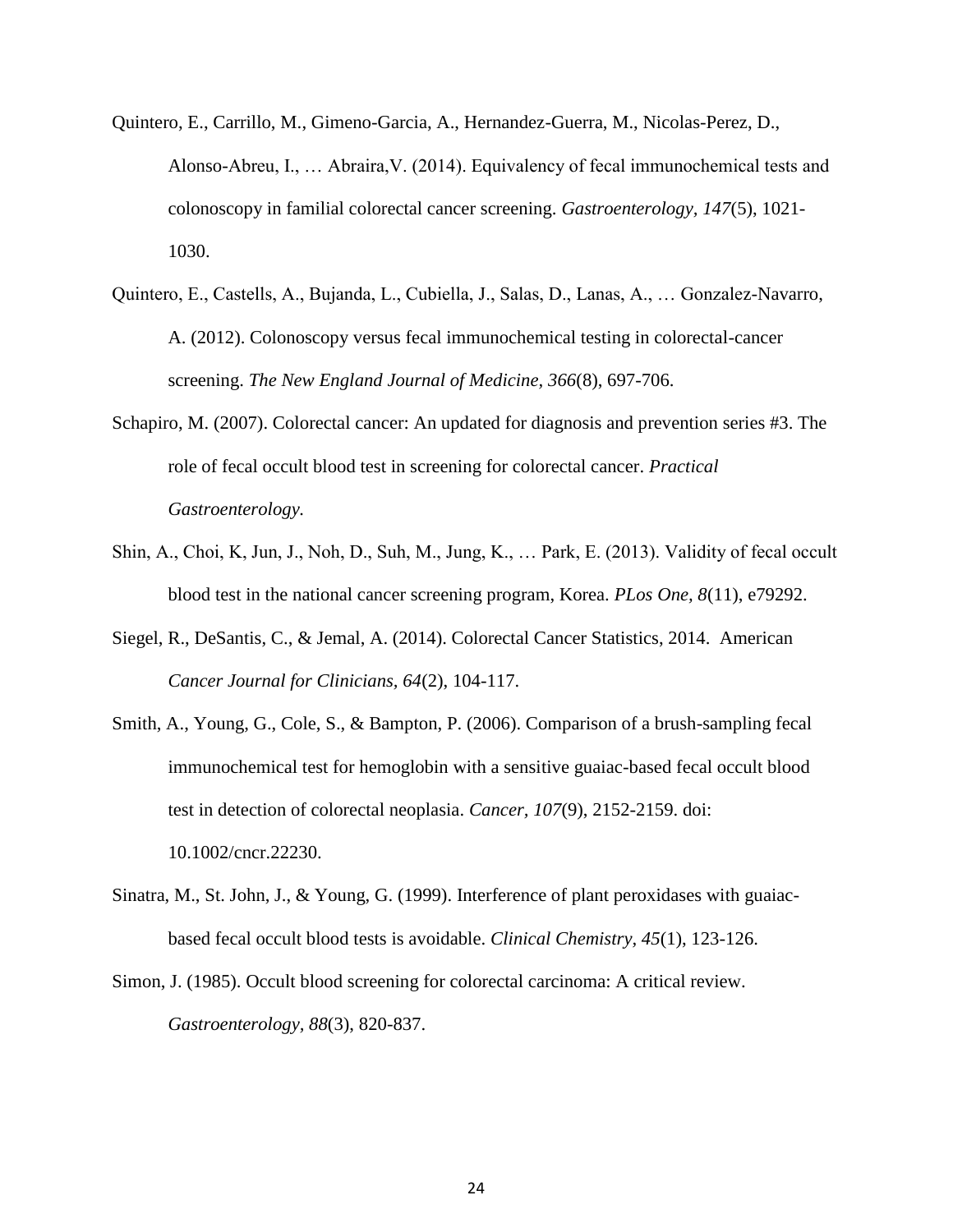- Tomlinson, C., Wong, C., Au, H., & Schiller, D. (2012). Factors associated with delays to medical assessment and diagnosis for patients with colorectal cancer. Canadian Family *Physician, 58*, e495-e501.
- Turenhout, S., Oort, F., van der Hulst, R., Visscher, A., sir Droste, J., Scholten, p., …Coupe, V. (2014). Prospective cross-sectional study on faecal immunochemical tests: Sex specific cut-off values to obtain equal sensitivity for colorectal cancer? *BioMed Central Gastroenterology, 14*(217), 1-10. doi: 10.1186/s12876-014-0217-7
- U.S. Cancer Statistics Working Group. (2013). United States Cancer Statistics: 1999–2009 Incidence and Mortality Web-based Report. Atlanta (GA): Department of Health and Human Services, Centers for Disease Control and Prevention, and National Cancer **Institute**
- U. S. Preventive Service Task Force. (2008). Screening for colorectal cancer. Retrieved from http://www.uspreventiveservicestaskforce.org/uspstf/uspscolo.htm
- Washington State Department of Health. (2010). Breast, cervical, and colon health program. Instructions for the fecal occult blood test (FOBT). Retrieved from http://www.doh.wa.gov/Portals/1/Documents/Pubs/342- 052\_BCCHPInstructions\_for\_FOBT.pdf
- Young, G., St. John, P., Rose, I., & Blake, D. (1990). Haem in the gut. Part II. Faecal excretion of haem and haem-derived porphyrins and their detection. *Journal of Gastroenterology and Hematology, 5*(2), 194-203.
- Young, G. (2004). Colorectal cancer series #3. Fecal immunochemical test (FIT) vs. office-base fecal occult blood test (FOBT). *Practical Gastroenterology*. Retrieved from https://adph.org/colon/assets/FIT\_vs\_FOBT.pdf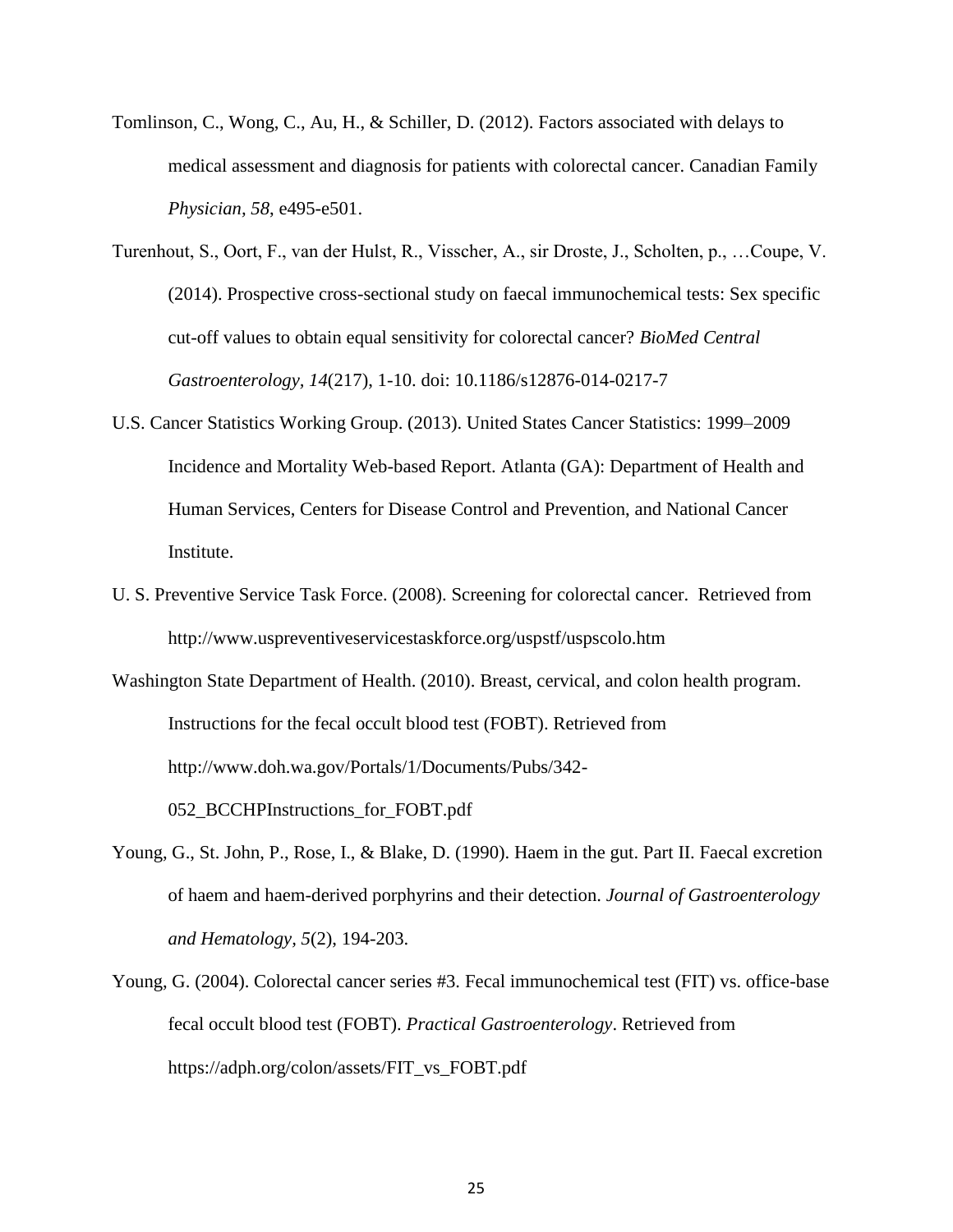Manuscript #2:

Evaluation and Cost Benefits of a FluFOBT Program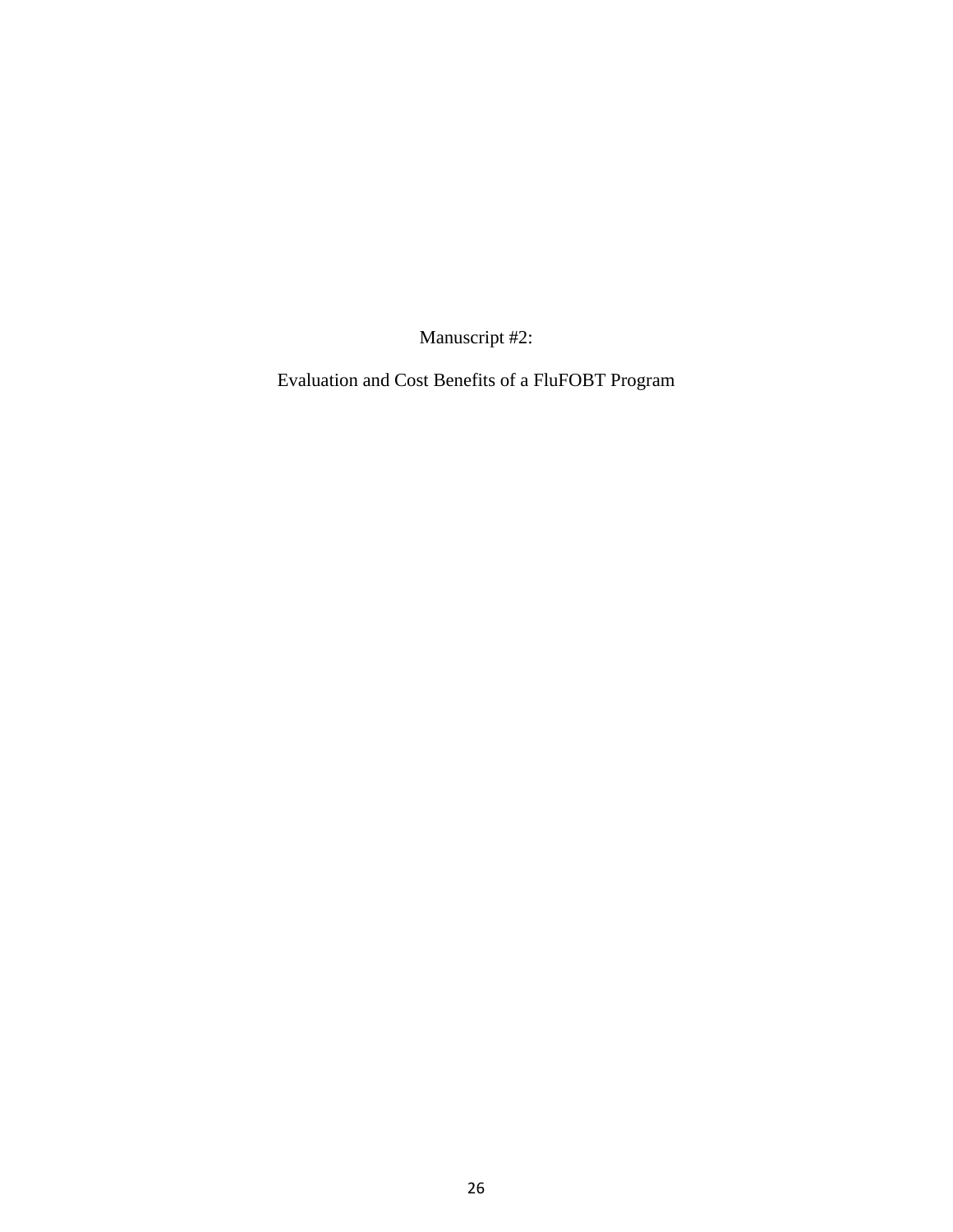#### Abstract

**The purposes**: To explore, provide a framework for implementing the Influenza Shot and Home Testing Kit for FOBT program (FluFOBT), and conduct a cost benefit analysis of the program. **Methods**: A cost benefit analysis of the FluFOBT program was conducted to estimate the cost of implementing this innovation based on the information provided in implementing the same program at the China town Public Health Center.

**Results:** A cost-benefit analysis showed a cost-savings per person of \$11,810 for men and \$12,445 for women. With those cost savings, the 1-4 FluFOBT programs can be implemented. Each program is capable of screening 75-100 eligible adults.

**Conclusion**: The FluFOBT program appears to be effective not only in improving CRC screening rates but also in saving costs. Implementing the FluFOBT program seems to be a promising way to reach both those of low socioeconomic status and racial/ethnic minorities. The FluFOBT program should be used as an optional program that serves for many eligible adults with inexpensive costs.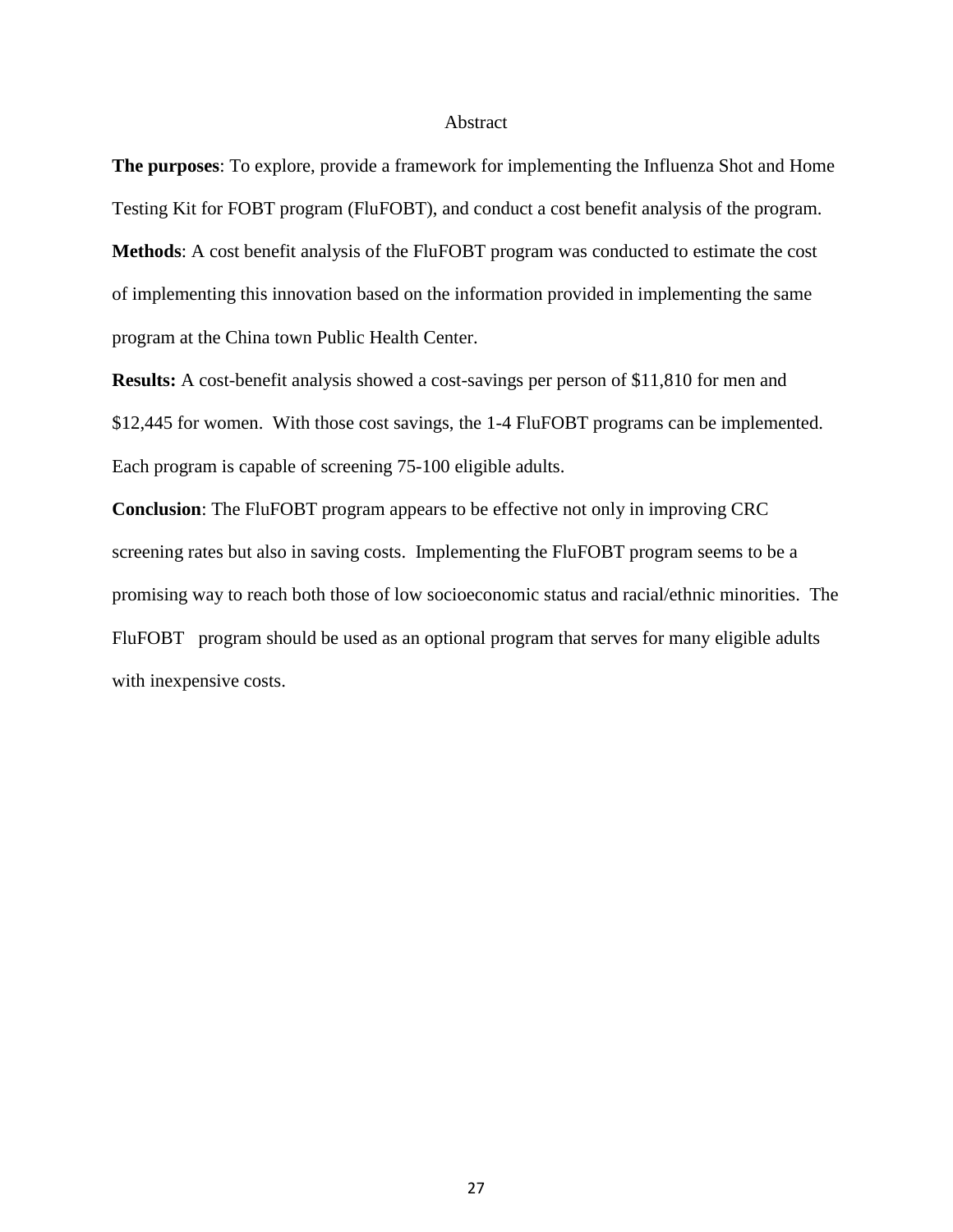#### Introduction

Colorectal Cancer (CRC) can be a prevented disease by utilizing routine screening recommended by U.S. Preventive Service Task Force (USPSTF, 2008). In 2011, 51,783 people died from CRC (Centers for Disease Control and Prevention [CDC], 2014a). For adults aged 50- 75 years with average- risk, the USPSTF CRC screening guidelines recommend using any of the following modalities; fecal occult blood test (FOBT) such as high-sensitivity FOBT or fecal immunochemical test (FIT) annually, sigmoidoscopy every 5 years with FOBT every 3 years, and colonoscopy every 10 years (USPSTF, 2008). Although these tests are effective not only in reducing CRC incidence rate but also in decreasing CRC mortality rate, only 64.5% of eligible adults aged 50 between 75 old with average risk participated to CRC screening in the United States in 2008 (CDC, 2013). Factors that contribute to the low CRC screening rate may vary, but lack of access to health care services among low socioeconomic groups and minority groups may be one of major contributors. The purposes of this paper are to explore, provide a framework for implementing, and conduct a cost benefit analysis of the Influenza Shot and Home Testing Kit for FOBT program (FluFOBT) that targets low-income populations aged 50 to 80 years.

The Institute of Medicine (IOM, 2003) pointed out the existence of disparities in health care in a comprehensive review of racial and ethnic disparities in health care in 2003. Additionally, according to a report by the Kaiser Family Foundation Commission on Medicaid and the uninsured, racial/ethnic minorities are more likely to lack insurance coverage and to live in low income households compared with non-Latino Whites ( Garfield, Damico, Stephens, & Rouhani, 2014). The report also indicated that uninsured adults are less likely to receive preventive care and services that focus on disease prevention and heath maintenance, including screening for cancer (Garfield et al., 2014). Ward et al. (2004) also highlighted inequalities in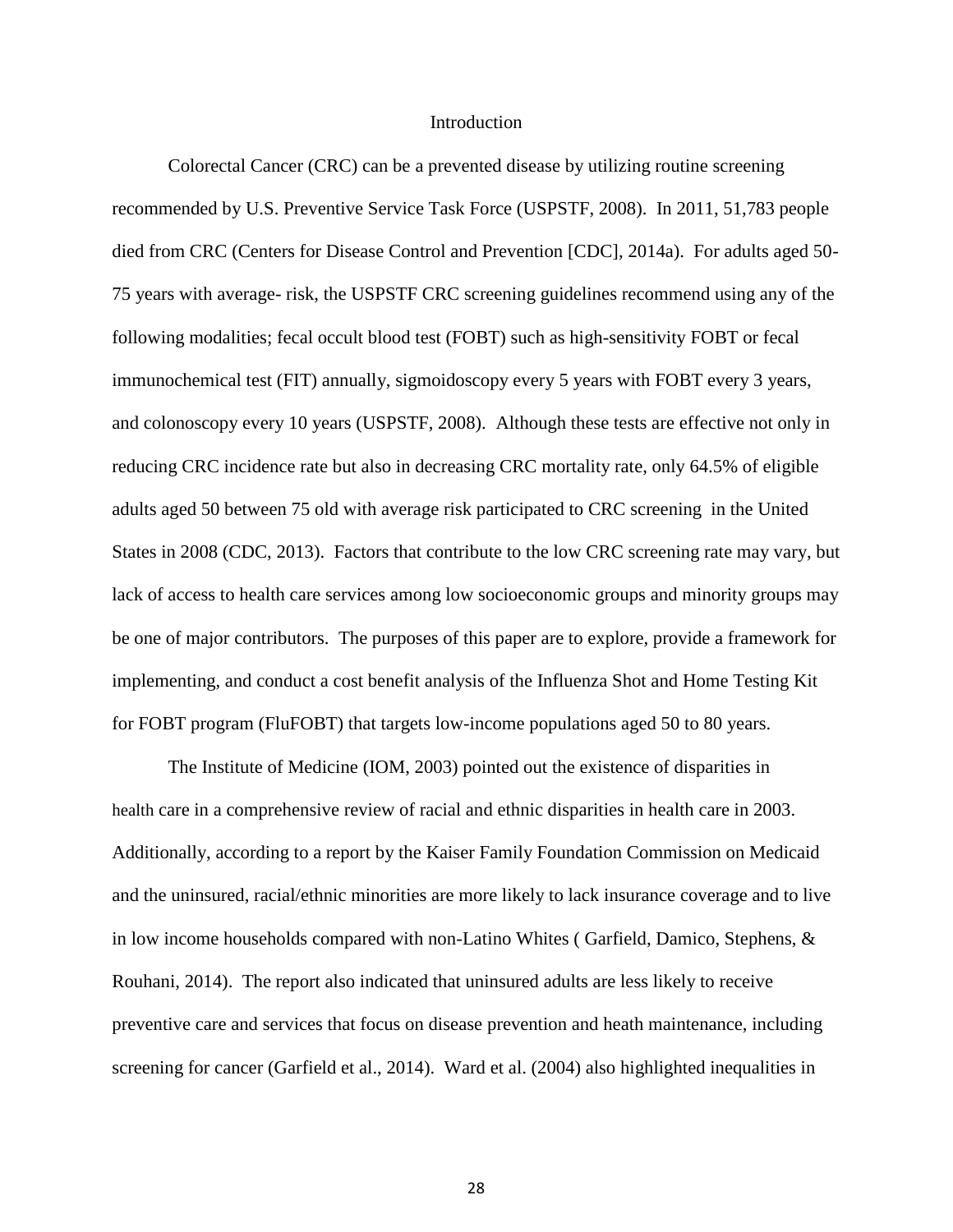cancer incidence, mortality, and survival related to poverty. The incidence rates and advanced stage of diagnosis of CRC are likely higher among minority populations (Grubbs et al., 2013). Wong, Gildengorin, Nguyen, and Mock (2007) found that the CRC screening rate was low among Asian-American groups in California compared with non-Latino Whites. Morbidity and Mortality Weekly Report (U. S. Department of Health and Human Services, 2011) provided similar findings on CRC incidence and screening in United States in 2008 and 2010; considerably lower overall CRC screening rate among Asian/Pacific Islander (CDC, 2013). Regrettably, Berry et al. (2009) showed that African Americans are disproportionally burdened with CRC, having the highest CRC incidence rate across all races (CDC, 2013; Lawsin, DuHamel, Weiss, Rakowski, & Jandorf, 2006).

CRC can be costly for both patients and the healthcare system (Howard, Tangka, Seeff, Richardson, & Ekwueme, 2009). The cost for caring for cancer in 2010 was projected to be \$124.57 billion nationally (Mariotto, Yabroff, Shao, Feuer, & Brown, 2011). Of that, the cost of caring for patients with CRC was predicted to be \$14.14 billion, the second highest cost in 2010 after caring for breast cancer, and the highest cost of initial care (Mariotto et al., 2011). In a study estimating the cost attributable to colon cancer by cancer stage, comorbidity, and patient characteristics, it was found that the mean total cost for colon cancer one year after diagnosis was \$29,196 (Luo, Bradley, Dahman, & Gardiner, 2009). Luo et al. (2009) also demonstrated that the cost for caring for a patient with CRC in situ, or local stage, was \$27,551, while the cost for a patient with distant stage CRC was \$29,933. They found that patient comorbidities influenced costs. For example, one, two, three, or more of comorbidities increased the cost by \$2,762, \$3,095, and \$7, 717, respectively (Luo et al., 2009).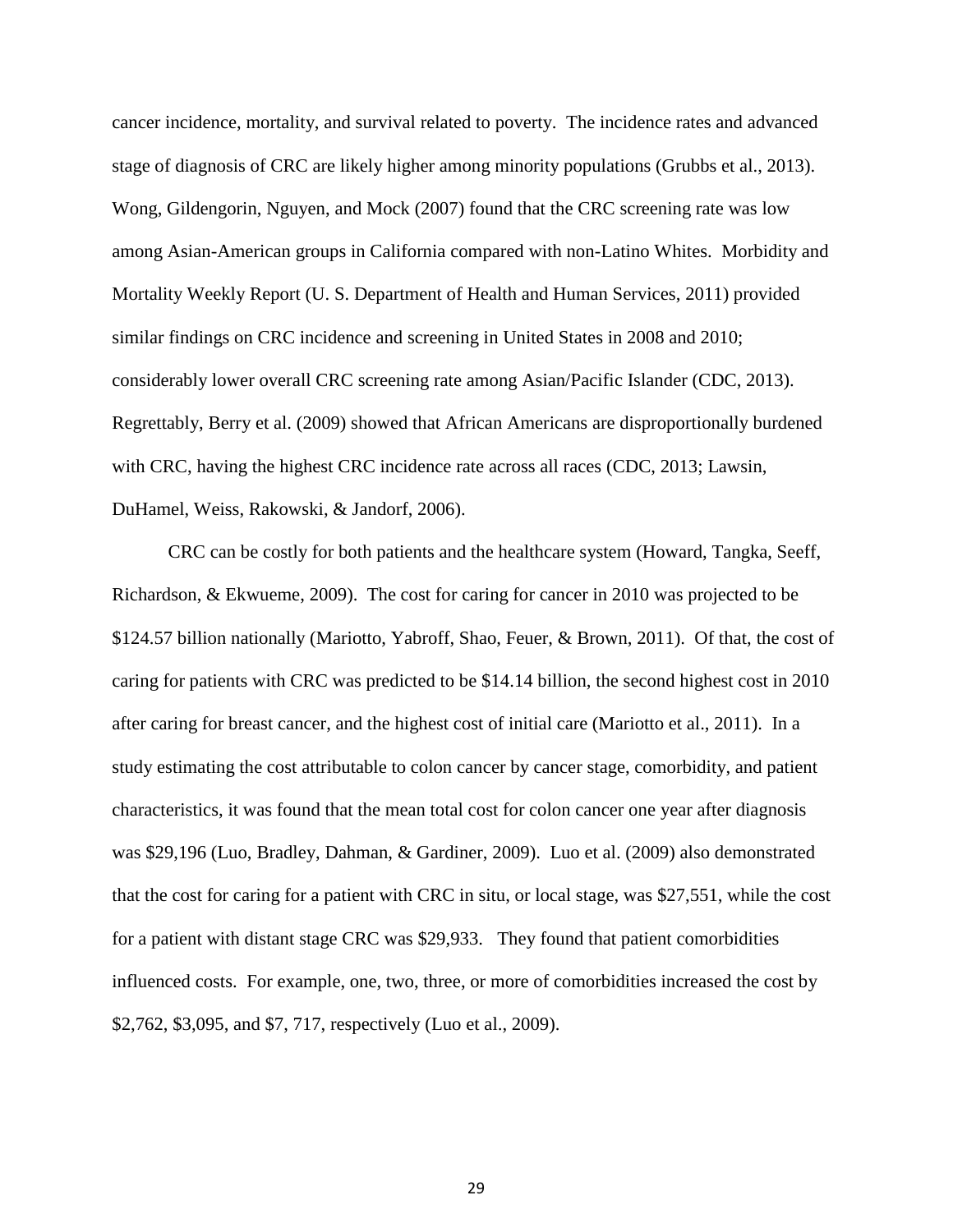CRC screening has been shown to be cost-effective compared to no screening. In a systematic review for USPSTF, Telford, Levy, Sambrook, Zou, and Enns (2010) showed that the cost savings for CRC screening when compared with no screening was less than \$50,000 per life-year-gain (LYG). A similar review of 32 published articles regarding to the costeffectiveness of CRC screening by Lansdorp-Vogelaar, Knudson, and Brenner (2011) found that cost-savings per LYG were more than \$56,000 and \$3,400 to \$16,000 respectively by employing annual gFOBT and biennial gFOBT when compared with no screening in the U.S. On the other hand, the cost-savings per LYG for colonoscopy was up to \$34,000 (Lansdorp-Vogelaar et al., 2009). Additionally, lost productivity per CRC death was estimated at \$288,468 in 2006 (CDC, 2011). Evidence clearly suggests that the healthcare system needs new innovations to improve CRC screening rates.

Frazier, Colditz, Fuchs, and Kuntz (2000) demonstrated that CRC screening compared with no screening substantially decreases CRC mortality by 80 percent and prevents CRC incidence by 60 percent at costs similar to other cancer screening tests. Telford et al. (2010) found that a reduction in CRC incidence and mortality by 44 percent and 81 respectively by performing FOBT annually. Other researchers also showed similar results. Hewitson, Glasziou, Watson, Towler, and Irwig (2008) conducted a Cochrane systemic review of four RCTs and concluded that annual and biennial screening with FOBT reduced CRC mortality by 16 percent. Lindholm, Brevinge, and Haglind (2008) found that employing FOBT reduced CRC mortality by 16 percent. Clearly, utilizing FOBT may be an effective way to increase CRC screening rates, and one innovation, the "FluFOBT program," appears to be a promising strategy in promoting CRC screening.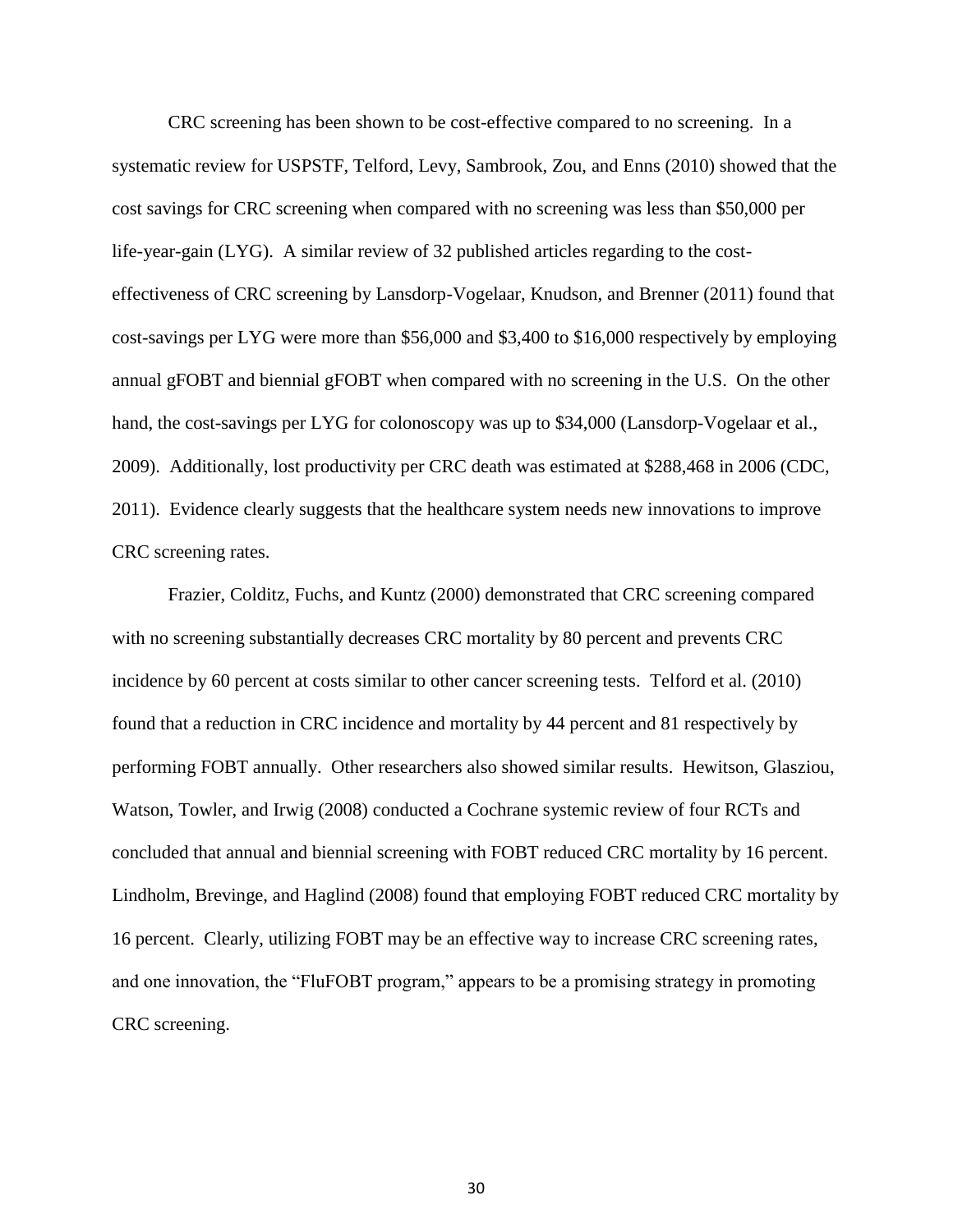The FluFOBT program offers an influenza shot and a home FOBT Kit if eligible patients are due for CRC screening when they come in for a primary care visit during the flu season. This innovative program could be implemented in public health centers and primary care clinic settings to increase CRC screening rates among low-income, uninsured or underinsured eligible adults. The purposes of this paper are to explore, provide a framework for implementing, and conduct a cost benefit analysis of the influenza Shot and Home Testing Kit for FOBT program (FluFOBT) that targets low-income population age 50 to 75 years.

## **Description of the Innovation**

It is critical to find a solution that will promote CRC screening for low-income, uninsured/underinsured population. A hopeful solution for accomplishing this goal may be utilizing a program known as the FluFOBT. The FluFOBT was developed by Dr. Michael Potter, a physician at University of California San Francisco Department of Family and Community Medicine, and his research team. Development, implementation, and evaluation of the program were funded by CDC and American Cancer Society (ACS), the HMO Cancer Research Network, and the Alexander and Margaret Stewart Trust. In 2013, the Prevent Cancer Foundation awarded the program a "Cancer Prevention Laurel for Innovative Programs," given to the innovators and leaders who made a significant contribution to cancer prevention.

The strength of evidence for this program was graded as moderate, meaning that "the available evidence is sufficient to determine the effects of the preventive service on health outcomes" based on the grading definition by USPSTF Grading Definition (2013).

A pilot test of the program was launched during the flu season at the Chinatown Public Health Center (CPHC) in San Francisco in 2008. Eight primary care clinicians at the CPHC in San Francisco provide care mostly monolingual Cantonese-speaking Chinese immigrants who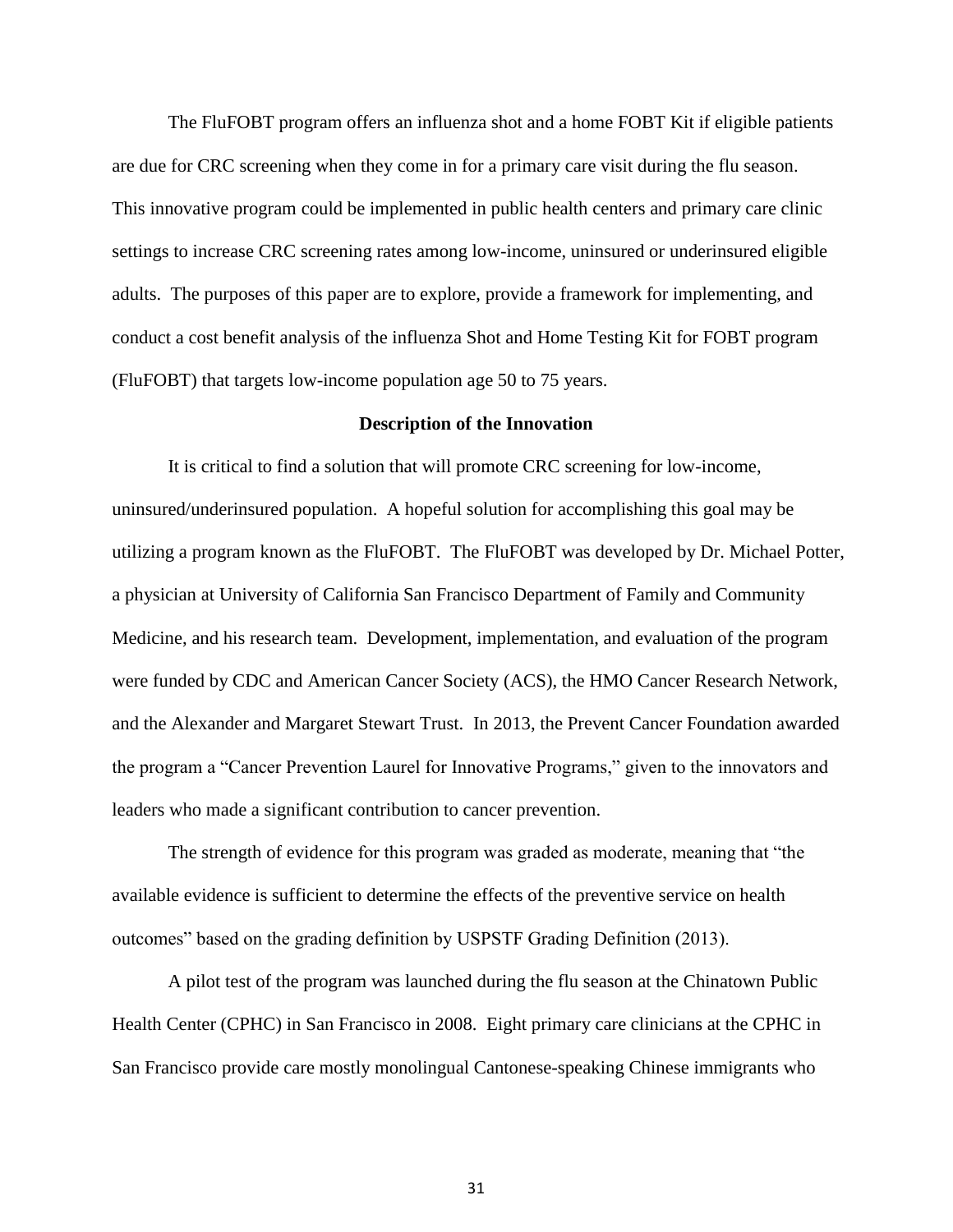live in the Chinatown neighborhood. The clinic handles roughly 14,000 visits each year. The target population for this program was low-income patients aged 50 to 80 years who had not received a recommendation for CRC screening in the previous year. A nurse fluent in Cantonese screened eligibility for CRC screening by reviewing electronic health records (EHR) prior to a patient seeing a healthcare provider. The nurse asked patients if they were interested in getting a flu shot and administered the shot to those who desired it. During this time, the nurse evaluated eligible patients by asking if they were interested in learning about CRC screening. The nurse provided a brief introduction to CRC screening and showed a 4-minute video in Cantonese that explained CRC screening in detail to those who were interested. The nurse then offered answers to any questions the patients may have had and provided a home FOBT kit and a pre-paid envelope with written return address to those who desired to be screened. The nurse entered the patients' responses about receiving an influenza shot and the FOBT kit to the EHR. Patients who were given a home FOBT kit were provided with instructions in Cantonese on its use and given a pre-paid return envelope. The patients returned the completed kit using the prepaid envelope to the program's participating laboratory. Patients received negative results by a mail, but those returning positive results were contacted to schedule a follow-up diagnostic evaluation.

#### **Cost Benefits Analysis**

Currently, no formal cost-benefit analyses of the program is available in the literature except for the studies performed by the researchers involved in Dr. Potter's program. The costeffective analysis on CRC screening using FOBT by Lejeune, DanCourt, Arveux, Bonithon-Kopp, and Faivre (2010) demonstrated that the price of FOBT kits strongly influenced the costeffectiveness results. A large study in the Netherlands by Rossume et al. (2010) reported that a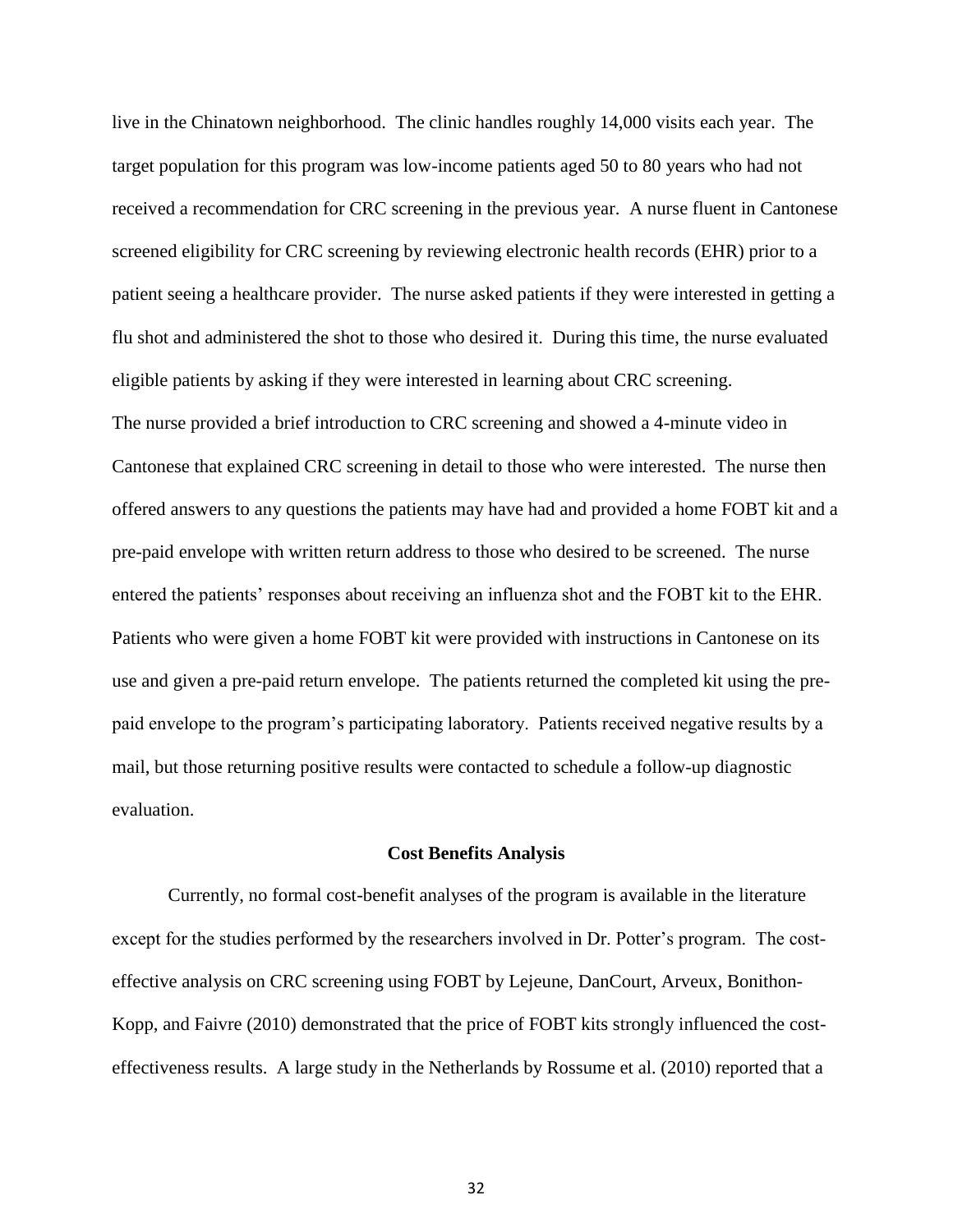single FIT screening compared with no screening resulted 13,400 life-years gained and  $\epsilon$ 320 million ( $\approx$  \$361.6 million) saved over a period of 10 years. In addition, CRC screening saves \$10,000 to \$25,000 per year of life, according to Pignone, Saha, Hoerger, and Mandelblatt (2002). A study in the Lecco province of Italy by Parente et al. (2014), showed mean total cost for the first year of diagnosis were  $\epsilon$ 16,435 (\$18,571 based on the current money value) vs. €20,862 (\$23,574) vs. €29,845(\$33,725) vs.  $€37,288$ (\$42,135) for stage I vs. II vs. III vs. IV, respectively.

# **Cost**

The cost of this innovation will be estimated based on the information provided in the evaluation of the program at the CPHC in San Francisco by Dr. Potter and his colleagues. The program does not require new staff members or additional building space because it utilizes the current nursing staff at the existing clinic settings. However, the program does involve costs for training the nursing staff (a 1-hour session), purchasing program materials, and supplementary FOBT kits. Educational materials, including a multilingual educational video for patients, can be downloaded from htt://flufit.org site at no cost. Screening costs per person vary by test; however, the estimated cost for FOBT kits range from \$5 (Lansdorp-Vogelaar et al., 2011), \$10 (Singhal et al., 2014) to \$30 (Taber, Aspinwall, Heichman, & Kinney, 2014). Singhal et al. (2014) used a median estimated standardized worldwide cost for FOBT and colonoscopy at \$10 and \$1,000 respectively (rounded to closest whole numbers). The price for FOBT in the U.S. is higher than those in Europe based on the findings by Lejeune et al. (2010). The prices for FIT were ranged from \$17.25 to \$95 (Lansdorp-Vogelaar, et al., 2009; Mayo Clinic Medical Laboratories, 2013).

In order to estimate the cost for training nursing staff, hourly wages of registered nurses (RN), licensed practical nurses (LPN), and nursing assistants were obtained from Bureau of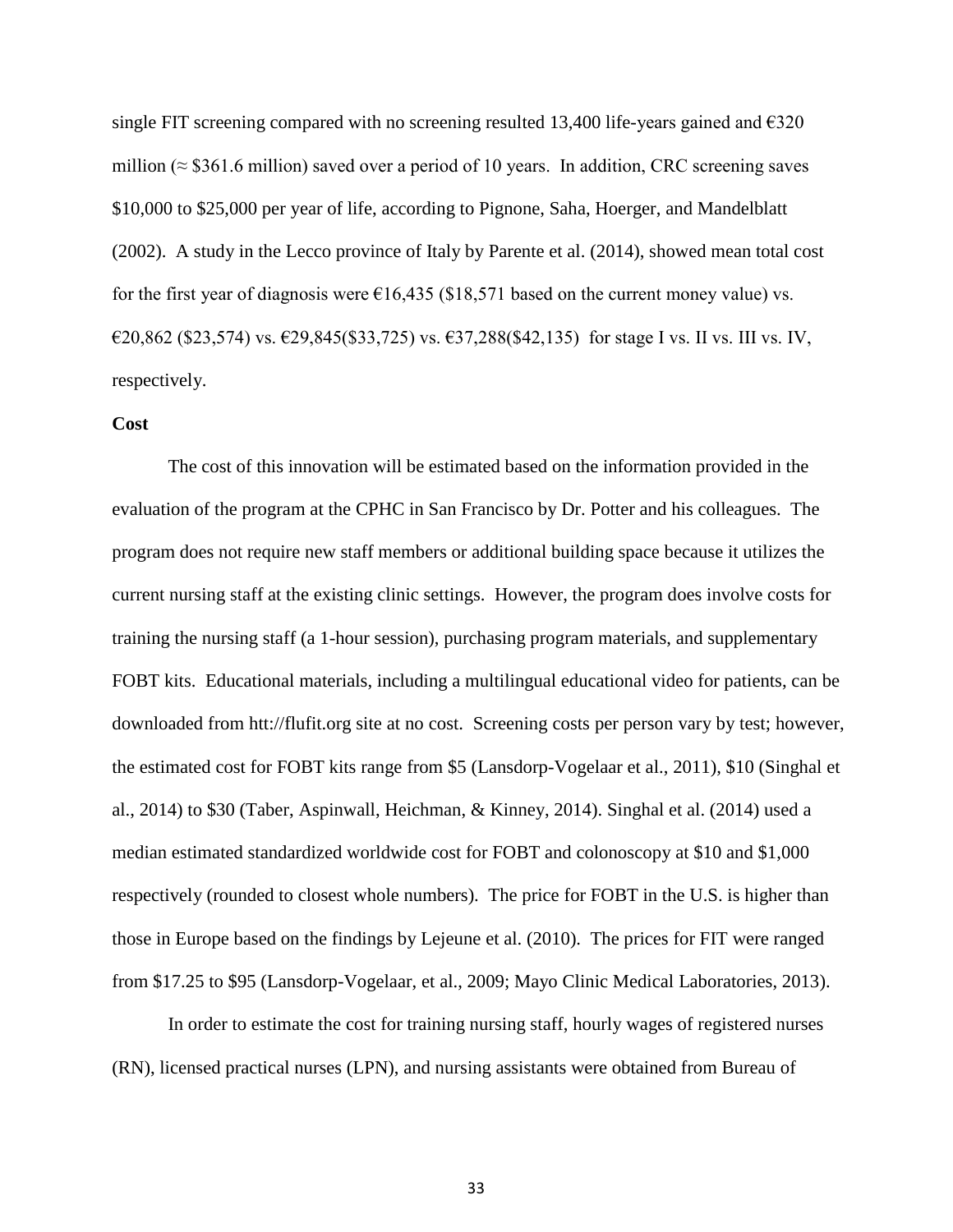Labor Statistics at the U.S. Department of Labor (2014). The average hourly wage for RNs, LPNs, and nursing assistants in Kentucky in 2013 were estimated as \$27.65, \$18.21, and \$11.20 respectively (U.S. Department of Labor, 2014). According to Mayo Clinic Medical Laboratories (2013), the cost for running tests of guaiac based FOBT and FIT were \$24 and \$95 and were reimbursed by Medicare at the flat rate of \$22. With two licensed practical nurses (LPNs) and six nursing assistants (NAs), the cost for training nursing the staff would be \$103.62 (\$36.42 for two LPNs, and \$67.20 for six nursing assistants). The cost for program leaders responsible for organizing and implementing the program will be covered as part of their regular job salaries. As a result, there would be no extra cost spending.

Six providers (4 physicians & 2 advanced practice registered nurse [APRN]) see an average of 500 patients per month. Reflecting to current American population demographics, about 165 patients out of every 500 would be older than 50 years. Of those, approximately 60 patients, based on the current CRC screening rate of 64.5%, may be eligible for CRC screening. The months were counted based on 4 months of the flu months (October through January). Nearly 240 FOBT kits (60 patients for 4months) will be needed. Demand for FOBT/FIT kit may vary. Based on the demand for 240 FOBT/FIT kits, the costs for gFOBT will be \$2,400 - \$7,200/\$4,140 - \$22,800 (removing two extreme costs of \$5 and \$59).

The cost for making postcards for advertising the program are \$50 for 1 box (400 postcards) at Vistaprint® (about 33% of 1,200 patients per month) and the postcards can be sent for \$0.34 each (\$136). The posters can be downloaded and do not cost extra. The cost for making postcards and sending them out is about \$190. The total cost for implementing FluFOBT program ranged from (to the nearest dollar) \$1,873 to \$3,873 vs. \$9,348 to \$17,123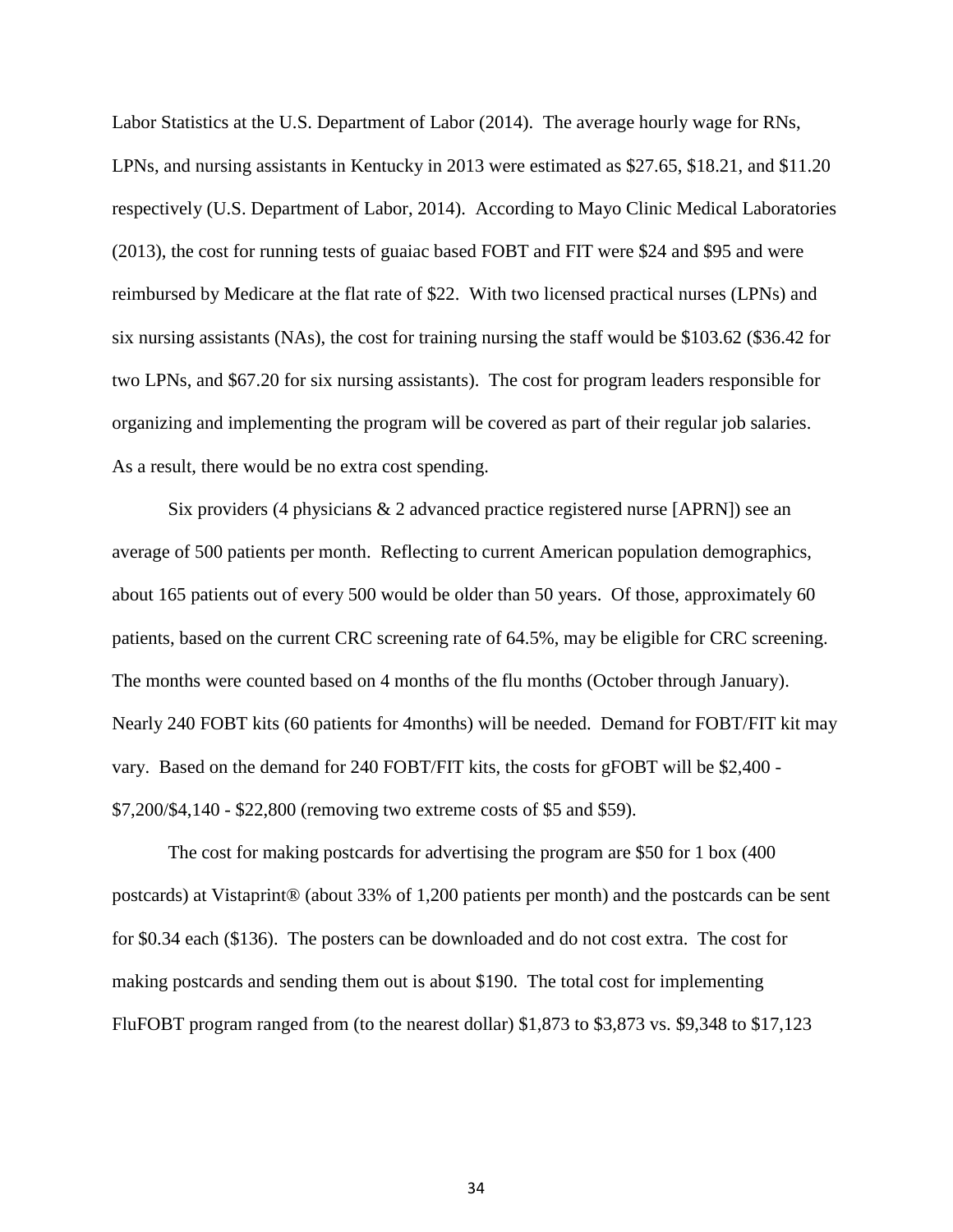based on using gFOBT vs. FIT (see Tables 1.2 & 1.2). The large discrepancy between the low limit and the high limit resulted from the difference in the reported FOBT pricing.

On the other hand, a colonoscopy costs are considerably high compared to the cost of gFOBT or FIT. The costs for a colonoscopy vary and are largely determined by service fees. Services necessary for a colonoscopy without a biopsy include facility services, physician services, and anesthesia services (Healthcare BlueBook, 2015). According to a report by the Healthcare BlueBook (2015), the fees for facility services, physician services, and anesthesia services were \$692, \$421, and \$524, respectively, based on performance as outpatient procedure with average surgery time of 45 minutes. Thus the total costs of necessary services for a colonoscopy sums up to about \$1,637. However, the actual costs charged for a colonoscopy differs immensely: \$533 to \$1,570 (Lansdorp-Vogelaar et al., 2009); \$1,397 (DeBarros & Steele , 2013); and \$1,000 using the median estimated standardized worldwide cost reported by Singhal et al. (2014). Thus, based on the estimated average cost for a colonoscopy reported by the sources above, it may be expected that costs range per person between \$1,000- \$1,650 (removing the extreme outlier \$533 from this estimation). A possible cause of the variance in the abovequoted costs may be a result of the procedure being performed with or without anesthesia.

### **Benefits**

Pignone et al. (2002) and Lansdorp-Vogelaar et al. (2009) demonstrated savings of \$10,000 to \$25,000 per year of life and nearly \$26,000 per LYG in the program with annual FOBT screening. On the other hand, a study by Parente et al. (2014) in Italy showed the cost for first year diagnosis ranged from  $\epsilon$ 16,435 (\$18,571) to  $\epsilon$ 37,288 (\$42,135). The FluFOBT program can screen for 75 to 100 patients at a cost of \$3,196.82- \$7,996.82 or \$21,996.82 to \$40,636.82 (See Tables 1.1 & 1.2). The average total annual costs for caring for patients with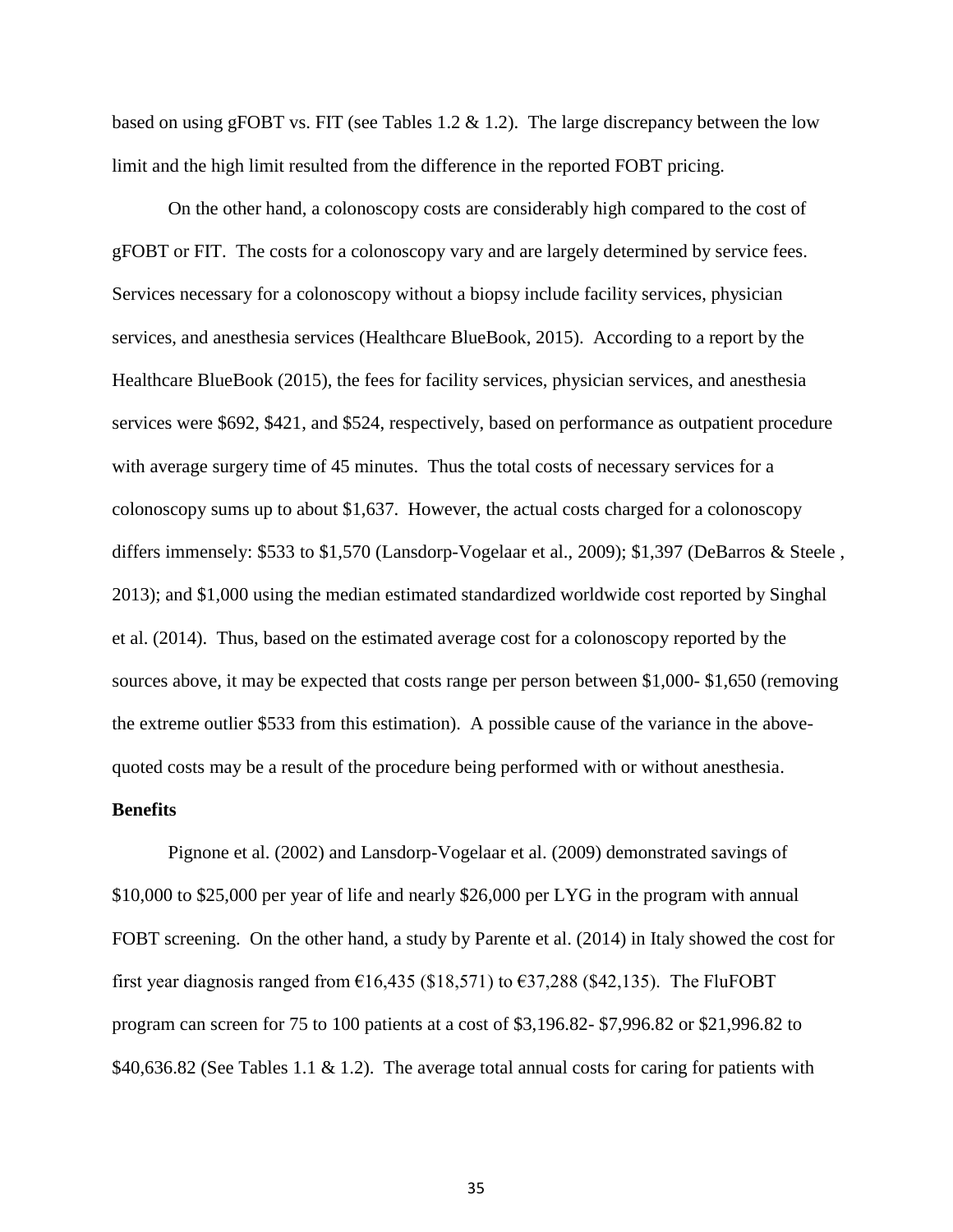CRC were estimated at between \$12,231 to \$18,359, based on the Surveillance Epidemiology and End Results (SEER) Medicare approach, considered to be the most accurate in identifying CRC patients (Yabroff et al., 2009). However, the annual medical expenditure costs using Medical Expenditure Panel Survey (MEPS) were significantly less with \$8,091 for males and \$8,412 for females compared with those who were without cancer (CDC, 2014b). In addition, the annual productivity losses were estimated at \$3,719 for males and \$4,033 for females due largely to employment disability of 75% (CDC, 2014b). Patients with CRC also experience intangible losses that were not included in the cost-benefit analysis and that cannot be expressed in monetary values, including limited physical activities, interference with physical and mental tasks by cancer treatments (CDC, 2014b), and quality of life.

#### **Conclusion of Cost-Benefit Analysis**

The FluFOBT program has proven its effectiveness in increasing CRC screening rates. Evaluation of the piolet program launched in 2008 demonstrated a significant increase of CRC screening rates to 75.3% from 57.3% compared with an increase of 1.7% among eligible patients who did not participate in the program during the program's first influenza season (Walsh, Gildengorin, Green, Jenkins, & Potter, 2012). A cost-benefit analysis shows a cost-savings per person of \$11,810 for men and \$12,445 for women (see Table 2), which are similar to the cost savings of \$10,000 to \$25,000 per year of life demonstrated by Pignone et al. (2002). The cost of implementing a FluFOBT program were estimated at between \$3,196.82- \$7,996.82 when using gFOBT and \$21,996.82- \$40, 636.82 when using FIT (Tables 1.1& 1.2). Nearly 1-4 programs can be implemented with a cost savings of \$11,810 -\$12,445. One FluFOBT program can be implemented with a cost saving from 2-3 persons by using FIT. When a FluFOBT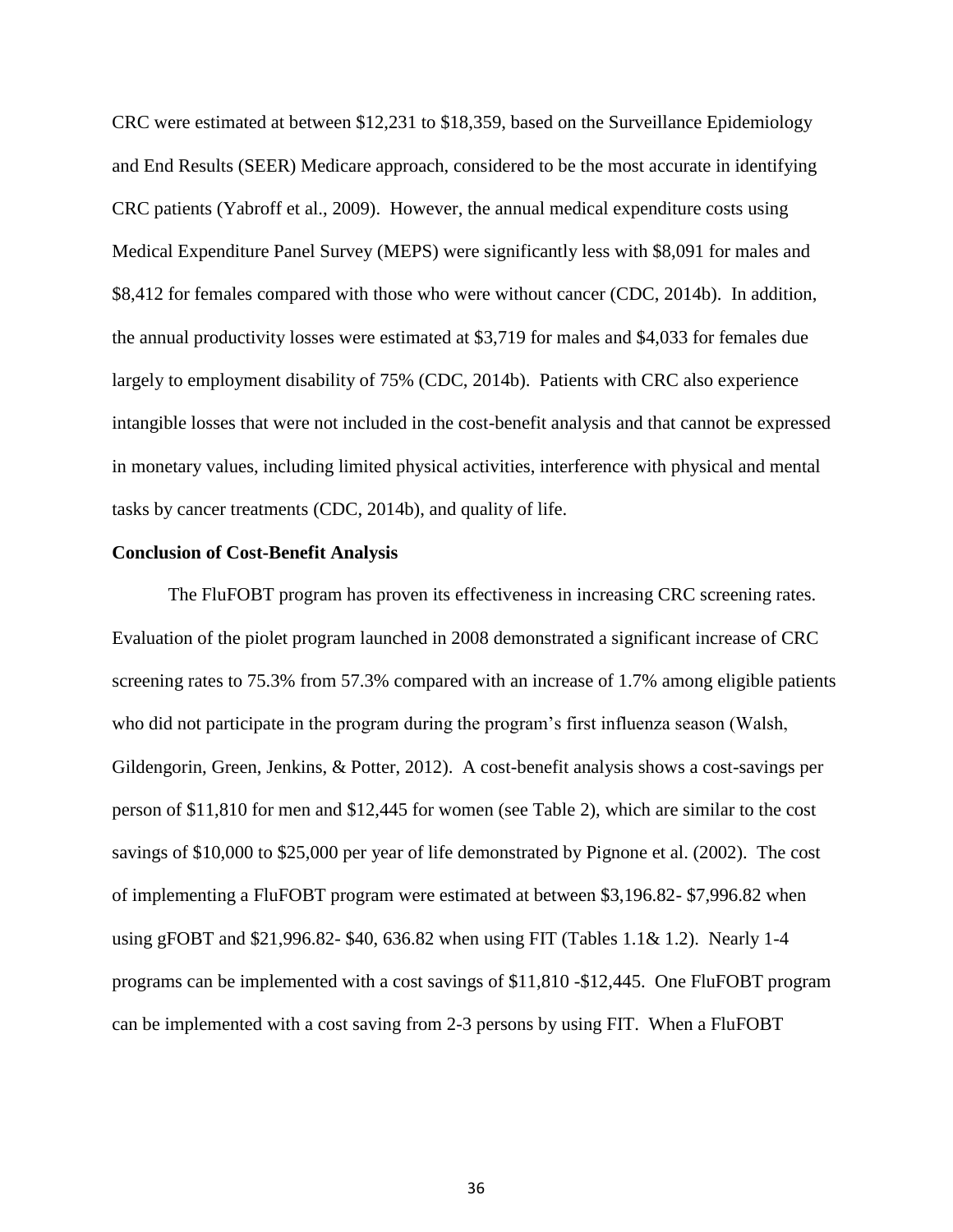program is capable of providing 75-100 adults with CRC screening at a cost-savings per person of \$11,810 -\$12,445, the cost benefits are significant.

### **Implementation of the Innovation**

The FluFOBT program may be implemented in primary care clinics by utilizing "the Three Steps of Change" by Kurt Lewin who is recognized as "the founder of the modern social psychology" (Greathouse, 1997). The change model can be implemented in three steps, detailed below: the unfreeze step, the move (transition) step, and the refreeze step. The first step in implementing a new program is to gain supports from top-level administrators and directors by providing contextual information of the innovation, its goal, and a comprehensive plan. Once approval for implementing the innovation is obtained, the change model can be applied to implement the project. The unfreeze step involves building with in a whole group a mood necessity for change. Understanding group dynamics in regards to driving and restraining forces may provide valuable information in terms of recognizing individual goals, needs, and fears (Šuc, Prokosch, & Ganslandt, 2009). Identifying the principle promoters and opponents of the project can be accomplished during workshops and by performing informal interviews. Designating a program leader who can make plans for the program is essential. During this phase, feedback, ideas, and suggestions should be collected and evaluated to minimize conflicts during program implementation.

The move (transition) step involves processing all changes required to be made. The first step should involve promoting the program's launch with patients by creating posters and sending out postcards. In regards to the FluFOBT program, standard steps include: identifying eligible patients aged 50 to 75 years for CRC screening who visit the clinic during flu season; asking if they are interested in getting a flu shot and providing a flu shot if interested; asking if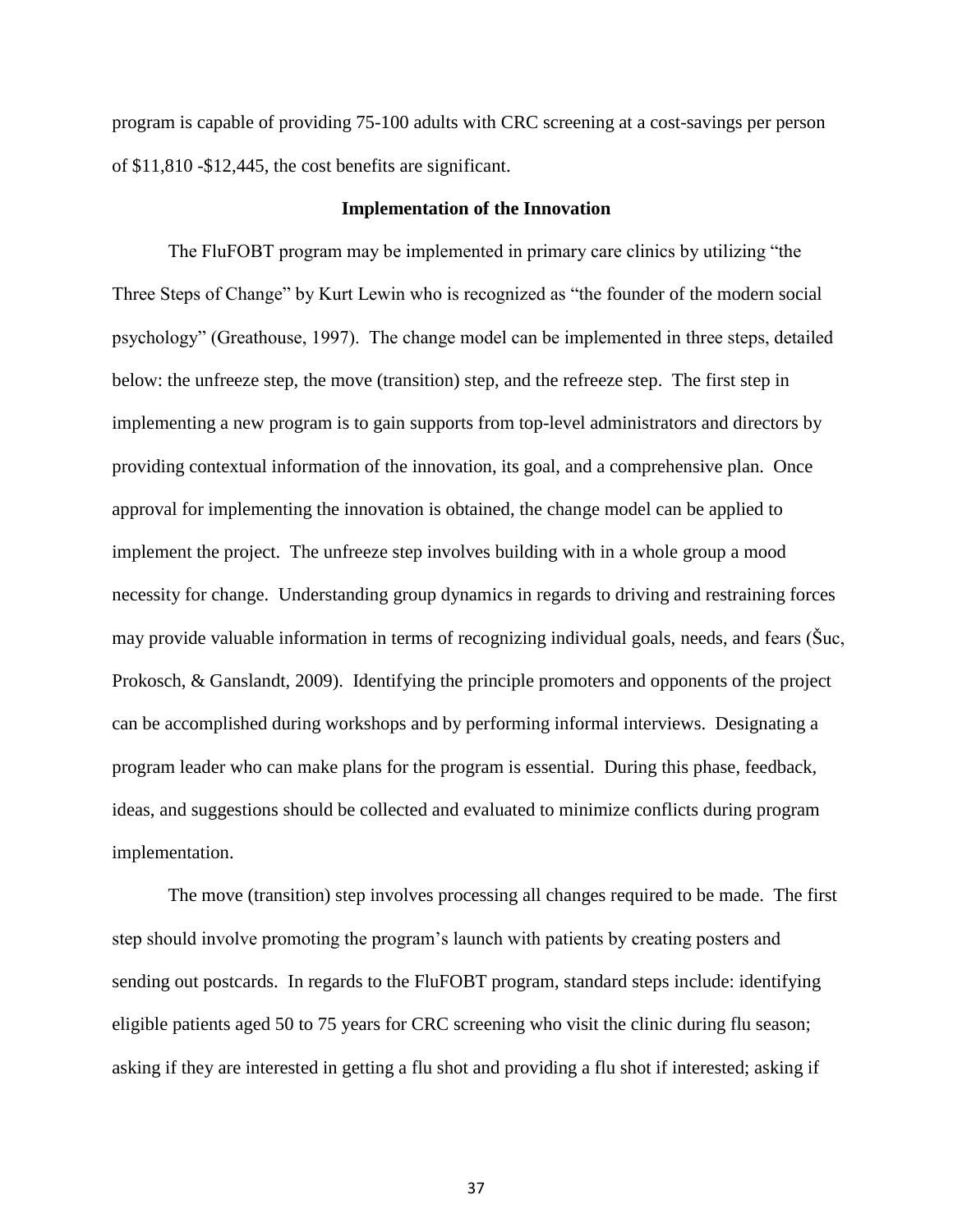they are interested in learning more about the FOBT; providing a brief introduction to CRC and FOBT; ask if they are interested in taking a home FOBT kit; providing a home kit along with a pre-paid return envelope and one-page instruction sheet and answering, if asked, any questions about the test; and documenting the procedure in the patients' charts. Individuals need to learn new behaviors related to the implementation of the project through training, education, and communication. In order to ensure the program runs efficiently, nursing staffs need to attend a 1-hour group session, which includes the standard procedures of the program, 1-2 weeks prior to program launch. To try and assess the program's impact on day-to-day operations, a small scale test should be conducted 1-2 days per week before the program is fully operational. The program's participating laboratory also needs to ensure it can manage the increased volume of the FOBT test. Additionally, in order to maintain the effectiveness of the program it is crucial that gastrointestinal specialists be available to perform colonoscopies in an appropriate time frame for those who have positive results with the FOBT test. This can be the most stressful period for individuals who have to learn or adjust to the changes.

The last step involves building reinforcements for sustaining the program after it has been implemented, in particular, monitoring the ongoing process and outcomes. For example, program leaders might conduct feedback meetings after auditing patients' charts. This ongoing process may lead to recognition that refinements or adjustments to the project have become necessary, particularly if compliance with the change is less than expected. Program leaders and top management must provide supports to frontline members who are responsible for running the program during this time in order to prevent them from relapsing back to old patterns of practice. Also, if the participation rate is lower than established goals within a specified time frame, it is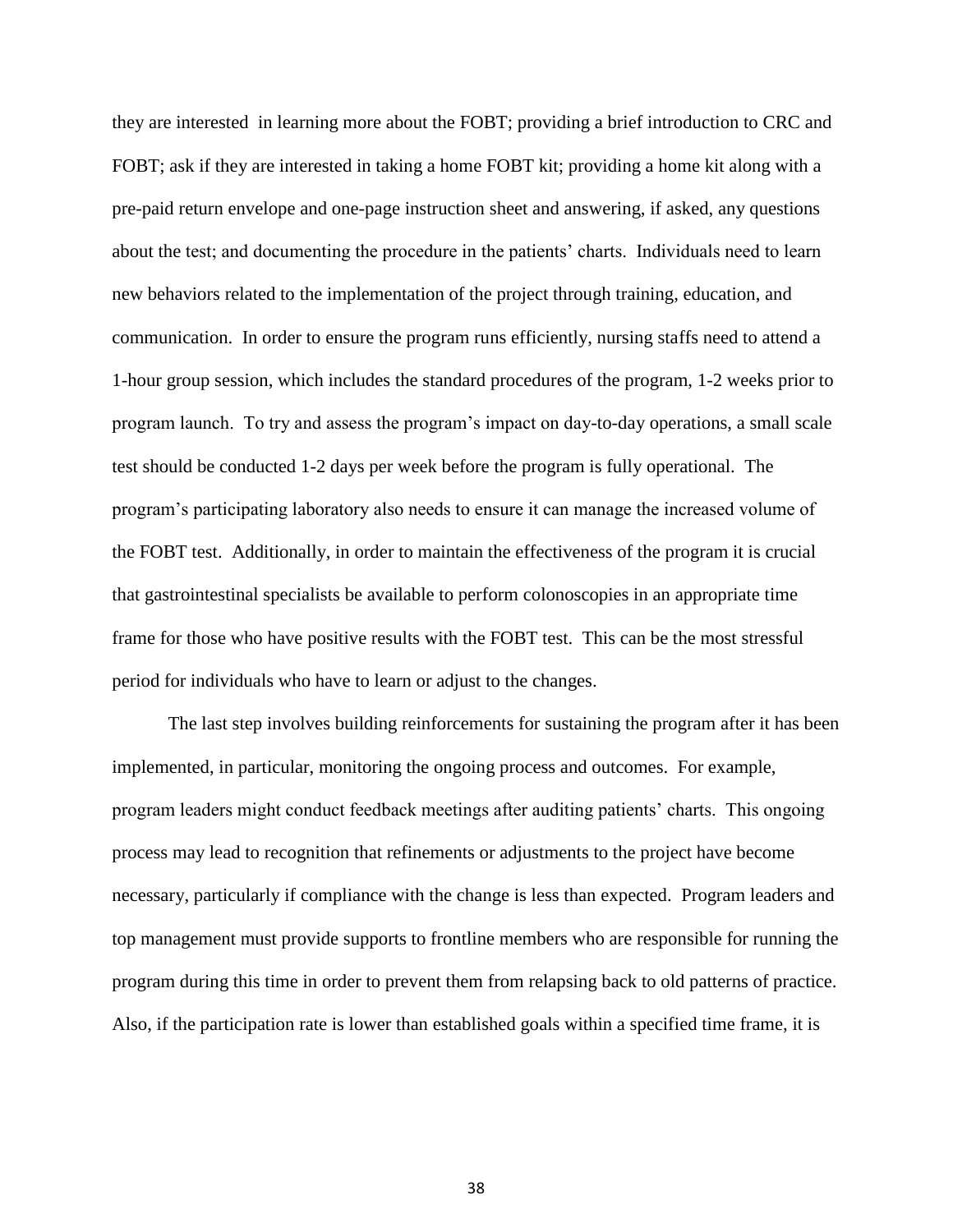necessary to take extra measures to encourage the remaining patients to return completed tests by contacting them directly through e-mail, text message, or telephone call.

The effect of the program on its recipients can be determined by performing an evaluation (Issel, 2009). However, it can become a distraction from the essence of the program if too many outcomes are considered in an evaluation by producing higher evaluation costs and producing a vast volume of data to analyze (Issel, 2009). Focusing on the key outcome will reduce such distractions (Issel, 2009). The program outcome should monitor the completion rate of CRC screening among FluFOBT program participants versus those who did not participate in the program while visiting the clinic during flu season.

## **Conclusion**

Because of the significant gaps in CRC screening rates among Americans (CDC, 2013; Wong et al., 2007), it is important to make efforts not only to improve CRC screening rates among eligible adults of a low socioeconomic status and racial/ethnic minorities, but also to be cost effective in achieving that goal. Despite the effectiveness of screening tests in reducing the incidence and mortality of CRC, the current CRC screening rate is unsatisfactory. Implementing the FluFOBT program appears to be effective not only in improving CRC screening rates but also in cost saving. Implementing the FluFOBT program appears to be a promising way to reach both those of low socioeconomic status and racial/ethnic minorities. The FluFOBT program should be encouraged to be used as an optional program that is effective for many eligible adults with inexpensive costs.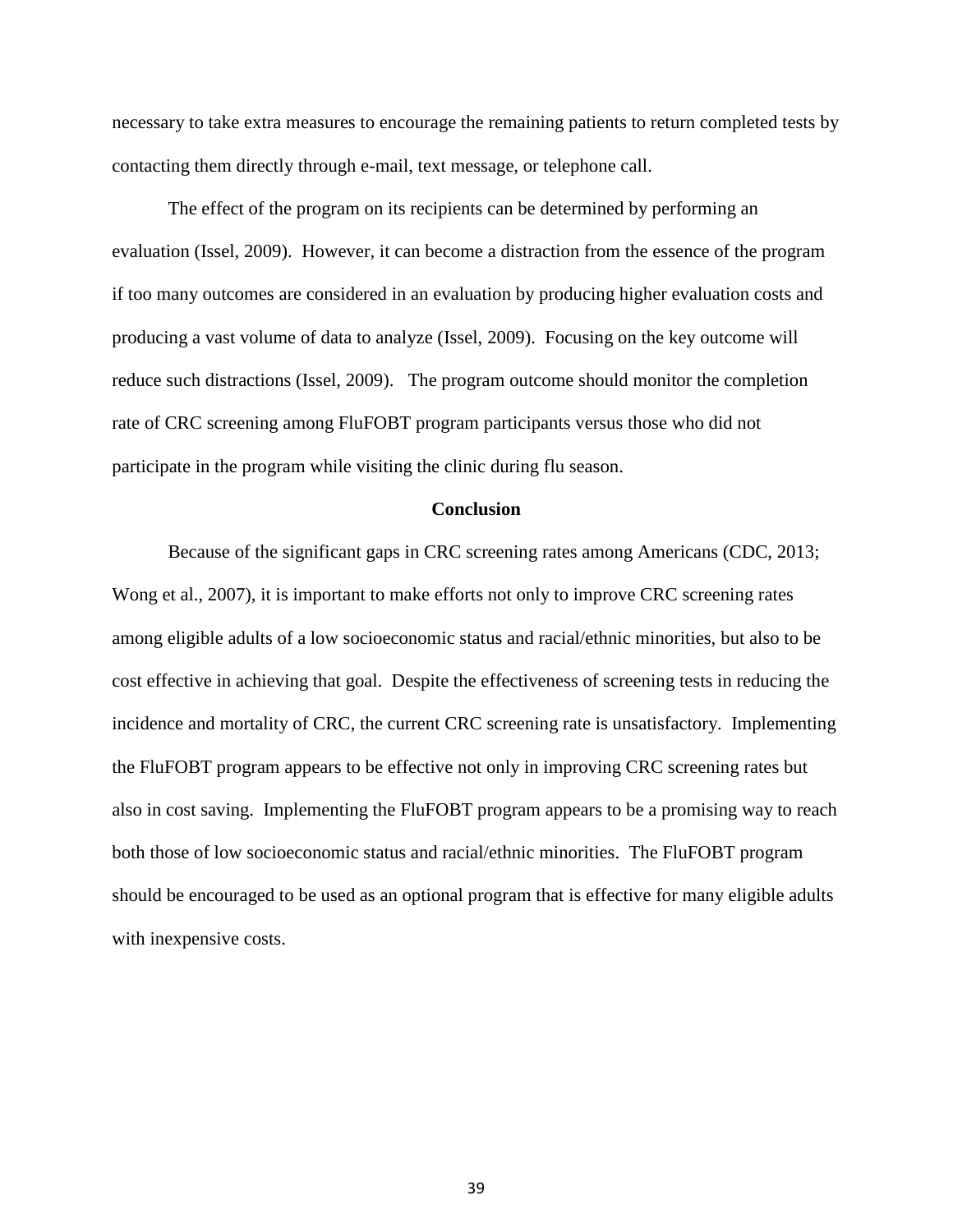|                                 | <b>COST</b>                                         | <b>NUMBER</b>  | <b>TOTAL</b>            |
|---------------------------------|-----------------------------------------------------|----------------|-------------------------|
| gFOBT kit                       | $$10 - $30$                                         | 240            | \$2,400-\$7,200         |
| Cost for testing                | $$24 - $22$<br>(reimburse by<br>Medicare)<br>$= $2$ | 240            | \$480                   |
| <b>Nursing assistant</b>        | \$11.20                                             | 6              | \$67.20                 |
| <b>LPN</b>                      | \$18.21                                             | $\overline{2}$ | \$36.42                 |
| <b>Stamps for return</b><br>Kit | \$0.34                                              | 240            | \$81.60                 |
| <b>Postcards</b>                | \$50                                                | 1box           | \$50                    |
| <b>Stamps for</b><br>postcards  | \$0.34                                              | 240            | \$81.60                 |
| <b>Total</b>                    |                                                     |                | \$3,196.82 - \$7,996.82 |

 **Table 1.1 The Cost for Implementing FluFOBT Program**

|  |  |  | Table 1.2 The Cost for Implementing FluFOBT Program |
|--|--|--|-----------------------------------------------------|
|--|--|--|-----------------------------------------------------|

|                                 | <b>COST</b>                               | <b>NUMBER</b>  | <b>TOTAL</b>            |
|---------------------------------|-------------------------------------------|----------------|-------------------------|
| FIT kit                         | \$17.25-\$95                              | 240            | \$4,140 \$22,800        |
| Cost for testing                | \$95-\$22 (reimburse<br>by Medicare)=\$73 | 240            | \$17,520                |
| <b>Nursing assistant</b>        | \$11.20                                   | 6              | \$67.20                 |
| <b>LPN</b>                      | \$18.21                                   | $\overline{2}$ | \$36.42                 |
| <b>Stamps for return</b><br>Kit | \$0.34                                    | 240            | \$81.60                 |
| <b>Postcards</b>                | \$50                                      | 1box           | \$50                    |
| <b>Stamps for</b><br>postcards  | \$0.34                                    | 240            | \$81.60                 |
| Total                           |                                           |                | \$21,976.82-\$40.636.82 |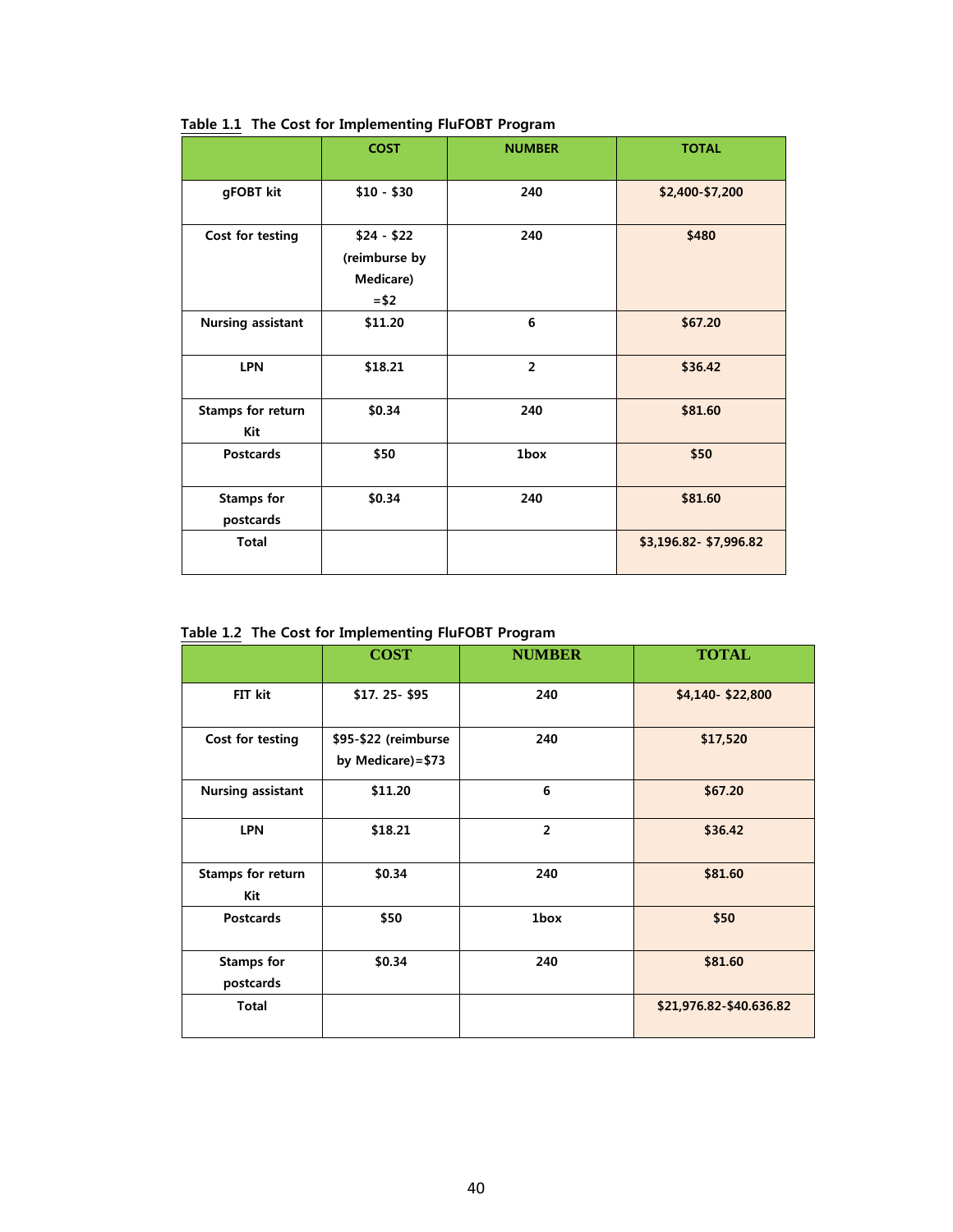# **Table 2 Cost per Colorectal Cancer**

|                                      | <b>Male</b> | Female   |
|--------------------------------------|-------------|----------|
| <b>Annual Medical</b><br>expenditure | \$8,091     | \$8,412  |
| <b>Annual Productivity</b><br>Loss   | \$3,719     | \$4,033  |
| <b>Total</b>                         | \$11,810    | \$12,445 |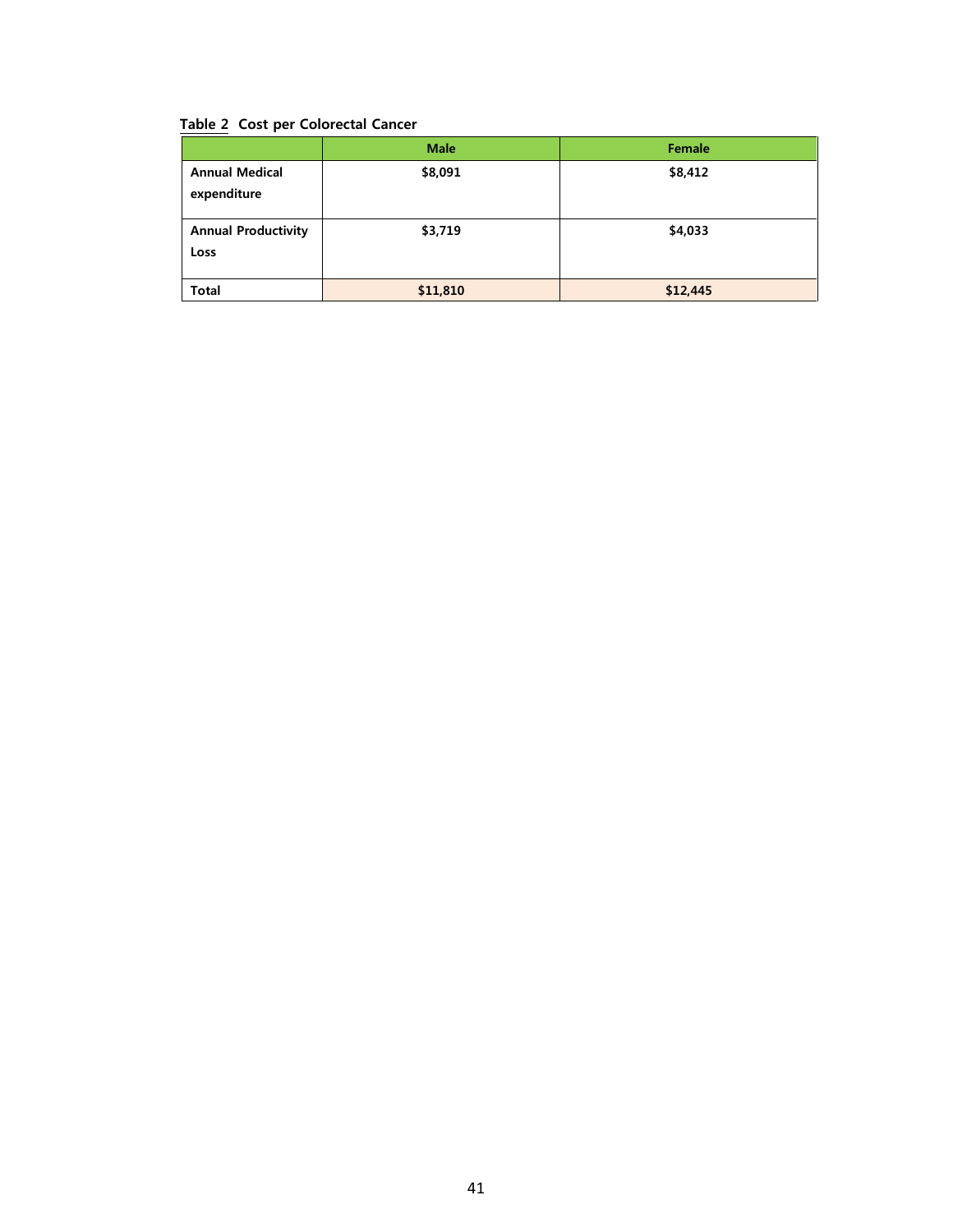#### References

Berry, J., Bumpers, K., Ogunlade, V., Glover, R., Davis, S., Counts-Spriggs, M.,… Flower, C. (2009). Examining racial disparities in colorectal cancer. *Journal of Psychosocial Oncology, 27*(1), 59-83.

Centers for Disease Control and Prevention. (2011). Vital Signs: Colorectal cancer screening, incidence, and mortality-United States, 2002-2010. *Morbidity and Mortality Weekly Report, 60*(26), 884-889.Retrieved from

http://www.cdc.gov/mmwr/preview/mmwrhtml/mm6026a4.htm

- Centers for Disease Control and Prevention. (2013). CDC health disparities inequalities report-United States 2013. Colorectal cancer incidence and screening-United States 2008 and 2010. *Morbidity and Mortality Weekly Report, 62*(3), 1-187. Retrieved from http://www.cdc.gov/mmwr/pdf/other/su6203.pdf
- Centers for Disease Control and Prevention. (2014a). Colorectal (colon) cancer. Colorectal cancer rates by race and ethnicity. Retrieved from http://www.cdc.gov/cancer/colorectal/

Centers for Disease Control and Prevention. (2014b). Medical costs and productivity losses of cancer survivors-United States, 2008-2011. *Morbidity and Mortality Weekly Report,63*(23), 505-510. Retrieved from http://www.cdc.gov/mmwr/preview/mmwrhtml/mm6323a2.htm

DeBarros, M., & Steele, S. (2013). Colorectal cancer screening in an equal access healthcare

system. *Journal of cancer, 4*(3), 270-280. doi: 10.7150/jca.5833

Frazier, A. L., Colditz, G. A., Fuchs, C. S., & Kuntz, K. M. (2000). Cost effectiveness of screening for colorectal cancer in the general population. *Journal of American Medical Association, 284*(15), 1954-1961.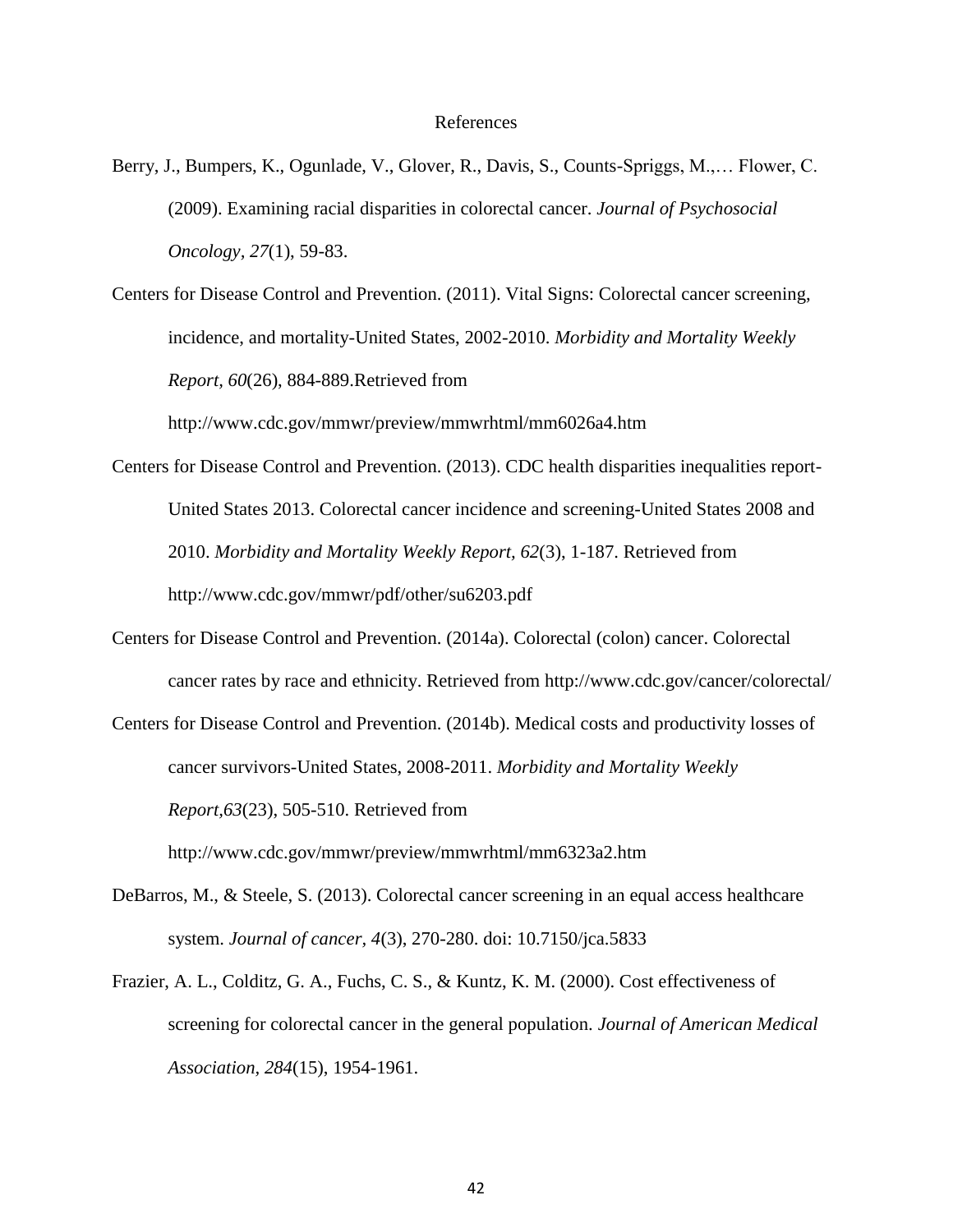Garfield, R., Damico, A., Stephens, J., & Rouhani, S. (2014). Health reform. The coverage gap: Uninsured poor adults in States that do not expand Medicaid - An update. Kaiser Family Foundation. Retrieved from http://files.kff.org/attachment/the-coverage-gap-uninsuredpoor-adults-in-states-that-do-not-expand-medicaid-issue-brief

Greathouse, J. (1997). Kurt Lewin. Retrieved from http://muskingum.edu/~psych/psycweb/history/lewin.htm

Grubbs, S., Polite, B., Carney, J., Bowser, W., Rogers, J., Katurakes, N., … Paskett, E. (2013). Eliminating racial disparities in colorectal cancer in the real world: It took a village. *Journal of Clinical Oncology, 31*(16), 1928-1932.

Healthcare Bluebook. (2015). Colonoscopy (no biopsy). Retrieved from https://healthcarebluebook.com/page\_ProcedureDetails.aspx?id=72&dataset=MD

- Hewitson, P., Glasziou, P., Watson, E., Towler, B., & Irwig, L. (2008). Cochrane systemic review of colorectal cancer screening using the fecal occult blood test (Hemoccult): An update. *American Journal of Gastroenterology, 103*, 1541-1549.
- Howard, D.., Tangka, K., Seeff, C., Richardson, C., & Ekwueme, U. (2009). The impact of detection and treatment on lifetime medical costs for patients with precancerous polyps and colorectal cancer. *Health Economics, 18*, 1381-1393. doi: 10. 1002/hec.1434.
- Institute of Medicine. (2003). Unequal treatment: Confronting racial and ethnic disparities in healthcare. Washington, DC: The National Academies Press.
- Issel, L. M. (2009). Health program planning and evaluation: A practical, systemic approach for community health (2nd ed.). Sudbury, Massachusetts: Jones and Bartlett Publishers.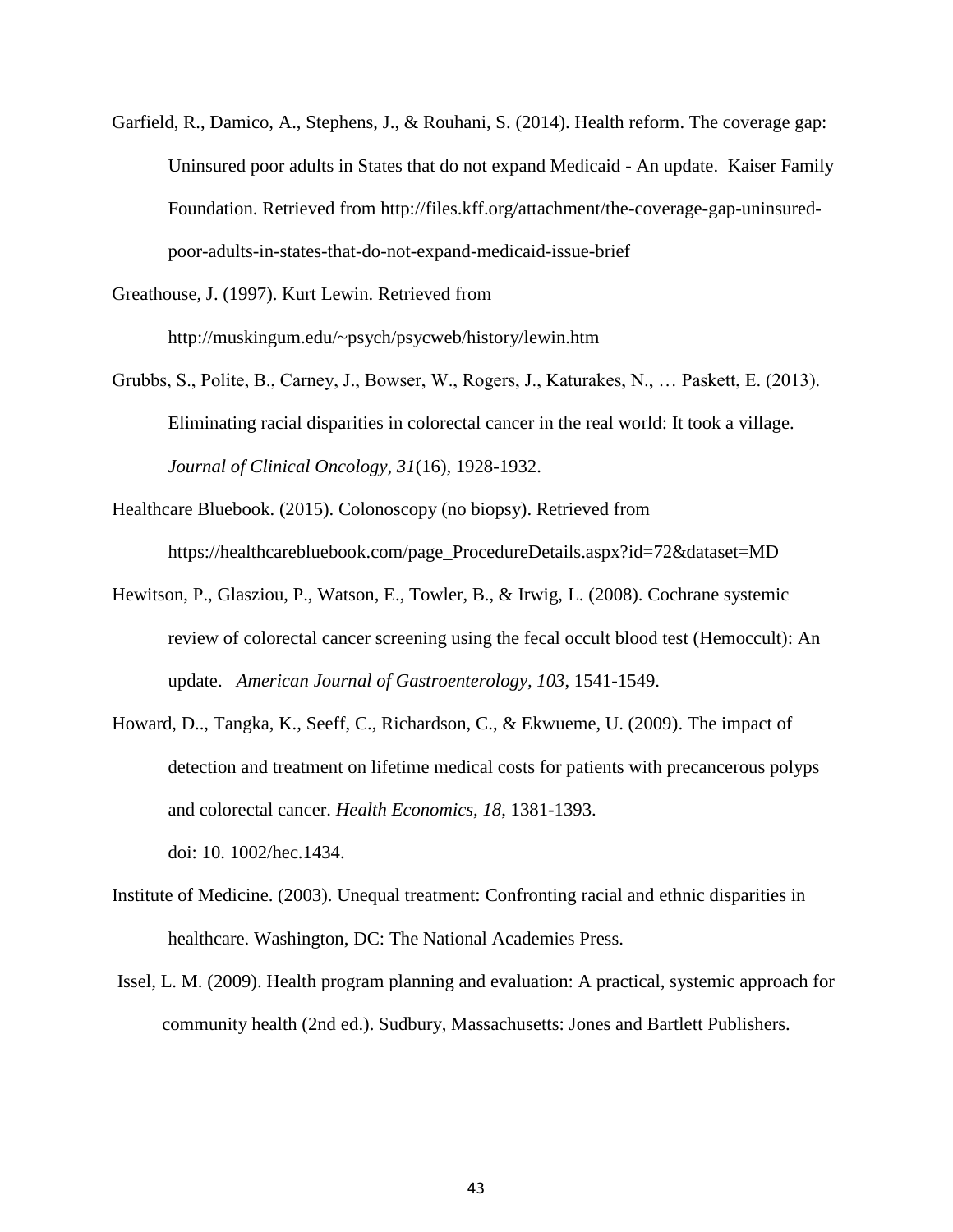- Lansdorp-Vogelaar, I., Knudson, A., & Brenner, H. (2011). Cost-effectiveness of colorectal cancer screening. *Epidemiologic Reviews, 33*(1), 88-100.
- Lawsin, C., DuHamel, K., Weiss, A., Rakowski, W., & Jandorf, L. (2006). Colorectal cancer screening among low-income African Americans in East Harlem: A theoretical approach to understanding barriers and promoters to screening. *Journal of Urban Health: Bulletin of the New York Academy of Medicine, 84*(1), 32-44.
- Lejeune, C., DanCourt, V., Arveux, P., Bonithon-Kopp, C., & Faivre, J. (2010). Costeffectiveness of screening for colorectal cancer in France using a guaiac test versus an immunochemical test. *International Journal of Technology Assessment in Health Care, 26*(1), 40-47.
- Lindholm, E., Brevinge, H., & Haglind, E. (2008). Survival benefits in a randomized controlled trial of faecal occult blood screening for colorectal cancer. *British Journal of Surgery Society, 95*, 1029-1036.
- Luo, Z., Bradley, C., Dahman, B., & Gardiner, J. (2009). Colon cancer treatment costs for Medicare and dually eligible beneficiaries. *Health Care Financing Review, 31*(1), 35-50.
- Mariotto, A., Yabroff, K., Shao, Y., Feuer, E., & Brown, E. (2011). Projection of the cost of cancer care in the United State: 2010-2020. Journal of National Cancer Institute, 103(2), 117-128. doi: 10.1093/jnci/djq495.
- Mayo Clinic Medical Laboratories. (2015). Fecal occult blood testing. Retrieved from http://www.mayomedicallaboratories.com/articles/hottopics/transcripts/2011/10 fobt/04.html
- Parente, F., Vailati, C., Boemo, C., Bonoldi, E., Ardizzoia, N., Ilardo, A., … Moretti, R. (2014). Improved 5-year survival of patients with immunochemical faecal blood test-screen-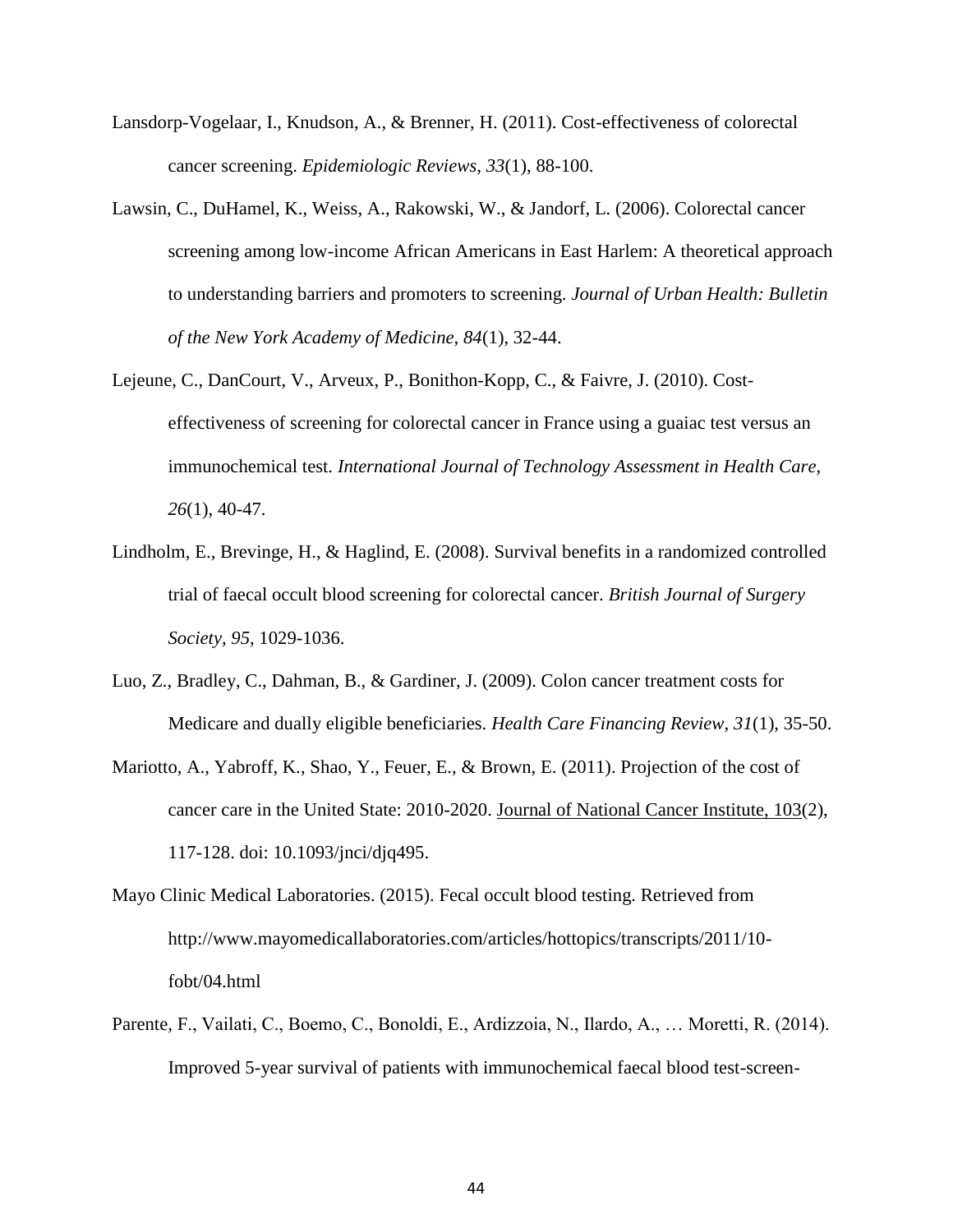detected colorectal cancer versus non-screening cancers in northern Italy. *Digestive and Liver Disease, 47*(2015), 68-72.

- Pignone, M., Saha, S., Hoerger, T., & Mandelblatt, J. (2002). Cost-effectiveness analyses of colorectal cancer screening: A systemic review for the U. S. Preventive Service Task Force. *Annals of Internal Medicine, 137*(2), 96-104.
- Rossume, L., Rijn, A., Verbeek, A., Oijen, A., Laheij, R., Fockens, P., … Dekker, E. (2010). Colorectal cancer screening comparing no screening, immunochemical and guaiac fecal occult blood tests: *A cost-effectiveness analysis. International Journal of Cancer, 128*(8), 1908-1917.
- Singhal, S., Changela, K., Basi, P., Mathur, S., Reddy, S., Momeni, M., … Anand, S. (2014). Prescreening with FOBT improves yield and is cost-effective in colorectal screening in the elderly.
- Suc, J., Prokosch, H., Ganslandt, T. (2009). Applicability of Lewin's change management model in a hospital setting. *Methods of Information in Medicine, 48*(5), 419-428.
- Taber, J., Aspinwall, L., Heichma, K., & Kinney, A. (2014). Preferences for blood-based colon cancer screening differ by race/ethnicity. *American Journal of Health Behavior, 38*(3), 351-361.
- Telford, J. J., Levy, A. R., Sambrook, J. C., Zou, D., & Enns, R. A. (2010). The costeffectiveness of screening for colorectal cancer. *Canadian Medical Association Journal, 182*(12), 1307-1313. doi: 10.1503/cmaj.090845.
- U.S. Department of Health and Human Services (2011). Vital sings: Colorectal cancer screening, incidence, and mortality, United States 2002- 2010. *Morbidity and mortality weekly Report, 60*(26), 884-889. Retrieved from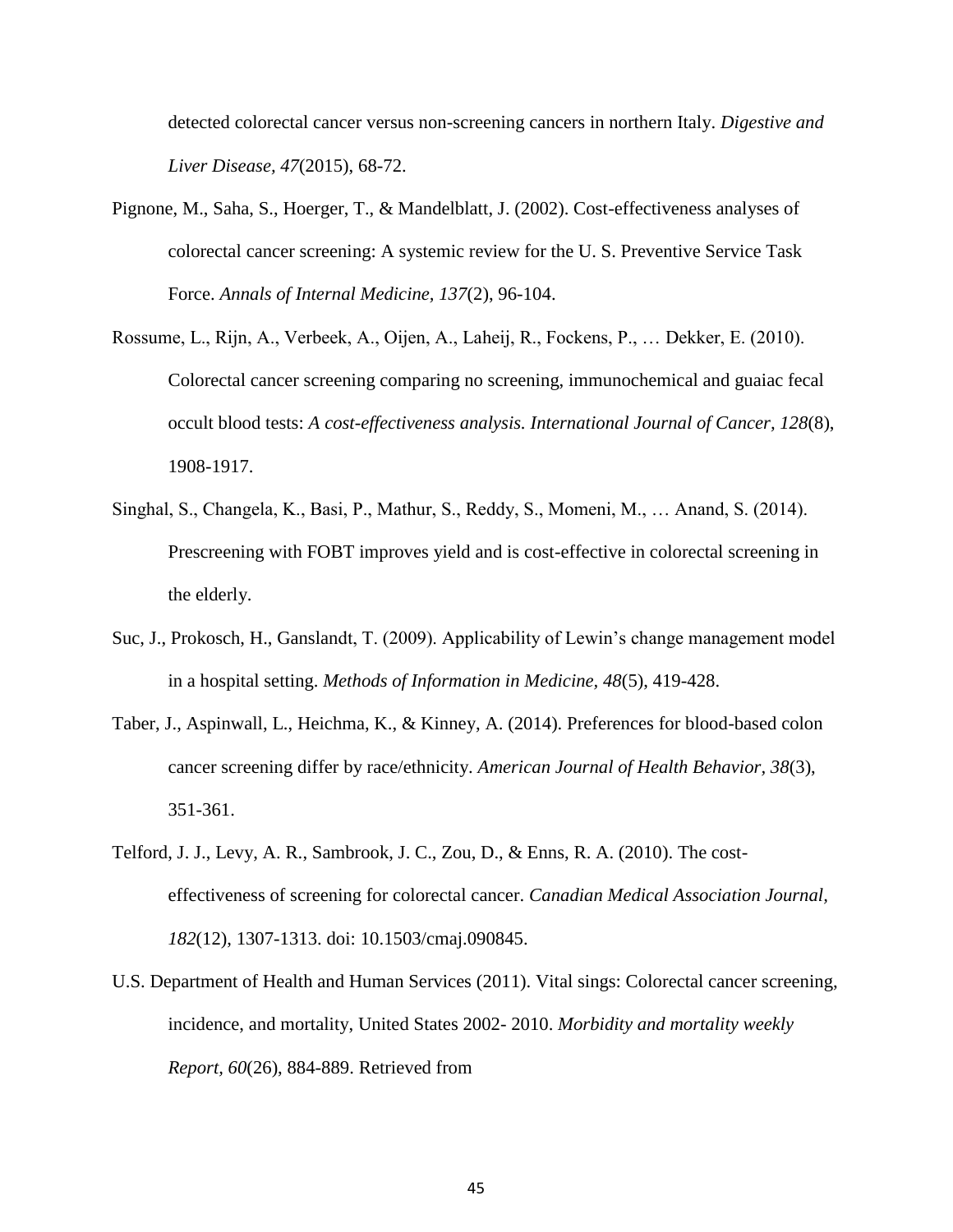http://www.cdc.gov/mmwr/preview/mmwrhtml/mm6026a4.htm.

- U.S. Department of Labor. (2014). Bureau of Labor Statistics. May 2013 State occupational employment and wage estimates Kentucky. Retrieved from http://www.bls.gov/oes/current/oes\_ky.htm
- U.S. Preventive Service Task Force. (2008). Screening for colorectal cancer: U. S Preventive Service Task Force recommendation statement. *Annals of Internal Medicine, 149*(9), 627-637.
- U.S. Preventive Service Task Force. (2013). Grade definitions. Retrieved from http://www.uspreventiveservicestaskforce.org/Page/Name/grade-definitions#arec2
- Walsh, J. M., Gildengorin, G., Green, L. W., Jenkins, J., & Potter, M. B. (2012). The FLU-FOBT program in community clinics: Durable benefits of a randomized controlled trial. *Health Education Research, 27*(5), 886-894.
- Ward, E., Jemal, A., Cokkinides, V., Singh, G., Cardomex, C., Ghafoor, A., & Thun, M. (2004). Cancer disparities by race/ethnicity and socioeconomic status. *California a Cancer Journal for Clinicians, 54*, 78-93.
- Wong, S., Gildengorin, G., Nguyen, T., & Mock, J. (2007). Disparities in colorectal cancer screening rates Asian Americans and non-Latino Whites. *Cancer, 104*(2), 2040-2947.
- Yabroff, k., Barren, J., Banthin, J., Schrag, D., Mariotto, A., Lawrence, W., … Brown, M. (2009). Comparison of approaches for estimating prevalence costs of care for cancer patients: What is the impact of data source? *Medical Care, 47*(7 suppl. 1), S64-S69.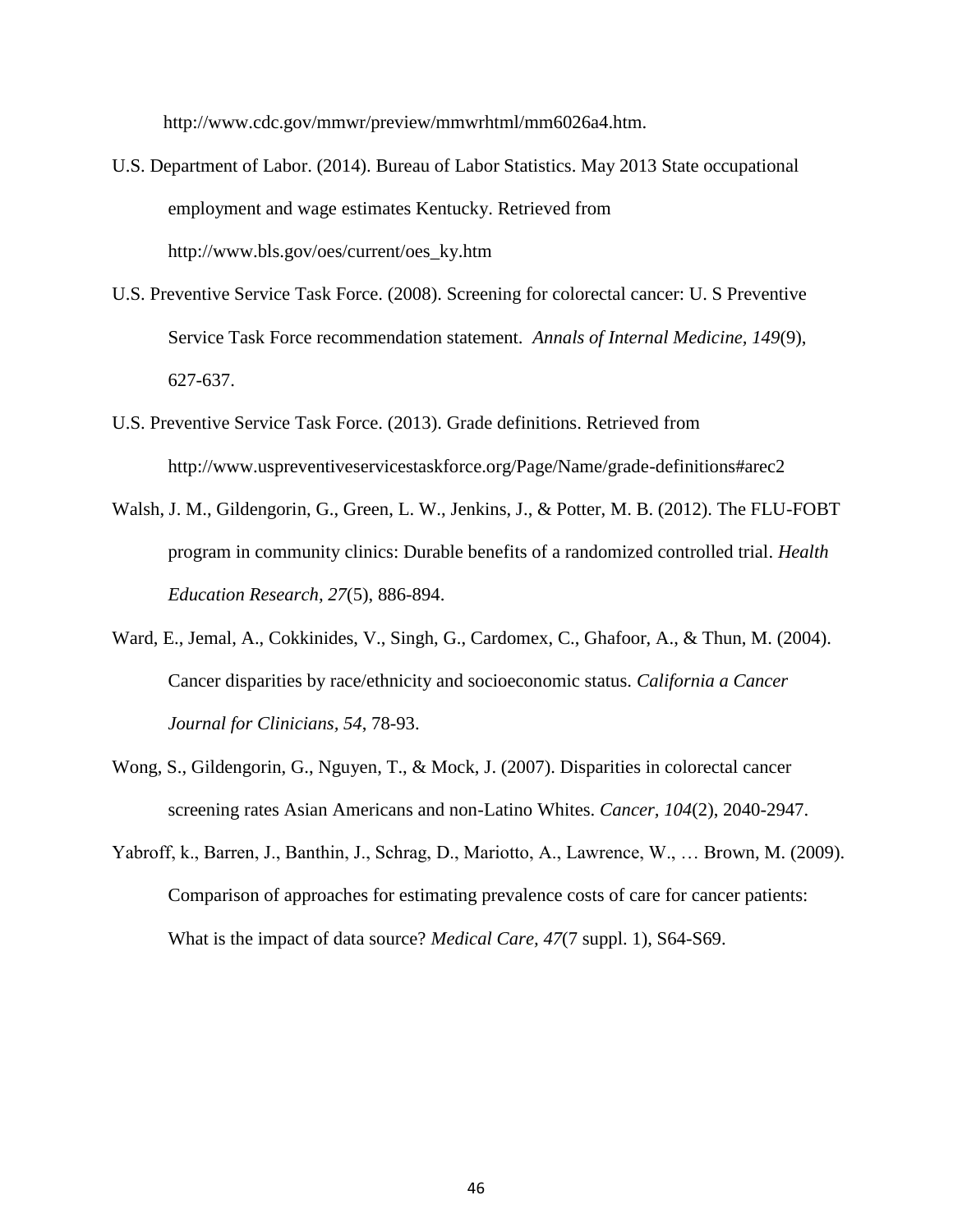Manuscript #3:

A Descriptive Study to Examine the Relationship between Advanced Practice Registered Nurse Knowledge and Self-Reported Referral Rates for Colorectal Cancer Screening.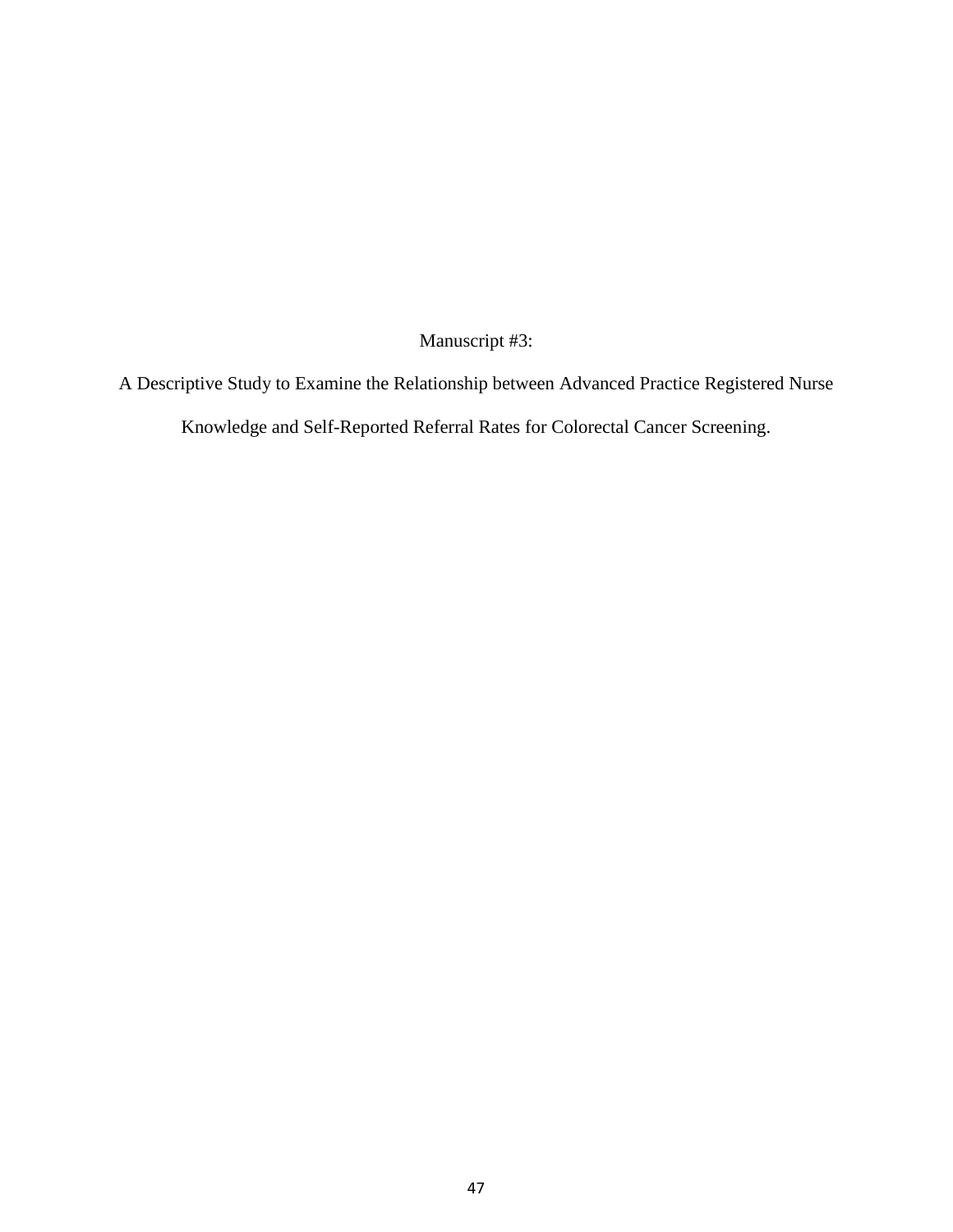#### Abstract

**Purpose:** The purpose of this project was to examine the relationship between advanced practice registered nurse (APRN) knowledge about the U.S. Preventive Service Task Force (USPSTF) colorectal cancer (CRC) screening recommendations guideline and self-reported referral rates for CRC screening among APRNs.

**Methods**: A descriptive internet survey was conducted to examine APRN knowledge about the USPSTF CRC screening recommendation guidelines and their self-reported referral rates for CRC screening by administering the Modified Test Your Knowledge Survey to APRNs. **Results:** APRNs self-reported CRC screening referral rates were not associated with their knowledge levels. In addition, APRNs lacked knowledge not only in categorizing risk level of individuals, but also in utilizing the FOBT appropriately.

**Conclusions:** Although there was no relationship between APRNs knowledge level of USPSTF CRC screening recommendations guidelines and their self-reported CRC screening referral rates, adequate knowledge of the current guidelines are essential for APRNs in order to provide evidence-based safe care. Thus, efforts must be made to improve APRNs risk assessment skills and proper utilizations of FOBT.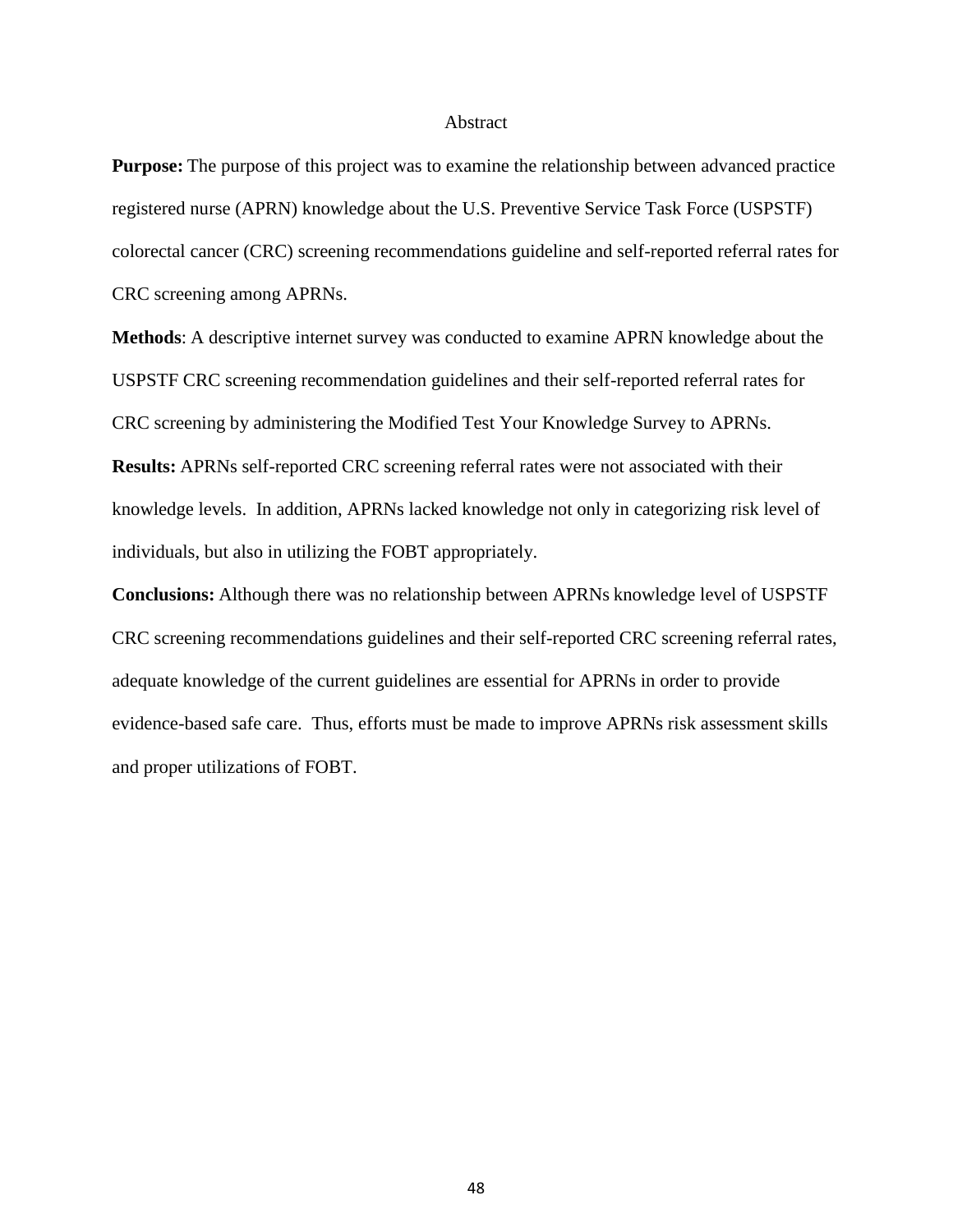#### **Introduction**

Colorectal cancer (CRC) is the third most common cancer in the U.S., with a lifetime risk of 5.7 % for men and 5.1 % for women in the U.S. (U.S. Preventive Service Task Force [USPSTF], 2008). Despite the fact individuals can choose among a number of preferred CRC screening tests recommended by the latest USPSTF, unless significant improvement is made in screening rates, CRC prevalence may continue to grow among the aging American population (USPSTF, 2008). Roughly 93% of diagnoses were made among adults older than 50 years of age (Weinberg, 2008). Although CRC incidence rates have been declining annually by 3.4% and mortality rates by 3.0% in recent years (Centers for Disease Control and Prevention [CDC], 2013a), participation in CRC screening reached only 64.5% of eligible adults in 2008 (CDC, 2013a). The Healthy People 2020 cancer objective aims to increase the CRC screening rate to 70.5% (U.S. Department of Health and Human Services [HHS], 2015).

CRC is one of the most highly preventable cancers if individuals participate in screening. The risk for incidence and death of CRC caused by late detection and late intervention can be significantly reduced by adhering to the most recent USPSTF (2008) recommendation guidelines for CRC screening, published in 2008. The USPSTF recommendations are (a) to routinely screen adults aged 50 to 75; (b) to not routinely screen adults aged 76 to 85; and (c) to not screen adults older than 85 (USPSTF, 2008). Understanding barriers to CRC screening is critical in encouraging eligible adults to participate in screening.

Barriers to CRC screening result from multiple factors. Jones, Devers, Kuzel, and Woolf (2010) identified bowel preparation and fear as the most widespread barrier to screening in their study. Green et al., (2008) also described the fear of pain related to the colonoscopy procedure and a diagnosis of CRC as perceived barriers by patients. Jones et al., (2010) also identified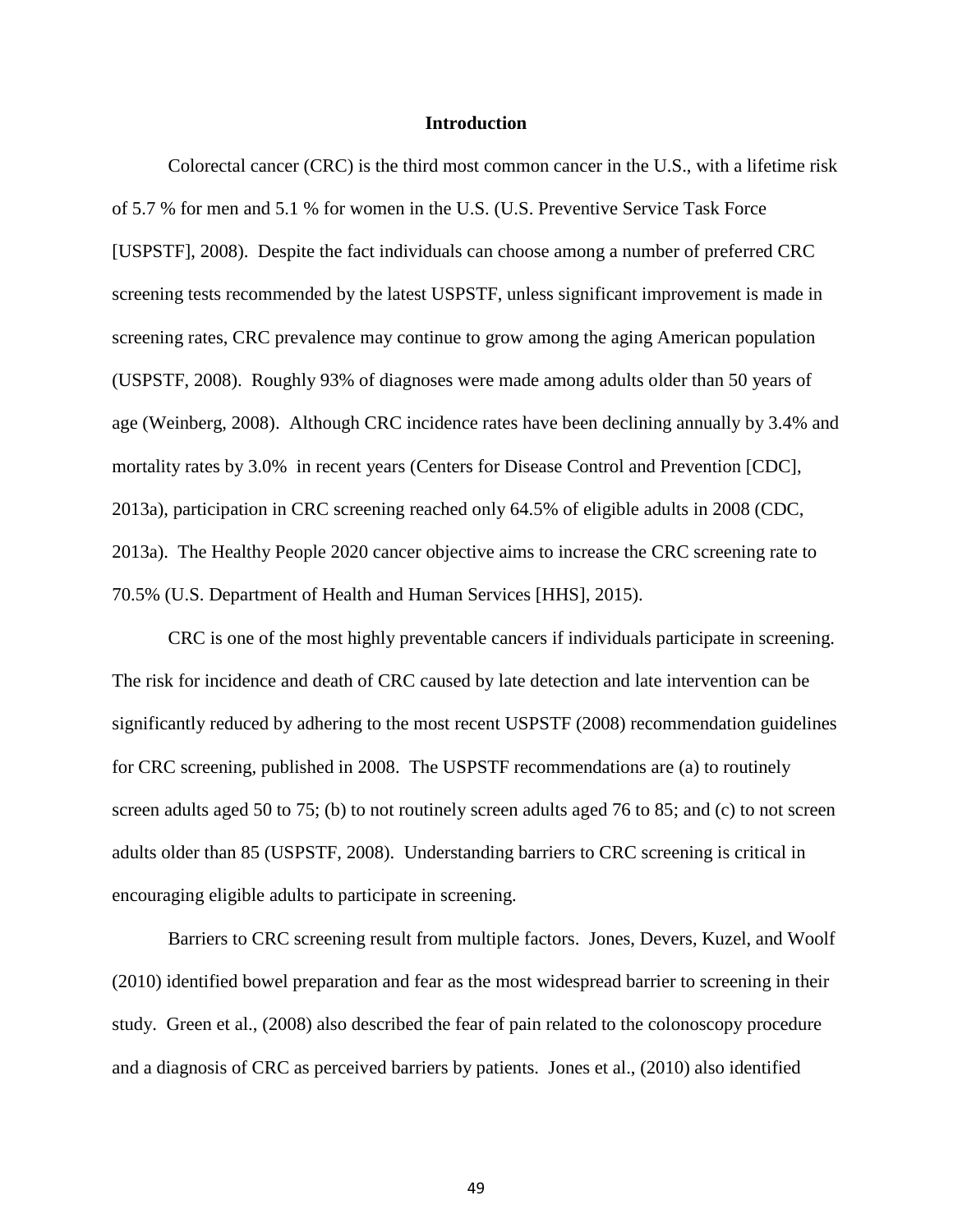barriers including financial and language difficulties. Lack of a provider's recommendation for CRC screening also was a common theme in discussing barriers to CRC screening. Lasser, Ayanian, Fletcher, and Good (2008) identified "no doctor's recommendation" as one of barriers in their study, and Kelly et al., (2007) and Jones et al., (2010) found that lack of physician recommendation was a barrier to CRC screening. Not surprisingly, other researchers identified a provider recommendation as the most powerful influence on patient decision to undergo CRC screening (Davis et al., 2013; Haverkamp, Perdue, Espey, & Cobb, 2011; Klaunde, Vernon, Nadel, Breen, Seeff, & Brown, 2005; Sarfaty, 2008).

Primary care providers (PCPs) usually initiate CRC screening by making a referral for one of the recommended screening tests (Katz et al., 2012; Ornstein, Nemeth, Jenkins, & Nietert, 2010). Thus, insufficient knowledge of CRC and USPSTF CRC screening guidelines may result in eligible adults being overlooked for CRC screening (USPSTF, 2008). In a survey of internal medicine resident knowledge (n=81), Barrison, Smith, Oviedo, Heeren, and Schroy (2003) concluded that the residents lacked necessary risk assessment skills and knowledge about CRC screening recommendations. Gennarelli et al. (2005) arrived at similar results regarding low physician knowledge of CRC screening guidelines for average-risk patients. Additionally, O'Farrell, Green, Reid, Bowen, and Baldwin (2012) found that CRC screening rates were higher among patients who received a physician's recommendation compared with those patients who did not. Based on these findings, insufficient knowledge regarding screening guidelines among PCPs may negatively affect their ability to offer appropriate screening recommendations to eligible adults.

Advanced practice registered nurses (APRNs) make up nearly 25% of primary care providers in the U. S. (Institution of Medicine [IOM], 2011). Growth in the number of APRNs is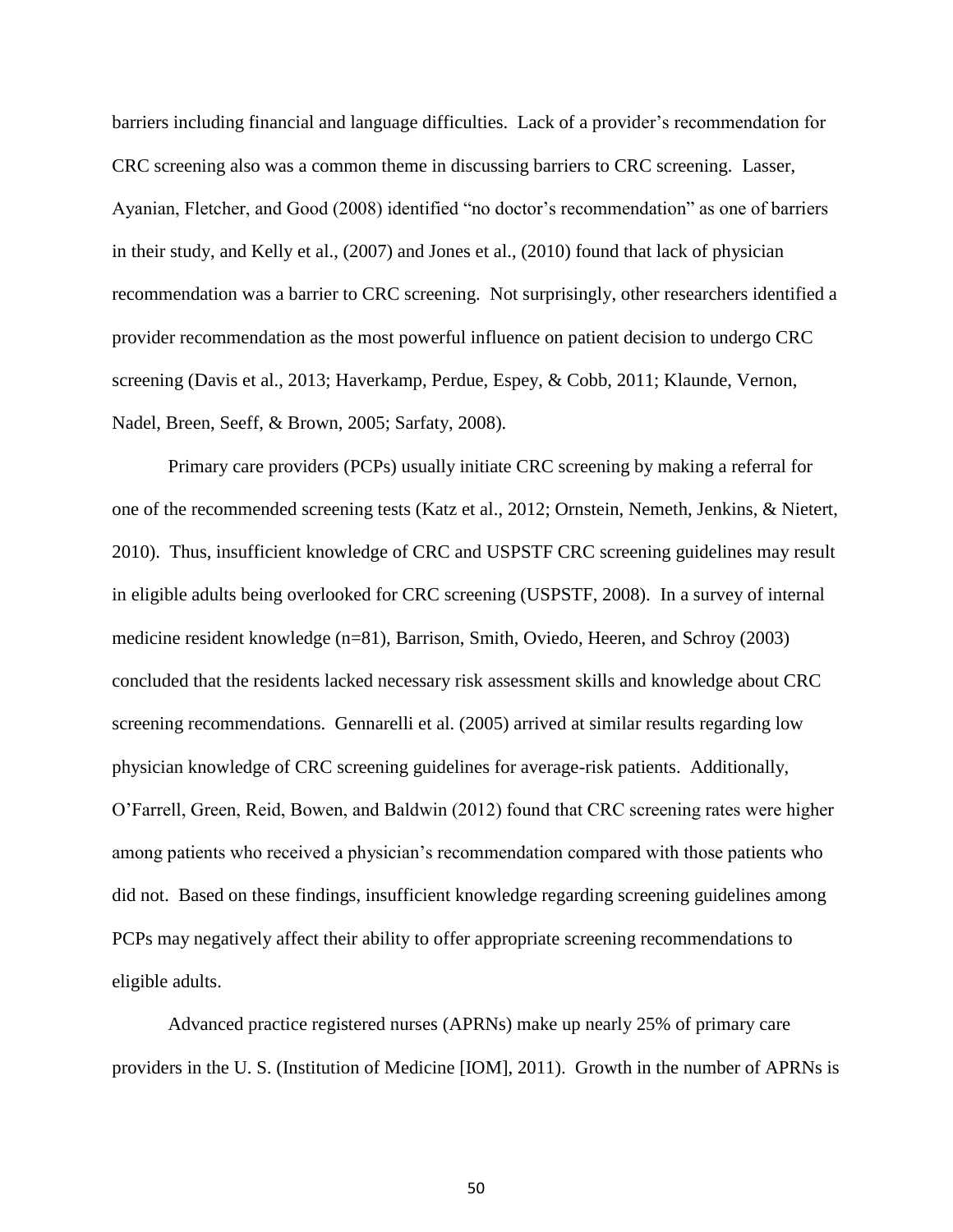gradually rising while medical students and residents entering primary care are declining (IOM, 2011). Understanding APRNs knowledge of CRC screening recommendation guidelines is essential. It is also important to recognize the relationship between their knowledge level and their referral rates in order to improve CRC screening rates. Nevertheless, there are no published studies on APRN knowledge about the USPSTF CRC screening recommendation guidelines. In an effort to determine how CRC screening rates could be increased, two questions arose. What do APRNs know about the USPSTF CRC recommendation guidelines? Is there a relationship between APRN knowledge regarding the USPSTF CRC recommendations and their self-reported referral rate for CRC screening?

#### **Purpose**

The purpose of this project was to examine the relationship between APRN knowledge about the USPSTF CRC screening recommendation guidelines and self-reported referral rates for CRC screening among APRNs.

The aims of this project were to determine; (1) demographic characteristics of APRNs; (2) APRNs knowledge levels about the USPSTF CRC screening recommendation guidelines; (3) the referral rate of APRNs by collecting participant self-reported screening rates; (4) whether educational background is associated with the self-reported referral rates; and (5) the relationship between an APRNs knowledge level about the USPSTF CRC screening recommendation guidelines and the self-reported referral rates for CRC screening.

#### **Methods**

### **Study Design and Sample**

A descriptive internet survey was conducted to examine APRN knowledge about the 2008 USPSTF CRC screening recommendations and self-reported referral rates for CRC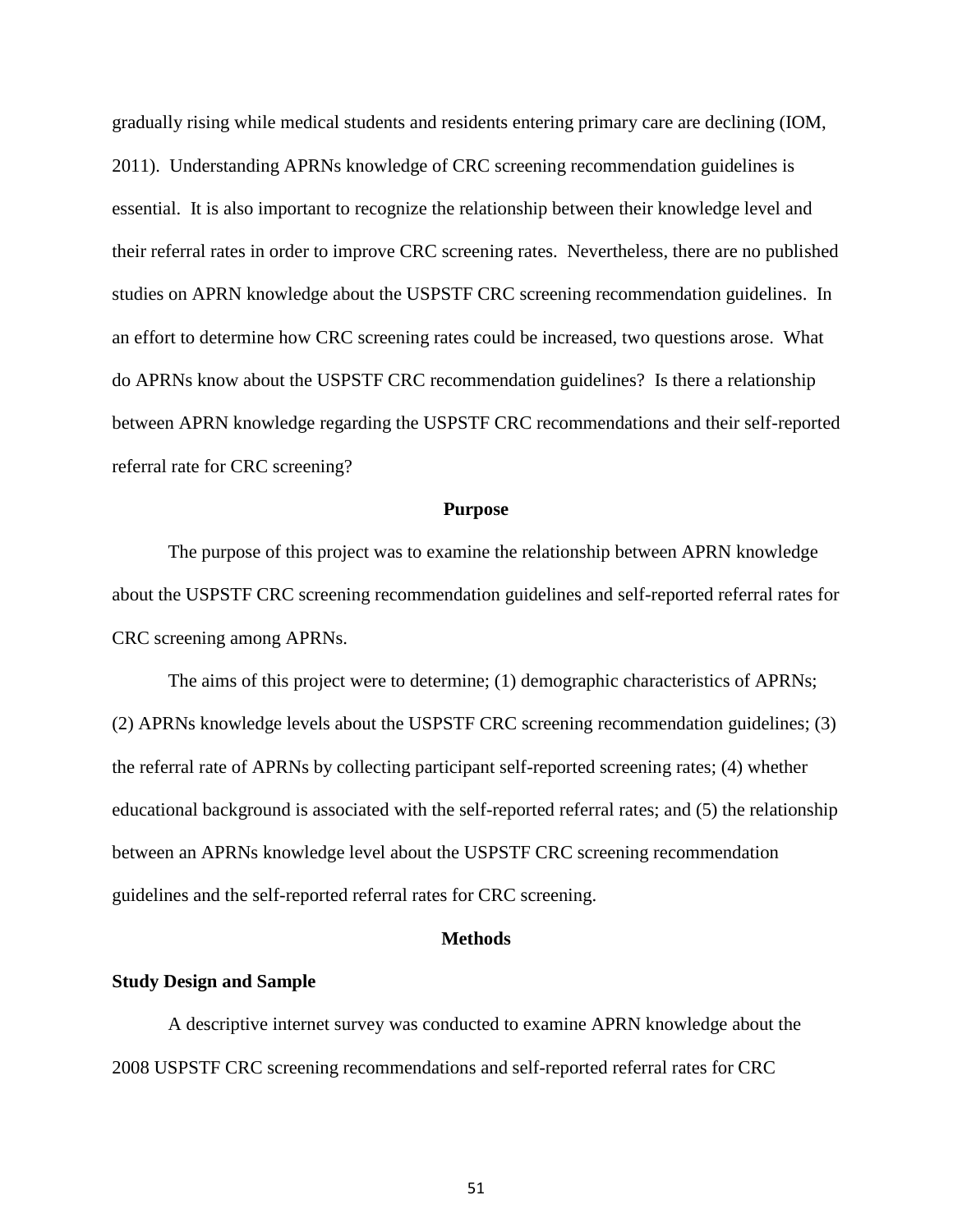screening. The Test Your Knowledge Survey (Sarfaty, 2008, Appendix A) was modified and administered to APRNs through the Kentucky Coalition of Nurse Practitioners and Nurse Midwives listserv (KCNPNM) from January 5 through March 5, 2015.

Currently, 5,321APRNs are registered in Kentucky, with each role broken down as follows; nurse anesthetist (1,215), nurse specialist (178), nurse midwives (100), and nurse practitioner (3,828) (Kentucky Board of Nursing, 2014). Inclusion criteria for this study were (a) APRNs over 18 years old who are subscribers to the KCNPNM listserv; (b) are currently practicing in Kentucky 12 hours or more each week in general practice, family practice, internal medicine, gastroenterology practice, and obstetrics/ gynecology. Exclusion criteria for this study were APRN nursing students who were subscribers to the KCNPNM listserv.

## **Subject Recruitment**

The initial contact with potential eligible participants was made by sending an e-mail via the KCNPNM listserv to all 1,526 subscribing member of KCNPNM on January  $5<sup>th</sup>$ , 2015 after obtaining permission from the University of Kentucky Medical Institutional Review Board and the Executive Director of KCNPNM (Appendix B). The e-mail included an invitation to participate in the study, information about the study, and a link to access the survey. Follow up e-mails were sent as a reminder to complete the survey to all 1,526 subscribing members of KCNPNM four more times during January and February after the initial e-mail.

## **Informed Consent Process**

The e-mail explained the purpose of this project, anticipated benefits and risks, limitation of confidentiality due to the nature of an online survey, contact information, and statements describing type of participation, and no penalties or loss of benefits for not participating or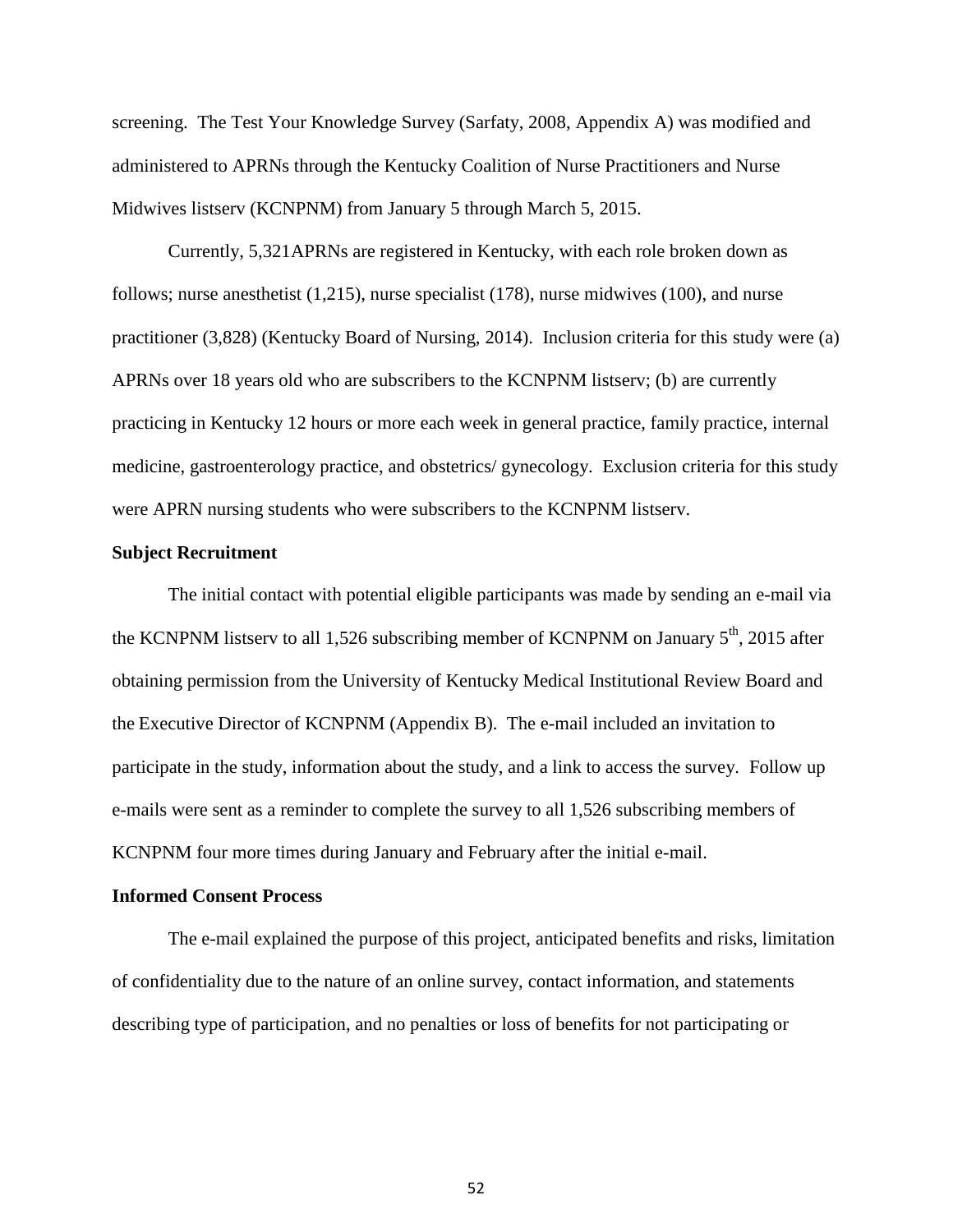withdrawing from the study if they should desire. Participation was voluntary. Completion of the survey constituted consent.

# **Research Procedures**

The Test Your Knowledge Survey was developed as a part of a toolbox to guide primary care providers in promotion of CRC screening (Sarfaty, 2008). The Test Your Knowledge survey was modified to include items related to demographics and referral rates. The survey consists of twenty questions. The first ten questions are related to improving screening rates in practice, and the remaining ten questions focused on the current screening recommendation guidelines. The modified survey is organized into the following four sections; (a) practice and other demographic characteristics; (b) attitude toward improving CRC screening rates in practice; (c) knowledge of CRC screening modalities and recommendation guidelines; and (d) self-reported CRC screening recommendation rate.

Items inquiring about APRN attitudes toward improving CRC screening rates focused on evidence-based essential elements that are effective in improving CRC screening rates (Sarfaty, 2008). These elements include provider recommendation, an office policy about assessing individual risk and insurance coverage, identifying local medical resources and considering patient preference, an office reminder system, and an effective communication system between a provider and patients.

Items assessing APRN knowledge about CRC recommendation guidelines focused on categorizing the risk level of individual patients and applying appropriate CRC screening tests. The item evaluating APRNs' self-reported referral rate was measured by using a four-point Likert scale that contains "*very often*"(90-100%), "*often*" (75-90%), "*average*"(50-75%), "*not often*"(less than 50%) after reviewing the USPSTF CRC screening recommendation guidelines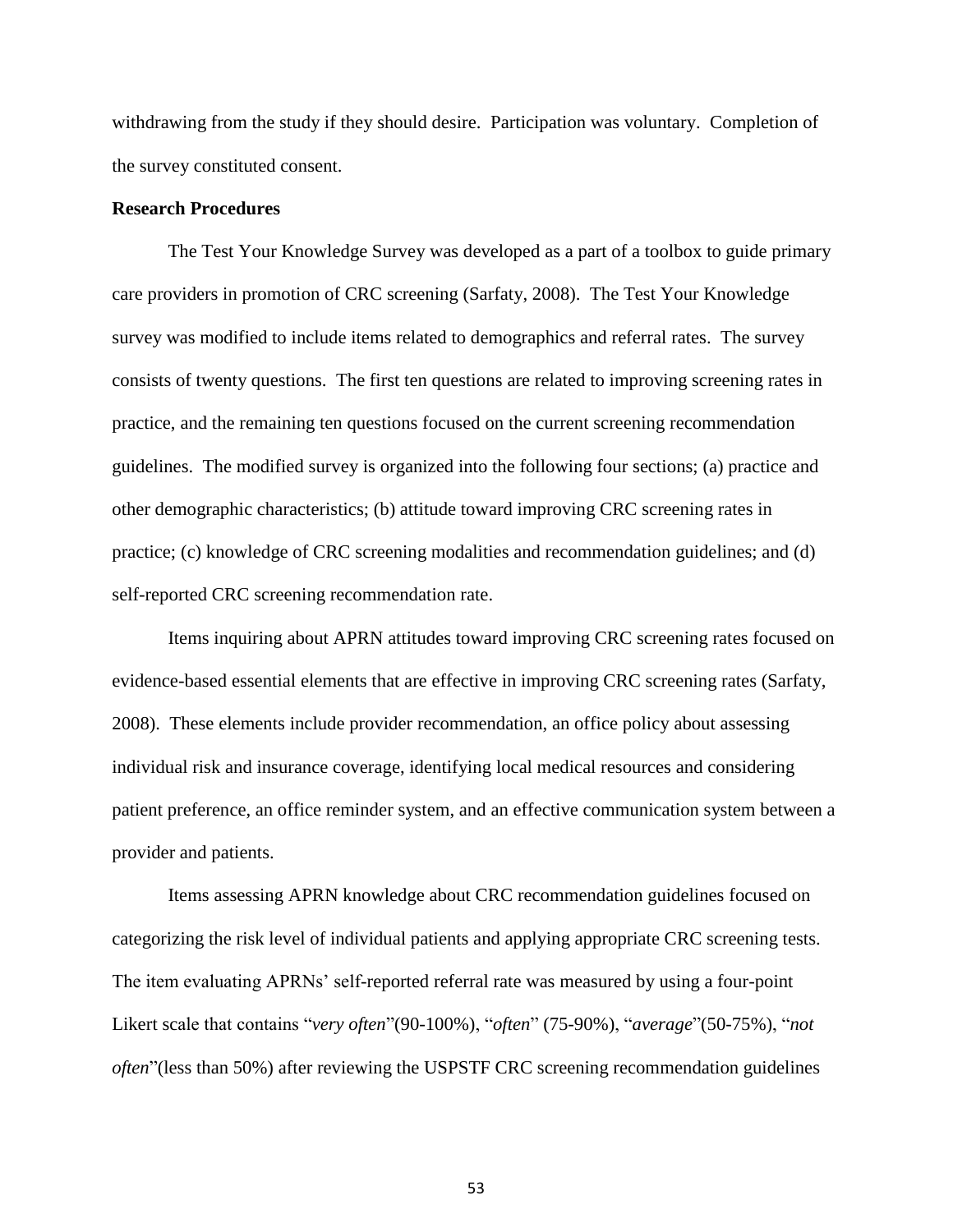(Appendix C). Each question was coded 1 for correct response and 0 for incorrect response and a total survey score was calculated for each participant. Question 21 was added to evaluate selfreported APRN referral rates. Questions 22 -31 were added to examine the participant demographics. Thus, the participants were asked about their age, gender, level of nursing education, years of practice as an APRN, the type of APRN license held, type of the clinical setting and county in which they practiced, working hours each week, and average number of patients they see each week. REDCap was used to collect and store data. REDCap is a secure web-based application that supports and manages data capture for small/medium-sized research studies (Harris et al., 2009). Data were securely kept on Biomedical Informatics servers ran by the Institute for Pharmaceutical Outcomes and Policy (IPOP) physically located in the new Biological and Pharmaceutical Complex building at the University of Kentucky.

#### **Data Analysis**

Statistical analysis was performed using SPSS. Descriptive statistics were utilized to describe the sample. Frequencies were calculated for each variable. A McNemar Chi-square test (2x2) was used to examine the relationship between APRN knowledge and self-reported referral rates for CRC. If McNemar Chi-square statistic value is  $> 3.84$  and p value is  $< 0.05$ , the null hypothesis will be rejected. A p value <0.05 is considered statistically significant.

## **Results**

## **Demographic characteristics**

Ninety-seven participants were recruited from January 5 to March 5, 2015. Of those, 34 participants were excluded based on the incompletion of survey, inability to provide selfreported referral rates for CRC screening due to their practice backgrounds (a thoracic unit, an acute care unit, a retail clinic, & cardiology), practice out of Kentucky, working less than 12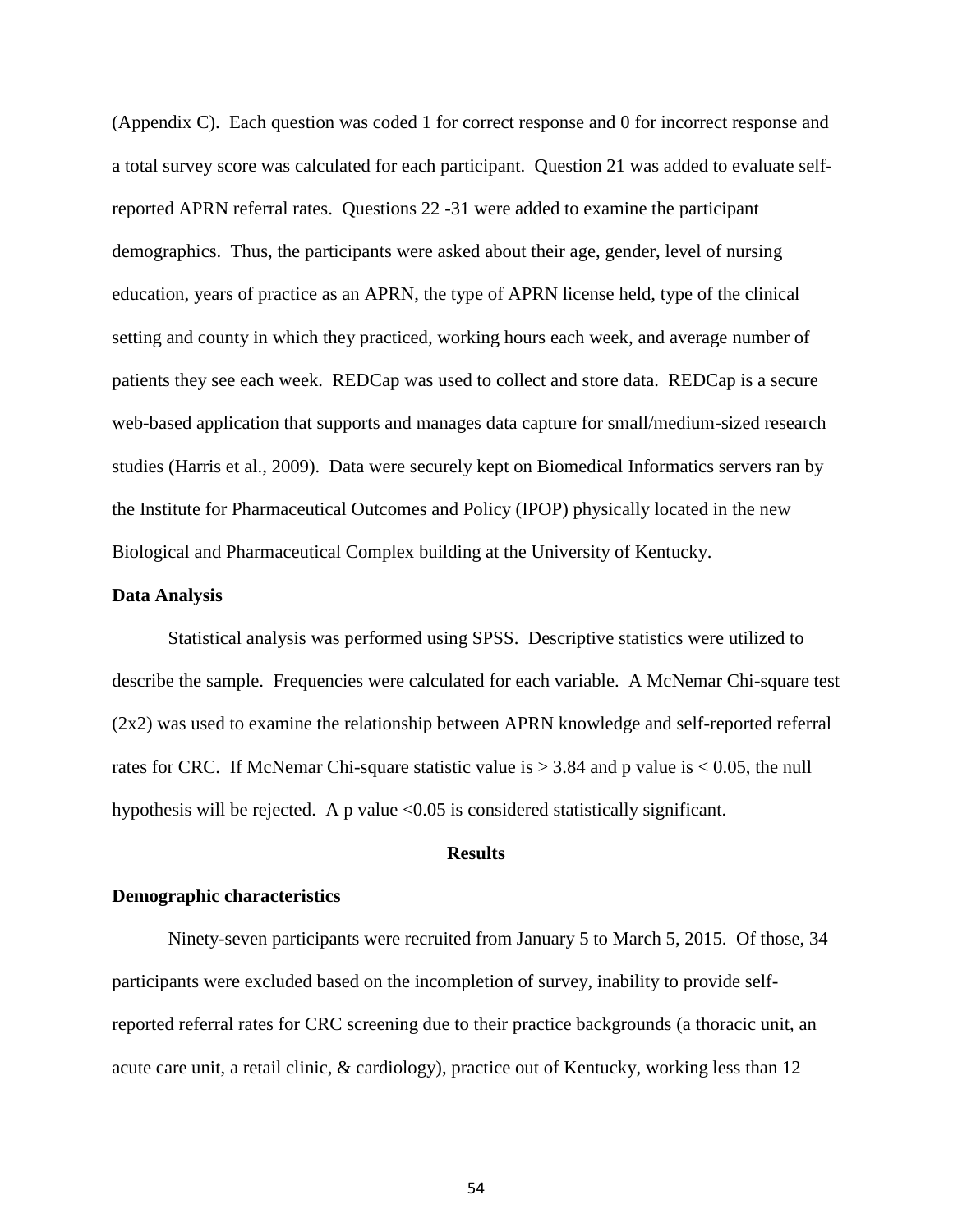hours per week, retired, or student. Of the remaining 63 participants, a majority (n=59; 93.7%) were female, which reflects the national average  $(\approx 92\%)$  of female nurses in nursing fields (U.S. Census Bureau, 2013). Master's prepared APRNs (nearly 75%) dominated the sample while 20.7% were doctorally prepared APRNs. APRNs had been in practice for an average of 11.6 years and an average of 49.8 years old. APRNs from 30 counties participated with the highest participation rate coming from Jefferson County. Demographic characteristics are provided in Table 3.

Regarding attitudes toward improving CRC screening rates in practice, only 44.4% (n=28) of APRNs recognized "*a recommendation*" as the most effective tool for encouraging patients to be screened. One hundred percent (n=63) of APRNs acknowledged that "*postcard reminders*", "*reminder letters*", "*prescription reminders*", and "*telephone calls*" would be effective in improving CRC screening rate, but only 53% of these responded that all four have been demonstrated to be effective. Only 57.1% (n=36) responded to the effectiveness of all four of the chart prompts including "*problem lists*", "*screening schedules*", "*electronic medical record reminders*", and "*chart stickers*". On the other hand, nearly 96.8% (n=61) of APRNs identified "*provider feedback*" as an effective way to improve CRC screening. Over 90% (n=57) of APRNs also acknowledged involving office staffs in the screening process can facilitate improving CRC screening. Table 4 illustrates the results on APRNs attitude toward improving CRC screening rates in practice.

Overall test scores for knowledge level of USPSTF CRC screening recommendation guidelines were 77.9%. The first six questions which were focused on assessing attitudes toward improving CRC screening rates in practice were not included in the overall test scores because they were not related in the evaluation of APRNs knowledge of CRC screening recommendation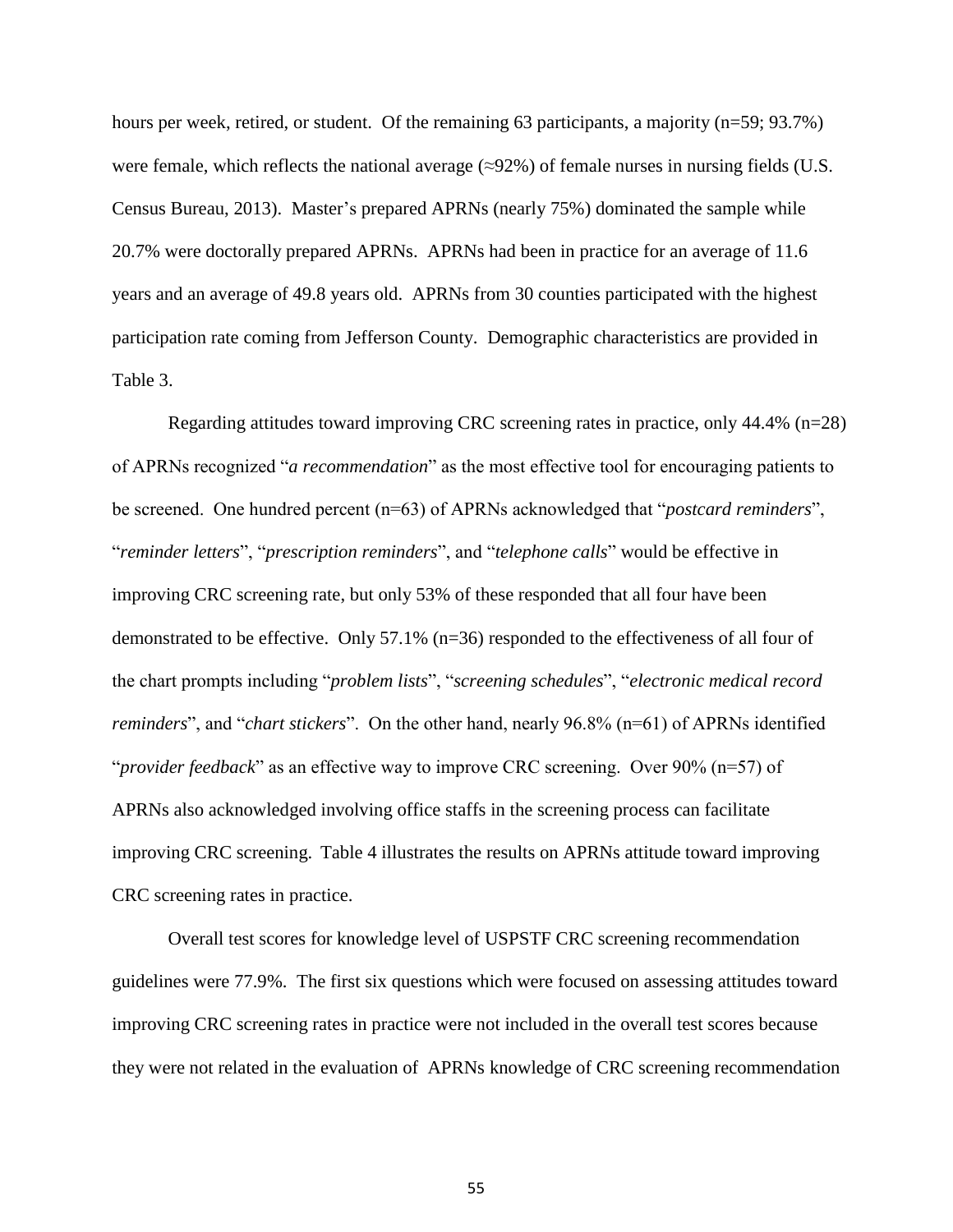guidelines by USPSTF (see Figure 1). Answers were coded either 1 point for a correct response or 0 point for incorrect response. The maximum score was 14 points. A total survey score was calculated for each participant. The distribution of scores is exhibited in Figure 1. Three APRNs answered all questions correctly, while one APRN scored 6, the lowest score. The mean score  $\pm$ standard deviation was  $10.9 \pm 2.06$  and median of 11.

The majority of APRNs (n=40, 63.5%) answered "*false*" (correct answer) when asked if the digital rectal examination is an acceptable CRC screening practice. Regarding whether a clinician should perform a stool blood test in the office to make sure that at least one CRC screening test was completed, 60.3% (n=38) of APRNs answered "*true*" (incorrect answer). Only 52.4% (n=33) of APRNs answered "*false*" (correct answer) when asked if a stool blood test should be repeated when it is returned with only one positive window. 71.4% (n=45) of APRNs answered "*true*" (incorrect answer) when asked if a positive stool blood test without following the diet restrictions should be repeated. APRNs knowledge level regarding rectal examination and stool blood test are displayed in Table 5.1.

Participants also showed a lack of knowledge when asked to categorize the risk level of patients as average, increased, or high based on the current screening guidelines. For example, 74.6% (n=47) of APRNs answered "*high*" (incorrect answer) when asked them to categorize the risk level of a 20 year-old woman whose mother died of colorectal at age 47. More than half of the APRNs (n=32) also provided incorrect answers to the question that asked to categorize the risk level of a 30 year old male whose older brother was diagnosed with an adenomatous polyp at age 59. The average APRNs correct response on categorizing the risk level for four individual patients was only 40.5%. Table 5.2 illustrates the results on APRNs knowledge of categorizing the risk levels of individual patients.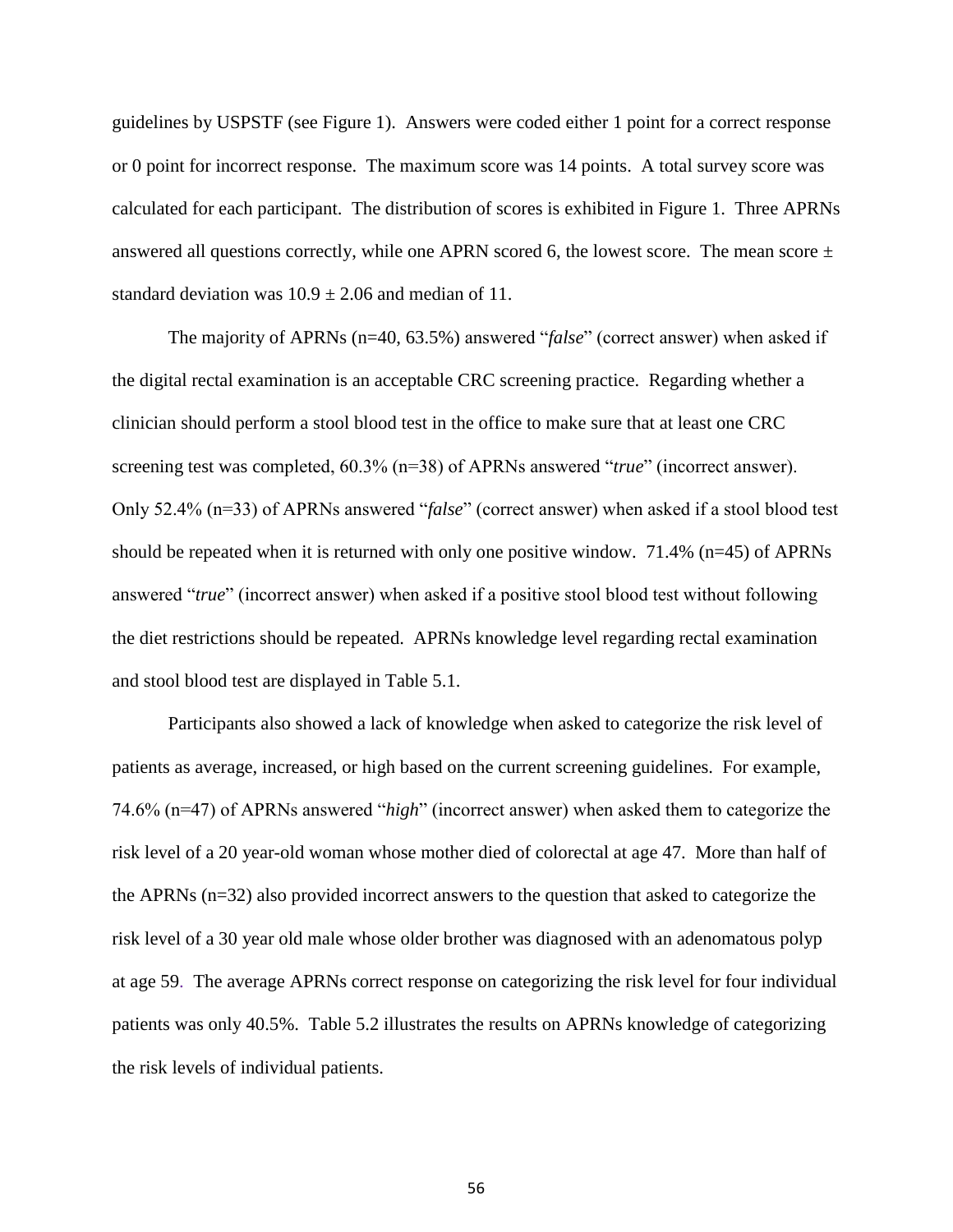APRNs demonstrated their knowledge regarding CRC screening ages for "*average-risk*" patients. Nearly 90% of participants knew individuals with average risk for CRC should screen at age 50. The majority of participants also knew colonoscopy has the highest sensitivity and specificity among the recommended modalities and should be used as a follow-up screening test. Table 5.3 shows the APRNs performance on choosing appropriate modalities for individual patients.

When APRNs were asked to rate their referral for CRC screening using a four-point Likert scale that contains "*very often*"(90-100%), "*often*" (75-90%), "*average*"(50-75%), "*not often*"(less than 50%), 51% (n=32) of them reported that they made referrals for CRC screening "*very often*", while 33.3% (n=21) reported making referrals "*often*". Only 15.9% (n=10) of APRNs reported that they made referral for CRC screening "*average*" or "*not often*". Participants who answered "*N/A*" were excluded from this study. Those responses were compared with test scores (n=24 who scored  $\geq$  11 and n=39 who score <11) to determine if there was a relationship. McNemar's Chi-square test value was  $\chi$ 2 = 6.21 and p-value = 0.01. Given the assumption that APRNs who scored higher on the test will have higher referral rates (null hypothesis), the McNemar statistic value  $\chi$ 2 = 6.21 and p-value = 0.01 rejected this assumption. As a result, APRNs knowledge level of CRC screening recommendations guideline and their referral rates were not related. APRNs test scores and their self-reported referral rates for CRC screening is displayed in Table 6.

There was no difference in test scores and very little difference in self-reported referral rates by education levels. The majority of APRNs (83%) with MSN degrees reported their referral rates as "*very often*" or "*often*", 84.6% of APRNs with doctoral degrees reported their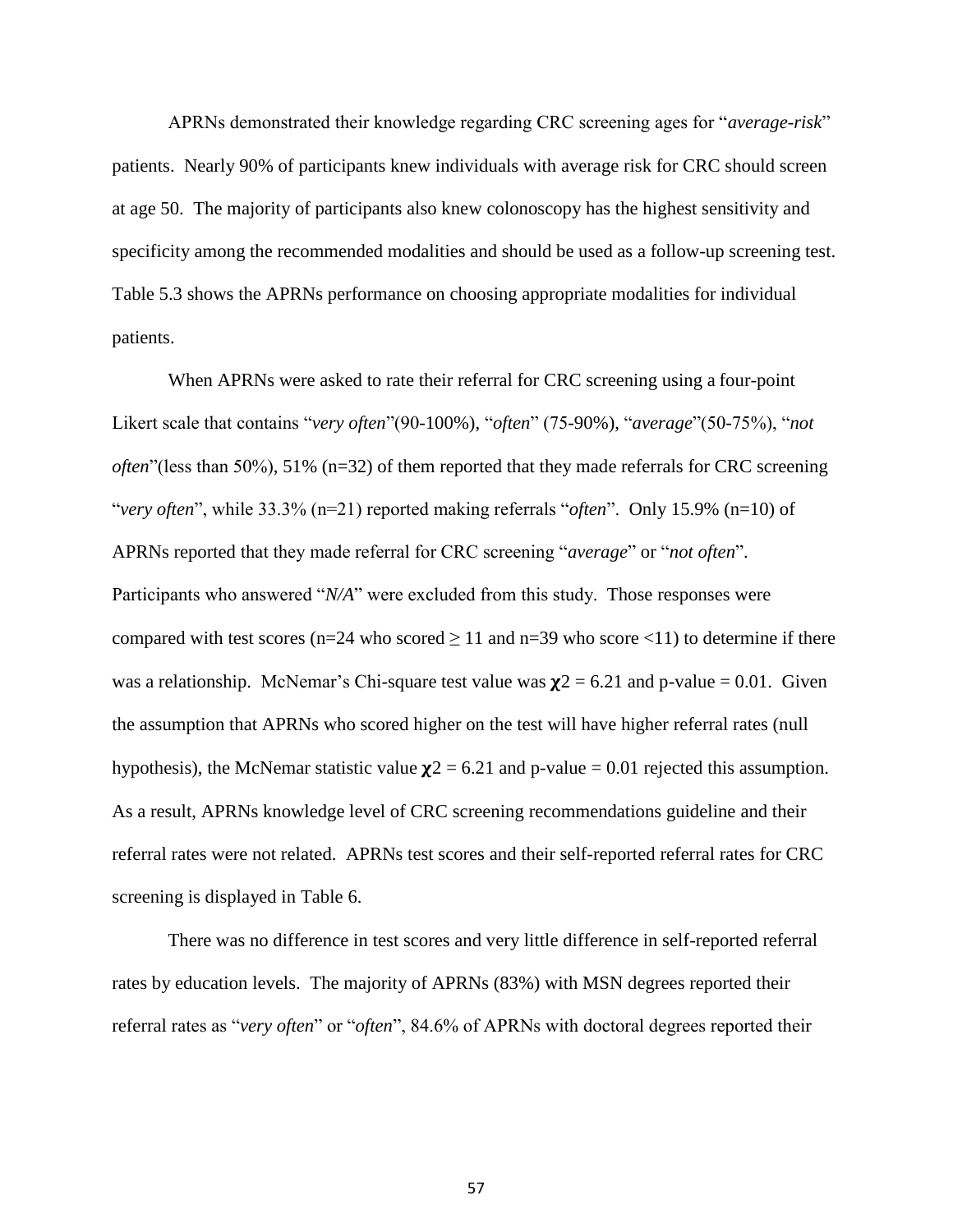referral rates as "*very often*" or "*often*" while only 63.8% of APRNs with MSN and 62.5% of APRNs with DNP and PhD scored  $\geq 11$ .

# **Discussion**

Provider's recommendation for CRC screening has been identified as the most effective in convincing patients to undergo screening procedures (Davis et al., 2013; Haverkamp et al., 2011; Klaunde et al., 2005; Sarfaty, 2008). All APRNs in this present study agreed with the effectiveness of reminder methods such as postcards, letters, and phone calls in increasing CRC screening rates although not all of them agreed on those reminders as being equally effective.

Other researchers have recognized "*no recommendation*" as one of the barriers to CRC screening (Jones et al., 2010; Kelly et al., 2007; Lesser et al., 2008). Less than 50% of APRNs in this study agreed with the above findings. Green et al. (2013) conducted a study on examining an automated intervention to increase uptake of CRC screening, including EHR-linked mailings, telephone assistance, automated assistance plus nurse navigation. Green et al. (2013) found groups with those interventions, compared with groups with no intervention, were more likely to be current for CRC screening.

Findings from the present study on APRNs were consistent with studies on physicians (Barrison et al., 2003; Gennarelli et al., 2005; Nadel et al., 2010). The average APRNs correct response on categorizing the risk level for four individual patients was only 40.5%. Perhaps those findings may be explained by inadequate explanation of how to categorize the risk level, and the complexity of the risk assessment for developing CRC provided by USPSTF CRC screening recommendation guidelines.

Providers' knowledge of CRC screening recommendation guidelines is a critical component in improving CRC screening among eligible adults. A previous study on internal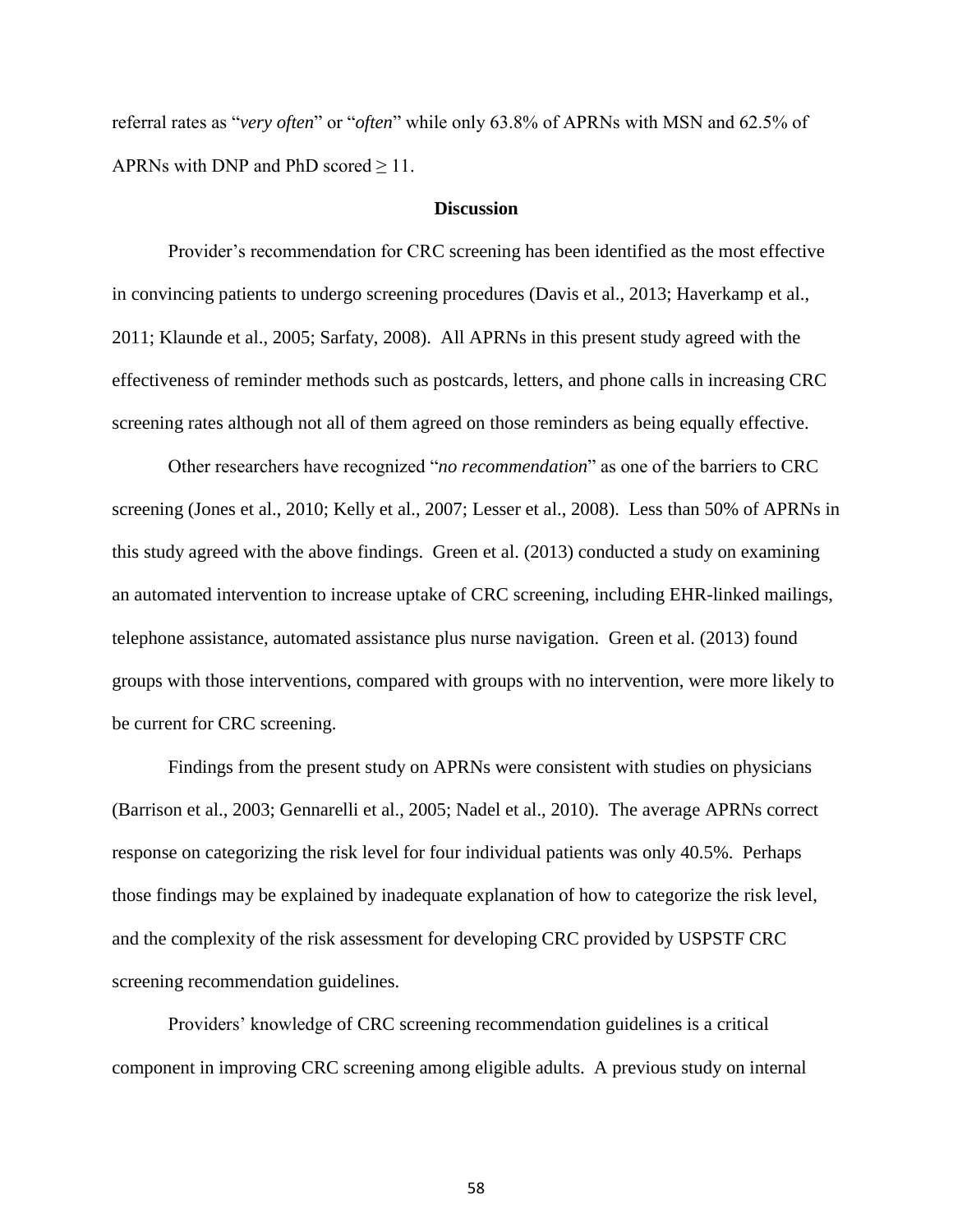medicine residents by Barrison et al. (2003) demonstrated that risk assessment skills on an individual for developing CRC and knowledge about CRC screening recommendations are insufficient. Gennarelli et al. (2005) also found physicians lacked knowledge of CRC screening guidelines for average-risk patients.

Although utilization of FOBT has been decreasing in recent years, FOBT is one of the recommended modalities for CRC screening by USPSTF. Over 60% of participants considered the one-time FOBT administration in the office as being an acceptable practice. Additionally, over 70% of APRNs lacked an understanding that colonoscopy was recommended when a FOBT showed a positive result regardless of the diet restrictions not being followed. One potential cause for APRNs poor knowledge level regarding FOBT may be a declining utilization of FOBT at only 10.4% in recent years (CDC, 2013b).

Many studies have validated that FOBT can reduce CRC incidence and mortality (Bosetti et al., 2011; Hardcastle et al., 1996; Hewitson et al., 2008; Lindholm et al., 2008; Mandel et al., 2000; Parente et al., 2014). For example, conducting Cochrane Systemic Review of four RCTs showed that FOBT reduced CRC mortality by 16% (Hewitson et al., 2008). APRNs demonstrated insufficient knowledge of utilization of the FOBT. A single digital rectal examination with FOBT cannot be recommended as the only test due to its poor sensitivity (4.9%) for detecting CRC (Collins, Lieberman, Durbin, Weiss, & the Veteran Affairs Cooperative Study # 380 group, 2005). Nadel et al. (2010) described the one-time FOBT given by PCPs in the office may be worse than no screening because it fails not only in detecting 95% of cases of advanced neoplasia but also provides a false sense of reassurance.

On the other hand, APRNs were knowledgeable about application of other modalities. Almost all APRNS knew colonoscopy should be used as the follow-up test. Interestingly, the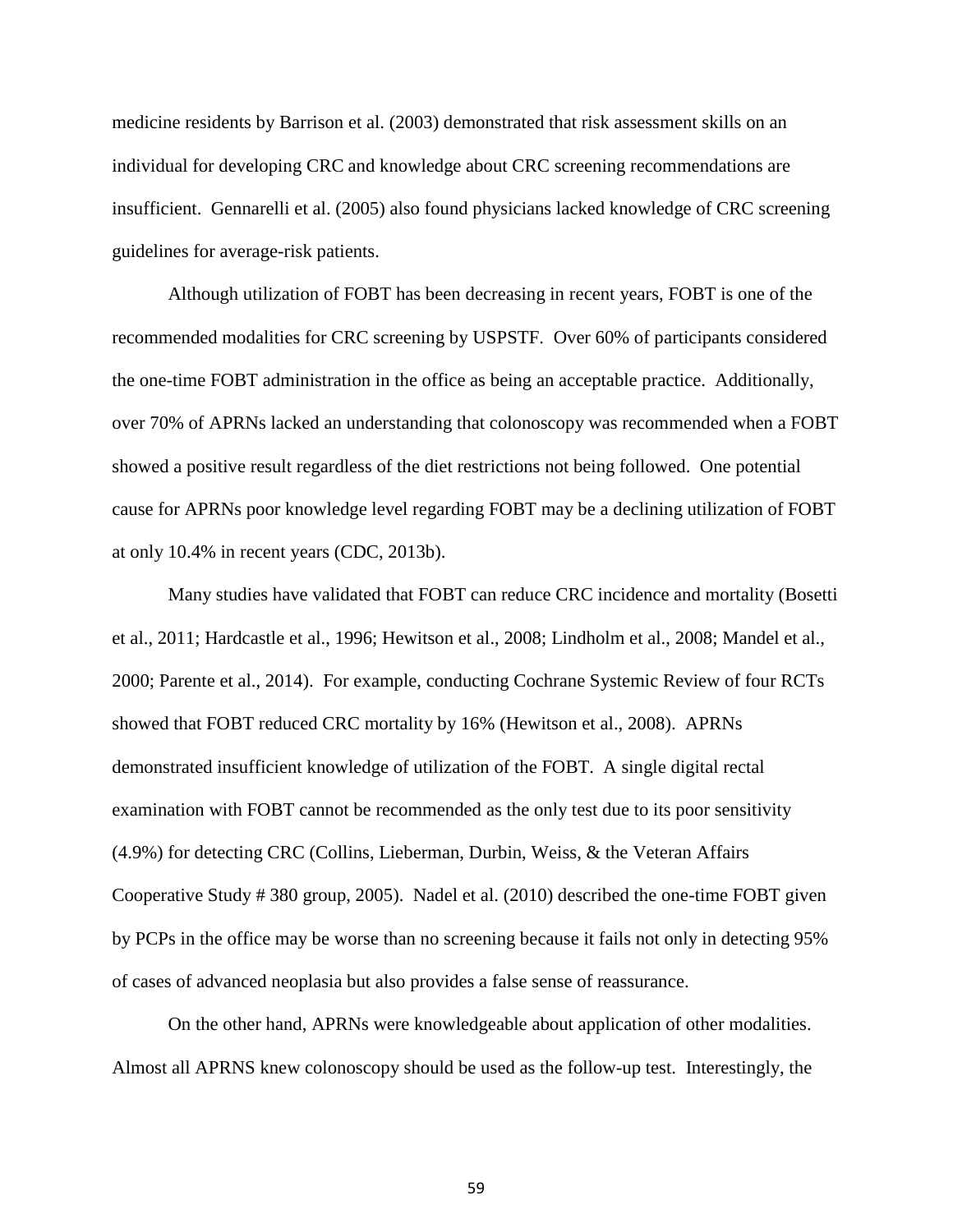present study found that APRNs knowledge level was not correlated to their self-reported CRC screening referral rates. Of those  $(n=24)$  who scored less than 11, 87.5% indicated that they made referrals very often or often. In addition, analysis found that no statistically significant association in self-reported referral rates between APRNs with MSN and APRNS with DNP or PhD.

### **Limitations**

This study has several limitations. First, an unvalidated instrument was used to measure APRNs knowledge level. However, validity and reliability for this instrument have not been tested. Second, the small sample size is a limitation. Sixty-three participants in the present study represent only 1.2% of total APRNs in Kentucky. Thus, the findings from this study cannot be generalized to the whole APRN population. Lastly, a self-reported referral rate for CRC screening method was utilized. This method may potentially lead to bias since true referral rates could not be determined. A patient's chart audit by using EHR may help to minimize the bias.

#### **Implications for Practice and Research**

Findings from this study indicated APRNs knowledge of utilization of FOBT (one of the recommended CRC screening tests) and risk assessment skills were lacking. Suggestions to improve APRNs knowledge in these areas include providing education programs related to utilization of FOBT and risk assessment skills by employing pre-test and post-test. Offering continuous educational unit (CEU) credit hours for the educational program may encourage APRNs to participate in these programs. It may be necessary to produce a simple algorithm of assessing the risk level for developing CRC of individuals for APRNs to use it as a quick reference. In addition, it is essential to create a better instrument to measure APRNs level of CRC screening recommendation guidelines.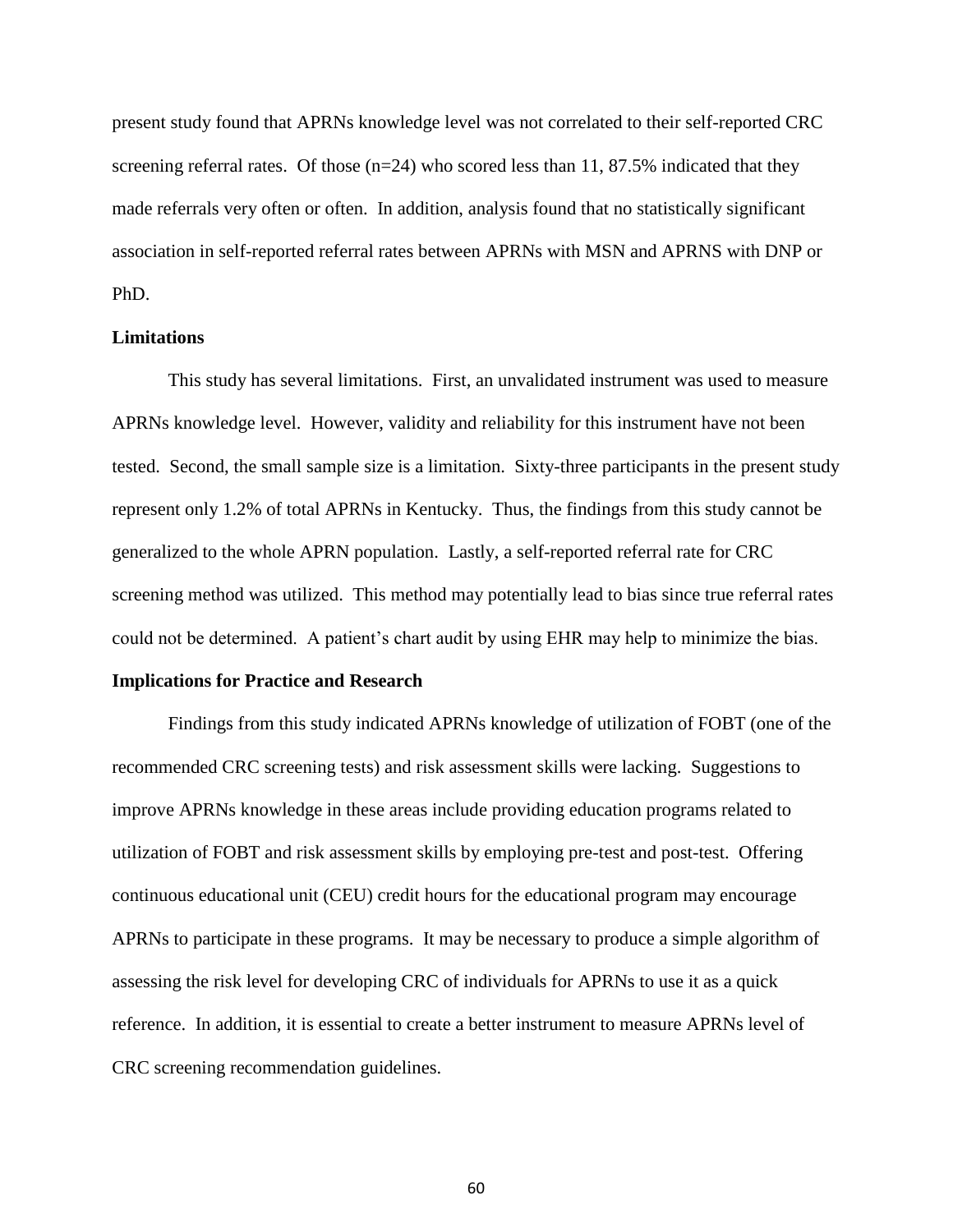#### **Conclusions**

The present study aimed to determine if there was a relationship between APRNs knowledge level of CRC screening recommendation guidelines and APRNs self-reported CRC screening referral rates. Findings from this study indicated that APRNs lacked knowledge not only in categorizing the risk level of individuals, but also in utilizing FOBT appropriately. Thus, needs for improvement in APRNs knowledge related to risk assessment skills and utilization of FOBT were identified. APRNs should keep in mind that FOBTs, especially the high-sensitivity FOBT and FIT, have made significant improvements in their sensitivity. Because of improved sensitivity of FOBT or FIT, these tests can be a reasonable alternative that can reach to a broadrange of eligible adults. Although APRNs self-reported CRC screening referral rates were not associated with their knowledge level, sufficient knowledge of the current guidelines are essential for APRNs in order to provide evidence-based safe care. Efforts must be made to improve APRNs risk assessment skills and proper utilizations of the FOBT.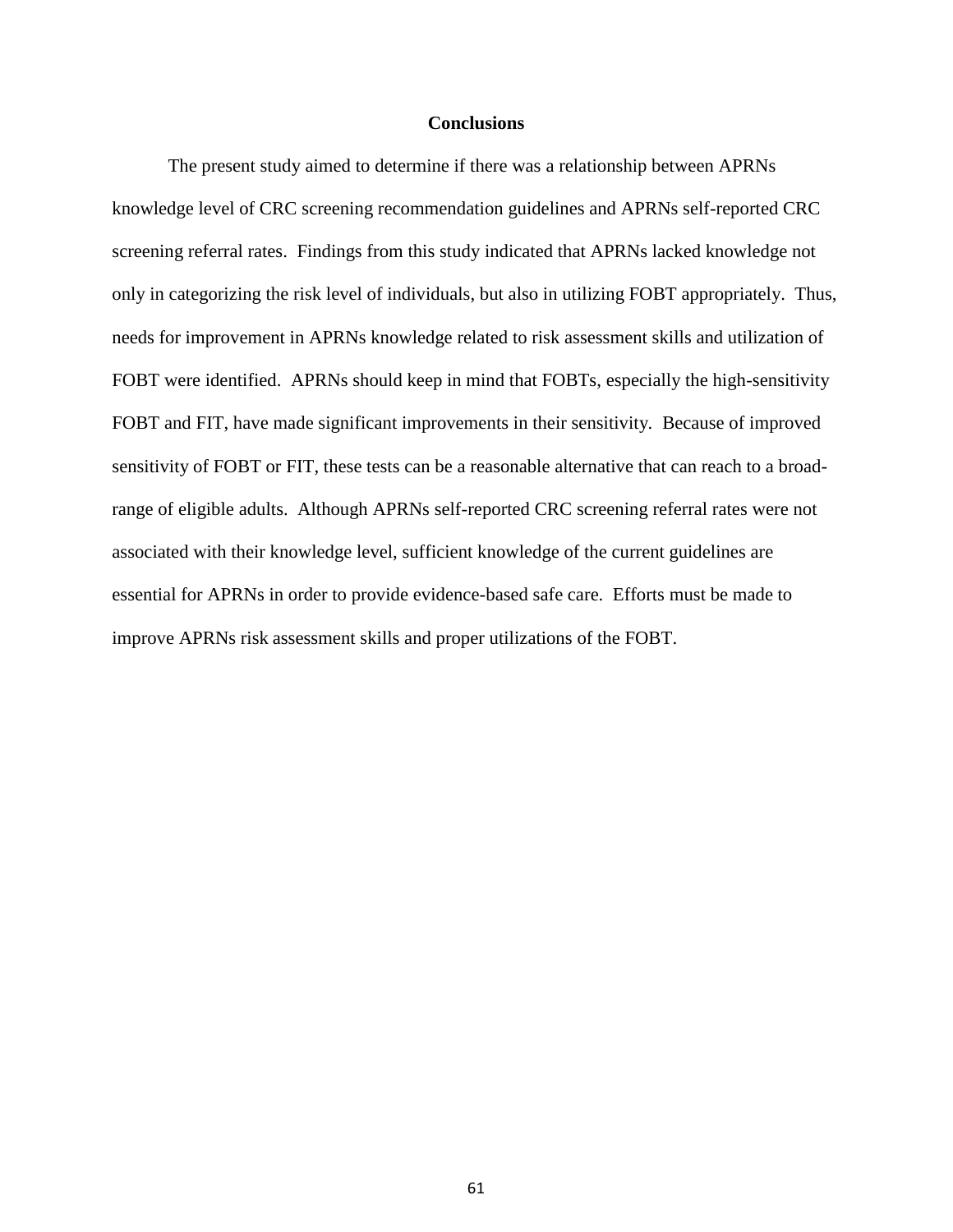# **Tables and Figure**

|                           |                                  | <b>Frequency</b>        | <b>Percent</b> |
|---------------------------|----------------------------------|-------------------------|----------------|
| Gender                    | Male                             | $\overline{\mathbf{3}}$ | 4.8%           |
|                           | Female                           | 59                      | 93.7%          |
|                           | Non-specified                    | $\mathbf{1}$            | 1.5%           |
| <b>Education</b>          | <b>MSN</b>                       | 47                      | 74.6%          |
|                           | <b>DNP</b>                       | 10                      | 15.9%          |
|                           | PhD                              | 3                       | 4.8%           |
|                           | Others/missing                   | 3                       | 4.8%           |
| <b>Years in Practice</b>  | 1-5 years                        | 22                      | 34.9%          |
|                           | 6-10 years                       | 12                      | 19%            |
|                           | 11-15 years                      | 6                       | 9.5%           |
|                           | 16-20 years                      | 12                      | 19%            |
|                           | 21-25 years                      | $\Omega$                | 0%             |
|                           | 30 and over years                | 5                       | 7.9%           |
| <b>APRN Designation</b>   | <b>Nurse Practitioners</b>       | 54                      | 85.7%          |
|                           | <b>Nurse Midwives</b>            | 5                       | 7.9%           |
|                           | <b>Clinical Nurse Specialist</b> | 3                       | 4.8%           |
|                           | <b>Nurse Anesthetist</b>         | $\Omega$                | 0%             |
| <b>Population Focused</b> | <b>Family Practice</b>           | 36                      | 57.1%          |
|                           | Adult (Adult-Gero)               | 13                      | 20.6%          |
|                           | <b>Women's Health</b>            | 11                      | 17.5%          |
|                           | <b>Acute Care</b>                | $\overline{2}$          | 3.2%           |
|                           | <b>Psychiatric Care</b>          | $\mathbf{1}$            | 1.6%           |
| County                    | <b>Jefferson</b>                 | 14                      | 22.2%          |
|                           | Fayette                          | 9                       | 14.3%          |
|                           | <b>Hardin</b>                    | 3                       | 4.8%           |
|                           | <b>Breckinridge</b>              | $\overline{2}$          | 3.2%           |
|                           | Caldwell                         | $\overline{2}$          | 3.2%           |
|                           | <b>Daviess</b>                   | $\overline{2}$          | 3.2%           |
|                           | <b>Franklin</b>                  | $\overline{2}$          | 3.2%           |
|                           | Pulaski                          | $\overline{2}$          | 3.2%           |
|                           | 22 more counties with an APRN    | 1                       | 35.2%          |
|                           |                                  |                         |                |

 **Table 3 Demographic Characteristics of APRN**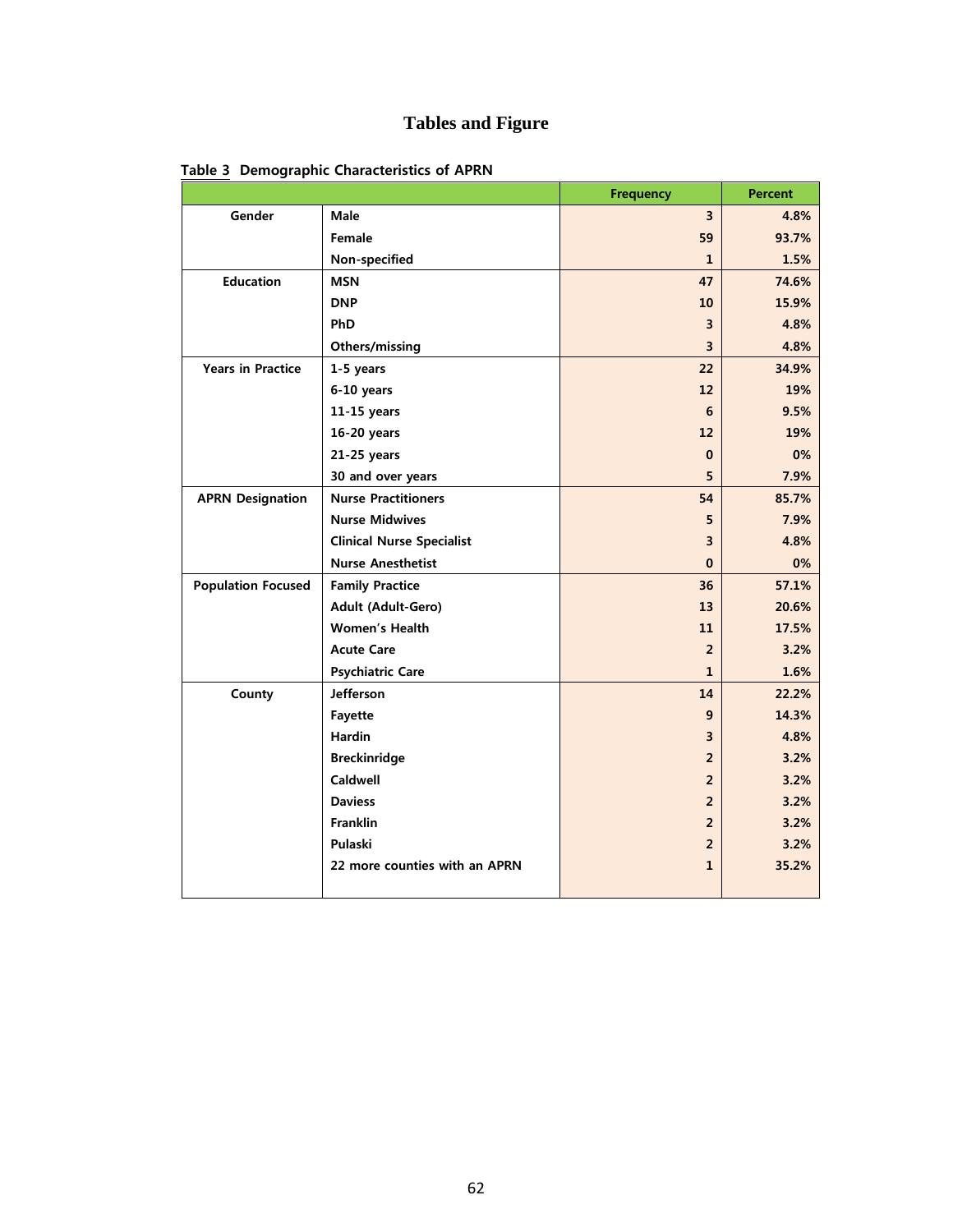|                          |                                  | <b>Frequency</b>        | <b>Percent</b> |
|--------------------------|----------------------------------|-------------------------|----------------|
| Q 1. The most effective  | A recommendation                 | 28                      | 44.4%          |
| tool at an APRN's        | (correct answer)                 |                         |                |
| disposal fir encouraging | An educational pamphlet          | 7                       | 11.1%          |
| patients to be screened  | An educational video             | 1                       | 1.6%           |
| is                       | None of the above                | 26                      | 41.3%          |
|                          | All of the above                 | $\mathbf{1}$            | 1.6%           |
| Q 2. Which of the        | <b>Postcard reminders</b>        | 6                       | 9.5%           |
| following have been      | <b>Reminder letters</b>          | 9                       | 14.3%          |
| demonstrated to be       | <b>Prescription reminders</b>    | 3                       | 4.6%           |
| effective in raising     | <b>Telephone calls</b>           | 9                       | 14.3%          |
| cancer screening rates   | All of the above (correct        | 36                      | 57.1%          |
|                          | answer)                          |                         |                |
| Q 3. Effective chart     | <b>Problem lists</b>             | $\mathbf{0}$            | 0%             |
| prompts include          | <b>Screening schedules</b>       | 12                      | 19%            |
|                          | <b>Electronic medical record</b> | 14                      | 22.2%          |
|                          | reminders                        |                         |                |
|                          | <b>Chart stickers</b>            | $\mathbf{1}$            | 1.6%           |
|                          | All of the above (correct        | 36                      | 57.1%          |
|                          | answer)                          |                         |                |
| Q 4. A theory-based      | True (correct answer)            | 48                      | 76.2%          |
| communication            | False                            | 13                      | 27.1%          |
| strategy is more         |                                  |                         |                |
| effective than generic   |                                  |                         |                |
| education                |                                  |                         |                |
| Q 5. Provider feedback   | True (correct answer)            | 61                      | 96.8%          |
| is an effective way to   | False                            | $\overline{2}$          | 3.2%           |
| improve office           |                                  |                         |                |
| screening rates          |                                  |                         |                |
| Q 6. Reassignment of     | True (correct answer)            | 57                      | 90.5%          |
| office staff to involve  | False                            | $\overline{\mathbf{4}}$ | 6.4%           |
| them in the screening    |                                  |                         |                |
| process can facilitate   |                                  |                         |                |
| improved screening       |                                  |                         |                |
| rates                    |                                  |                         |                |

 **Table 4 APRNs Attitudes toward Improving Screening Rates in Practice**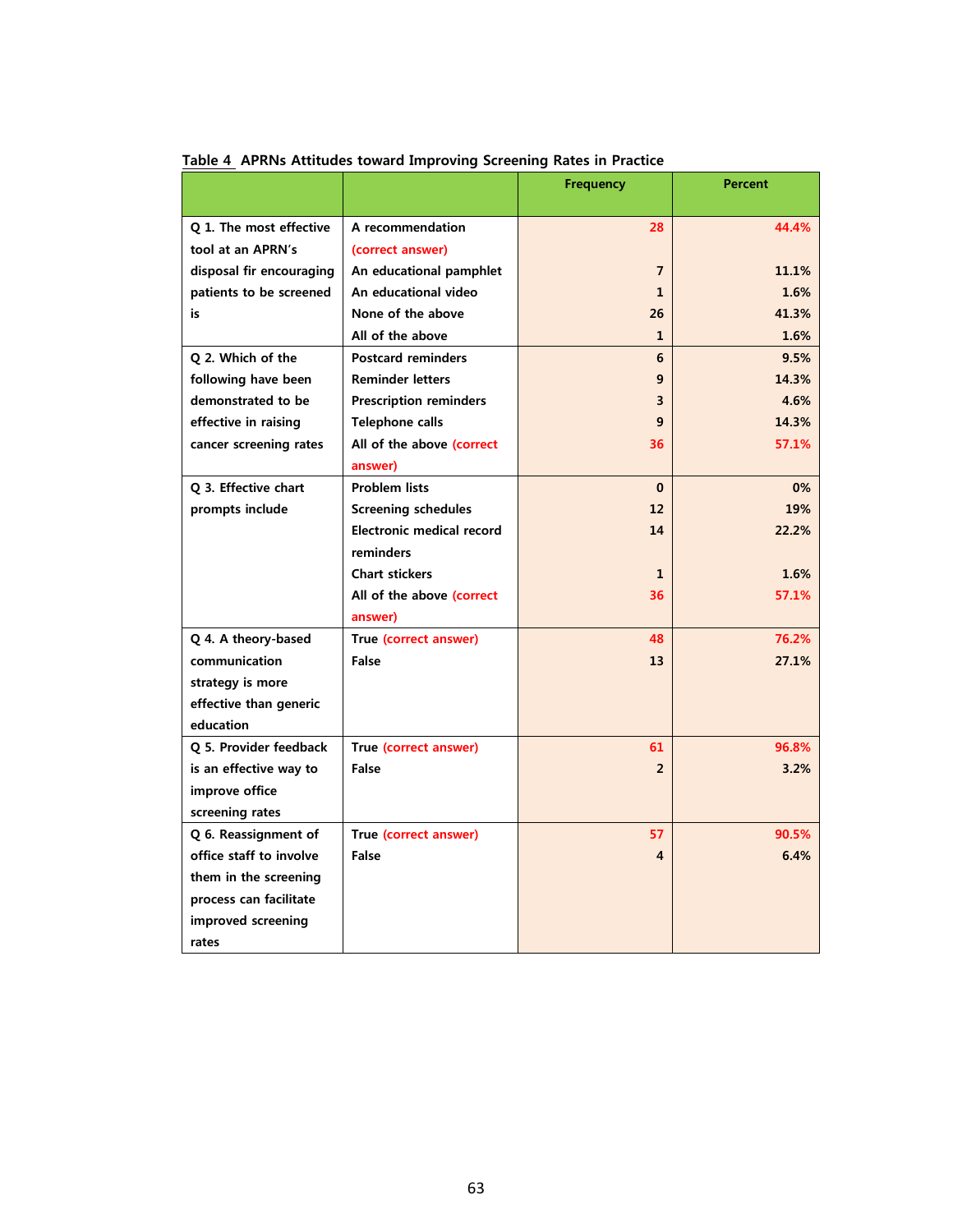|                             |                        | <b>Frequency</b> | <b>Percent</b> |
|-----------------------------|------------------------|------------------|----------------|
| Q 7. The digital rectal     | <b>True</b>            | 23               | 36.5%          |
| exam in an accepted         | False (correct answer) | 40               | 63.5%          |
| colorectal cancer screening |                        |                  |                |
| practice.                   |                        |                  |                |
| Q 8. Clinician should do a  | <b>True</b>            | 38               | 60.3%          |
| stool blood test in the     | False (correct answer) | 25               | 39.7%          |
| office to make sure that at |                        |                  |                |
| least one CRC screening     |                        |                  |                |
| test is completed.          |                        |                  |                |
| Q 9. If a stool blood test  | <b>True</b>            | 30               | 47.6%          |
| kit is returned and only    | False (correct answer) | 33               | 52.4%          |
| one window is positive, the |                        |                  |                |
| test should be repeated.    |                        |                  |                |
| Q 10. A positive stool      | True                   | 45               | 71.4%          |
| blood test should be        | False (correct answer) | 18               | 28.6%          |
| repeated if the diet        |                        |                  |                |
| restriction were not        |                        |                  |                |
| followed,                   |                        |                  |                |

 **Table 5.1 APRN Knowledge Level about the USPSTF CRC Screening Recommendation Guidelines**

|                            |                            | <b>Frequency</b> | <b>Percent</b> |
|----------------------------|----------------------------|------------------|----------------|
| Q 11. A 45 year old woman  | Average (correct answer)   | 24               | 38.1%          |
| whose father was           | <b>Increased</b>           | 33               | 52.4%          |
| diagnosed with colorectal  | High                       | 5                | 7.9%           |
| cancer at age 70?          |                            |                  |                |
|                            |                            |                  |                |
|                            |                            |                  | Missing $=1$   |
| Q 12. A 30 year old male   | Average                    | 14               | 22.2%          |
| whose older brother was    | Increased (correct answer) | 30               | 47.6%          |
| diagnosed with an          | High                       | 18               | 28.6%          |
| adenomatous polyp at age   |                            |                  |                |
| 59.                        |                            |                  | Missing $=1$   |
| Q 13. A 50 year old female | Average (correct answer)   | 33               | 52.4%          |
| whose uncle was            | <b>Increased</b>           | 24               | 38.1%          |
| diagnosed with             | High                       | 6                | 9.5%           |
| adenomatous polyps at      |                            |                  |                |
| age 55.                    |                            |                  |                |
| Q 14. A 20 year old woman  | Average                    | $\Omega$         | 0%             |
| whose mother died of       | Increased (correct answer) | 15               | 23.8%          |
| colorectal at age 47       | High                       | 47               | 74.6%          |
|                            |                            |                  | Missing $=1$   |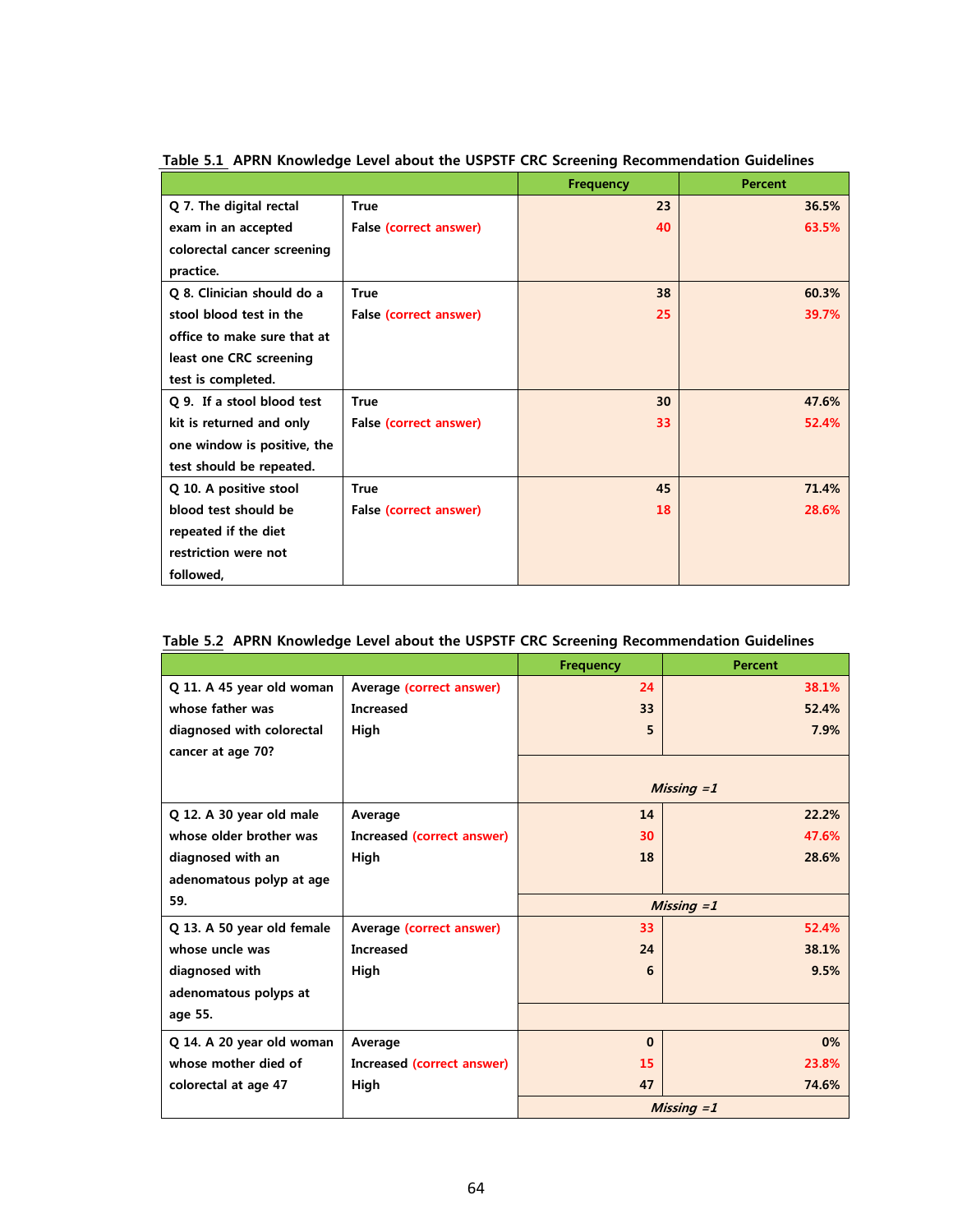|                             |                               | <b>Frequency</b> | <b>Percent</b> |
|-----------------------------|-------------------------------|------------------|----------------|
| Q 15. At what age should    | <b>Puberty</b>                | 0                | 0%             |
| "average-risk" patient      | <b>Age 25</b>                 | $\overline{2}$   | 3.2%           |
| begin colorectal cancer     | Age 40                        | 5                | 7.9%           |
| screening?                  | Age 50 (correct answer)       | 56               | 88.9%          |
|                             | Age 60                        | $\bf{0}$         | 0%             |
|                             |                               |                  | Missing=0      |
| Q 16. At what age should a  | <b>Puberty</b>                | 1                | 1.6%           |
| patient with family history | <b>Age 25</b>                 | 8                | 12.7%          |
| of colorectal cancer or     | Age 40 (correct answer)       | 46               | 73.0%          |
| adenomatous polyps          | <b>Age 50</b>                 | 8                | 12.7%          |
| affecting one first-degree  | Age 60                        | $\bf{0}$         | 0%             |
| relative diagnosed at age   |                               |                  |                |
| 55 begin screening?         |                               |                  | Missing=0      |
| Q 17. What screening        | Stool blood test              | 1                | 1.6%           |
| modality offers the         | Stool blood                   | 5                | 7.9%           |
| greatest sensitivity and    | test/Flexible Sig.            | 4                | 6.3%           |
| specificity and should be   | Flexible sigmoidoscopy        | 53               | 84.1%          |
| recommended to those at     | <b>Colonoscopy (correct</b>   | $\bf{0}$         | 0%             |
| increased risk?             | answer)                       |                  |                |
|                             | Double-contrast barium        | 0                | 0%             |
|                             | enema                         |                  |                |
|                             |                               |                  | $Missing = 0$  |
| Q 18. What screening        | Stool blood test              | 51               | 81%            |
| modality might be best to   | (correct ans.)                | 5                | 7.9%           |
| recommend to a patient      | Stool blood                   | 0                | 0%             |
| who is distrustful of       | test/Flexible Sig.            | 3                | 4.8%           |
| physicians or very          | Flexible sigmoidoscopy        | 4                | 6.3%           |
| uncomfortable with          | Colonoscopy                   |                  |                |
| invasive procedures?        | Double-contrast barium        | 0                | 0%             |
|                             | enema                         | Missing=0        |                |
| Q 20. Which of the          | Stool blood test              | 1                | 1.6%           |
| following screening test(s) | <b>Flexible Sigmoidoscopy</b> | 3                | 4.8%           |
| are recommended by one      | <b>Stool DNA testing</b>      | 4                | 6.3%           |
| or more authoritative       | <b>Colonoscopy (correct</b>   | 52               | 82.5%          |
| groups for patient at risk  | answer)                       | 1                | 1.6%           |
| of hereditary non-          | Double-contrast barium        | 0                | 0%             |
| polyposis colon cancer or   | enema                         | 0                | 0%             |
| familial adenomatous        | All of the above              |                  |                |
| polyposis?                  |                               |                  | $Missing = 2$  |

 **Table 5.3 APRN Knowledge Level about the USPSTF CRC Screening Recommendation Guidelines**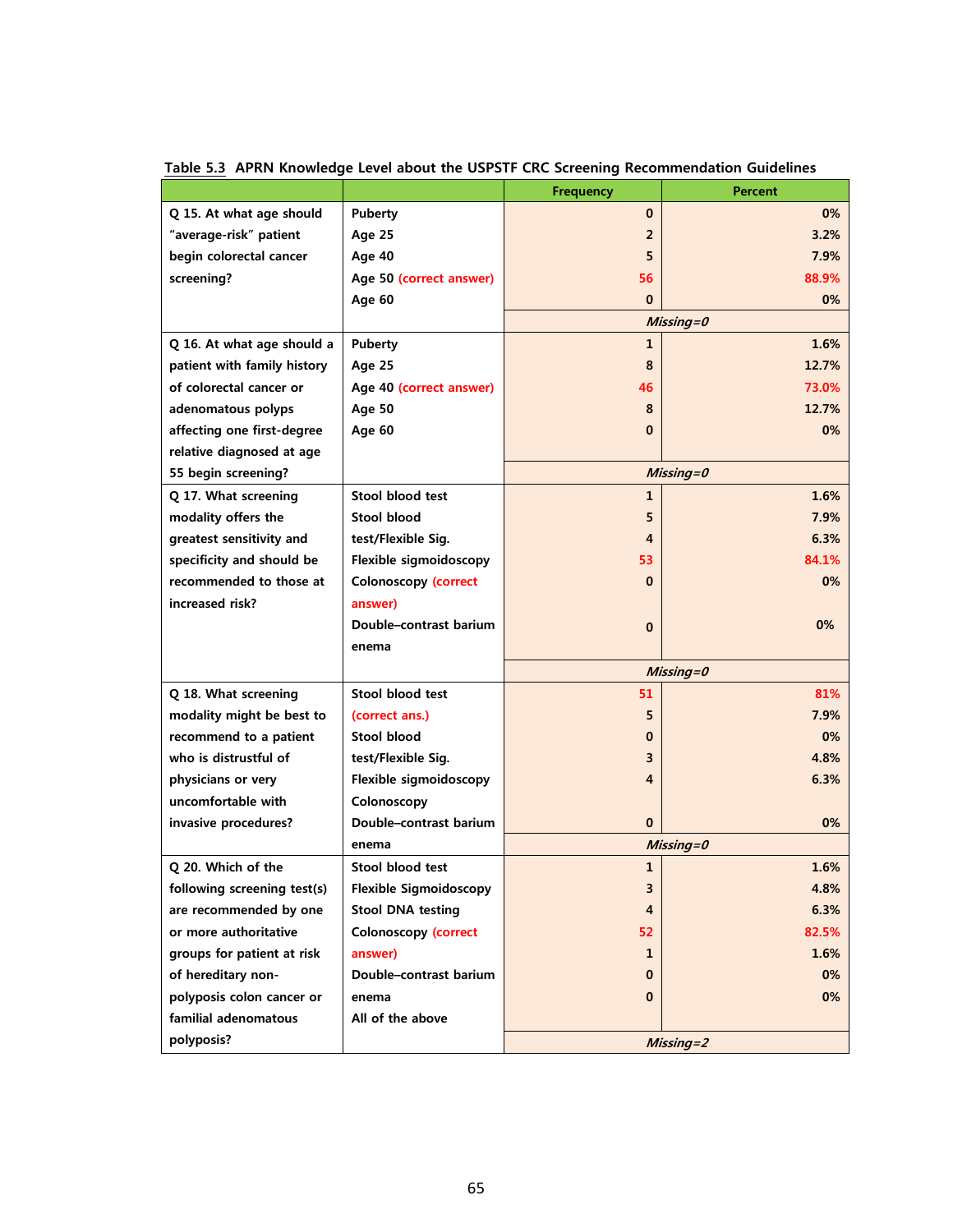|                      | <b>Referral Rate</b> | Referral Rate | <b>Total</b> |
|----------------------|----------------------|---------------|--------------|
|                      | $\geq 75\%$          | < 75%         |              |
| Test Score $\geq 11$ | 32 (82.1%)           | 7 (17.9%)     | 39           |
| Test Score <11       | 21 (87.5%)           | 3(12.5%)      | 24           |
| <b>Total</b>         | 53                   | 10            | 63           |

 **Table 6 Test Scores and Self-Reported Referral Rates for CRC Screening**



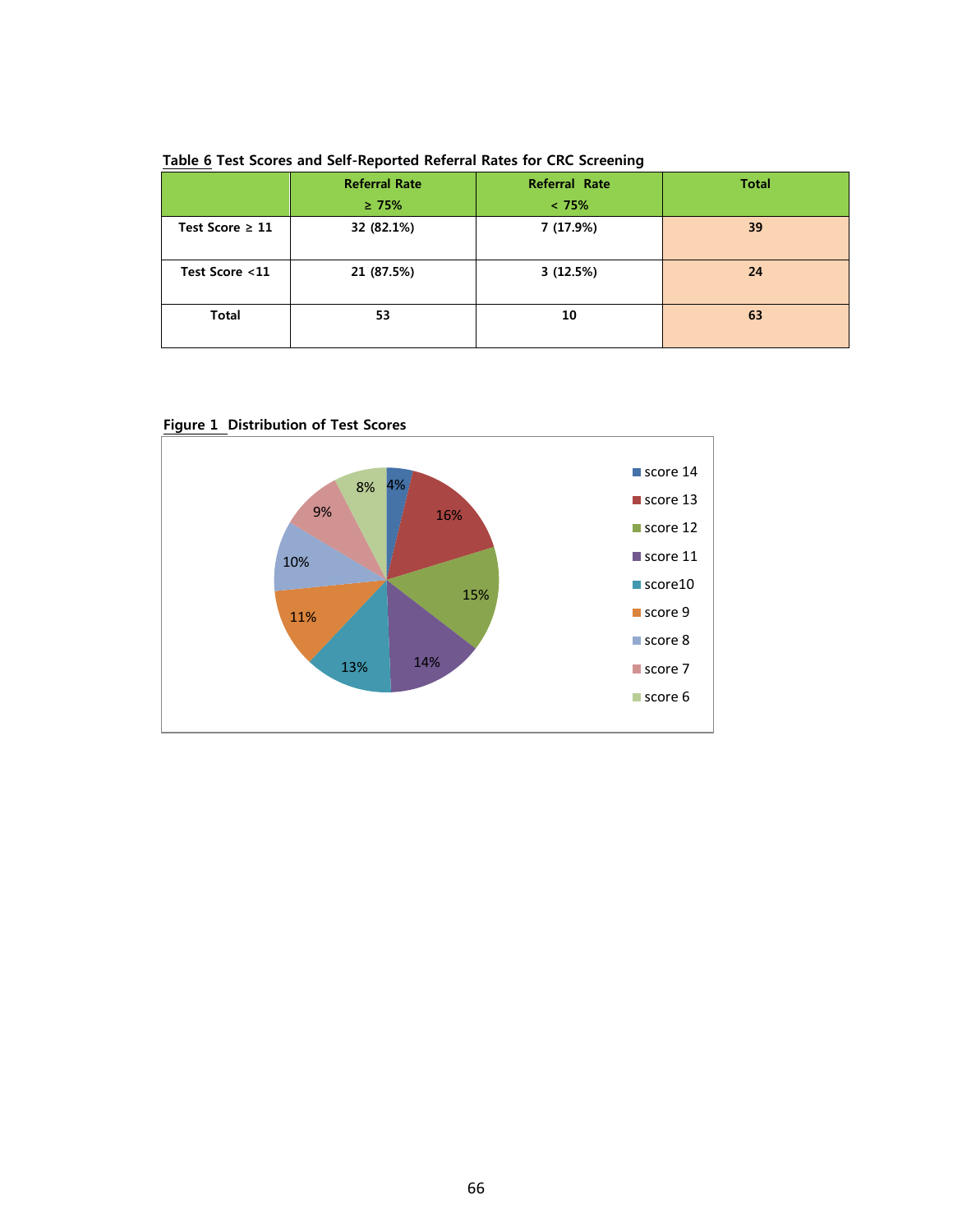#### References

- Barrison, A., Smith, C., Oviedo, J., Heeren, T., & Schroy, P. (2003). Colorectal cancer screening and familial risk: A survey of internal medicine residents' knowledge and practice patterns. *American Journal of Gastroenterology, 98*(6), 1410-1416.
- Bosetti, C., Levi, F., Rosato, V., Bertoccio, P., Lucchini, F., Nagri, E., & Vecchia, C. (2011). Recent trends in colorectal cancer mortality in Europe. *International Journal of Cancer, 129*(1), 180-191.
- Centers for Disease Control and Prevention. (2013a). CDC health disparities inequalities report-United States 2013. Colorectal cancer incidence and screening-United States 2008 and 2010. Morbidity and Mortality Weekly Report, 62(3), 1-187. Retrieved from http://www.cdc.gov/mmwr/pdf/other/su6203.pdf
- Centers for Disease Control and Prevention. (2013b). CDC health disparities inequalities report-United States 2013. Colorectal cancer incidence and screening-United States 2008 and 2010. Morbidity and Mortality Weekly Report, 62(3), 1-187. Retrieved from http://www.cdc.gov/mmwr/pdf/other/su6203.pdf
- Collin, J., Lieberman, D., Durbin, T., Weiss, D., & the Veteran Affairs Cooperative Study #380 Group. (2005). Accuracy of screening for fecal occult blood test on a single stool sample obtained by digital rectal examine. *Annals Internal Medicine, 142*(2), 81-86.
- Davis, T., Rademaker, A., Bailey, S., Platt, D., Esparza, J., Wolf, M., & Arnold, L. (2013). Contrasts in rural and urban barriers to colorectal cancer screening. *American Journal Health Behavior, 37*(3), 289-298.
- Gennarelli, M., Jandorf, L., Cromwell, C., Valimarsdottir, H., Redd, W., & Itzkowitz, S. (2005). Barriers to colorectal cancer screening: inadequate knowledge by physicians. *The Mount Sinai Journal of Medicine, 72*(1), 36-44.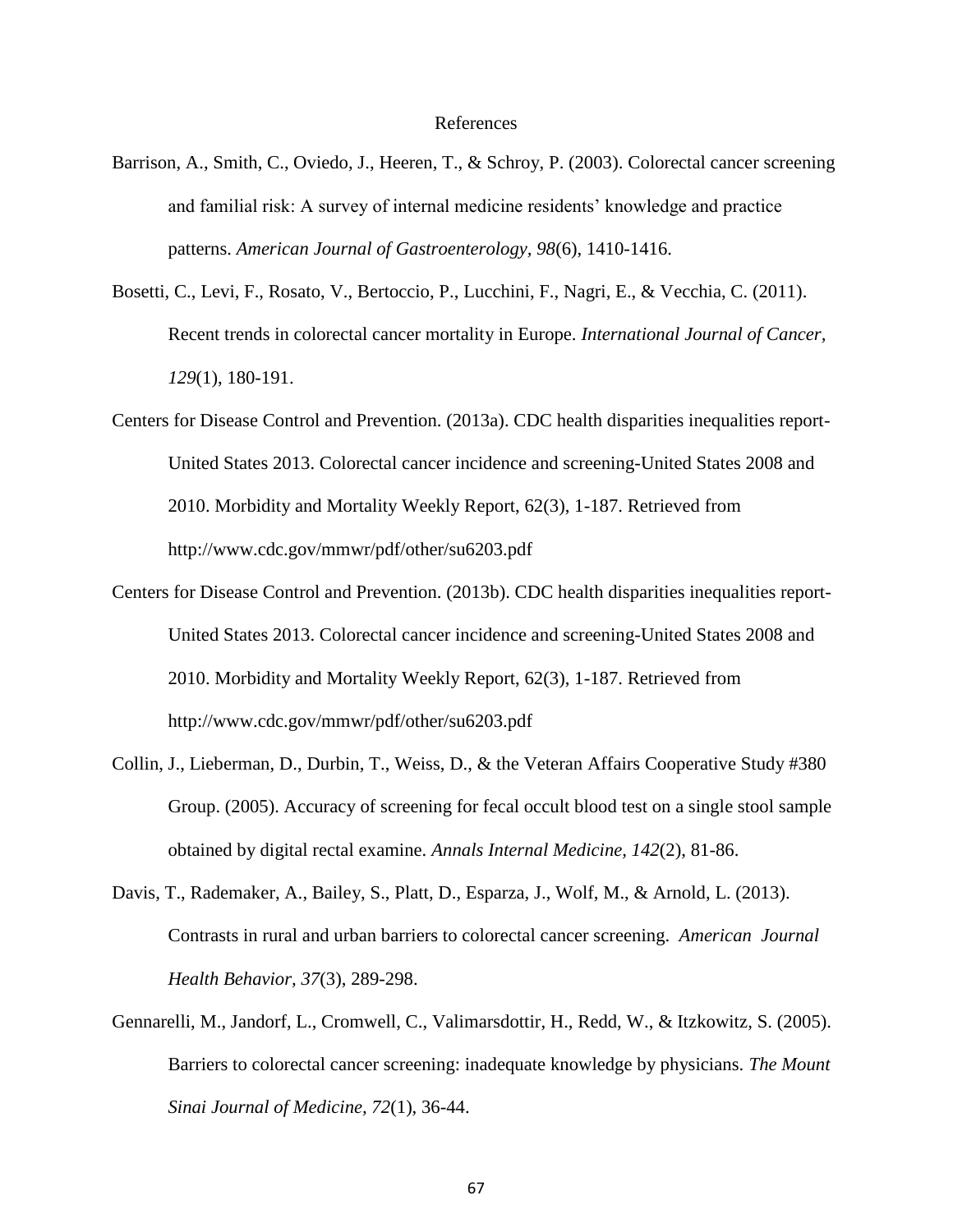- Green, A., Peters-Lewis, A., Percac-Lima, S., Betancourt, J., Richter, J., Janairo, M., … Atlas, S. (2008). Barriers to screening colonoscopy for low-income Latino and white patients in an urban community health center. *Journal of General Internal Medicine, 23*(6), 834-840.
- Hardcastle, J., Chamberlain, J., Robinson, M., Moss, S., Amar, S., Balfour, T., … Mangham, C. (1996). Randomized controlled trial of faecal-occult-blood screening for colorectal cancer. *The Lancet, 348*(9040), 1472-1477.
- Harris, P., Taylor, R., Thielke, R., Payne, J., Gonzalez, N., & Conde. J. (2009). Research electronic data capture (REDCap): A metadata-driven methodology and workflow process for providing translational research informatics support. *Journal of Biomedical Informatics, 42*(2), 377-381.
- Haverkamp, D., Perdue, D., Espey, D., & Cobb, N. (2011). A survey of Indian Health Service and tribal health providers' colorectal cancer screening knowledge, perceptions, and practices. *Journal of Health Care for the Poor and Underserved, 22*(1), 243-257.
- Hewitson, P., Glasziou, P., Watson, E., Towler, B., & Irwig, L. (2008). Cochrane systemic review of colorectal cancer screening using the fecal occult blood test (Hemoccult): An update. *American Journal of Gastroenterology, 103*, 1541-1549.
- Institution of Medicine. (2011). The future of nursing: Leading change, advancing health. Washington, DC.
- Jones, R., Devers, K., Kuzel, A., & Woolf, S. (2010). Patient-reported barriers to colorectal cancer screening. *American Journal of Preventative Medicine, 38*(5), 508-516.
- Katz, M., Broder-Oldach, B., Fisher, J., King, J., Eubanks, K., Fleming, K., … Paskett, E. (2012). Patient-provider discussions about colorectal cancer screening: who initiates elements of informed decision making? *Journal of General Internal Medicine, 27*(9), 1135-1141.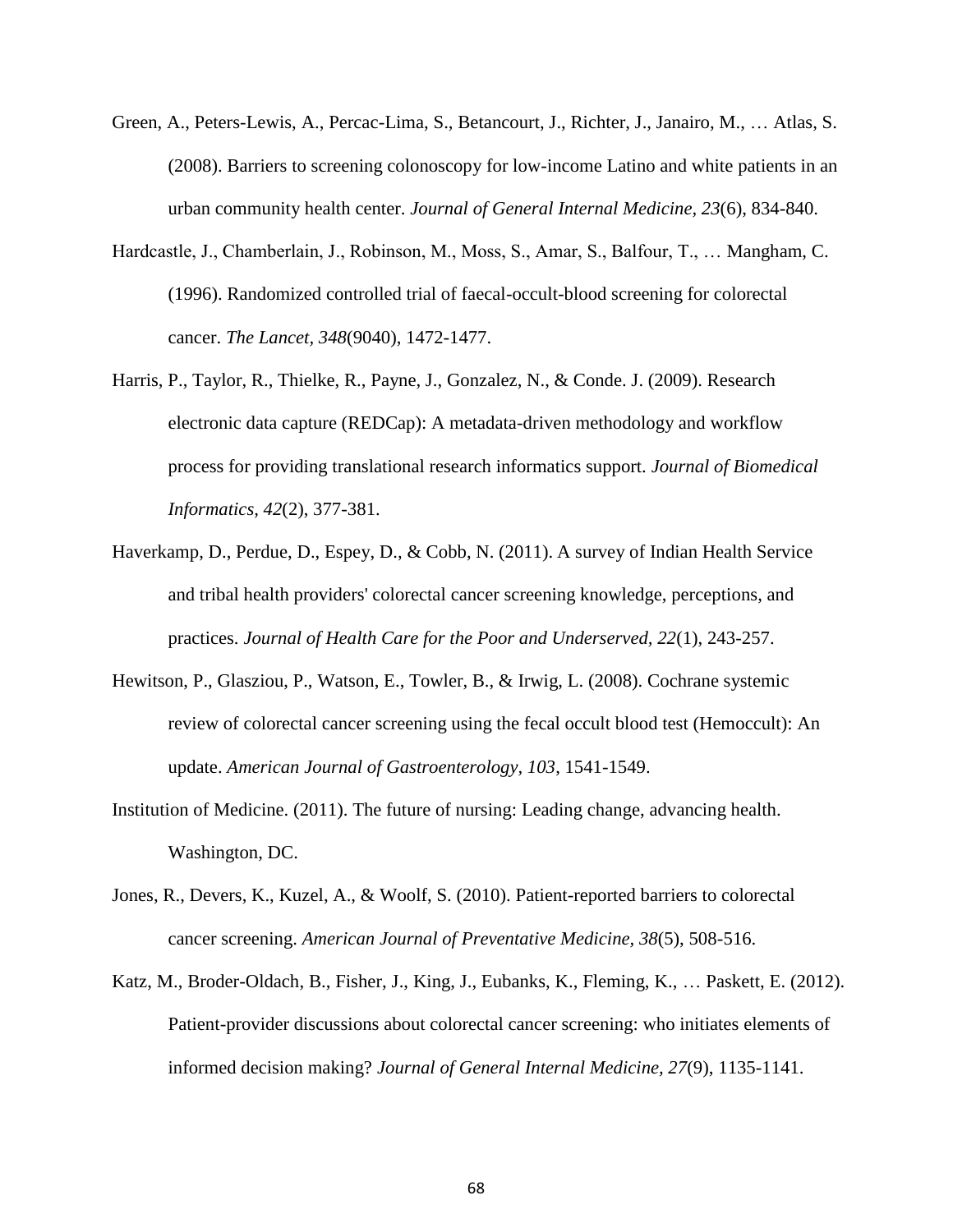- Kelly, K., Phillips, C., Jenkins, C., Norling, G., Whites, C., Jenkins, t., … Dignan, M. (2007). Physician and staff perceptions of barrios to colorectal cancer screening in Appalachian Kentucky. *Cancer Control, 14*(2), 167-175.
- Kentucky Board of Nursing. (2014). Licensure statistic reports. Retrieved from http://kbn.ky.gov/stats/
- Klaunde, C., Vernon, S., Nadel, M., Breen, N., Seeff, L., & Brown, M. (2005). Barriers to colorectal cancer screening: a comparison of reports from primary care physicians and average-risk adults. *Medical Care, 43*(9), 939-944.
- Lasser, K., Ayanian, J., Fletcher, R., & Good, M. (2008). Barriers to colorectal cancer screening in community health centers: A qualitative study. *BioMed Central, 9*(15), 1-8.
- Lindholm, E., Brevinge, H., & Haglind, E. (2008). Survival benefits in a randomized controlled trial of faecal occult blood screening for colorectal cancer. *British Journal of Surgery Society, 95*, 1029-1036.
- Mandel, J., Church, T., Bond, J., Ederer, F., Geisser, M., Mongin, S., … Schuman, L. (2000). The effect of fecal occult-blood screening on the incidence of colorectal cancer. *The New England Journal of Medicine, 343*(22), 1603-1607.
- Nadel, M., Berkowitz, Z., Klabunde, C., Smith, R., Coughlin, S., & White, M. (2010). Fecal occult blood testing beliefs and practices of U.S. primary care physicians: Serious deviations from evidence-based recommendations. *Journal of General Internal Medicine*, *25*(8), 833-839.
- O'Farrell, C. M., Green, B. B., Reid, R. J., Bowen, D., & Baldwin, L. (2013). Physician-patient colorectal cancer screening discussion by physician's screening rates. *Journal of the American Board of Family Medicine, 25*(6), 771-781. doi: 10.3122/jabfm.2012.110279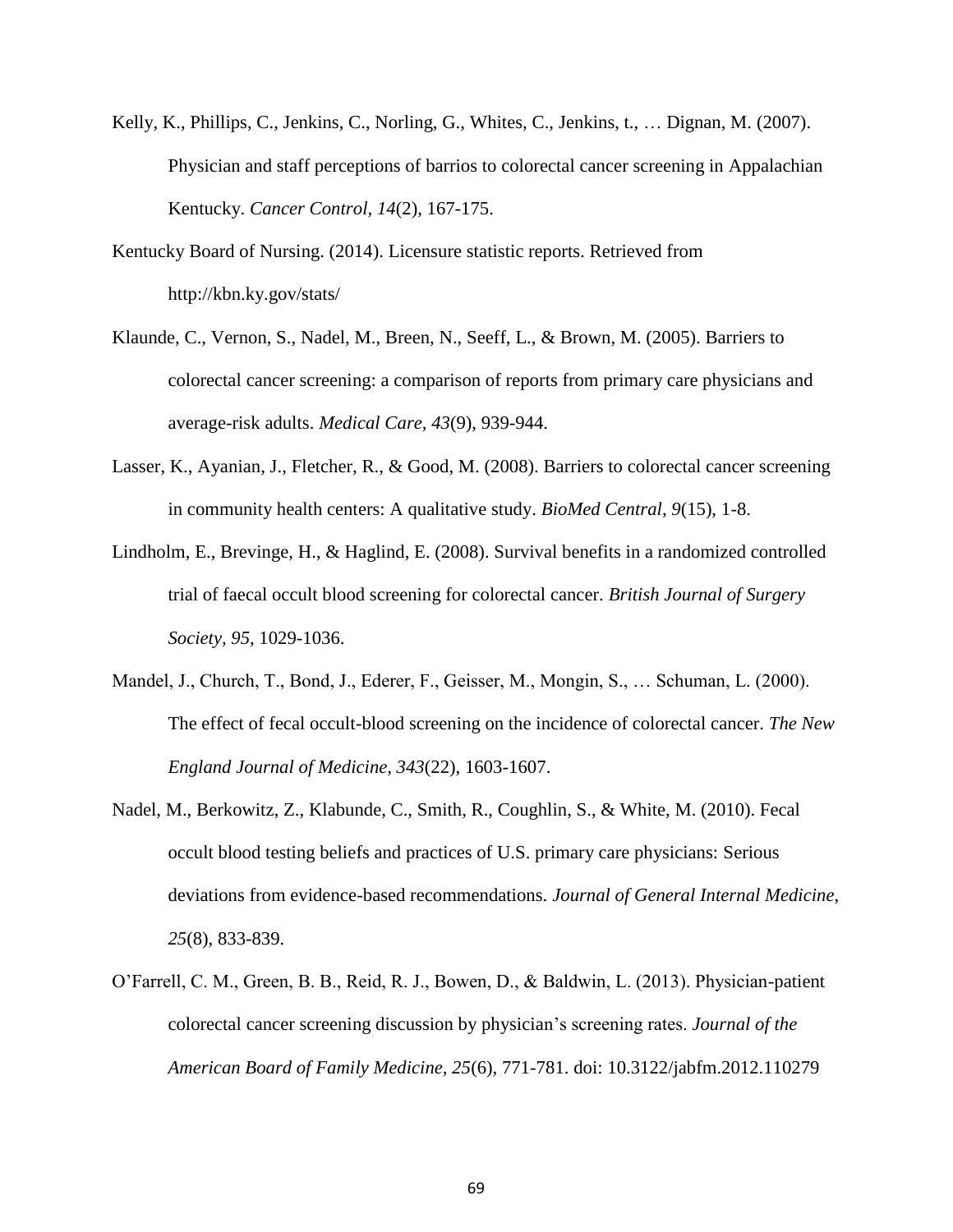- Ornstein, S., Nemeth, L., Jenkins, R., & Nietert, P. (2010). Colorectal cancer screening in primary care: Translating research into practice. *Medical Care, 48*(10), 900-906.
- Parente, F., Vailati, C., Boemo, C., Bonoldi, E., Ardizzoia, N., Ilardo, A., … Moretti, R. (2014). Improved 5-year survival of patients with immunochemical faecal blood test-screendetected colorectal cancer versus non-screening cancers in northern Italy. *Digestive and Liver Disease, 47*(2015), 68-72.
- Sarfaty, M. (2008). How to increase colorectal cancer screening rates in practice: A primary care clinician's evidenced-based toolbox and guide. Atlanta, GA: American Cancer Society, nccrt.org/about/provider-education/crc-clinician-guide/
- U. S. Census Bureaus. (2013). American Community Survey Highlight Report: Men in nursing occupations. Retrieved from http://www.census.gov/people/io/files/Men\_in\_Nursing\_Occupations.pdf
- U. S. Department of Health & Human Services. (2015). Healthy People 2020. Leading health indicators. Retrieved from https://www.healthypeople.gov/2020/Leading-Health-Indicators
- U. S. Preventive Service Task Force. (2008). Screening for colorectal cancer. Retrieved from http://www.uspreventiveservicestaskforce.org/uspstf/uspscolo.htm
- Weinberg, D. S. (2008). In the clinic colorectal screening. *Annals of Internal Medicine, 148* (3):  $ITC2-1$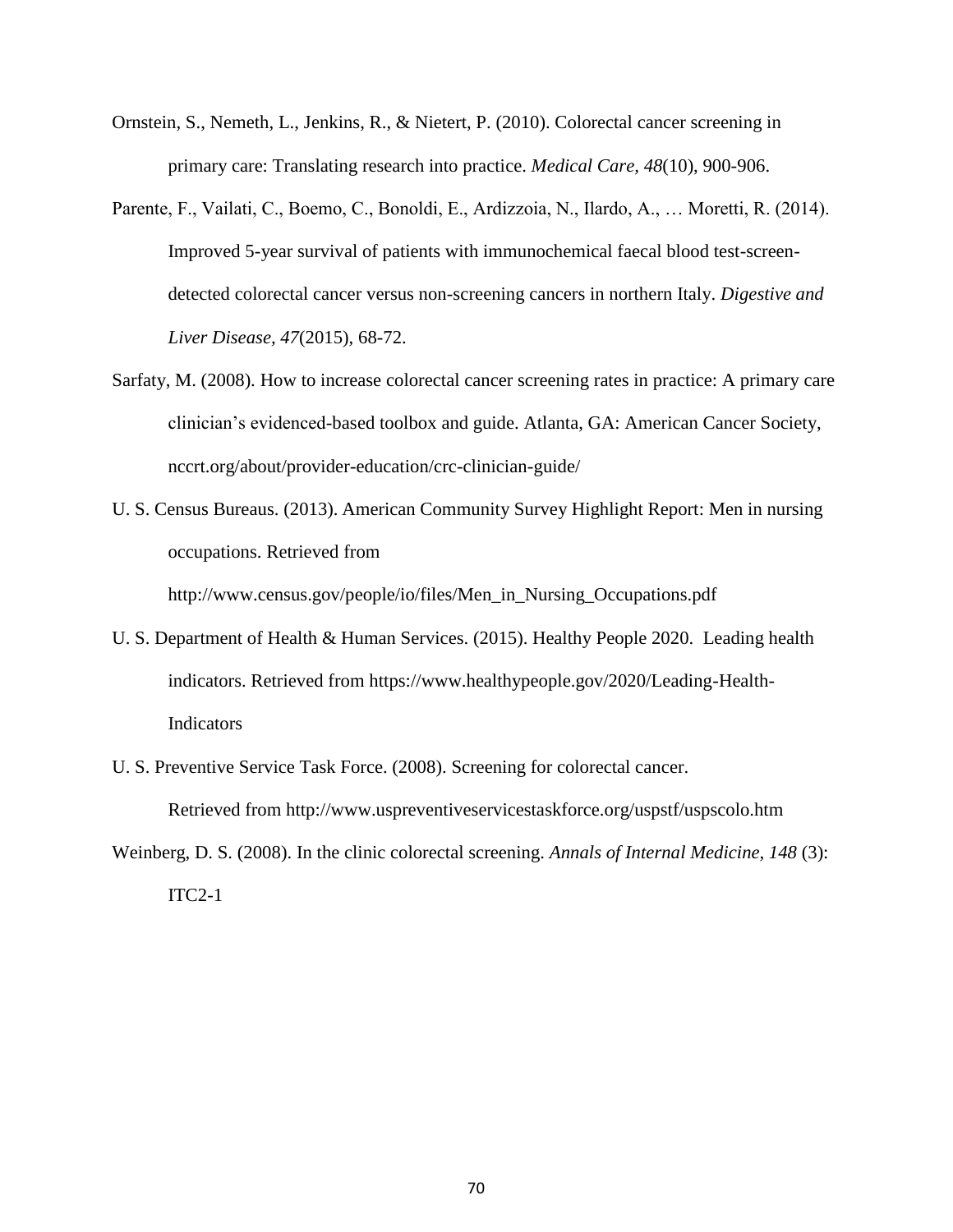Capstone Practice Inquire Project Conclusion

Yong Seon Girdler, RN

University of Kentucky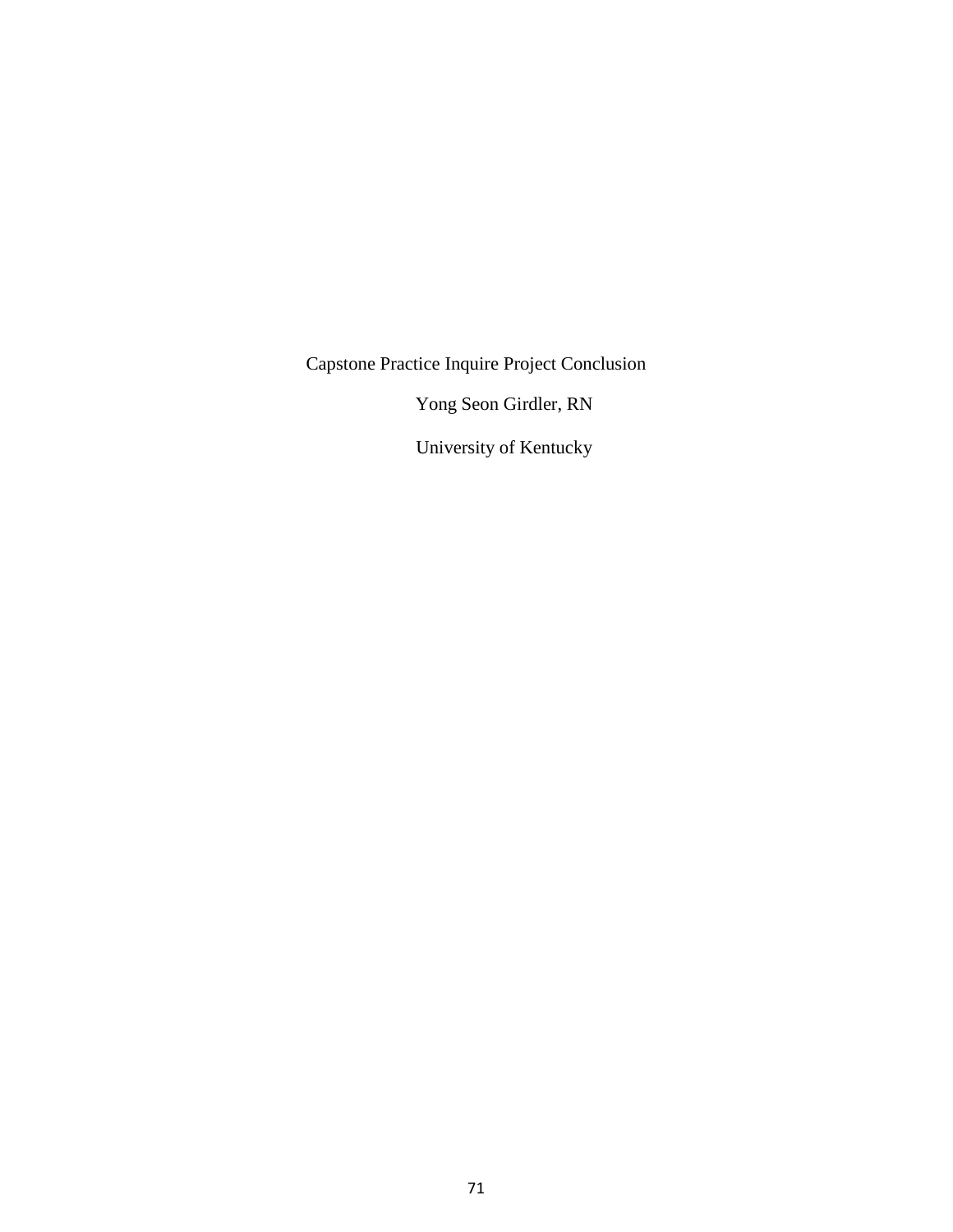Colorectal cancer (CRC) is the second leading cause of cancer deaths in both men and women in the United States. The Centers for Disease Control reports that 51,783 people died from CRC in 2011. CRC can be prevented by participating in recommended screening tests including fecal occult blood test (FOBT) such as high-sensitivity FOBT or fecal immunochemical test (FIT) annually. However, only 64.5% of eligible adults were screened for CRC in 2008. Factors contributing to the low CRC screening may vary, but several barriers including invasive screening methods (fear, bowel preparation, and unwillingness to undergo), lack of access to health care services, and lack of provider's recommendation due to insufficient knowledge related to the current CRC screening recommendation guidelines have been identified. It is critical to overcome these barriers for improving CRC screening rates among eligible adults in the United States.

Efforts must be made to improve CRC screening rates among eligible adults. Several strategies for overcoming these barriers were identified from conducting the DNP practice inquiry project. To increase utilization of high-sensitivity FOBT or FIT annually for those who are reluctant to undergo the invasive screening tests or for low-income adults who have lack of access to health care services may help to overcome barriers related to the invasive screening tests. Although the sensitivity of FOBT is not as high as of colonoscopy, employing FOBT has demonstrated its effectiveness not only in reducing CRC mortality and incidence rates but also in increasing participation rates to CRC screening. The current low utilization of FOBT at 10.4% in recent years should be increasing.

Even though the present study found that there was no relationship between APRNs knowledge level about the USPSTF CRC screening recommendation guidelines and their selfreported CRC screening rates, providers' sufficient knowledge of the current guideline is critical

72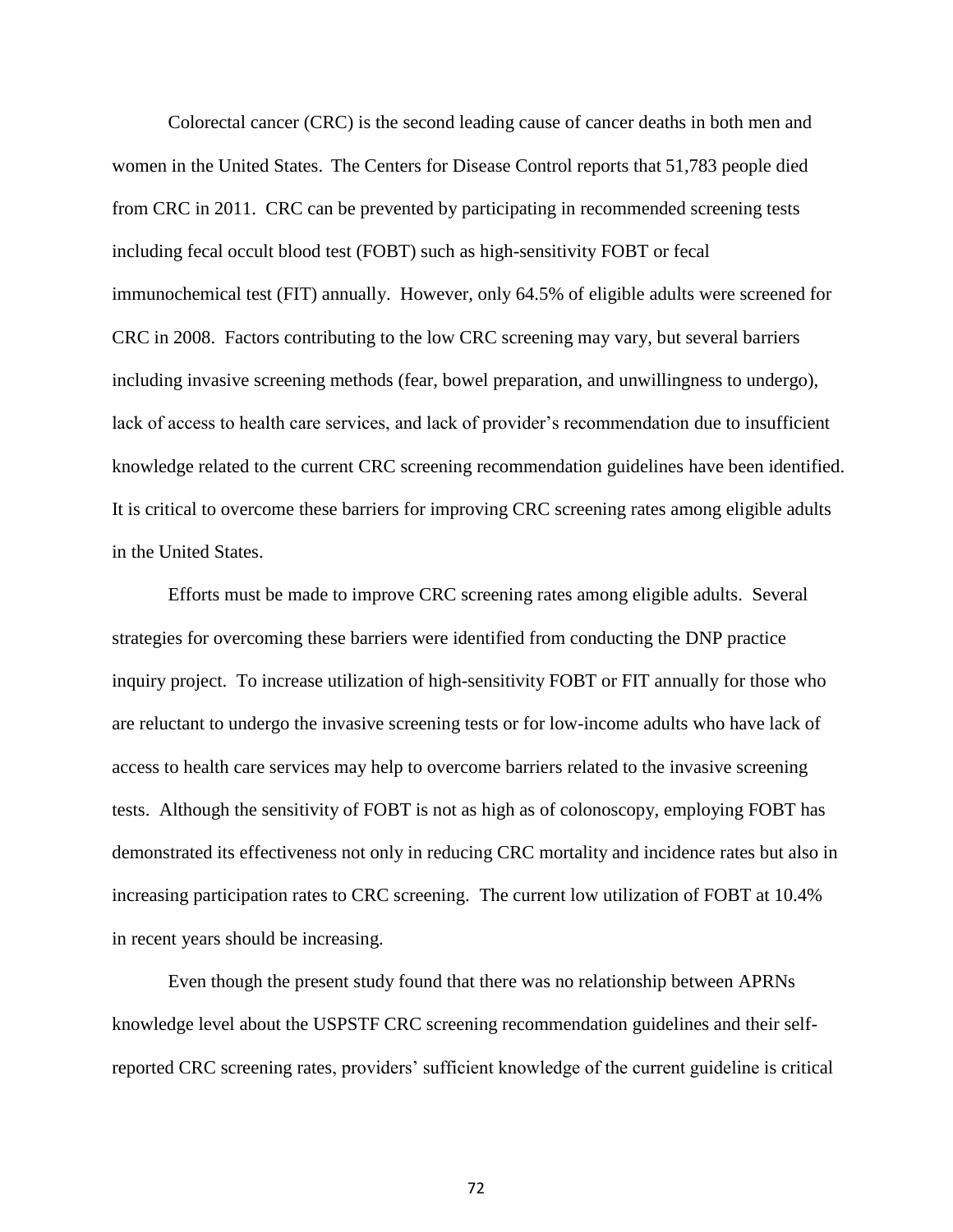in providing evidence-based safe care. To provide educational programs to APRNs about the current CRC screening recommendation guidelines would improve their knowledge. Developing a simple algorithm of assessing risk level of individual patients by USPSTF may be necessary for providers to use as a quick guide in determining risk level for an individual. As a result, this may lead to more referrals for CRC screening. On the other hands, a better instrument that can measure APRNs knowledge level appropriately should be developed in future research.

Implementing the FluFOBT program may be a strategy in improving CRC screening rates. Evaluation of the pilot program at the Chinatown Public Health Center (CPHC) in San Francisco launched in 2008 demonstrated a significant increase of CRC screening rates to 75.3% from 57.3% among those who were participated in the program. Overcoming the above barriers appears to support efforts for increasing CRC screening rates.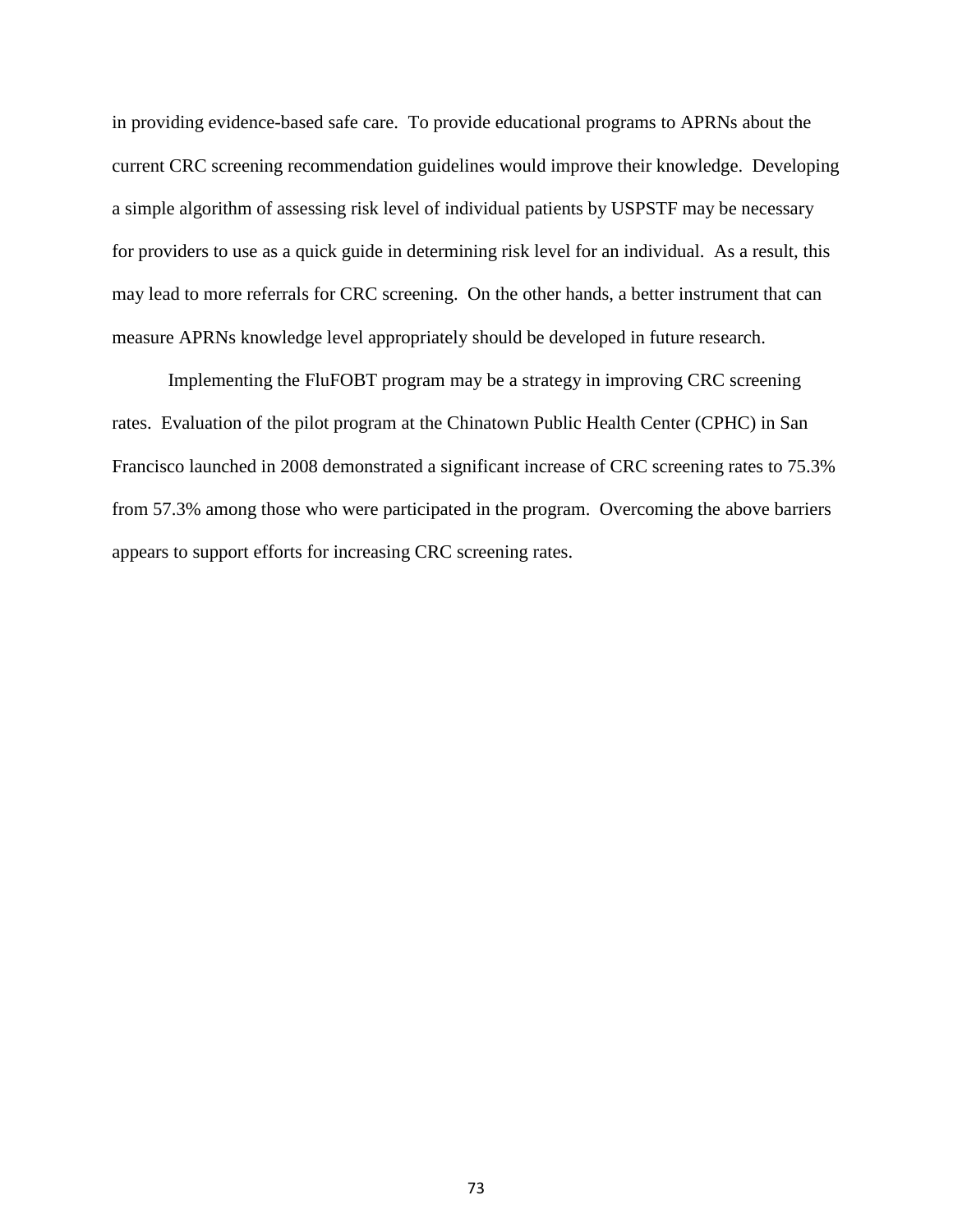## Appendix A

### **Improving Screening Rates in Practice**

- 1. The most effective tool at an APRN's disposal for encouraging patients to be screened is:
	- a. A recommendation
	- b. An education pamphlet
	- c. An educational video
	- d. None of the above
	- e. All of the above
- 2. Which of the following have been demonstrated to be effective in raising cancer screening rates?
	- a. Postcard reminders
	- b. Reminder letters
	- c. Prescription reminders
	- d. Telephone calls
	- e. All of the above
- 3. Effective chart prompts include:
	- a. Problem lists
	- b. Screening schedules
	- c. Electronic medical record reminders
	- d. Chart stickers
	- e. All of the above

#### **Choose whether the statements are true or false. (True/ False)**

- 4. A theory-based communication strategy is more effective than generic education. (T/ F)
- 5. Provider feedback is an effective way to improve office screening rates.  $(T/F)$
- 6. Reassignment of office staff to involve them in the screening process can facilitate improved screening rates.  $(T / F)$
- 7. The digital rectal exam is an accepted colorectal cancer screening practice.  $(T / F)$
- 8. Clinicians should do a stool blood test in the office to make sure that at least one CRC screening test is completed.  $(T / F)$
- 9. If a stool blood test kit is returned and only one window is positive, the test should be repeated.  $(T / F)$
- 10. A positive stool blood test should be repeated if the diet restrictions were not followed.  $(T/F)$

### **The Current Screening Guidelines Categorize the risk level of the following patients as average, increased, or high.**

11. A 45-year-old woman whose father was diagnosed with a colorectal cancer at age 70 Average **Increased** High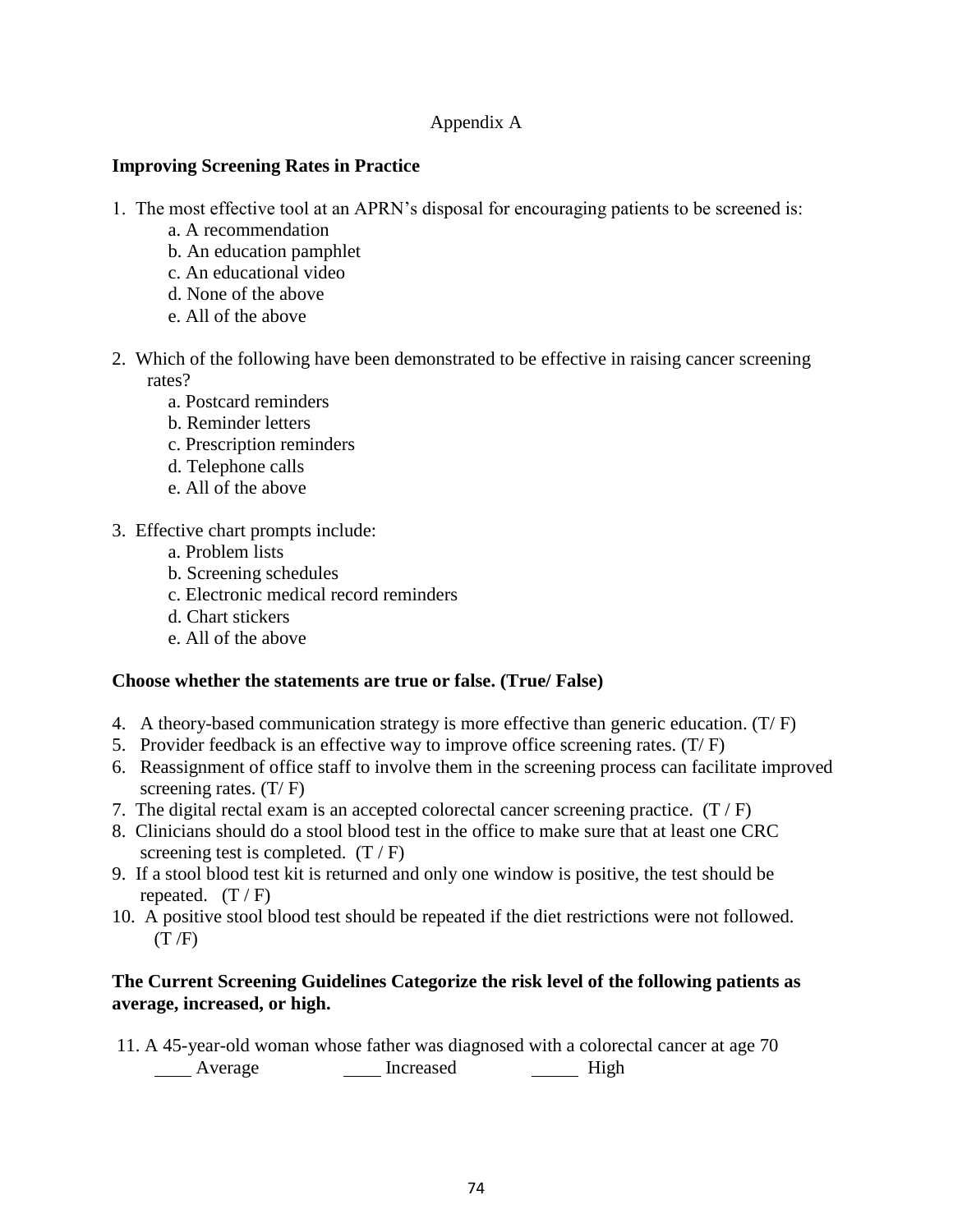| 12. A 30-year-old male whose older brother was diagnosed with an adenomatous polyp at age         |
|---------------------------------------------------------------------------------------------------|
| 59.                                                                                               |
| _____ Average _____ ____ Increased ______ High                                                    |
| 13. A 50-year-old female whose uncle was diagnosed with an adenomatous polyp at age 55.           |
| Average <b>1988</b> Increased <b>1988</b> Increased <b>1988</b>                                   |
| 14. A 20-year-old woman whose mother died of colorectal at age 47.                                |
| Average Increased<br>High                                                                         |
| 15. At what age should "average-risk" patients begin colorectal cancer screening?                 |
| <u>----</u> Puberty _____ Age 25 _____ Age 40 ____ Age 50 ____ Age 60                             |
|                                                                                                   |
| 16. At what age should a patient with a family history of colorectal cancer or adenomatous        |
| polyps affecting one first-degree relative diagnosed at age 55 begin screening?                   |
| Age 25 Age 40 Age 50 _____ Age 60<br>_______ Puberty                                              |
| 17. What screening modality offers the greatest sensitivity and specificity and should be         |
| recommended to those at increased risk?                                                           |
| $\frac{1}{2}$                                                                                     |
|                                                                                                   |
| Double-contrast barium enema                                                                      |
| 18. What screening modality might be best to recommend to a patient who is distrustful of         |
| physicians or very uncomfortable with invasive procedures?                                        |
| $\frac{1}{1}$                                                                                     |
| _____ Flexible sigmoidoscopy ______ Colonoscopy                                                   |
| Double-contrast barium enema                                                                      |
| 19. Which of the following screening test(s) are recommended for a 40-year-old patient whose      |
| 65-year-old father had colorectal cancer or an adenomatous polyp?                                 |
|                                                                                                   |
|                                                                                                   |
|                                                                                                   |
| Double-contrast barium enema (DCBE)                                                               |
| All of the above                                                                                  |
|                                                                                                   |
| 20. Which of the following screening test(s) are recommended by one or more authoritative         |
| groups for patients at risk of hereditary non-polyposis colon cancer (HNPCC) or familial          |
| adenomatous polyposis (FAP)? (Choose one.)                                                        |
| Stool blood test<br>Flexible Sigmoidoscopy                                                        |
| CT colonography (CTC)<br>Colonoscopy                                                              |
| Double-contrast barium enema (DCBE)                                                               |
| 21. How often do you make colorectal cancer screening referral for eligible patients in best your |
| knowledge?                                                                                        |
| <b>Very often (4)</b> __ Often (3) __ Average (2) __ Not often (1) __ N/A (please                 |
| explain why)                                                                                      |
|                                                                                                   |
| The following questions are for demographic purposes:                                             |
|                                                                                                   |
| 22. What is your age?<br>23. What is your gender?                                                 |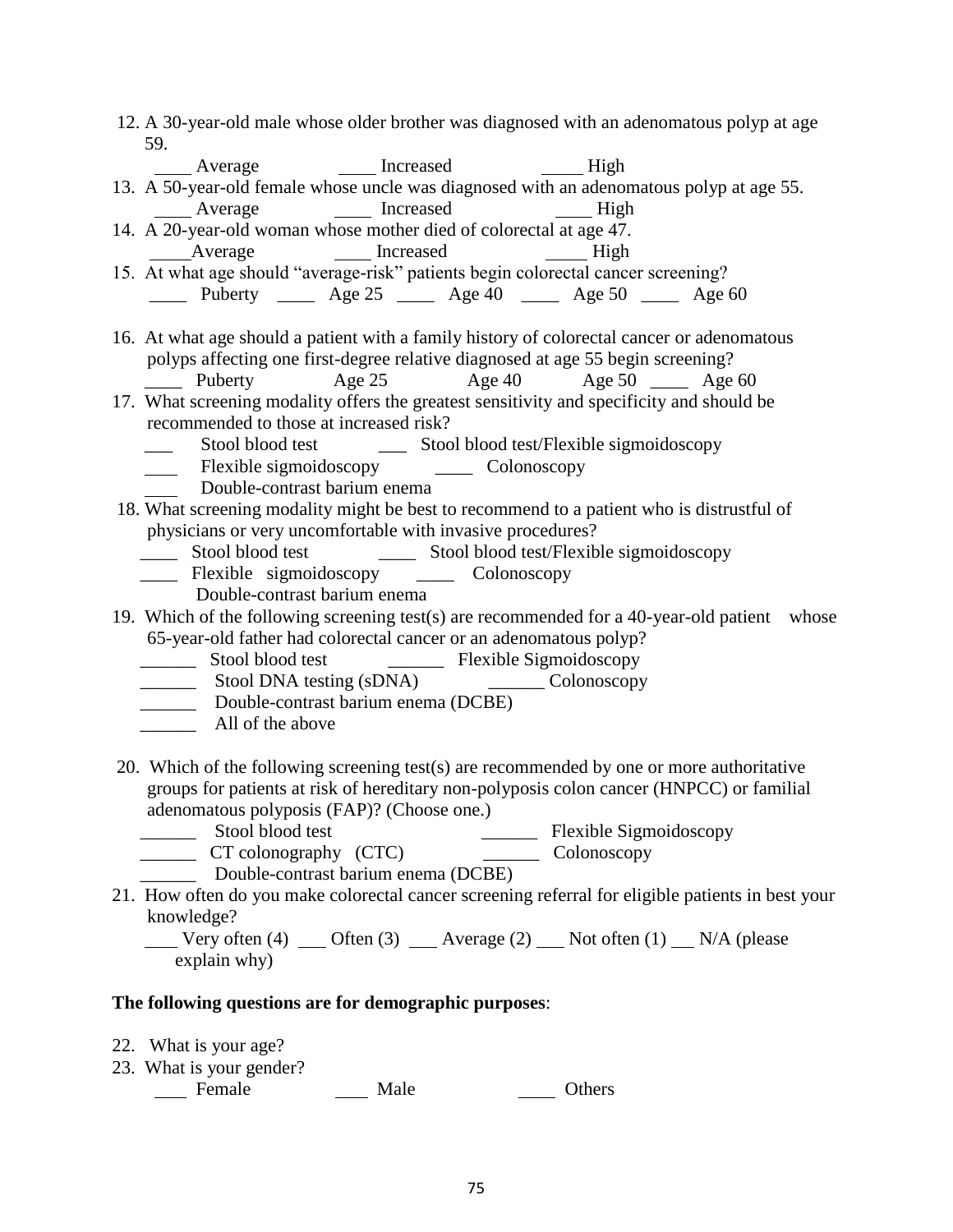| 23. What is the highest level of nursing education you have completed?           |       |  |  |  |
|----------------------------------------------------------------------------------|-------|--|--|--|
| MSN DNP PhD Other                                                                |       |  |  |  |
| 24. How many years have you practiced as an APRN?                                |       |  |  |  |
| 25. What is your APRN designation?                                               |       |  |  |  |
| Nurse Practitioner <b>Conserver Conserverse Practitioner</b> Nurse Nurse Midwife |       |  |  |  |
| Clinical Nurse Specialist                                                        |       |  |  |  |
| 26. What is your population focus?                                               |       |  |  |  |
| Family Mark Adult (or Adult-Gero) Mark Acute Care                                |       |  |  |  |
| Pediatrics Neonatology Women's Health                                            |       |  |  |  |
| <b>Psychiatric Mental Health</b>                                                 |       |  |  |  |
| 27. Please provide the type of clinical setting in which you practice.           |       |  |  |  |
| General Practice Camily Practice Christman Medicine                              |       |  |  |  |
| _____ Obstetrics/ Gynecology _______ Gastroenterology Practice                   |       |  |  |  |
| Other (Please provide the type of your clinical setting)                         |       |  |  |  |
| 28. Please indicate the State in which your practice.                            |       |  |  |  |
| Kentucky                                                                         | Other |  |  |  |
| 29. If in Kentucky, which county do you practice in?                             |       |  |  |  |
|                                                                                  |       |  |  |  |

30. How many hours each week do you see patients?

31. About how many patients do you see each week?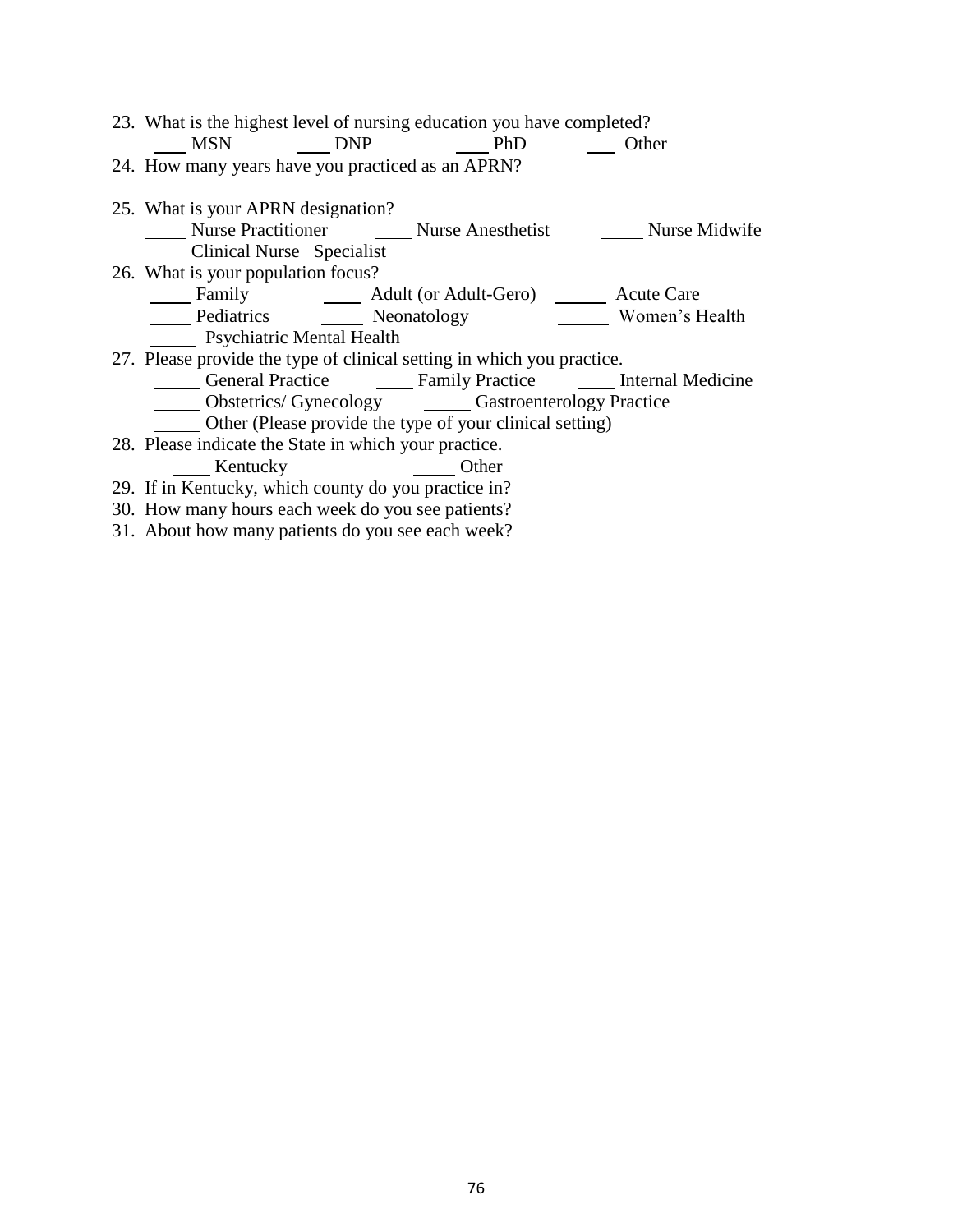## Appendix B

Letter of Approval from Kentucky Coalition of Nurse Practitioner and Nurse Midwives



To whom it may concern:

The Kentucky Coalition of Nurse Practitioners and Nurse Midwives is in support of Yong Seon Girdler, RN, BSN using our listserv to post a link to her survey regarding A Descriptive Study to Examine the Relationship between APRN Knowledge and Self-Reported Referral Rates for Colorectal Cancer Screening. As a member she has access to over 2000 members via our listserv and internal blogs and messaging systems. We fully support her project.

Sincerely,

Leila Faucette

Executive Director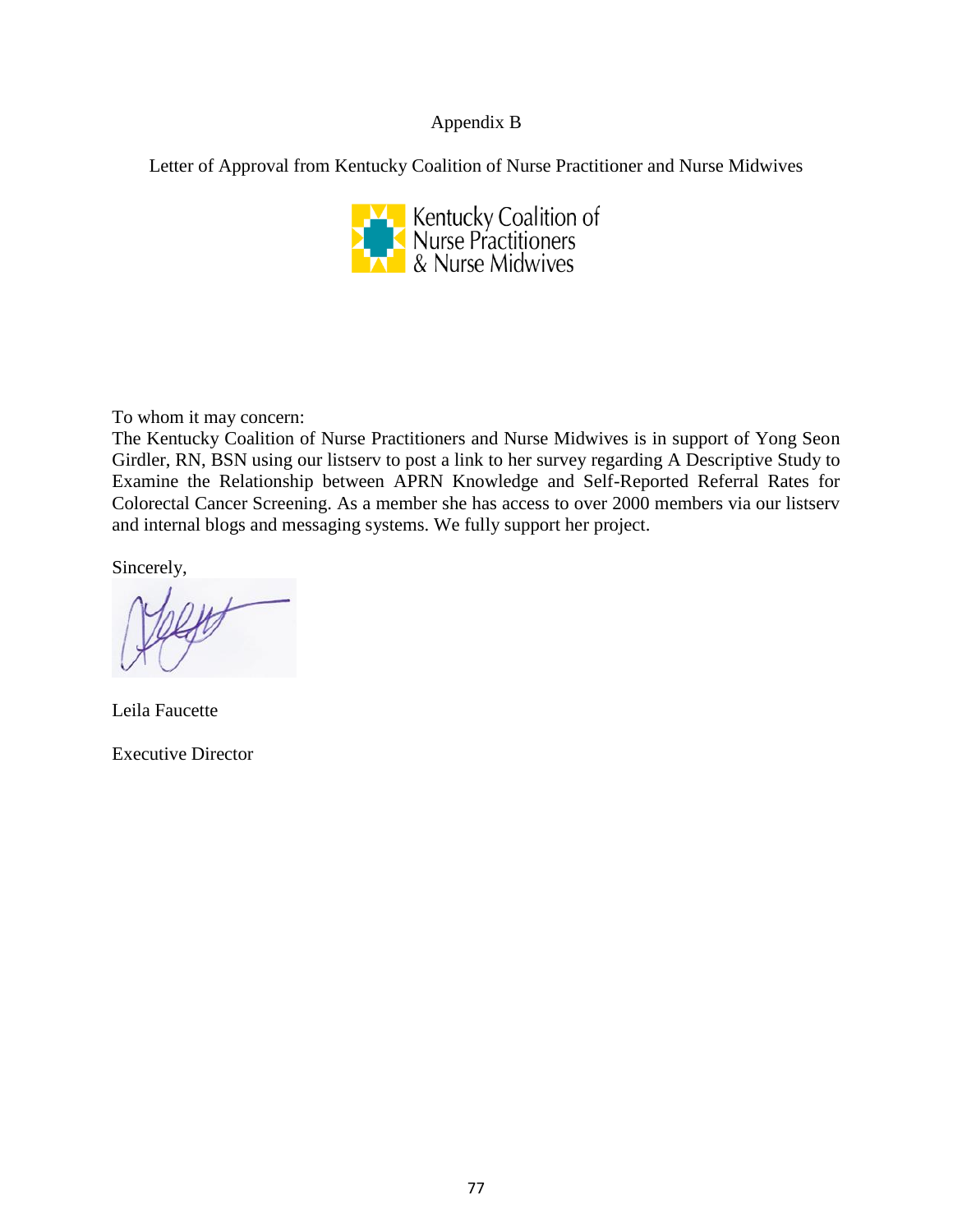# Appendix C

#### **SCREENING FOR COLORECTAL CANCER CLINICAL SUMMARY OF U.S. PREVENTIVE TASK FORCE RECOMMENDATION (2008)**

| <b>POPULATION</b>     | <b>ADULTS AGE 50 TO 75*</b>                                                                                                                                           | <b>ADULTS AGE 76 TO 85</b><br><b>YEARS*</b> | <b>ADULTS OLDER THAN 85*</b> |
|-----------------------|-----------------------------------------------------------------------------------------------------------------------------------------------------------------------|---------------------------------------------|------------------------------|
|                       | Screen with high sensitivity<br>fecal occult blood testing<br>(FOBT), sigmoidoscopy, or<br>colonoscopy.                                                               | Do not screen routinely.                    | Do not screen.               |
| <b>RECOMMENDATION</b> | Grade: A                                                                                                                                                              | Grade: C                                    | Grade: D                     |
|                       | For all populations, evidence is insufficient to assess the benefits and harms of screening with<br>computerized tomography colonography (CTC) and fecal DNA testing. |                                             |                              |
|                       | Grade: I (insufficient evidence)                                                                                                                                      |                                             |                              |

| <b>SCREENING TESTS</b>                           | High sensitivity FOBT, sigmoidoscopy with FOBT, and colonoscopy are effective in<br>decreasing colorectal cancer mortality.<br>The risks and benefits of these screening methods vary.                                                                                                                                                                                         |                                                                                                                                                                                                          |
|--------------------------------------------------|--------------------------------------------------------------------------------------------------------------------------------------------------------------------------------------------------------------------------------------------------------------------------------------------------------------------------------------------------------------------------------|----------------------------------------------------------------------------------------------------------------------------------------------------------------------------------------------------------|
|                                                  | Colonoscopy and flexible sigmoidoscopy (to a lesser degree) entail possible serious<br>complications                                                                                                                                                                                                                                                                           |                                                                                                                                                                                                          |
| <b>SCREENING TEST INTERVALS</b>                  | Intervals for recommended screening strategies.<br>Annual screening with high-sensitivity fecal occult blood testing.<br>Sigmoidoscopy every 5 years, with high-sensitivity fecal occult blood testing every 3<br>years.<br>Screening colonoscopy every 10 years.                                                                                                              |                                                                                                                                                                                                          |
| <b>BALANCE OF HARMS AND BENEFITS</b>             | The benefits of screening outweigh the<br>potential harms for 50 to 75 year olds.                                                                                                                                                                                                                                                                                              | The likelihood that detection and early<br>intervention will yield a mortality benefit<br>declines after age 75 because of the long<br>average time between adenoma<br>development and cancer diagnosis. |
| <b>IMPLEMENTATION</b>                            | Focus on strategies that maximize the number of individuals who get screened.<br>Practice shared decision-making; discussions with patients should incorporate<br>information on test quality and availability.<br>Individuals with a personal history of cancer or adenomatous polyps are followed by a<br>surveillance regimen, and screening guidelines are not applicable. |                                                                                                                                                                                                          |
| <b>RELEVANT USPSTF</b><br><b>RECOMMENDATIONS</b> | The USPSTF recommends against the use of aspirin or nonsteroidal anti-inflammatory<br>drugs for the primary prevention of colorectal cancer. This recommendation is available<br>at www.preventiveservices.ahrq.gov                                                                                                                                                            |                                                                                                                                                                                                          |

For a summary of the evidence systematically reviewed in making these recommendations, the full recommendation statement, and supporting documents please go t[o http://www.preventiveservices.ahrq.gov.](http://www.preventiveservices.ahrq.gov/)

\*These recommendations do not apply to individuals with specific inherited syndromes (Lynch Syndrome or Familial Adenomatous Polyposis) or those with inflammatory bowel disease.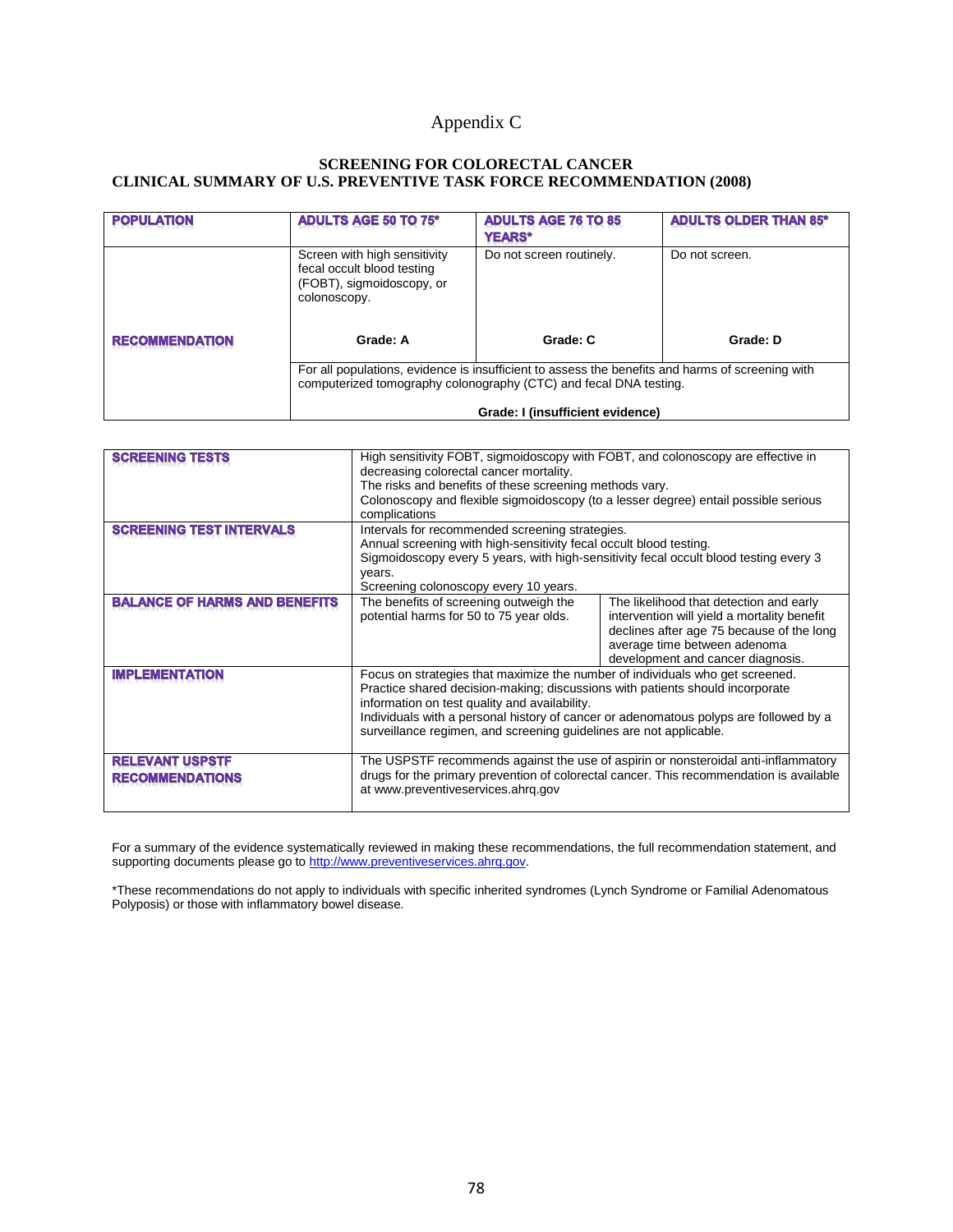#### References

- American Cancer Society. (2014a). Cancer facts & figures 2014. Atlanta: American Cancer Society; 2014. Retrieved from http://www.cancer.org/acs/groups/content/@research/documents/webcontent/acspc- 042151.pdf
- American Cancer Society. (2014b). Colorectal cancer. Retrieved from http://www.cancer.org/acs/groups/cid/documents/webcontent/003096-pdf.pdf
- Barrison, A., Smith, C., Oviedo, J., Heeren, T., & Schroy, P. (2003). Colorectal cancer screening and familial risk: A survey of internal medicine residents' knowledge and practice patterns. *American Journal of Gastroenterology, 98*(6), 1410-1416.
- Berry, J., Bumpers, K., Ogunlade, V., Glover, R., Davis, S., Counts-Spriggs, M.,… Flower, C. (2009). Examining racial disparities in colorectal cancer. *Journal of Psychosocial Oncology, 27*(1), 59-83.
- Bosetti, C., Levi, F., Rosato, V., Bertoccio, P., Lucchini, F., Nagri, E., & Vecchia, C. (2011). Recent trends in colorectal cancer mortality in Europe. *International Journal of Cancer, 129*(1),180-191.
- Carroll, M., Seaman, H., & Halloran, S. (2014). Tests and investigations for colorectal cancer screening. *Clinical Biochemistry, 47*, 921-939.
- Castiglione, G., Visioli, C., Ciatto, S., Grazzini, G., Bonanomi, A., Rubeca, R., … Zappa, M. (2007). Sensitivity of latex agglutination faecal occult blood test in the Florence District population-based colorectal cancer screening programme. *British Journal of Cancer, 96*(11), 1750-1754.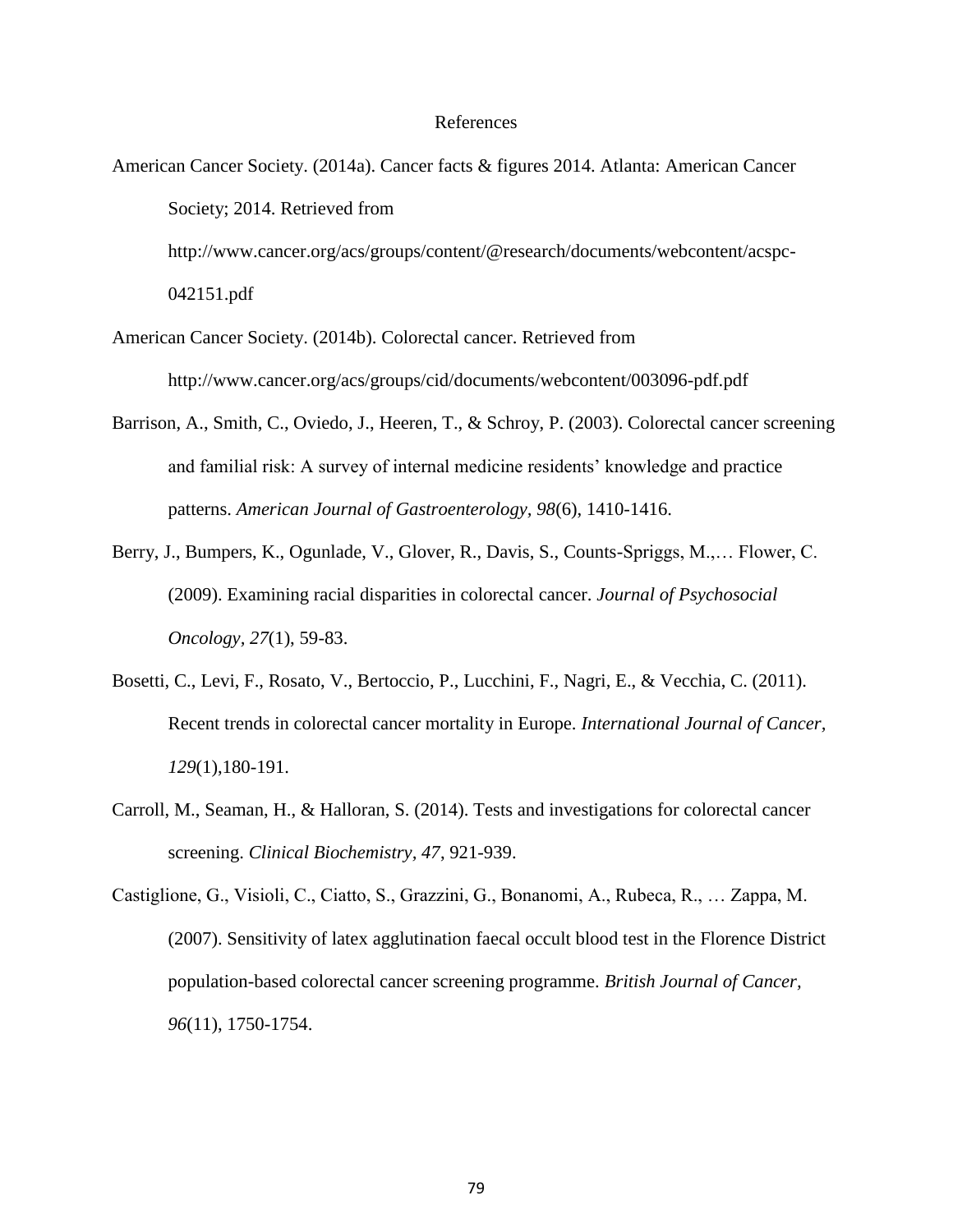Centers for Disease Control and Prevention. (2011). Vital Signs: Colorectal cancer screening, incidence, and mortality-United States, 2002-2010. *Morbidity and Mortality Weekly Report, 60*(26), 884-889.Retrieved from

http://www.cdc.gov/mmwr/preview/mmwrhtml/mm6026a4.htm

- Centers for Disease Control and Prevention. (2013a). CDC health disparities inequalities report-United States 2013. Colorectal cancer incidence and screening-United States 2008 and 2010. *Morbidity and Mortality Weekly Report, 62*(3), 1-187. Retrieved from http://www.cdc.gov/mmwr/pdf/other/su6203.pdf
- Centers for Disease Control and Prevention. (2014a). Colorectal (colon) cancer. Retrieved from http://www.cdc.gov/cancer/colorectal/statistics/index.htm
- Centers for Disease Control and Prevention. (2014b). Colorectal (colon) cancer. Colorectal cancer rates by race and ethnicity. Retrieved from http://www.cdc.gov/cancer/colorectal/
- Centers for Disease Control and Prevention. (2014c). Medical costs and productivity losses of cancer survivors-United States, 2008-2011. *Morbidity and Mortality Weekly Report,63*(23), 505-510. Retrieved from

http://www.cdc.gov/mmwr/preview/mmwrhtml/mm6323a2.htm

- Centers for Disease Control and Prevention. (2013b). Morbidity and Mortality Weekly Report. Vital signs: Colorectal cancer screening test use -United States, 2012. Retrieved from http://www.cdc.gov/mmwr/preview/mmwrhtml/mm6244a4.htm?s\_cid=mm6244a4\_w
- Cole, S., Young, G., Esterman, A., Cadd, B., & Morcom, J. (2003). A randomized trial of the impact of new faecal haemoglobin test technologies on population participation in screening for colorectal cancer. *Journal of Medical Screening, 10*(3), 117-122.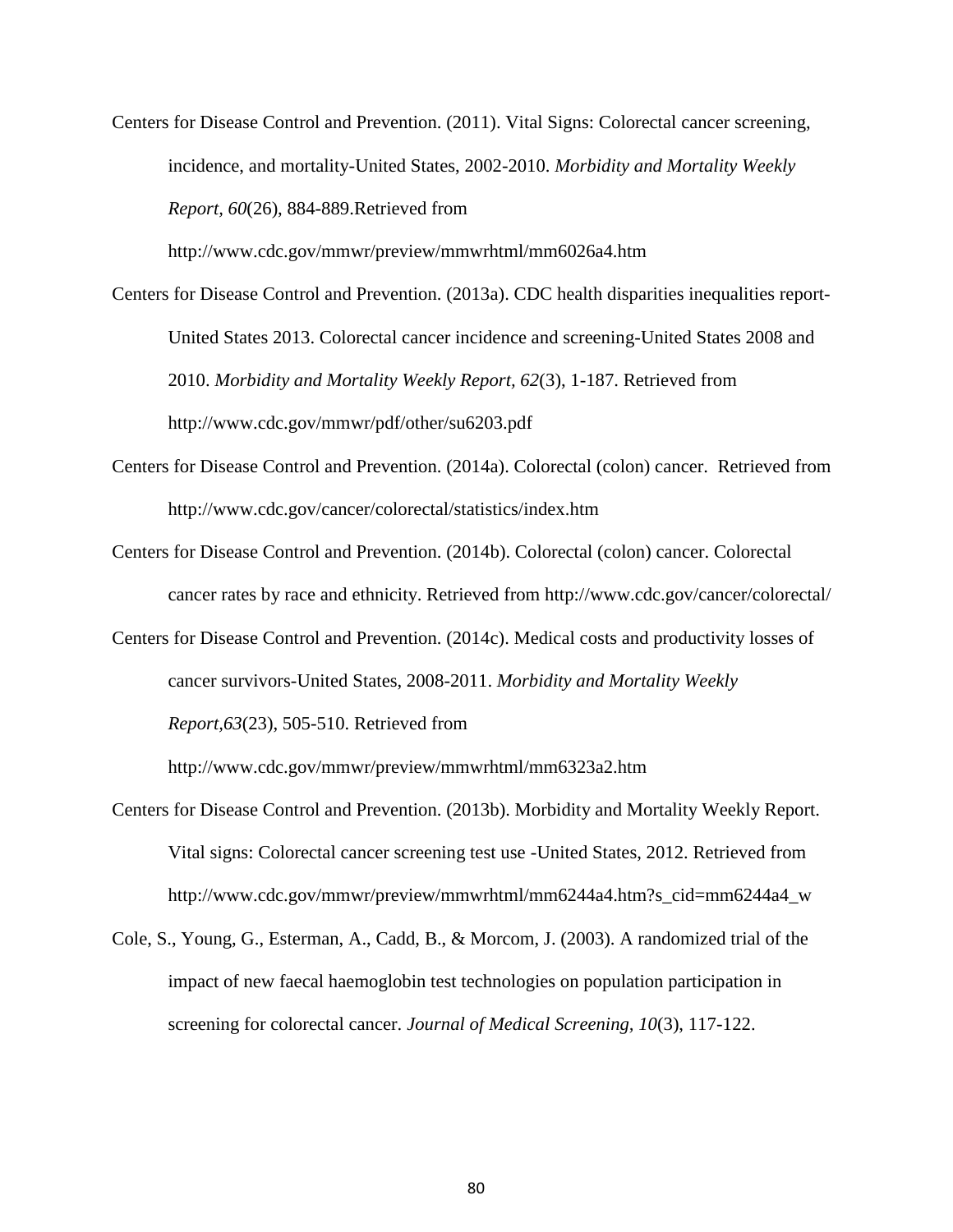- Collin, J., Lieberman, D., Durbin, T., Weiss, D., & the Veteran Affairs Cooperative Study #380 Group. (2005). Accuracy of screening for fecal occult blood test on a single stool sample obtained by digital rectal examine. *Annals Internal Medicine, 142*(2), 81-86.
- Davis, T., Rademaker, A., Bailey, S., Platt, D., Esparza, J., Wolf, M., & Arnold, L. (2013). Contrasts in rural and urban barriers to colorectal cancer screening. *American Journal Health Behavior, 37*(3), 289-298.
- DeBarros, M., & Steele, S. (2013). Colorectal cancer screening in an equal access healthcare system. *Journal of cancer, 4*(3), 270-280. doi: 10.7150/jca.5833
- Enterix Inc. (2013). InSure®FIT™. An Easy-to-Use Blue Brush may save your life. Retrieved from http://www.insuretest.com/patient/how-to-use.php
- Frazier, A. L., Colditz, G. A., Fuchs, C. S., & Kuntz, K. M. (2000). Cost effectiveness of screening for colorectal cancer in the general population. *Journal of American Medical Association, 284*(15), 1954-1961.
- Garfield, R., Damico, A., Stephens, J., & Rouhani, S. (2014). Health reform. The coverage gap: Uninsured poor adults in States that do not expand Medicaid - An update. Kaiser Family Foundation. Retrieved from http://files.kff.org/attachment/the-coverage-gap-uninsuredpoor-adults-in-states-that-do-not-expand-medicaid-issue-brief
- Gennarelli, M., Jandorf, L., Cromwell, C., Valimarsdottir, H., Redd, W., & Itzkowitz, S. (2005). Barriers to colorectal cancer screening: inadequate knowledge by physicians. *The Mount Sinai Journal of Medicine, 72*(1), 36-44.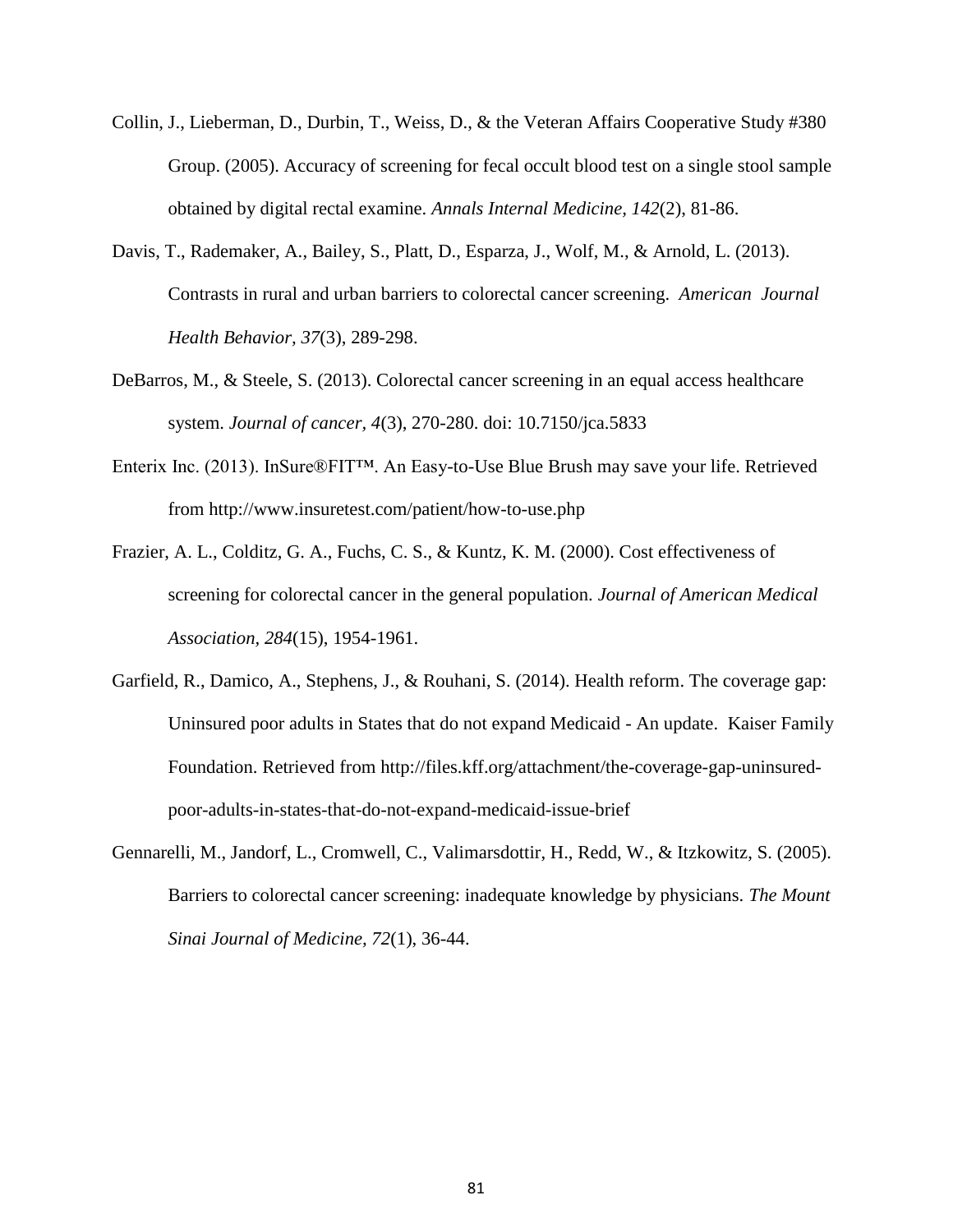- Grazzini, G., Visioli, C., Zorzi, M., Ciatto, S., Banovich, F., Bonanomi, A., … Zappa, M. (2009). Immunochemical faecal occult blood test: number of samples and positivity cutoff. What is the best strategy for colorectal cancer screening? *British Journal of Cancer, 100*, 259- 265.
- Greathouse, J. (1997). Kurt Lewin. Retrieved from http://muskingum.edu/~psych/psycweb/history/lewin.htm
- Green, A., Peters-Lewis, A., Percac-Lima, S., Betancourt, J., Richter, J., Janairo, M., … Atlas, S. (2008). Barriers to screening colonoscopy for low-income Latino and white patients in an urban community health center. *Journal of General Internal Medicine, 23*(6), 834-840.
- Grubbs, S., Polite, B., Carney, J., Bowser, W., Rogers, J., Katurakes, N., … Paskett, E. (2013). Eliminating racial disparities in colorectal cancer in the real world: It took a village. *Journal of Clinical Oncology, 31*(16), 1928-1932.
- Hardcastle, J., Chamberlain, J., Robinson, M., Moss, S., Amar, S., Balfour, T., … Mangham, C. (1996). Randomised controlled trial of faecal-occult-blood screening for colorectal cancer. *The Lancet, 348*(9040), 1472-1477.
- Harris, P., Taylor, R., Thielke, R., Payne, J., Gonzalez, N., & Conde. J. (2009). Research electronic data capture (REDCap): A metadata-driven methodology and workflow process for providing translational research informatics support. *Journal of Biomedical Informatics, 42*(2), 377-381.
- Haverkamp, D., Perdue, D., Espey, D., & Cobb, N. (2011). A survey of Indian Health Service and tribal health providers' colorectal cancer screening knowledge, perceptions, and practices. *Journal of Health Care for the Poor and Underserved, 22*(1), 243-257.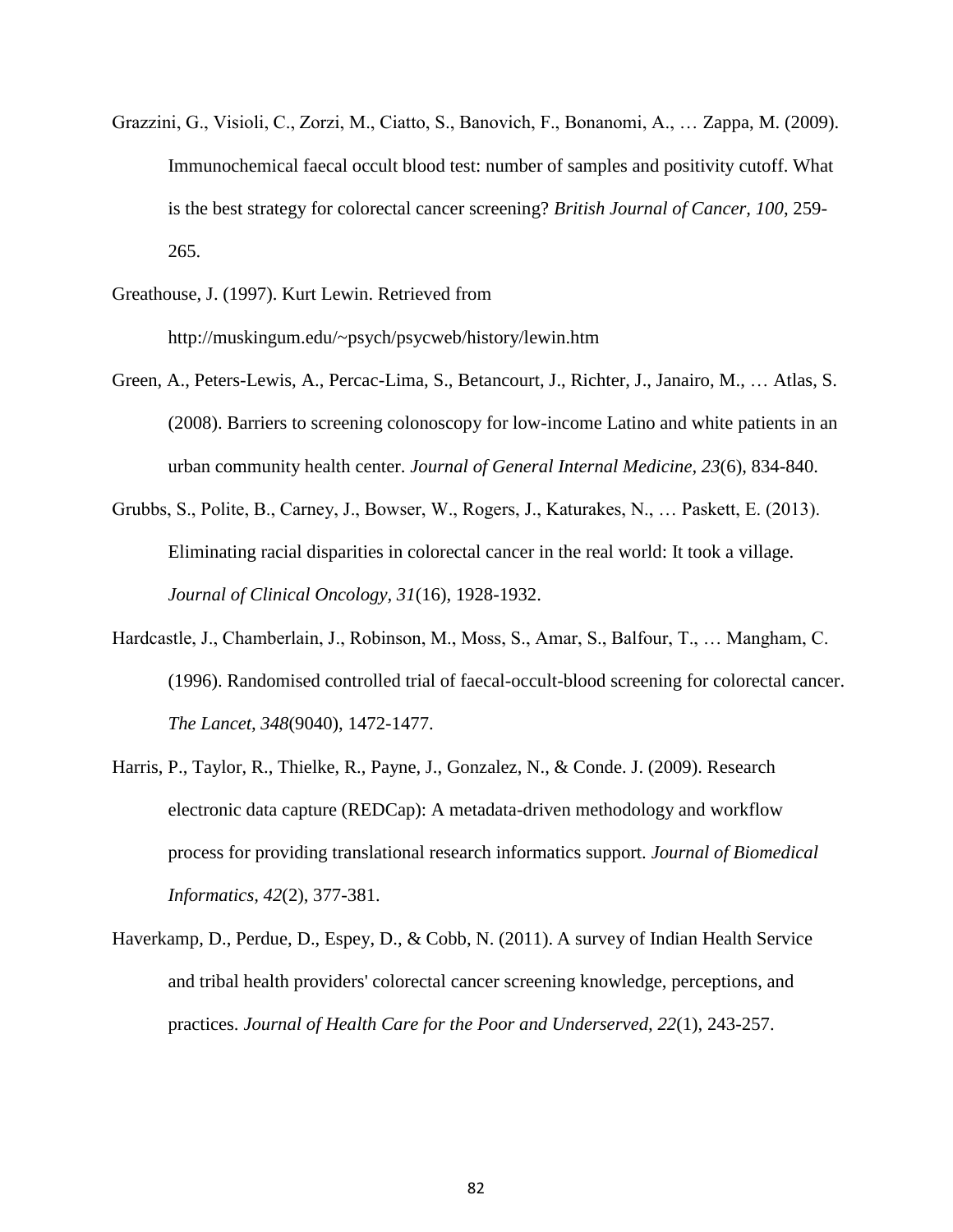- Healthcare Bluebook. (2015). Colonoscopy (no biopsy). Retrieved from https://healthcarebluebook.com/page\_ProcedureDetails.aspx?id=72&dataset=MD
- Hewitson, P., Glasziou, P., Watson, E., Towler, B., & Irwig, L. (2008). Cochrane systemic review of colorectal cancer screening using the fecal occult blood test (Hemoccult): An update. *American Journal of Gastroenterology, 103*, 1541-1549.
- Hol, L., Leerdam, M., Ballegooijen, M., Vuuren, A., Dekken, H., Reijerink, J., … Kuipers, E. (2009). Screening for colorectal cancer: randomized trial comparing guaiac-based and immunochemical faecal occult blood testing and flexible sigmoidoscopy. *Gut, 59*, 62-68. Retrieved fromhttps://www.vumc.nl/afdelingen-

themas/41463/27797/2089686/4988843/6351361/Studiestof7.pdf

- Howard, D.., Tangka, K., Seeff, C., Richardson, C., & Ekwueme, U. (2009). The impact of detection and treatment on lifetime medical costs for patients with precancerous polyps and colorectal cancer. *Health Economics, 18*, 1381-1393. doi: 10. 1002/hec.1434.
- Imperiale, T., Ransohoff, D., Itzkowitz, S., Turnbull, B., & Ross, M. (2004). Fecal DNA versus fecal occult blood for colorectal-cancer screening in an average-risk population. *The New England Journal of Medicine, 351*(26), 2704-2714.
- Institution of Medicine. (2011). The future of nursing: Leading change, advancing health. Washington, DC.
- Institute of Medicine. (2003). Unequal treatment: Confronting racial and ethnic disparities in healthcare. Washington, DC: The National Academies Press.
- Issel, L. M. (2009). Health program planning and evaluation: A practical, systemic approach for community health (2nd ed.). Sudbury, Massachusetts: Jones and Bartlett Publishers.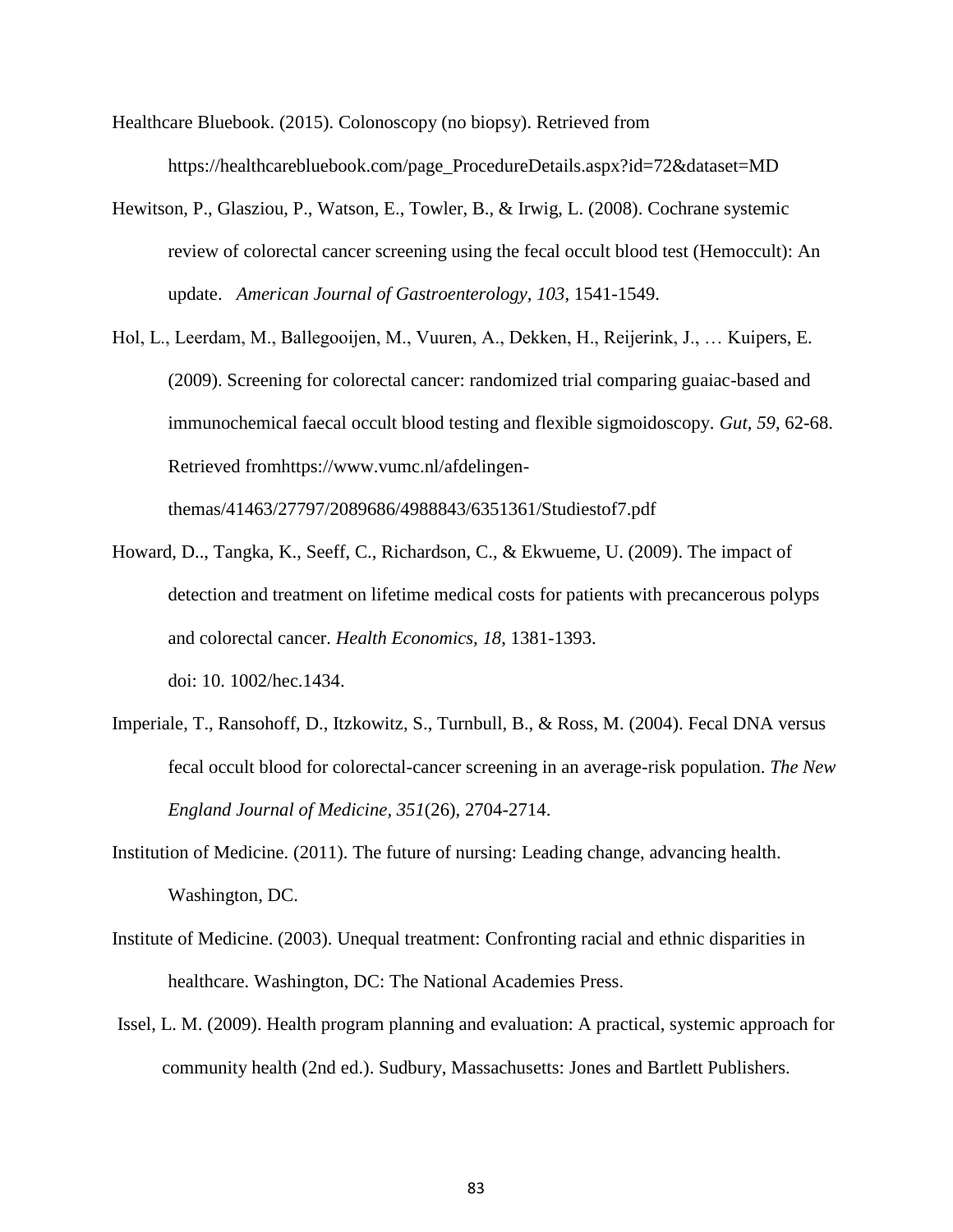- Jednak, M. A., & Nostrant, T. T. (1998). Screening for colorectal cancer. Primary Care: *Clinics in Office Practice, 25*(2), 293-308.
- Jones, R., Devers, K., Kuzel, A., & Woolf, S. (2010). Patient-reported barriers to colorectal cancer screening. *American Journal of Preventative Medicine, 38*(5), 508-516.
- Katz, M., Broder-Oldach, B., Fisher, J., King, J., Eubanks, K., Fleming, K., … Paskett, E. (2012). Patient-provider discussions about colorectal cancer screening: who initiates elements of informed decision making? *Journal of General Internal Medicine, 27*(9), 1135-1141.
- Kelly, K., Phillips, C., Jenkins, C., Norling, G., Whites, C., Jenkins, t., … Dignan, M. (2007). Physician and staff perceptions of barrios to colorectal cancer screening in Appalachian Kentucky. *Cancer Control, 14*(2), 167-175.
- Kentucky Board of Nursing. (2014). Licensure statistic reports. Retrieved from http://kbn.ky.gov/stats/
- Kershenbaum, A., Flugelman, A., Lejbkowicz, F., Arad, H., & Rennert, G. (2013). Excellent performance of Hemoccult Sensa in organized colorectal cancer screening. *European Journal of Cancer, 49*(4), 923-930.
- Klaunde, C., Vernon, S., Nadel, M., Breen, N., Seeff, L., & Brown, M. (2005). Barriers to colorectal cancer screening: a comparison of reports from primary care physicians and average-risk adults. *Medical Care, 43*(9), 939-944.
- Lansdorp-Vogelaar, I., Knudson, A., & Brenner, H. (2011). Cost-effectiveness of colorectal cancer screening. *Epidemiologic Reviews, 33*(1), 88-100.
- Lasser, K., Ayanian, J., Fletcher, R., & Good, M. (2008). Barriers to colorectal cancer screening in community health centers: A qualitative study. *BioMed Central, 9*(15), 1-8.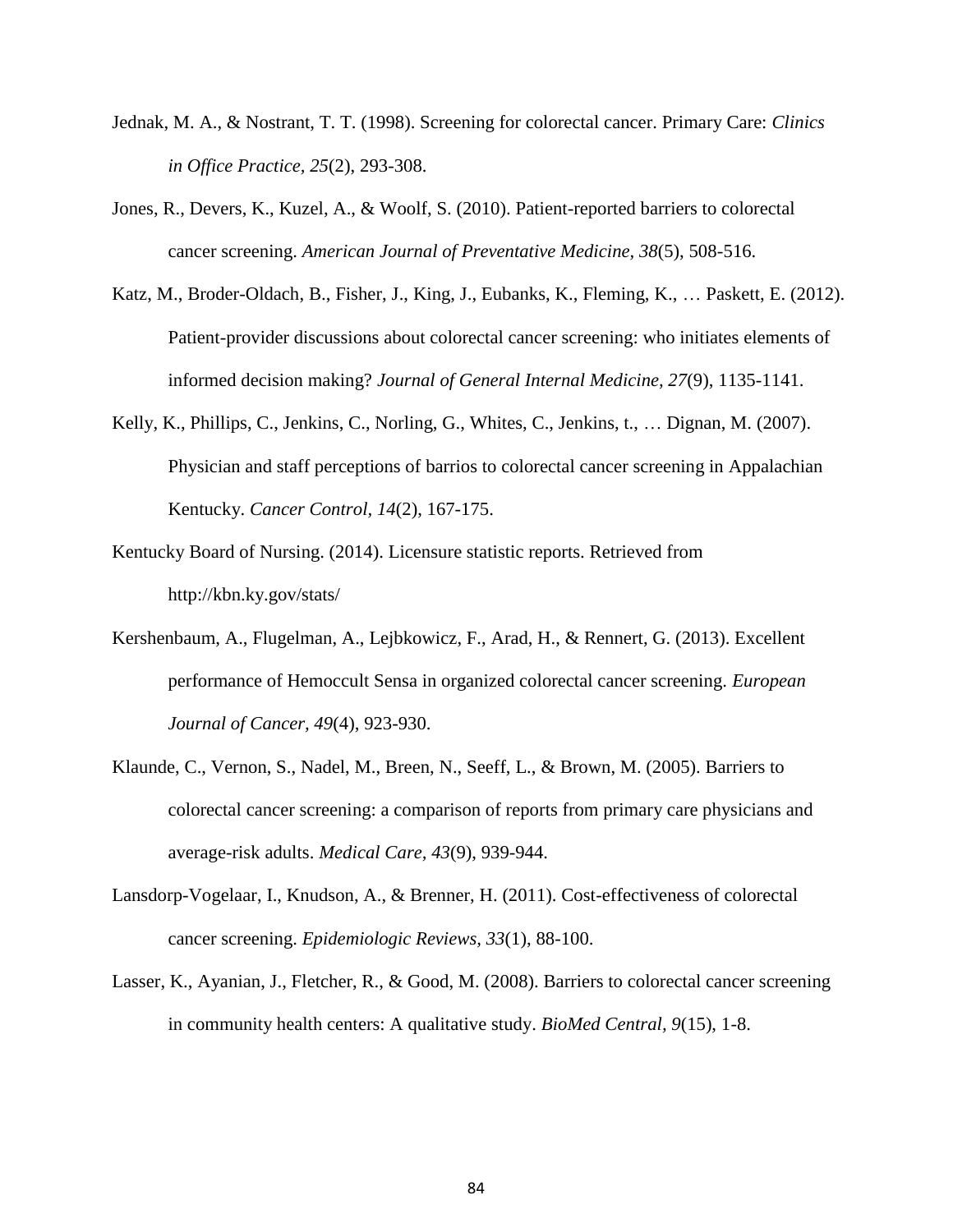- Lawsin, C., DuHamel, K., Weiss, A., Rakowski, W., & Jandorf, L. (2006). Colorectal cancer screening among low-income African Americans in East Harlem: A theoretical approach to understanding barriers and promoters to screening. *Journal of Urban Health: Bulletin of the New York Academy of Medicine, 84*(1), 32-44.
- Lejeune, C., DanCourt, V., Arveux, P., Bonithon-Kopp, C., & Faivre, J. (2010). Costeffectiveness of screening for colorectal cancer in France using a guaiac test versus an immunochemical test. *International Journal of Technology Assessment in Health Care, 26*(1), 40-47.
- Lindholm, E., Brevinge, H., & Haglind, E. (2008). Survival benefits in a randomized controlled trial of faecal occult blood screening for colorectal cancer. *British Journal of Surgery Society, 95*, 1029-1036.
- Luo, Z., Bradley, C., Dahman, B., & Gardiner, J. (2009). Colon cancer treatment costs for Medicare and dually eligible beneficiaries. *Health Care Financing Review, 31*(1), 35-50.
- Malila, N., Oivanen, T., Malminiemi, O., & Hakama, M. (2008). Test, episode, and programme sensitivities of screening for colorectal cancer as a public health policy in Finland: Experimental design. *British Medical Journal, 337*, a226. doi: http://dx.doi.org/10.1136/bmj.a2261.
- Mandel, J., Church, T., Bond, J., Ederer, F., Geisser, M., Mongin, S., … Schuman, L. (2000). The effect of fecal occult-blood screening on the incidence of colorectal cancer. The New *England Journal of Medicine, 343*(22), 1603-1607.
- Mariotto, A., Yabroff, K., Shao, Y., Feuer, E., & Brown, E. (2011). Projection of the cost of cancer care in the United State: 2010-2020. Journal of National Cancer Institute, 103(2), 117-128. doi: 10.1093/jnci/djq495.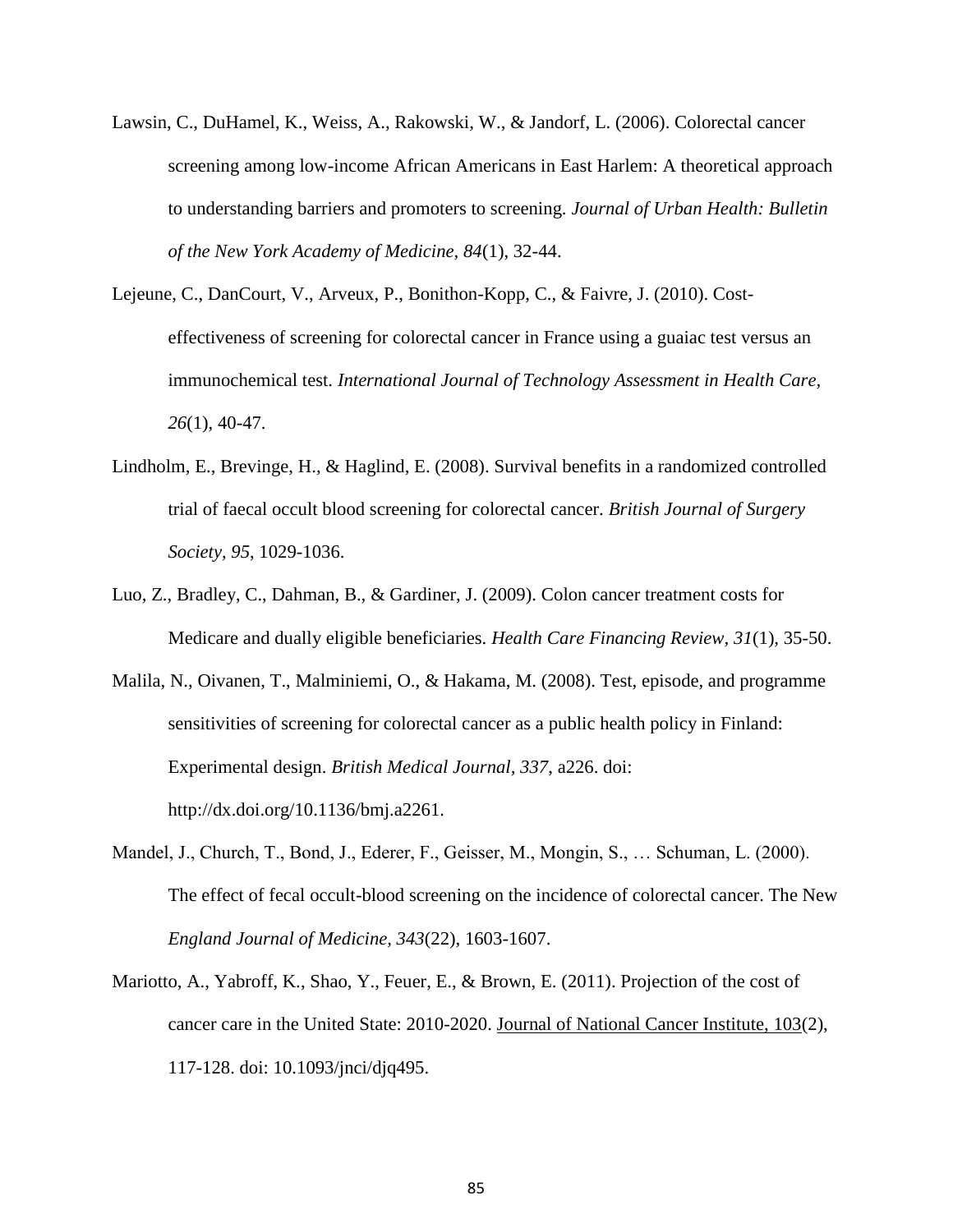- Mayo Clinic Medical Laboratories. (2015). Fecal occult blood testing. Retrieved from http://www.mayomedicallaboratories.com/articles/hottopics/transcripts/2011/10 fobt/04.html
- Nadel, M., Berkowitz, Z., Klabunde, C., Smith, R., Coughlin, S., & White, M. (2010). Fecal occult blood testing beliefs and practices of U.S. primary care physicians: Serious deviations from evidence-based recommendations. *Journal of General Internal Medicine*, *25*(8), 833-839.
- National Cancer Institute. (2014a). Colorectal Cancer Prevention (PDQ®). Retrieved from http://www.cancer.gov/cancertopics/pdq/prevention/colorectal/HealthProfessional
- National Cancer Institute. (2014b). Colon Cancer Treatment (PDQ®). Stage Information for Colon Cancer. Retrieved from

http://www.cancer.gov/cancertopics/pdq/treatment/colon/HealthProfessional/page3

- O'Farrell, C. M., Green, B. B., Reid, R. J., Bowen, D., & Baldwin, L. (2013). Physician-patient colorectal cancer screening discussion by physician's screening rates. *Journal of the American Board of Family Medicine, 25*(6), 771-781. doi: 10.3122/jabfm.2012.110279
- Ornstein, S., Nemeth, L., Jenkins, R., & Nietert, P. (2010). Colorectal cancer screening in primary care: Translating research into practice. *Medical Care, 48*(10), 900-906.
- Ou, C., Kuo, F., Hsu, W., Lu, C., Yu, F., Kuo, C., … Hu, H. (2013). Comparison of the performance of guaiac-based and two immunochemical fecal occult blood tests for identifying advanced colorectal neoplasia in Taiwan. *Journal of Digestive Diseases, 14*(9), 474-483.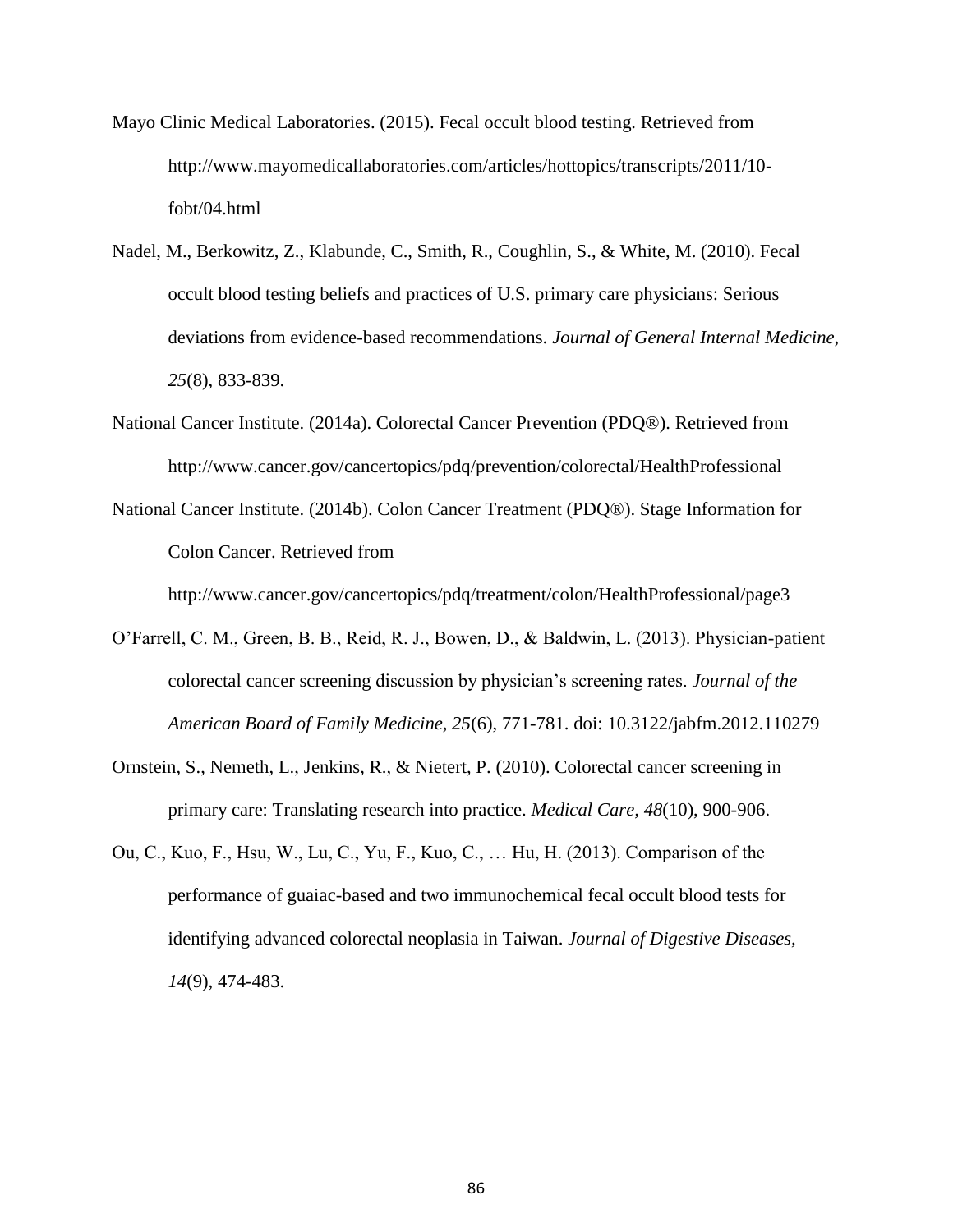- Parente, F., Vailati, C., Boemo, C., Bonoldi, E., Ardizzoia, N., Ilardo, A., … Moretti, R. (2014). Improved 5-year survival of patients with immunochemical faecal blood test-screendetected colorectal cancer versus non-screening cancers in northern Italy. *Digestive and Liver Disease, 47*(2015), 68-72.
- Parikh, R., Mathai, A., Parikh, S., Sekhar, G., & Thomas, R. (2008). Understanding and using sensitivity, specificity and predictive values. *Indian Journal of Ophthalmology, 56*(1), 45- 50.
- Parra-Blanco, A., Gimeno-Garcia, A., Quintero, E., Nicolas, D., Moreno, S., Jimenez, S., …Lopez-Bastida, J. (2009). Diagnostic accuracy of immunochemical versus guaiac faecal occult blood tests for colorectal cancer screening. *The Journal of Gastroenterology, 45*, 703-712.
- Pignone, M., Saha, S., Hoerger, T., & Mandelblatt, J. (2002). Cost-effectiveness analyses of colorectal cancer screening: A systemic review for the U. S. Preventive Service Task Force. *Annals of Internal Medicine, 137*(2), 96-104.
- Polit, D., & Beck, C. (2010). Essentials of Nursing Research. Appraising evidence for nursing practice (7th ed.). Wolters Kluwer/ Lippincott Williams & Wilkins. Philadelphia: PA.
- Quintero, E., Carrillo, M., Gimeno-Garcia, A., Hernandez-Guerra, M., Nicolas-Perez, D., Alonso-Abreu, I., … Abraira,V. (2014). Equivalency of fecal immunochemical tests and colonoscopy in familial colorectal cancer screening. *Gastroenterology, 147*(5), 1021- 1030.
- Quintero, E., Castells, A., Bujanda, L., Cubiella, J., Salas, D., Lanas, A., … Gonzalez-Navarro, A. (2012). Colonoscopy versus fecal immunochemical testing in colorectal-cancer screening. *The New England Journal of Medicine, 366*(8), 697-706.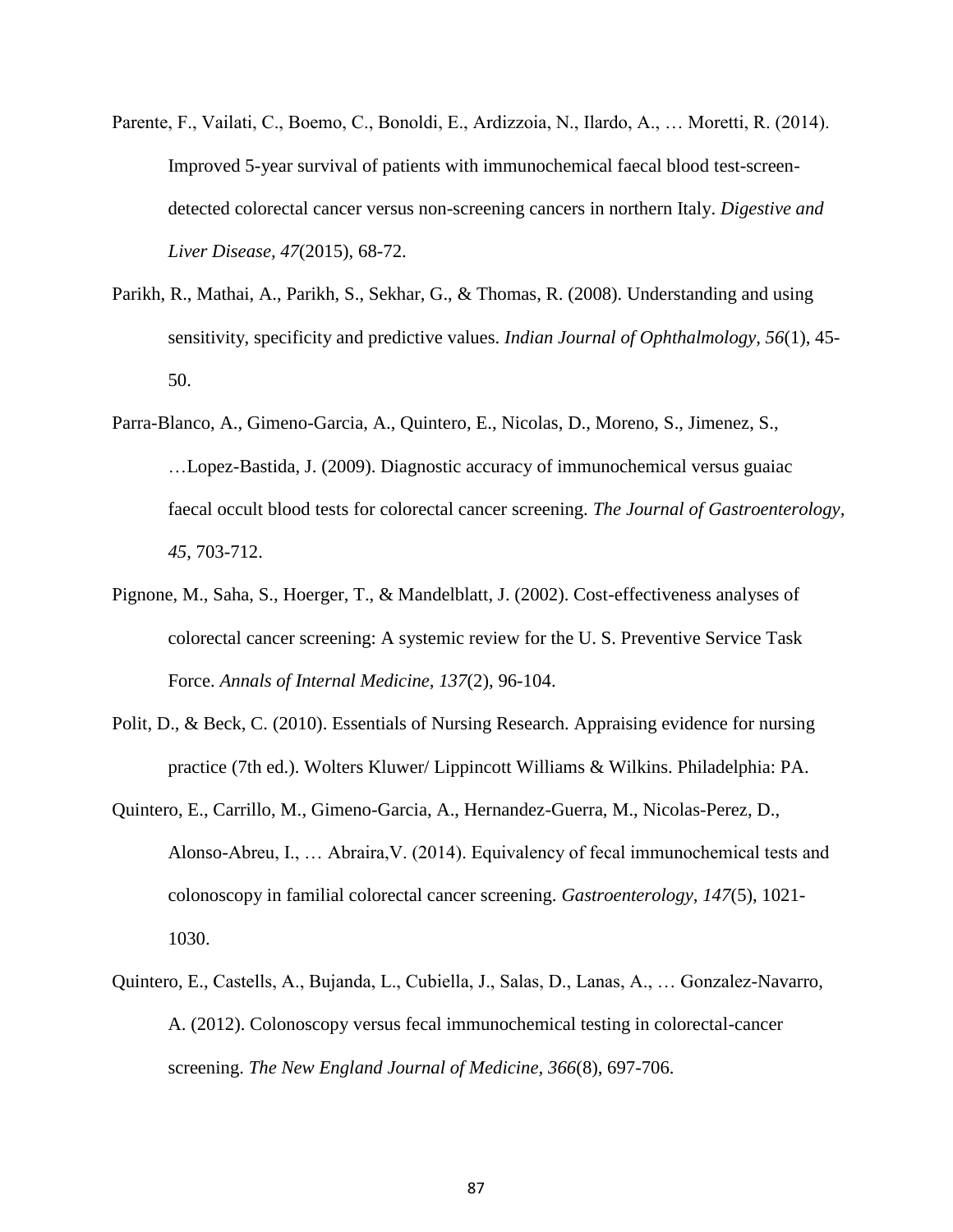- Rossume, L., Rijn, A., Verbeek, A., Oijen, A., Laheij, R., Fockens, P., … Dekker, E. (2010). Colorectal cancer screening comparing no screening, immunochemical and guaiac fecal occult blood tests: *A cost-effectiveness analysis. International Journal of Cancer, 128*(8), 1908-1917.
- Sarfaty, M. (2008). How to increase colorectal cancer screening rates in practice: A primary care clinician's evidenced-based toolbox and guide. Atlanta, GA: American Cancer Society, nccrt.org/about/provider-education/crc-clinician-guide/
- Schapiro, M. (2007). Colorectal cancer: An updated for diagnosis and prevention series #3. The role of fecal occult blood test in screening for colorectal cancer. *Practical Gastroenterology.*
- Shin, A., Choi, K, Jun, J., Noh, D., Suh, M., Jung, K., … Park, E. (2013). Validity of fecal occult blood test in the national cancer screening program, Korea. *PLos One, 8*(11), e79292.
- Siegel, R., DeSantis, C., & Jemal, A. (2014). Colorectal Cancer Statistics, 2014. American *Cancer Journal for Clinicians, 64*(2), 104-117.
- Simon, J. (1985). Occult blood screening for colorectal carcinoma: A critical review. *Gastroenterology, 88*(3), 820-837.
- Sinatra, M., St. John, J., & Young, G. (1999). Interference of plant peroxidases with guaiacbased fecal occult blood tests is avoidable. *Clinical Chemistry, 45*(1), 123-126.
- Singhal, S., Changela, K., Basi, P., Mathur, S., Reddy, S., Momeni, M., … Anand, S. (2014). Prescreening with FOBT improves yield and is cost-effective in colorectal screening in the elderly.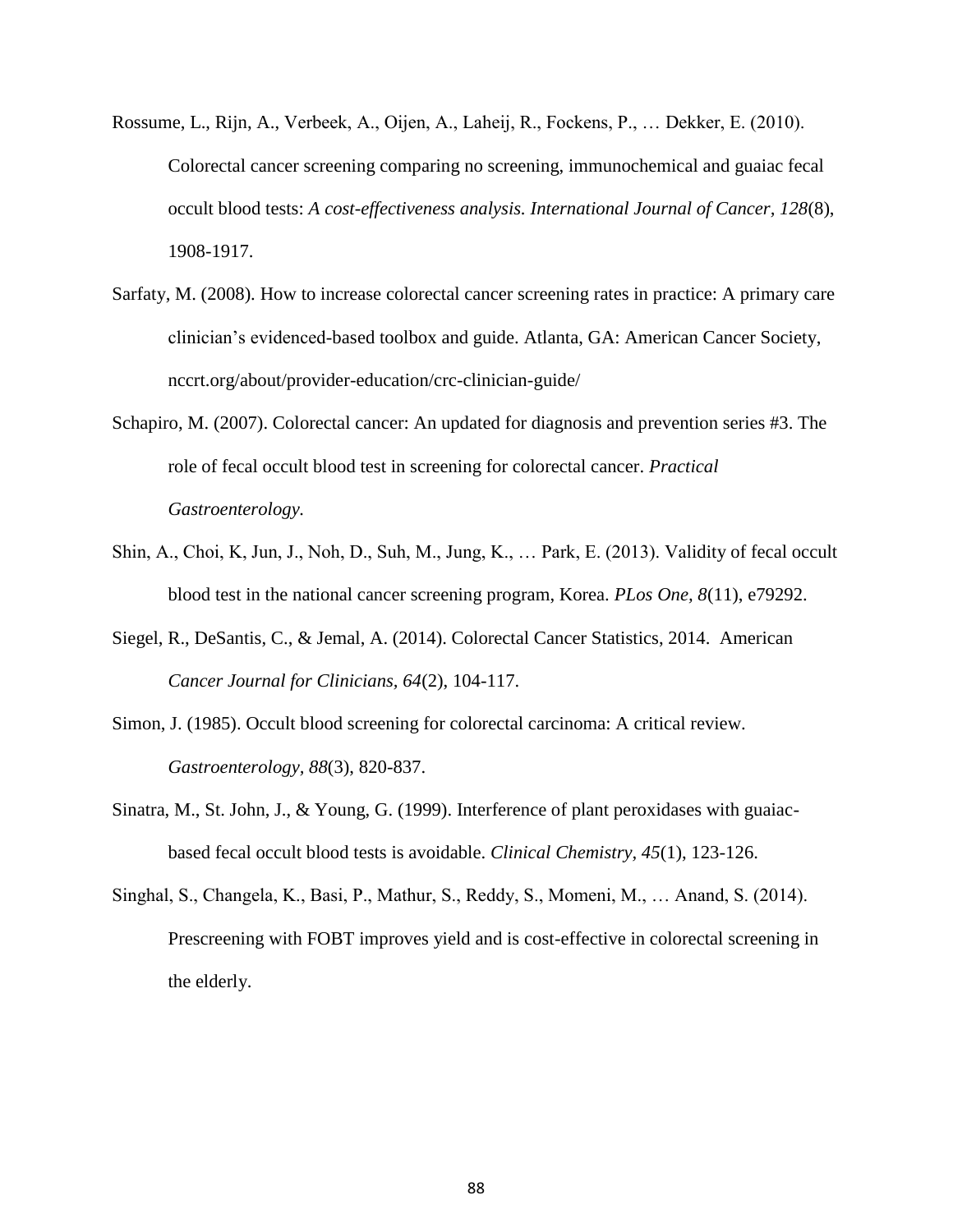- Smith, A., Young, G., Cole, S., & Bampton, P. (2006). Comparison of a brush-sampling fecal immunochemical test for hemoglobin with a sensitive guaiac-based fecal occult blood test in detection of colorectal neoplasia. *Cancer, 107*(9), 2152-2159. doi: 10.1002/cncr.22230.
- Suc, J., Prokosch, H., Ganslandt, T. (2009). Applicability of Lewin's change management model in a hospital setting. *Methods of Information in Medicine, 48*(5), 419-428.
- Taber, J., Aspinwall, L., Heichma, K., & Kinney, A. (2014). Preferences for blood-based colon cancer screening differ by race/ethnicity. *American Journal of Health Behavior, 38*(3), 351-361.
- Telford, J. J., Levy, A. R., Sambrook, J. C., Zou, D., & Enns, R. A. (2010). The costeffectiveness of screening for colorectal cancer. *Canadian Medical Association Journal, 182*(12), 1307-1313. doi: 10.1503/cmaj.090845.
- Tomlinson, C., Wong, C., Au, H., & Schiller, D. (2012). Factors associated with delays to medical assessment and diagnosis for patients with colorectal cancer. Canadian Family *Physician, 58*, e495-e501.
- Turenhout, S., Oort, F., van der Hulst, R., Visscher, A., sir Droste, J., Scholten, p., …Coupe, V. (2014). Prospective cross-sectional study on faecal immunochemical tests: Sex specific cut-off values to obtain equal sensitivity for colorectal cancer? *BioMed Central Gastroenterology, 14*(217), 1-10. doi: 10.1186/s12876-014-0217-7
- U.S. Cancer Statistics Working Group. (2013). United States Cancer Statistics: 1999–2009 Incidence and Mortality Web-based Report. Atlanta (GA): Department of Health and Human Services, Centers for Disease Control and Prevention, and National Cancer Institute.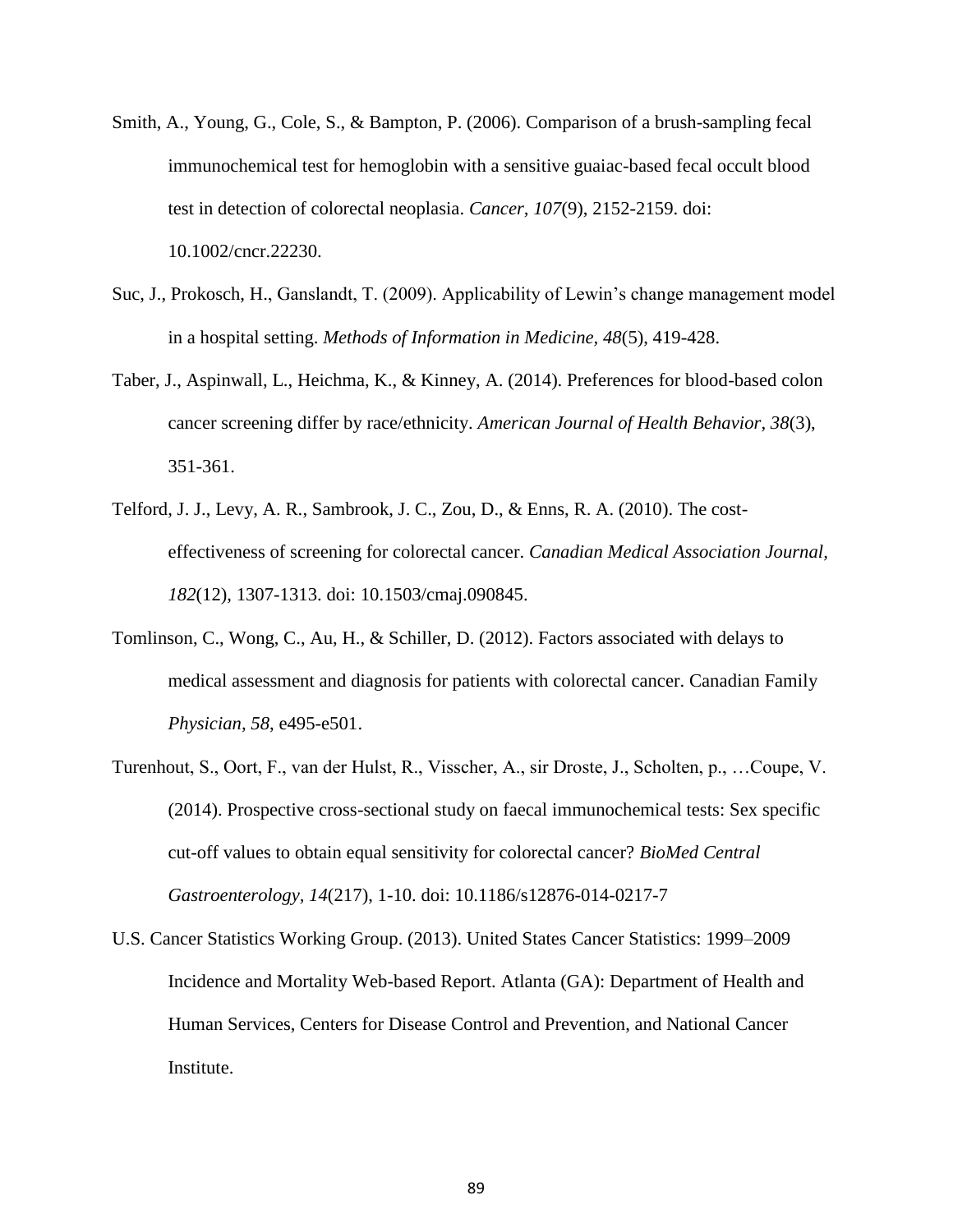- U. S. Census Bureaus. (2013). American Community Survey Highlight Report: Men in nursing occupations. Retrieved from http://www.census.gov/people/io/files/Men\_in\_Nursing\_Occupations.pdf
- U. S. Department of Health & Human Services. (2015). Healthy People 2020. Leading health indicators. Retrieved from https://www.healthypeople.gov/2020/Leading-Health-**Indicators**
- U.S. Department of Health and Human Services (2011). Vital sings: Colorectal cancer screening, incidence, and mortality, United States 2002- 2010. *Morbidity and mortality weekly Report, 60*(26), 884-889. Retrieved from

http://www.cdc.gov/mmwr/preview/mmwrhtml/mm6026a4.htm.

- U.S. Department of Labor. (2014). Bureau of Labor Statistics. May 2013 State occupational employment and wage estimates Kentucky. Retrieved from http://www.bls.gov/oes/current/oes\_ky.htm
- U.S. Preventive Service Task Force. (2013). Grade definitions. Retrieved from http://www.uspreventiveservicestaskforce.org/Page/Name/grade-definitions#arec2
- U. S. Preventive Service Task Force. (2008). Screening for colorectal cancer. Retrieved from http://www.uspreventiveservicestaskforce.org/uspstf/uspscolo.htm
- Walsh, J. M., Gildengorin, G., Green, L. W., Jenkins, J., & Potter, M. B. (2012). The FLU-FOBT program in community clinics: Durable benefits of a randomized controlled trial. *Health Education Research, 27*(5), 886-894.
- Ward, E., Jemal, A., Cokkinides, V., Singh, G., Cardomex, C., Ghafoor, A., & Thun, M. (2004). Cancer disparities by race/ethnicity and socioeconomic status. *California a Cancer Journal for Clinicians, 54*, 78-93.